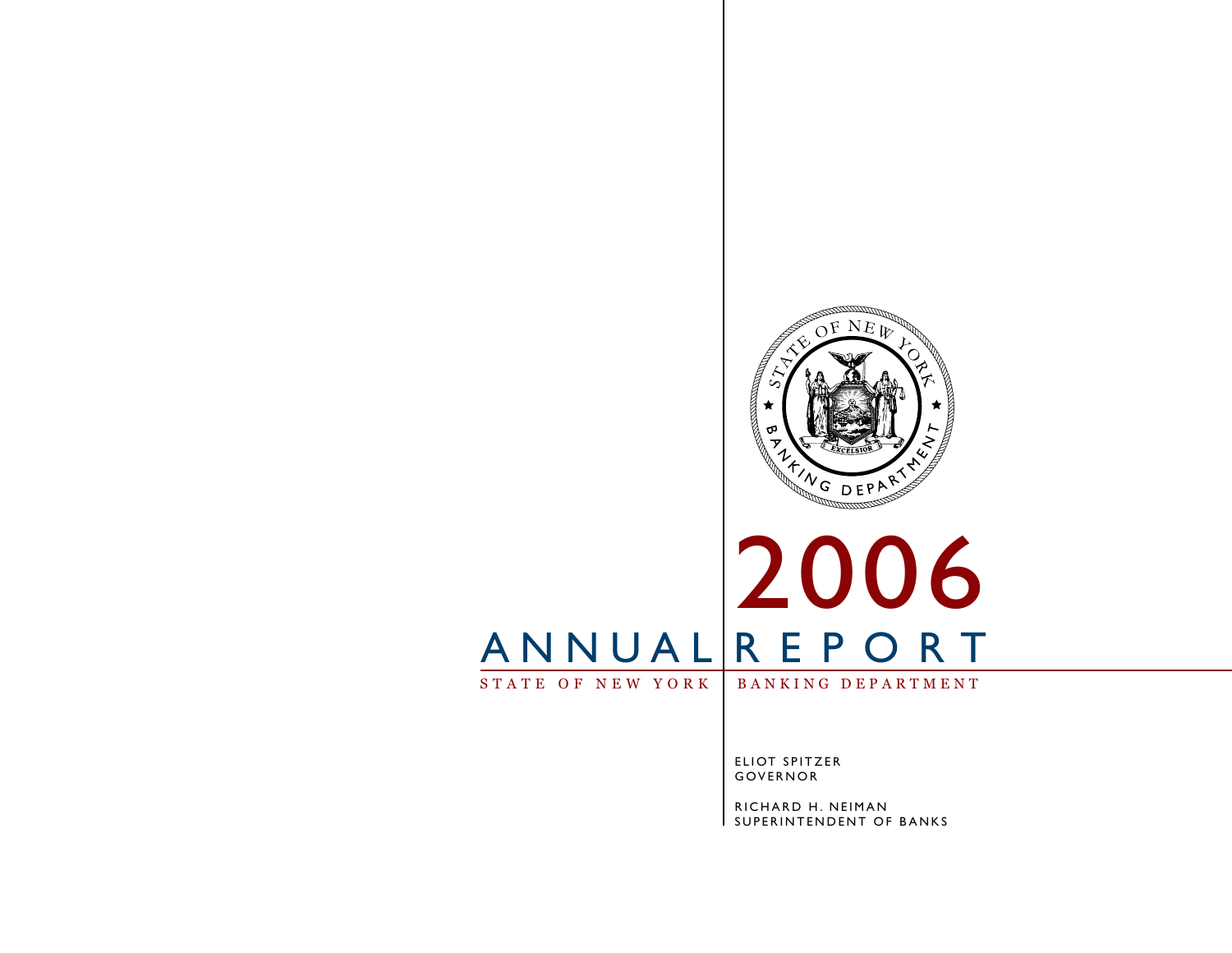

To allow the financial industry to **EXPAND** and **PROSPER** through judicious regulation and vigilant supervision, to **EDUCATE** and **PROTECT** consumers while promoting economic growth and ensuring that the financial system is **SAFE** and **ACCESSIBLE** to all.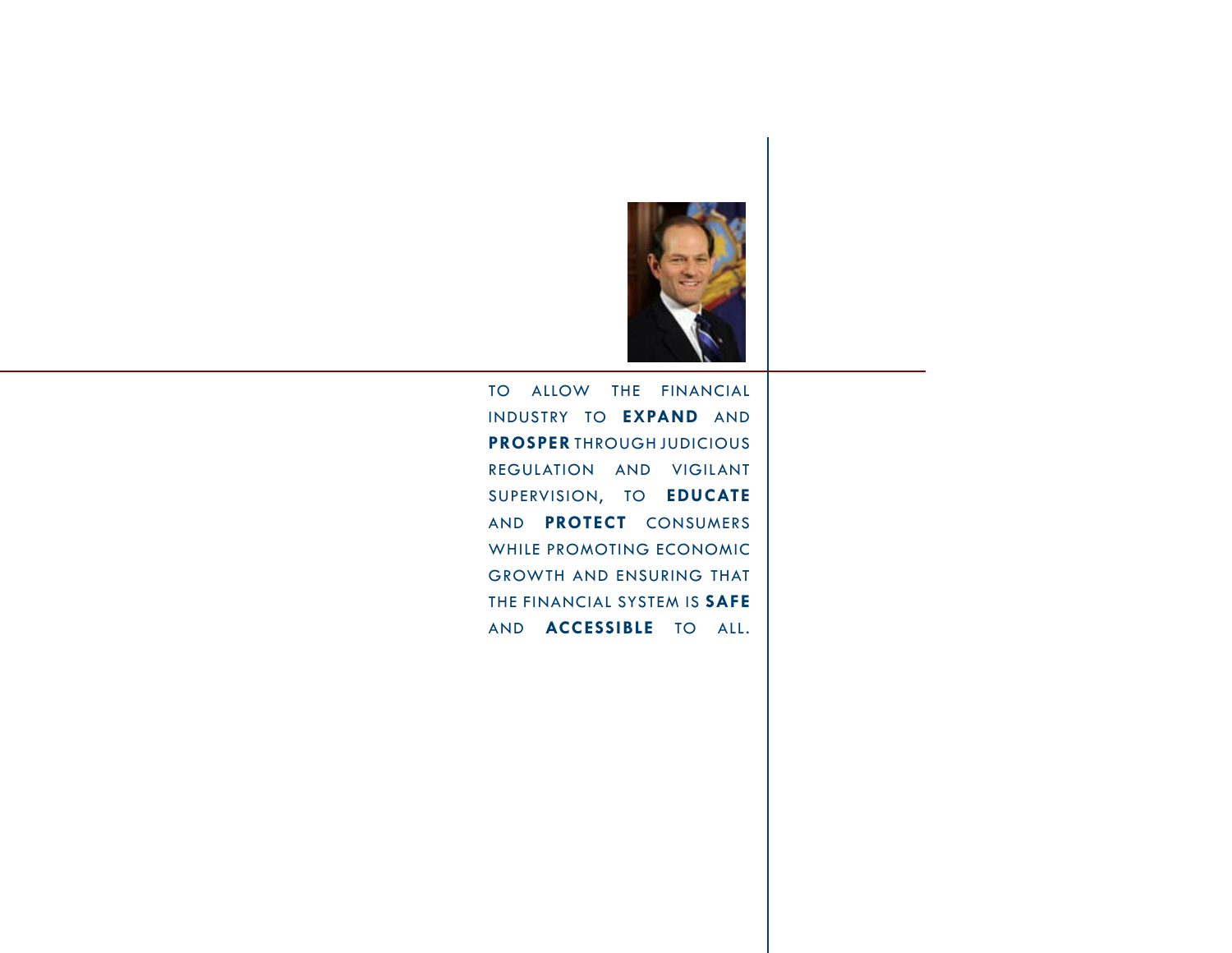| LETTER FROM THE SUPERINTENDENT                                                                                                                                                                                                                                                                                                                                                                                                                                                                                                                                                                                                                                                                                                                                                                                                                                                                                                                                                                                                                                                                                                                                                                                                                                                                                                                                                     | PAGE 4         |
|------------------------------------------------------------------------------------------------------------------------------------------------------------------------------------------------------------------------------------------------------------------------------------------------------------------------------------------------------------------------------------------------------------------------------------------------------------------------------------------------------------------------------------------------------------------------------------------------------------------------------------------------------------------------------------------------------------------------------------------------------------------------------------------------------------------------------------------------------------------------------------------------------------------------------------------------------------------------------------------------------------------------------------------------------------------------------------------------------------------------------------------------------------------------------------------------------------------------------------------------------------------------------------------------------------------------------------------------------------------------------------|----------------|
| STATE OF THE FINANCIAL SERVICES INDUSTRY                                                                                                                                                                                                                                                                                                                                                                                                                                                                                                                                                                                                                                                                                                                                                                                                                                                                                                                                                                                                                                                                                                                                                                                                                                                                                                                                           | PAGE 5         |
| <b>DEPARTMENT OPERATIONS</b><br>Principal Banking and Lending Facilities of New York State<br>Consolidated Statement of Condition of Banks, Trust Companies and Private Bankers Mid-Year<br>Consolidated Statement of Condition of Banks, Trust Companies and Private Bankers Year-End<br><b>Consolidated Statement of Condition of Credit Unions</b><br>Consolidated Statement of Condition of Investment Companies<br>Consolidated Statement of Condition of Licensed Lenders<br><b>Consolidated Statement of Condition of Savings Banks</b><br>Consolidated Statement of Condition of Savings and Loan Associations<br>Consolidated Statement of Condition of Safe Deposit Companies<br>Summary of Supervised Institutions<br>Detail of Supervised Banking Institutions and Licensed Lenders<br>Voluntary Liquidations Commenced During Year<br>Voluntary Liquidations Concluded<br>Unclaimed Funds From Voluntary Liquidations<br>Unclaimed Funds From Involuntary Liquidations<br><b>Banking Board Actions</b><br>Mergers and Consolidations<br>Conversion of Institutions from Federal to State Charter<br>Conversion of Institutions from State to Federal Charter<br><b>Banking Law and Related Chapters</b><br><b>Banking Regulations</b><br>Banking Department Budget For Fiscal Year<br>Banking Department Maintenance, Appropriations and Expenditures For Fiscal Year |                |
| SCHEDULE A: CONSOLIDATED BANKING STATISTICS                                                                                                                                                                                                                                                                                                                                                                                                                                                                                                                                                                                                                                                                                                                                                                                                                                                                                                                                                                                                                                                                                                                                                                                                                                                                                                                                        | PAGE 13        |
| Part 1                                                                                                                                                                                                                                                                                                                                                                                                                                                                                                                                                                                                                                                                                                                                                                                                                                                                                                                                                                                                                                                                                                                                                                                                                                                                                                                                                                             |                |
| Part 2                                                                                                                                                                                                                                                                                                                                                                                                                                                                                                                                                                                                                                                                                                                                                                                                                                                                                                                                                                                                                                                                                                                                                                                                                                                                                                                                                                             |                |
| Part 3                                                                                                                                                                                                                                                                                                                                                                                                                                                                                                                                                                                                                                                                                                                                                                                                                                                                                                                                                                                                                                                                                                                                                                                                                                                                                                                                                                             |                |
| Part 4                                                                                                                                                                                                                                                                                                                                                                                                                                                                                                                                                                                                                                                                                                                                                                                                                                                                                                                                                                                                                                                                                                                                                                                                                                                                                                                                                                             |                |
| Part 5                                                                                                                                                                                                                                                                                                                                                                                                                                                                                                                                                                                                                                                                                                                                                                                                                                                                                                                                                                                                                                                                                                                                                                                                                                                                                                                                                                             |                |
| Part 6                                                                                                                                                                                                                                                                                                                                                                                                                                                                                                                                                                                                                                                                                                                                                                                                                                                                                                                                                                                                                                                                                                                                                                                                                                                                                                                                                                             |                |
| Part 7                                                                                                                                                                                                                                                                                                                                                                                                                                                                                                                                                                                                                                                                                                                                                                                                                                                                                                                                                                                                                                                                                                                                                                                                                                                                                                                                                                             |                |
| Part 8                                                                                                                                                                                                                                                                                                                                                                                                                                                                                                                                                                                                                                                                                                                                                                                                                                                                                                                                                                                                                                                                                                                                                                                                                                                                                                                                                                             |                |
| Part 9                                                                                                                                                                                                                                                                                                                                                                                                                                                                                                                                                                                                                                                                                                                                                                                                                                                                                                                                                                                                                                                                                                                                                                                                                                                                                                                                                                             |                |
| <b>SCHEDULE B: SUPERVISED INSTITUTIONS</b>                                                                                                                                                                                                                                                                                                                                                                                                                                                                                                                                                                                                                                                                                                                                                                                                                                                                                                                                                                                                                                                                                                                                                                                                                                                                                                                                         | PAGE 34        |
| Part 1                                                                                                                                                                                                                                                                                                                                                                                                                                                                                                                                                                                                                                                                                                                                                                                                                                                                                                                                                                                                                                                                                                                                                                                                                                                                                                                                                                             |                |
| Part 2                                                                                                                                                                                                                                                                                                                                                                                                                                                                                                                                                                                                                                                                                                                                                                                                                                                                                                                                                                                                                                                                                                                                                                                                                                                                                                                                                                             |                |
| SCHEDULE C: CLOSED INSTITUTIONS                                                                                                                                                                                                                                                                                                                                                                                                                                                                                                                                                                                                                                                                                                                                                                                                                                                                                                                                                                                                                                                                                                                                                                                                                                                                                                                                                    | PAGE 45        |
| Part 1                                                                                                                                                                                                                                                                                                                                                                                                                                                                                                                                                                                                                                                                                                                                                                                                                                                                                                                                                                                                                                                                                                                                                                                                                                                                                                                                                                             |                |
| Part 2                                                                                                                                                                                                                                                                                                                                                                                                                                                                                                                                                                                                                                                                                                                                                                                                                                                                                                                                                                                                                                                                                                                                                                                                                                                                                                                                                                             |                |
| Part 3                                                                                                                                                                                                                                                                                                                                                                                                                                                                                                                                                                                                                                                                                                                                                                                                                                                                                                                                                                                                                                                                                                                                                                                                                                                                                                                                                                             |                |
| Part 4                                                                                                                                                                                                                                                                                                                                                                                                                                                                                                                                                                                                                                                                                                                                                                                                                                                                                                                                                                                                                                                                                                                                                                                                                                                                                                                                                                             |                |
| SCHEDULE D: BANKING BOARD ACTIONS, MERGERS, CONSOLIDATIONS AND CONVERSIONS                                                                                                                                                                                                                                                                                                                                                                                                                                                                                                                                                                                                                                                                                                                                                                                                                                                                                                                                                                                                                                                                                                                                                                                                                                                                                                         | PAGE 48        |
| Part 1                                                                                                                                                                                                                                                                                                                                                                                                                                                                                                                                                                                                                                                                                                                                                                                                                                                                                                                                                                                                                                                                                                                                                                                                                                                                                                                                                                             |                |
| Part 2                                                                                                                                                                                                                                                                                                                                                                                                                                                                                                                                                                                                                                                                                                                                                                                                                                                                                                                                                                                                                                                                                                                                                                                                                                                                                                                                                                             |                |
| Part 3                                                                                                                                                                                                                                                                                                                                                                                                                                                                                                                                                                                                                                                                                                                                                                                                                                                                                                                                                                                                                                                                                                                                                                                                                                                                                                                                                                             |                |
| Part 4                                                                                                                                                                                                                                                                                                                                                                                                                                                                                                                                                                                                                                                                                                                                                                                                                                                                                                                                                                                                                                                                                                                                                                                                                                                                                                                                                                             |                |
| SCHEDULE E: STATE TRANSMITTER OF MONEY INSURANCE FUNDS                                                                                                                                                                                                                                                                                                                                                                                                                                                                                                                                                                                                                                                                                                                                                                                                                                                                                                                                                                                                                                                                                                                                                                                                                                                                                                                             | <b>PAGE 53</b> |
| SCHEDULE F: SUMMARY OF BANKING LAW AND REGULATIONS ADOPTED                                                                                                                                                                                                                                                                                                                                                                                                                                                                                                                                                                                                                                                                                                                                                                                                                                                                                                                                                                                                                                                                                                                                                                                                                                                                                                                         | <b>PAGE 54</b> |
| Part 1                                                                                                                                                                                                                                                                                                                                                                                                                                                                                                                                                                                                                                                                                                                                                                                                                                                                                                                                                                                                                                                                                                                                                                                                                                                                                                                                                                             |                |
| Part 2                                                                                                                                                                                                                                                                                                                                                                                                                                                                                                                                                                                                                                                                                                                                                                                                                                                                                                                                                                                                                                                                                                                                                                                                                                                                                                                                                                             |                |
| SCHEDULE G: ATM SAFETY ACT - EXEMPTIONS AND VARIANCES                                                                                                                                                                                                                                                                                                                                                                                                                                                                                                                                                                                                                                                                                                                                                                                                                                                                                                                                                                                                                                                                                                                                                                                                                                                                                                                              | PAGE 62        |
| SCHEDULE H: BANKING DEPARTMENT ORGANIZATION AND MAINTENANCE                                                                                                                                                                                                                                                                                                                                                                                                                                                                                                                                                                                                                                                                                                                                                                                                                                                                                                                                                                                                                                                                                                                                                                                                                                                                                                                        | PAGE 63        |
| Part 1                                                                                                                                                                                                                                                                                                                                                                                                                                                                                                                                                                                                                                                                                                                                                                                                                                                                                                                                                                                                                                                                                                                                                                                                                                                                                                                                                                             |                |
| Part 2                                                                                                                                                                                                                                                                                                                                                                                                                                                                                                                                                                                                                                                                                                                                                                                                                                                                                                                                                                                                                                                                                                                                                                                                                                                                                                                                                                             |                |
| Department Roster - Exempt Class<br>Part 3                                                                                                                                                                                                                                                                                                                                                                                                                                                                                                                                                                                                                                                                                                                                                                                                                                                                                                                                                                                                                                                                                                                                                                                                                                                                                                                                         |                |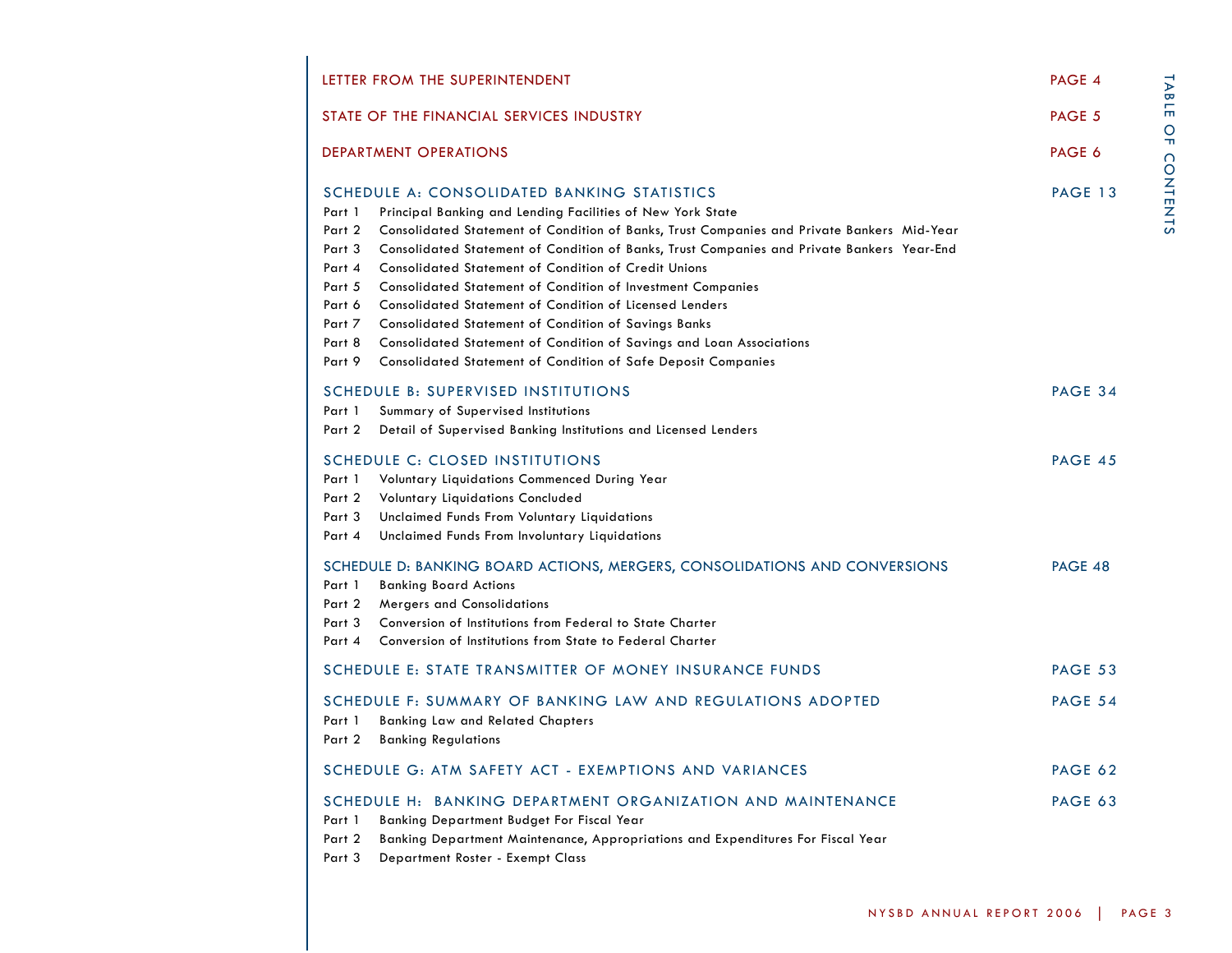

September 15, 2007

To the Honorable Eliot Spitzer and Members of the Legislature:

I hereby submit the New York State Banking Department annual report for the calendar year 2006, pursuant to Section 43 of the Banking Law.

In 2006 the New York State Banking Department regulated approximately 3,600 financial entities providing services in New York State including: state-chartered domestic banking institutions; most of the United States offices of foreign banking institutions; and non-depository institutions, such as mortgage brokers, mortgage bankers, money transmitters, check cashers, budget planners, licensed lenders, sales finance companies, and premium finance agencies. The total assets of the depository institutions supervised by the Department exceeded \$1.8 trillion.

During 2006, the Department focused on implementing and expanding upon many of the key initiatives introduced in 2005. Planned budget reductions went into effect in mid 2006, and we have continued to exercise sound fiscal responsibility throughout 2007. In addition, our revenue base was broadened through changes to the fee structure for depository and non-depository institutions. The Department continued to elevate its supervisory focus on and expand examination procedures for non-depository institutions. In fact, examination procedures developed for non-depository institutions, including money transmitters and check cashers, were recognized within the industry as best practices and continue to be shared with peers through presentations and training.

In 2006 and 2007, the Department was actively involved in the adoption of new legislation to add Article 12-E to the Banking Law, requiring the registration of all Mortgage Loan Originators operating in the state, effective early 2008. In light of the recent turmoil in the housing market, the implementation of this legislation will be an important initiative for the Department and is in line with our efforts as part of Governor Spitzer's Interagency Subprime Mortgage Task Force to Halt Abusive Lending Transactions (HALT).

I am pleased to report that New York State is maintaining its position as a world leader in the financial services industry. Although the threat of federal preemption continued to loom over the Department in 2006, and was exacerbated earlier this year with the Supreme Court decision in Watters vs. Wachovia, the Department has continued to have an influential presence in the industry. In this dynamic and increasingly competitive financial market, it is imperative that we continue to evolve and make necessary changes to retain our position. The Governor's appointment of a Commission to Modernize the Regulation of Financial Services will be a key component in regulatory reform, the modernization of the state's regulatory framework, and in our future success.

Richard H. Neuman

Richard H. Neiman Superintendent of Banks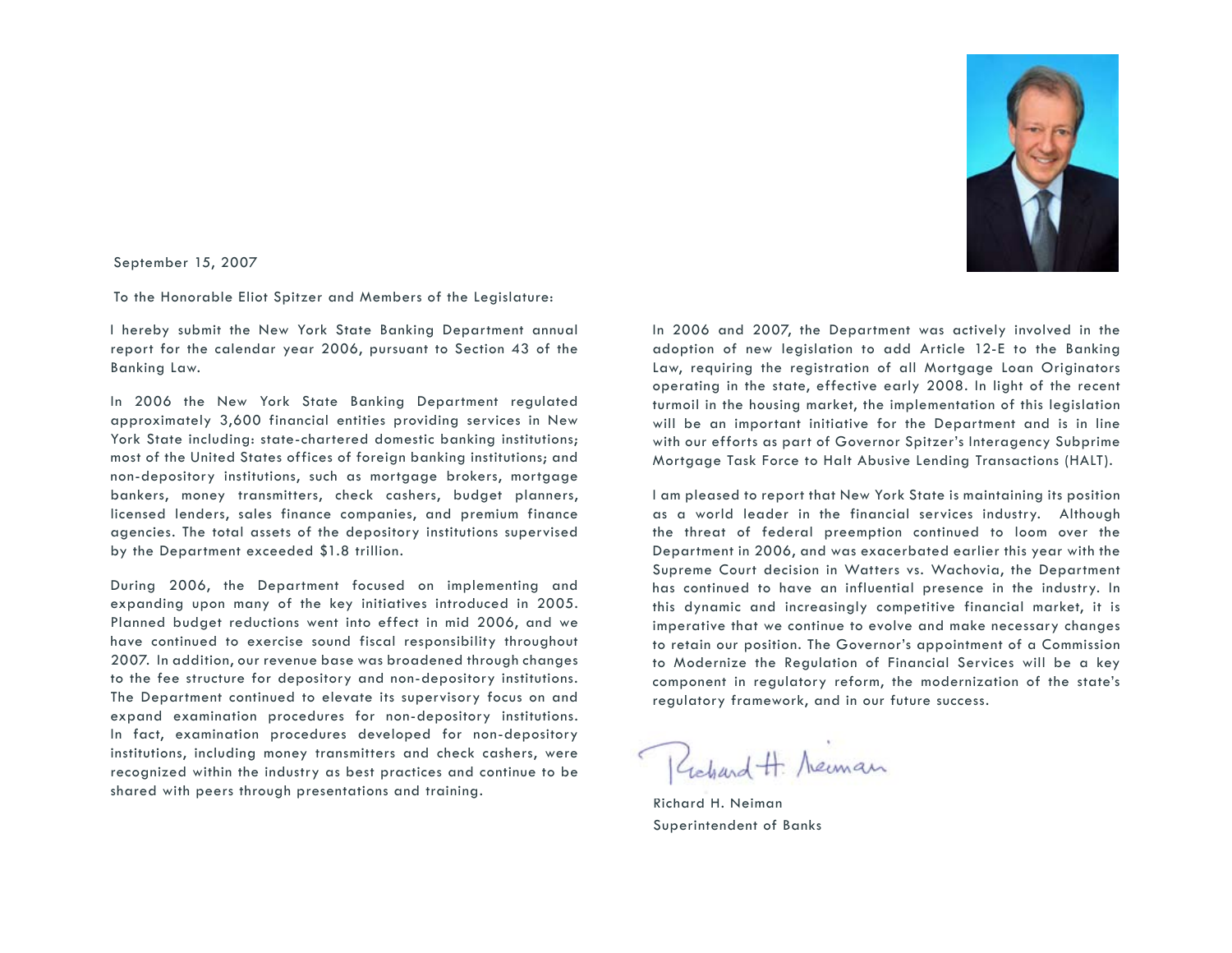## NEW YORK STATE ECONOMY

In 2006, New York State experienced low unemployment rates and an increase in personal income. However, economic growth varied across the State. Although New York City registered consistent increases in employment over the year, some upstate areas reported declines in employment at year-end.

While economic conditions, including the Federal Reserve's policy on interest rates, began to weigh heavily over consumers with adjustable mortgage interest rates and lending institutions' net interest margins in the later part of 2006, a core issue for the Department remained the loss of regulated entities. The impact of the loss of large domestic banks on the Department has been mitigated by an increase in the allocation of resources focused on foreign and non-depository institutions, including mortgage

bankers and brokers, check cashers and money transmitters. This shift in focus also raises our awareness of regulatory issues of importance to consumers, who are customers of the institutions and licensees still under our supervision. However, as more experienced personnel retire and exposure to larger institutions decreases, the Department's ability to remain a premier regulator for money center institutions will need to be addressed, and opportunities for attracting additional institutions will need to be explored.

At year-end 2006, there were 124 New York State chartered banks and thrifts operating in the state with total assets of over \$384 billion and 92 federal depository institutions with headquarters in New York, with total assets of \$132 billion.

| NUMBER OF STATE DEPOSITORY CHARTERS               |      |      |      |      |      |  |  |  |  |  |
|---------------------------------------------------|------|------|------|------|------|--|--|--|--|--|
|                                                   | 2006 | 2005 | 2004 | 2003 | 2002 |  |  |  |  |  |
| <b>Banks, Trust Companies and Private Bankers</b> | 97   | 104  | 103  | 108  | 107  |  |  |  |  |  |
| Savings Banks                                     | 24   | 27   | 26   | 28   | 30   |  |  |  |  |  |
| Savings and Loan Associations                     | 3    | 4    | 4    | 4    | 5    |  |  |  |  |  |
| <b>Credit Unions</b>                              | 24   | 30   | 32   | 35   | 37   |  |  |  |  |  |
| Total                                             | 148  | 165  | 165  | 175  | 179  |  |  |  |  |  |

| ASSETS OF STATE DEPOSITORY CHARTERS (DOLLARS IN THOUSANDS) |               |               |               |                 |                 |  |  |  |  |  |  |
|------------------------------------------------------------|---------------|---------------|---------------|-----------------|-----------------|--|--|--|--|--|--|
|                                                            | 2006          | 2005          | 2004          | 2003            | 2002            |  |  |  |  |  |  |
| <b>Banks, Trust Companies and Private Bankers</b>          | \$323,589,270 | \$319,992,590 | \$290,022,748 | \$988,855,249   | \$966,846,740   |  |  |  |  |  |  |
| Savings Banks                                              | 61,014,869    | 76,237,188    | 103,933,797   | 85,882,218      | 81,547,286      |  |  |  |  |  |  |
| Savings and Loan Associations                              | 102,986       | 438,272       | 435,139       | 409,716         | 419,191         |  |  |  |  |  |  |
| Credit Unions                                              | 3,829,817     | 3,715,027     | 3,556,836     | 3,485,654       | 3,242,051       |  |  |  |  |  |  |
| Total                                                      | \$388,536,942 | \$400,383,077 | \$397,948,520 | \$1,078,632,837 | \$1,052,055,268 |  |  |  |  |  |  |

| SELECT NEW YORK STATE ECONOMIC DATA           |           |          |       |           |           |  |  |  |  |
|-----------------------------------------------|-----------|----------|-------|-----------|-----------|--|--|--|--|
|                                               | 2006      | 2005     | 2004  | 2003      | 2002      |  |  |  |  |
| NY Unemployment Rate                          | 4.20%     | 5.00%    | 5.80% | 6.40%     | $6.20\%$  |  |  |  |  |
| NY Total Payroll Employment Rate              | $0.90\%$  | $0.90\%$ | 0.70% | $-0.60\%$ | $-1.50\%$ |  |  |  |  |
| NY State Personal Income Growth               | $6.00\%$  | 4.00%    | 7.00% | 4.60%     | $0.80\%$  |  |  |  |  |
| NY Personal Bankruptcy Filing Rate Change (1) | $-73.10%$ | 42.00%   | 2.50% | 5.30%     | 4.50%     |  |  |  |  |

(1) Federal Bankruptcy Law changes accelerated filings in 2005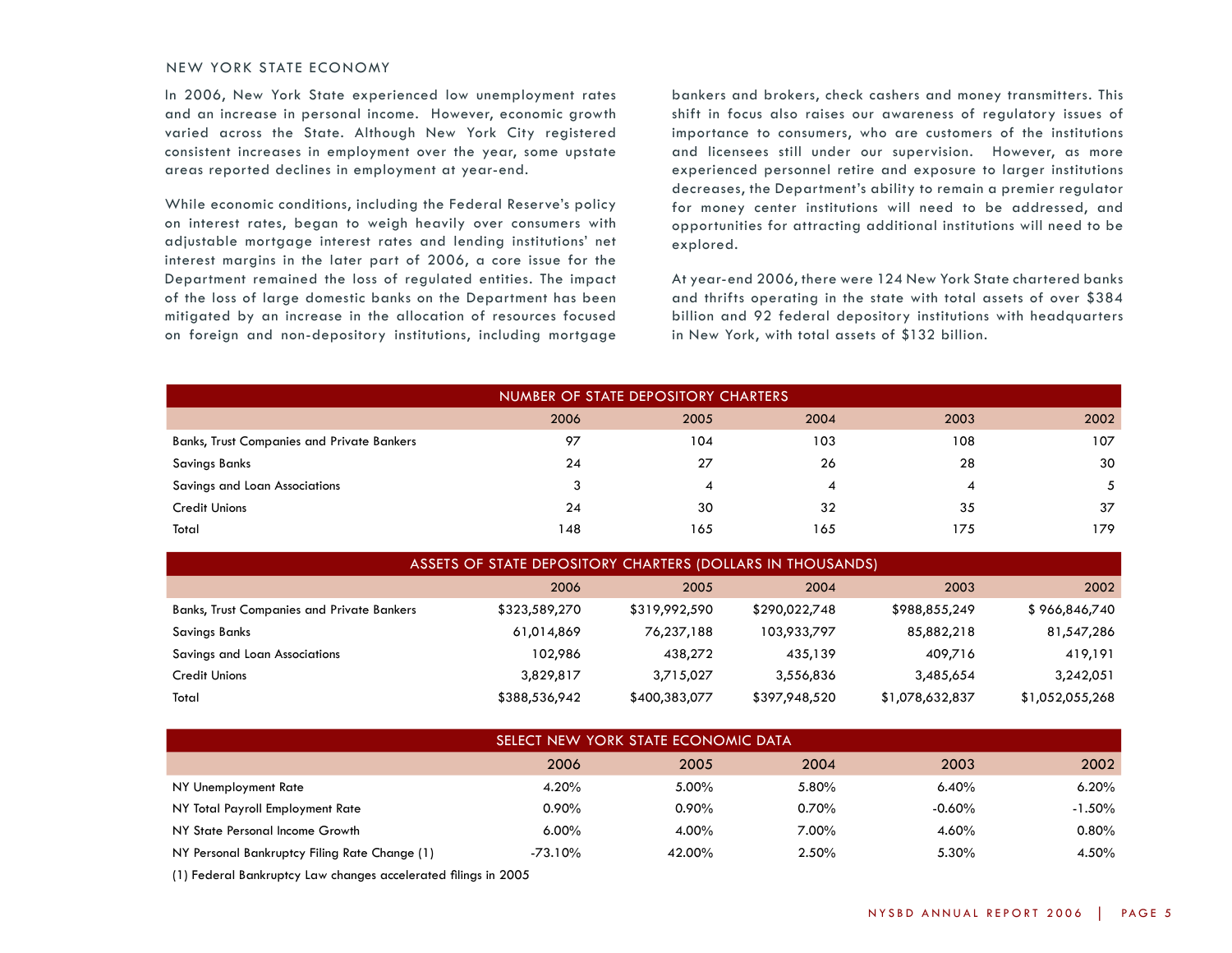#### COMMERCIAL BANKS AND THRIFTS

Despite a rising interest rate environment, compressed net interest margins, and modestly higher loan delinquencies in 2006, commercial banks in New York State posted relatively stable results throughout the year. Capital remained strong and non-performing and charged off loans were down, while non-accruing and 90-days past due loans were up slightly from the previous year. At year-end 2006, the State's banking sector reported a higher percentage of capital compared to the previous year, as well as a return on assets that was in line with returns in 2005. Returns in 2006 were approximately double the returns posted five years ago, despite rising costs and tightening net interest margins.

## Performance of New York State Commerial Banks By Charter

|                                   | 2006  | 2005  | 2004  | 2003  | 2002     |
|-----------------------------------|-------|-------|-------|-------|----------|
| Tier 1 Capital - Leverage Ratio   | 9.45% | 9.36% | 9.08% | 8.72% | 8.51%    |
| Net Int. Margin                   | 2.46% | 3.10% | 3.77% | 3.78% | 4.03%    |
|                                   |       |       |       |       |          |
| Capital - Total (\$ Bilions) (1)  | 70    | 104   | 111   | 139   | 126      |
| Capital - Federal (\$ Billions)   | 17    | 63    | 63    | 54    | 48       |
| Capital - State (\$ Billions)     | 53    | 41    | 49    | 85    | 78       |
|                                   |       |       |       |       |          |
| Return on Assets - Total          | 1.20% | 1.22% | 1.36% | 1.14% | 0.84%    |
| Return on Assets - Federal        | 0.98% | 1.23% | 1.44% | 1.42% | 1.32%    |
| Return on Assets - State          | 1.28% | 1.20% | 1.20% | 0.97% | 0.57%    |
|                                   |       |       |       |       |          |
| Loan Charge Off % Loans - Total   | 0.08% | 0.88% | 1.01% | 1.11% | $1.36\%$ |
| Loan Charge Off % Loans - Federal | 0.09% | 1.19% | 1.36% | 1.76% | 1.92%    |
| Loan Charge Off % Loans - State   | 0.08% | 0.21% | 0.25% | 0.53% | 0.89%    |

(1) Capital decline in 2006 reflects Citibank NA movement of head offices out of New York. Statistics assign assets and equity by head office location. Capital decline in 2004 reflects JPMorgan & HSBC movement of head offices out of New York.

#### mortgage banking

At year end 2006, the Department regulated 321 mortgage bankers and 2,431 mortgage brokers operating through 5,294 authorized locations. During 2006, 283 registrations were issued to new registrants and 34 licenses were issued to new mortgage banking entities.

During the third and fourth quarters of 2006, the mortgage industry experienced substantial contraction in the industry's subprime origination channel. Borrower defaults increased, in part due to the increased cost of adjustable rate mortgages for subprime loans, decreases in real estate values, and decreased availability of investment capital, resulting in challenges for a number of subprime lenders.

While the initial meltdown in the mortgage industry was associated primarily with the subprime market, the continued contraction in investment capital and insufficient liquidity is expected to negatively affect the mortgage industry on a much broader scale through 2008.

As the industry continues to contract, the Department must be vigilant in its oversight of mortgage origination activities within the State of New York. Initiatives undertaken by the Department in 2006 to address fraud and predatory lending include: the establishment of a special mortgage fraud taskforce within the CIB Division; partnering with federal and state regulators in examining the activities of mortgage brokers, mortgage lenders, real estate brokers and banking entities; and enhancing efforts to identify deceptive advertisements.

Additionally, the Department continues to work with the Conference of State Bank Supervisors in the development of a nationwide licensing system for Mortgage Loan Originators. The system, which is expected to be operational in January 2008, provides a more streamlined and efficient licensing process for mortgage entities operating on a national level.

In 2006, the Department levied fines totaling \$400,840 against 22 mortgage companies. Also, based on the results of onsite examinations, licensees and registrants were required to make more than \$500,000 in consumer restitution, and enforcement actions were taken against 14 companies.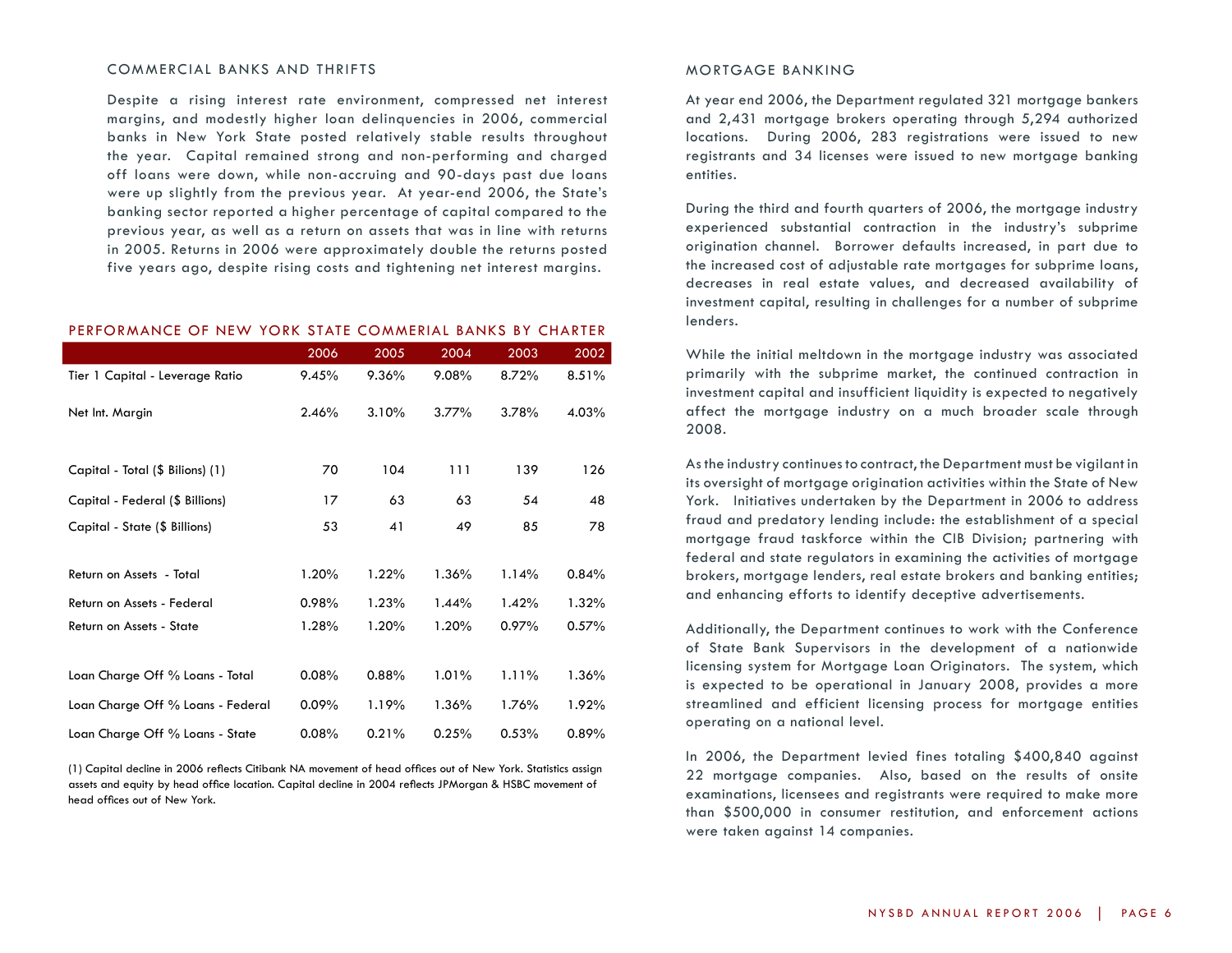#### LICENSED FINANCIAL SERVICES DIVISION

The Licensed Financial Services Division (LFSD), which supervises money transmitters, check cashers, budget planners, licensed lenders, sales finance companies, and premium finance agencies, was also affected by the U.S. Supreme Court's Watters vs. Wachovia decision in 2006. A number of state-licensed consumer finance companies are subsidiaries of national banks, and impacted licensees began the process of weighing the benefits of the state license.

The money services businesses (money transmitters and check cashers) continued to experience difficulty in identifying banks willing to provide banking services in 2006. This resulted in a concentration of many service businesses within a small number of selected banking institutions. At the end of 2006, there were 76 money transmitters serviced by 30 banking institutions, and 75% of these banking institutions were federally-chartered. However, 98% of check cashers are being serviced by 12 state- chartered bank institutions, including one institution that services approximately 80% of the check casher licensees.

For all non-depository industries, the standards for licensing, supervision, and examination continued to be raised. The Financial Condition, Internal Controls and Auditing, Legal Compliance, Management, and Systems and Technology (FILMS) rating system has been applied to all LFSD industries. The FILMS system ensures consistent industry standards and clarifies that licensees are required to monitor their adherence to compliance, as well as safety and soundness standards.

#### FOREIGN BANKS

The foreign banking community in New York State includes the world's largest global banking enterprises. The Banking Department is the primary regulator of most U.S. branches and agencies of foreign banking organizations operating in New York State and supervises more than 80% of the nationwide assets held by such entities. At year-end 2006, the Banking Department supervised a total of 143 branches, agencies and representative offices of foreign banks from more than 40 countries, holding in aggregate more than \$1.3 trillion in assets.

Foreign banking organizations continue to contribute to a healthy and highly competitive financial center, enhancing domestic liquidity and economic vitality while providing tens of thousands of jobs to state residents.

A close working relationship with home country banking supervisors of foreign institutions continues to be very important to the Banking Department. By fostering and maintaining strong working relationships with its foreign counterparts, the Banking Department has continued to improve its understanding of the unique environment in which foreign banks operate. This level of understanding enhances the Department's ability to help State-licensed foreign banking organizations navigate new or amended requirements of the Bank Secrecy Act (BSA) and other anti-money laundering (AML) regulatory initiatives.

| NUMBER OF FOREIGN BRANCHES AND AGENCIES* |              |      |       |              |  |  |  |  |  |
|------------------------------------------|--------------|------|-------|--------------|--|--|--|--|--|
|                                          | <b>State</b> | OCC. | Total | $%$ of Total |  |  |  |  |  |
| New York                                 | 103          | 35   | 138   | 54%          |  |  |  |  |  |
| <b>Other States</b>                      | 107          | 12   | 119   | 46%          |  |  |  |  |  |
| Total U.S.                               | 210          |      | 257   | $100\%$      |  |  |  |  |  |

| ASSETS OF FOREIGN BRANCHES AND AGENCIES ASSETS* |                       |
|-------------------------------------------------|-----------------------|
|                                                 | (DOLLARS IN MILLIONS) |

| Total U.S.          | \$1,517,146  | \$121,315 | \$1,638,461 | $100\%$      |
|---------------------|--------------|-----------|-------------|--------------|
| <b>Other States</b> | 151,642      | 1,818     | 153,460     | 9%           |
| New York            | \$1,365,504  | \$119,497 | \$1,485,001 | 91%          |
|                     | <b>State</b> | OCC.      | Total       | $%$ of Total |

\*Not including Representative Offices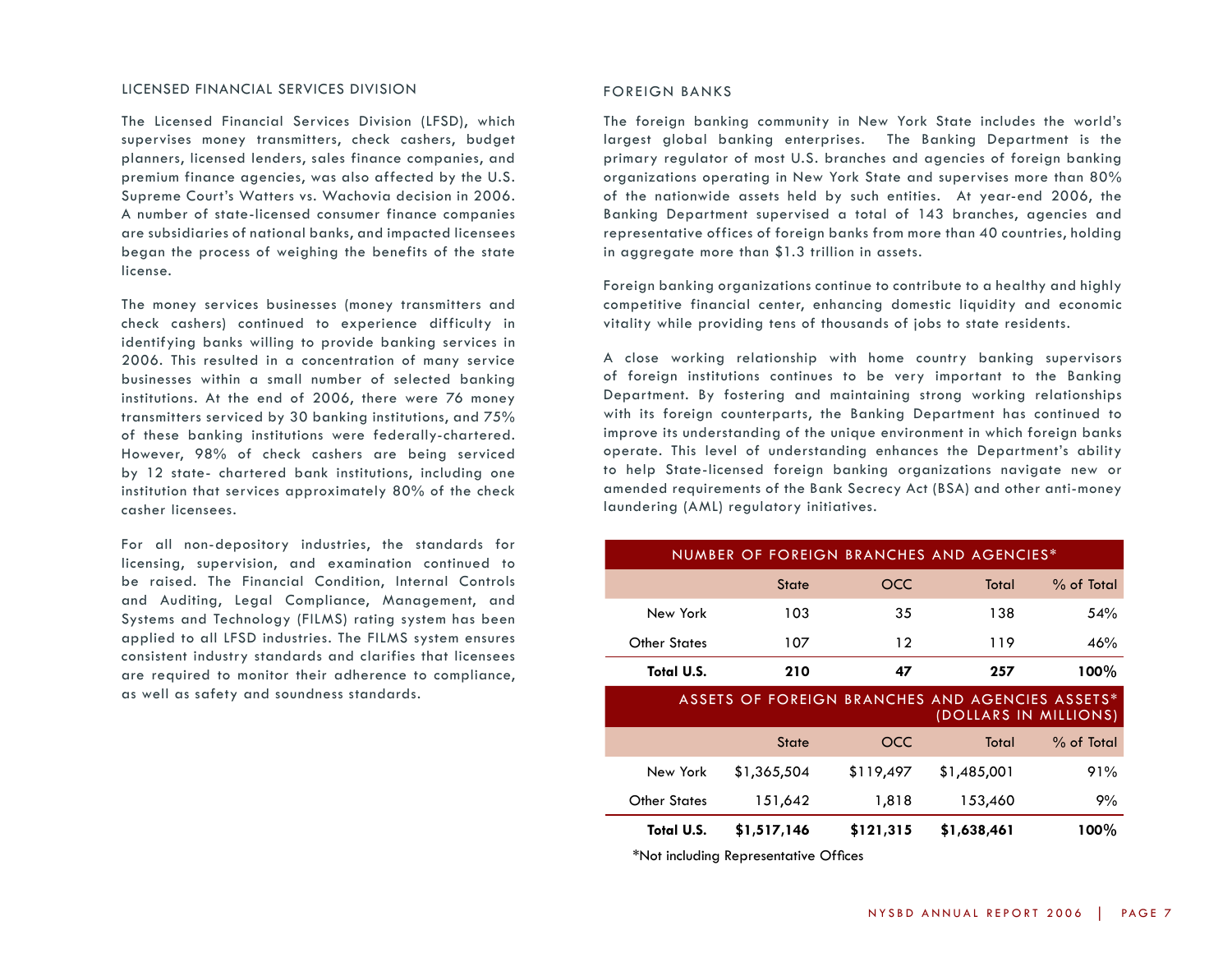#### THE HOLOCAUST CLAIMS PROCESSING OFFICE

The mission of the Holocaust Claims Processing Office (HCPO) is to provide institutional assistance, free of charge, to Holocaust victims and their heirs seeking to recover property which was lost due to Nazi persecution between 1933 and 1945, including: assets deposited in banks; monies that insurance companies failed to pay policy beneficiaries; and artworks that were lost, stolen, or sold under duress.

From its inception in 1997 through December 2006, there were 2,337 bank claims filed with HCPO (from 42 states and 34 countries) referencing 3,335 individual account-holders. The HCPO has successfully closed 457 bank claims; 1,880 bank claims are currently open and have been submitted into a number of parallel claims. Offers extended to HCPO claimants seeking the return of bank assets total \$49,115,478.

Through December 2006, there were 2,290 insurance claims filed with HCPO (from 40 states and 23 countries) referencing 3,295 individual policyholders. The HCPO has closed 233 insurance claims; 2,057 insurance claims are currently open and have been submitted into a number of parallel claims processes. Offers extended to HCPO claimants seeking the proceeds of insurance policies total \$19,700,880.

The HCPO has accepted 145 art claims (from 19 states and nine countries) referencing 25,000 items, approximately 8,000 of these in sufficient detail to permit additional research. The office has closed 12 claims, leaving 133 open claims. The HCPO has secured the return of 14 works of art.

The HCPO staff are experts in banking, law, economics, finance, political science, archives, history, and art history. In addition, the staff is fluent in multiple languages to better serve their international claimants. The total cost of operating the HCPO during 2006 was \$848,288, including personal service, fringe and indirect costs, and non-personal service expenditures.

| <b>CALENDAR YEAR 2006</b>        | <b>BANKING</b><br><b>DEPARTMENT</b> | <b>SUBALLOCATION FROM</b><br><b>INSURANCE DEPARTMENT</b> | <b>TOTAL</b> |
|----------------------------------|-------------------------------------|----------------------------------------------------------|--------------|
| <b>Personal Service</b>          | \$329,118                           | \$219,413                                                | \$549,531    |
| <b>Fringe and Indirect Costs</b> | 160,471                             | 106.980                                                  | 267,451      |
| Non-Personal Service             | 4,275                               | 28,030                                                   | 32,306       |
| <b>TOTAL</b>                     | \$493,864                           | \$354,424                                                | \$848,288    |

#### HOLOCAUST claims processing OFFICE COSTS (in Dollars)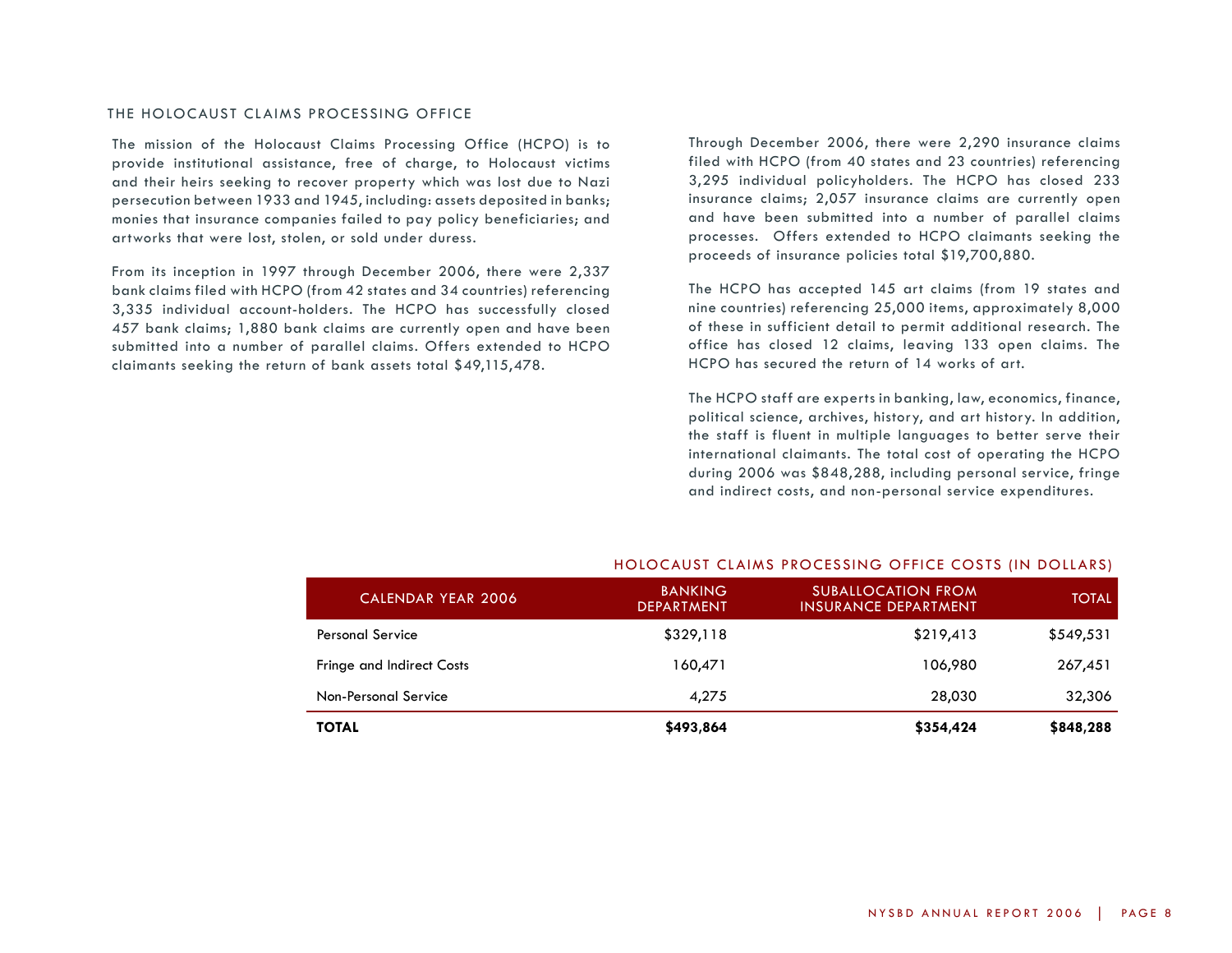#### Criminal Investigations Bureau

During 2006, the New York State Banking Department's Criminal Investigations Bureau (CIB) participated in or had oversight over a wide range of activities related to the Bank Secrecy Act (BSA), anti-money laundering (AML), and criminal activity in various financial institutions. CIB personnel continued to work closely with federal, state and local law enforcement agencies and were involved in numerous investigative matters. A full list of publicly announced enforcement actions during 2006 can be found on page 54.

Until 2005, the Banking Department was the only state banking regulator in the nation that operated a Criminal Investigations Bureau, or a similar investigative division.

#### CONSUMER OUTREACH

During 2006, the Consumer Help Unit (CHU) was relocated from the Communications & Media Relations Division to the Consumer Services Division. This move put the team in an optimal position to share their insights and concerns regarding consumer protection issues with members of the Consumer Services Division's Community Outreach and Community Affairs units. Working together to monitor and evaluate the more than 65,000 calls during the year, the Consumer Help, Community Outreach and Community Affairs Units collaborated to adopt outreach and financial education initiatives that addressed emerging or persistent problems affecting consumers and the communities they live in.

The Consumer Services Division adopted a geographic information system (GIS) that allows data containing a geographic component to be displayed on maps. The Consumer Services Division has used this technology to: evaluate bank branch networks for gaps in service; identify and analyze mortgage foreclosure patterns as a way of targeting the Department's outreach and education initiatives more precisely and efficiently; and develop legislative and regulatory responses when needed.

In November 2006, the Banking Department became the first state regulator in the nation to sign a memorandum of understanding with the Office of the Comptroller of the Currency (OCC) to facilitate inter-agency information sharing of consumer complaints. Through this arrangement, consumers who misidentify the agency responsible for supervising their financial institution will be able to submit their complaints during their initial call, without having to retell their story. When fully implemented, information collected by the receiving agency will be transmitted electronically for investigation and response. Through this arrangement, the Department will help consumers cut through red tape to get the guidance and assistance they need. In addition, the Department gains the ability to track the outcome of complaints referred to the OCC. Full implementation of this system is expected to occur in 2007, after updates to the Department's core computer infrastructure have been completed.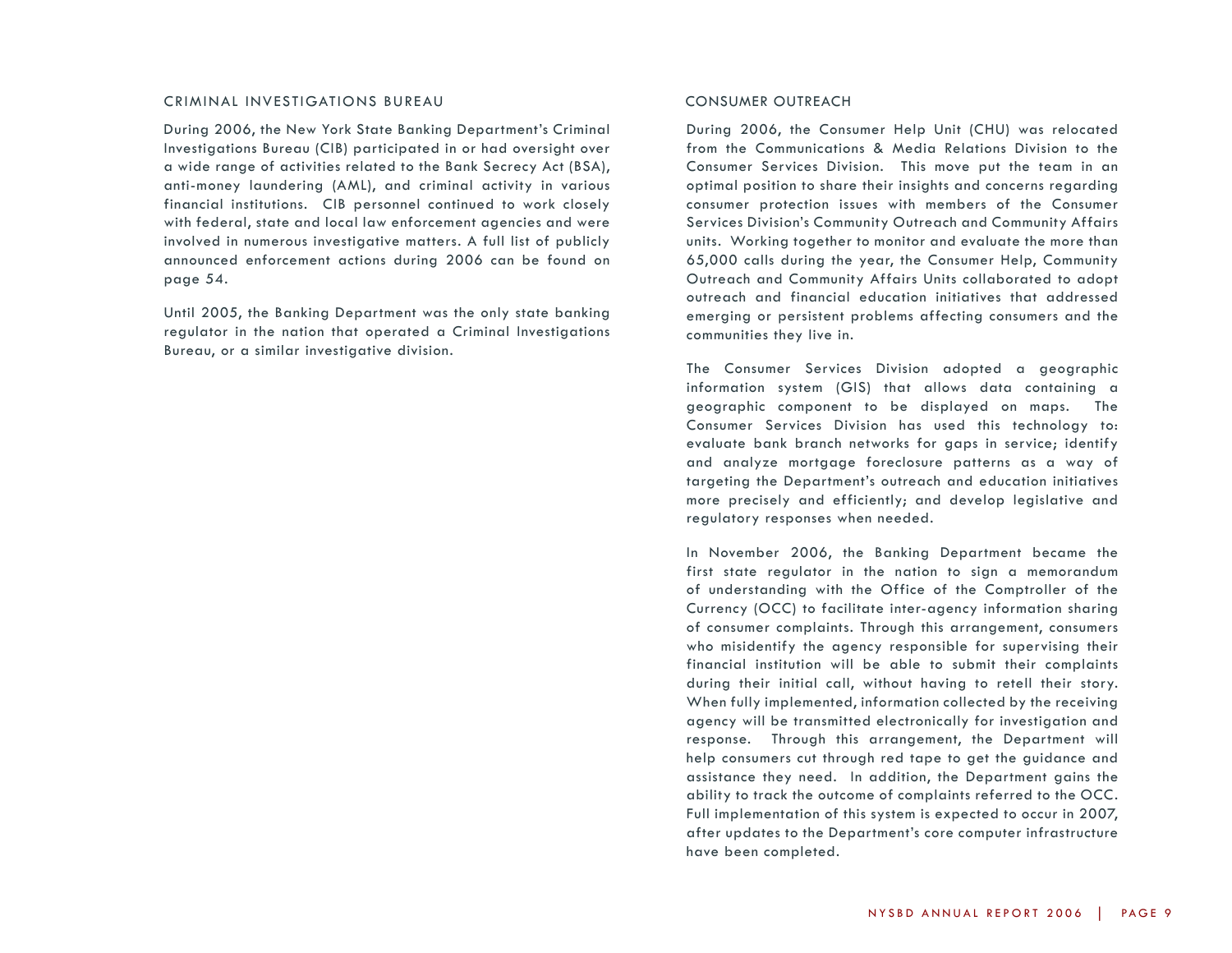#### BANKING DEVELOPMENT DISTRICTS



An important part of protecting New York State consumers is making sure they have access to traditional banking services. Consumers who do not have a banking relationship tend to rely on higher cost financial services to meet their financial needs. Expanding consumer access to

banks has been a goal of the Banking Department since Section 96-d was added to the Banking Law in 1997, creating the Banking Development District (BDD) program.

The BDD program continues to flourish with ongoing support from the Office of the State Comptroller and, within New York City, the City Comptroller's Office. During 2006, the Department designated eight new BDDs in response to proposals from eight separate financial institutions and local communities, bringing the total number of approved Districts to 31. The eight new BDDs are located across the state, including Erie County in Western New York (two Districts), Cayuga and Oneida Counties in Central New York, and New York City, where Districts were added in three of the City's five boroughs (Bronx, Manhattan and Queens).

The BDD program is designed to: encourage the establishment of bank branches in areas where there is a demonstrated need for banking services; facilitate consumers' entry into the financial mainstream; and promote local economic development. The establishment of a bank branch in a given neighborhood creates previously unavailable economic opportunities, including small business loans, mortgages, low-cost checking accounts and financial education seminars.

To receive a BDD designation, a locality, acting jointly with an interested financial institution, must demonstrate to the Banking Department a need for banking services in a given area. A local government must first vote to approve the submission of a BDD application, which is then forwarded to the Department for approval. The local government must apply in conjunction with a state or federally chartered commercial bank, trust company, savings bank or savings and loan association.

Potential incentives available to BDD branches include access to below-market rate deposits from state and local governments as well as potential local property tax exemptions over a multiyear period.

The BDD program exemplifies the potential benefits of the Banking Department's dual role as both a regulator and a consumer advocate. The Banking Department has the regulatory authority to approve new bank branches and to examine the safety and soundness of an institution as it expands into underbanked Communities. As a result, the Department helps in offering New Yorkers a wider variety of affordable financial service options at bank branches whose business plans must be tailored to the financial and educational needs of the community.

## **Highlights of a BDD:**

• local property tax exemption over a multi-year period;

and

• access to below market rate funds from state and local governments.

## **Banking development Districts in New York State :**

South Ellicott in Buffalo: First Niagara Bank - October 26, 2006 Portion of Greenpoint, Brooklyn: M&T Bank - July 7, 2006 Town of Mentz: Savannah Bank N.A. - April 19, 2006 Village of Holland: Adirondack Bank - April 11, 2006 Town of Mount Hope: Walden Federal Savings and Loan Association - February 27, 2006 West Side of Buffalo: Greater Buffalo Savings Bank - December 15, 2005 Village of Green Island: Pioneer Savings Bank - September 1, 2004 Masten District in Buffalo: Greater Buffalo Savings Bank - July 23, 2002 Village of Jordan: The Lyons National Bank - June 25, 2001 Village of Oriskany: Herkimer County Trust Bank - July 27, 2000 Spring Valley: Union State Bank - April 8, 1999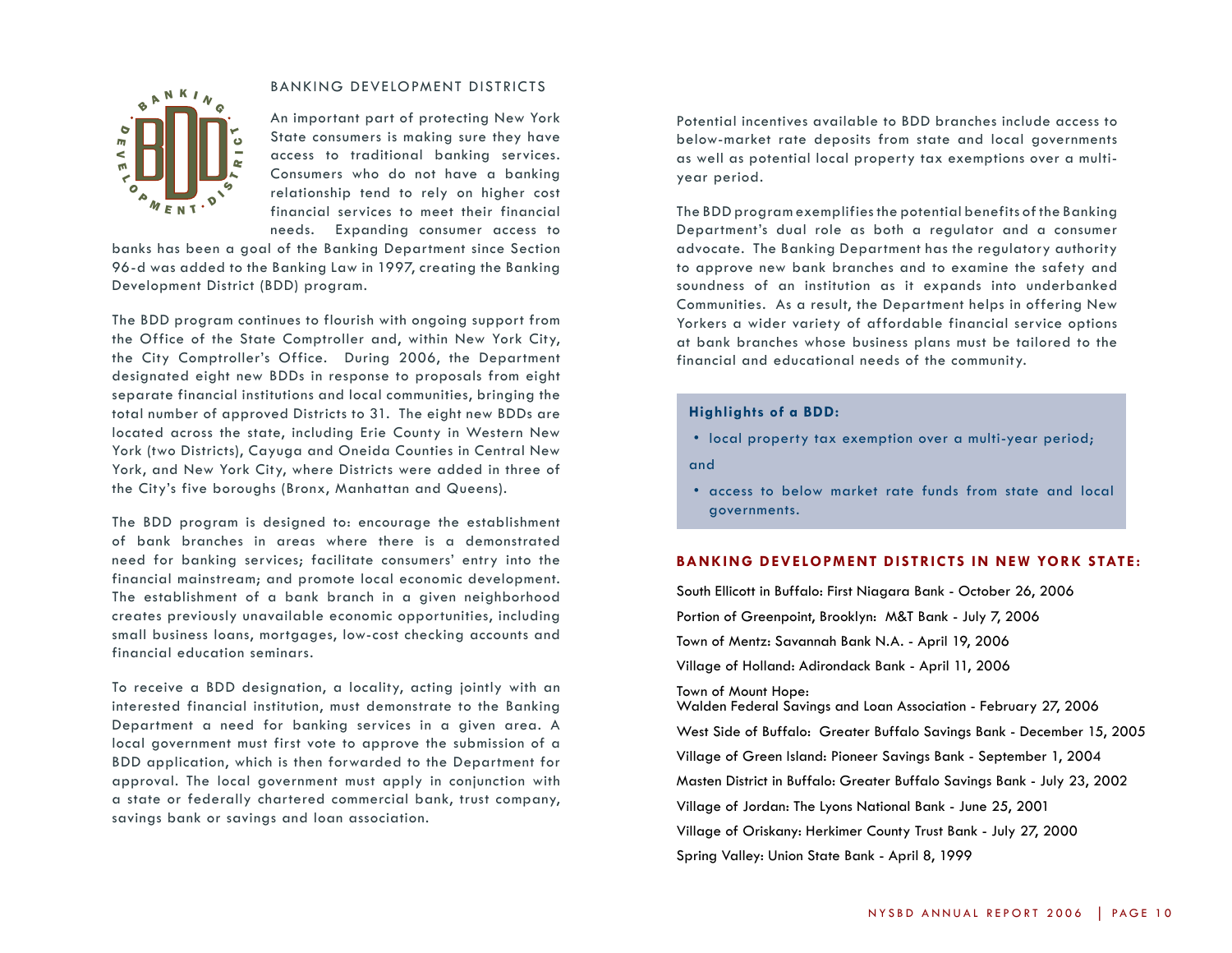#### **Banking development Districts in New York City:**

#### **B ronx**

**Portion of Soundview:** City & Suburban Federal Savings Bank - September 26, 2006 **Portion of Williamsbridge:** Ridgewood Savings Bank - March 10, 2006 **Community Board #3:** Citibank (formerly EAB) - November 14, 2000 **Community Planning District #1:** New York National Bank - July 31, 2000

#### **Brooklyn**

**Portion of Greenpoint & Williamsburg:** Cross County Federal Savings Bank - May 22, 2006 **Windsor Terrace, Borough Park, Kensington and Others:** Commerce Bank N.A. - May 23, 2005

**East New York:** City National Bank of New Jersey - January 20, 2004

**Red Hook:** Independence Community Bank - July 13, 2000

**Sunset Park:** Community Capital Bank - October 10, 2000

#### **Manhattan**

**Central Harlem:** Citibank N.A. - February 8, 2006

**Portion of Lower East Side:** Banco Popular North America - January 5, 2006

**Portion of Northern Harlem:** Carver Federal Savings Bank - December 1, 2005

**Portion of Lower East Side:** North Fork Bank- May 3, 2006

**Roosevelt Island:** New York National Bank - July 24, 2001

**South Central Harlem:** Carver Federal Savings Bank - March 9, 2001

#### **Queens**

**Portion of Long Island City:** Amalgamated Bank - September 18, 2006 **Portion of Corona Heights:** New York Community Bank - March 7, 2005 **South Jamaica:** Carver Federal Savings Bank - April 9, 2004

#### **Staten Island**

**Portion of Stapleton and Rosebank:** Victory State Bank - July 21, 2005 **St. George:** Victory State Bank - December 16, 2002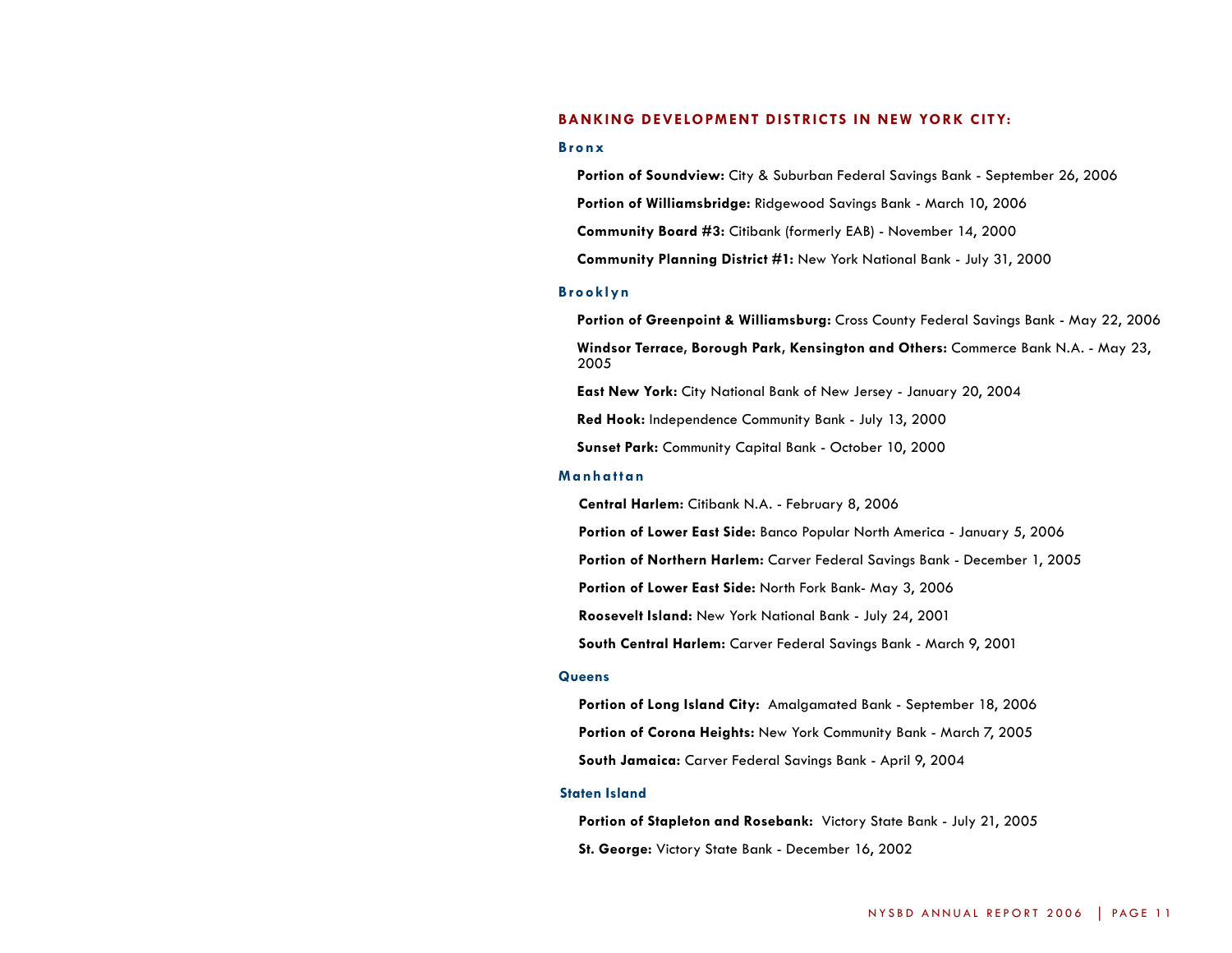## OUR OFFICE LOCATIONS:

One State Street Plaza

New York, NY 10004

(212) 709-3500

80 South Swan Street

Suite 1157

Albany, NY 12210

(518) 473-6160

333 East Washington Street Syracuse, NY 13202 (315) 428-4049

## THE BANKING BOARD

The Banking Board was established by and derives its authority from Sections 13 and 14 of the New York State Banking Law. It is a quasi-legislative body, whose members serve without pay. It promulgates regulations of both a general and specific nature for the conduct of the banking business in the State of New York. Certain types of applications must also be approved by the Banking Board. The Banking Board possesses broad powers that affect many areas of banking supervision.

The Banking Board is composed of 17 members, a number as Chairman of the Board and Executive Head. The other 16 members of the Board are appointed for three-year terms by the Governor, subject to confirmation by the Senate. Of these 16 members, eight are so-called public members, while the other eight must have banking experience obtained from the various segments of the banking industry. As of year end 2006 there was one Board vacancy awaiting appointment.

#### Banking Board Members as of December 31, 2006:

Diana L. Taylor, Chairperson Frederick N. Antalek, Sr. Wesley Chen Hans Joachim Doepp Mallory Factor E. Peter Forrestel II Thomas E. Hales James Higgins Daniel J. Hogarty Jr. Jeffrey Hwang David A. Javdan Francine C. Justa John M. Scarchilli Alan Shamoon Thomas G. Siciliano George J. Vojta

Sam L. Abram, Secretary for the Banking Board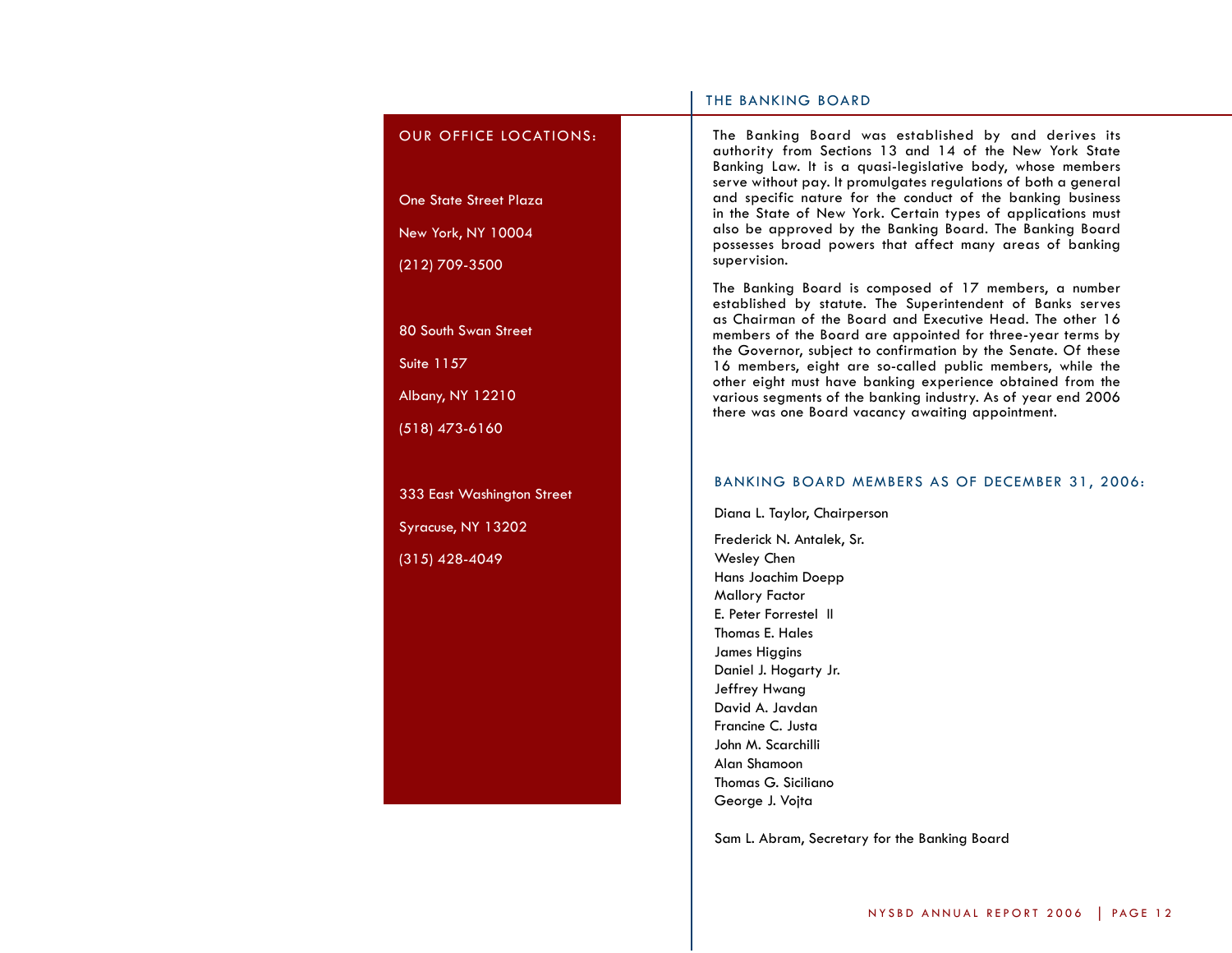|                                                   | Number in NYC    | Outside NYC    | <b>Total</b>             | <b>Assets in NYC</b> | <b>Assets Outside NYC</b> | <b>Assets Total</b> | $\cap$           |
|---------------------------------------------------|------------------|----------------|--------------------------|----------------------|---------------------------|---------------------|------------------|
| STATE CHARTER (1)                                 |                  |                |                          |                      |                           |                     | Ŧ<br>m           |
| <b>Banks, Trust Companies and Private Bankers</b> | 47               | 50             | 97                       | \$187,083,581        | \$136,505,689             | \$323,589,270       | $\overline{C}$   |
| Savings Banks                                     | $\overline{z}$   | 17             | 24                       | 45,246,891           | 15,767,978                | 61,014,869          | m<br>m           |
| Article XII Inv Co's                              | 9                | $\mathbf{1}$   | 10                       | 93,105,148           | 2,500                     | 93,107,648          | $\triangleright$ |
| Foreign Agencies                                  | 21               | $\blacksquare$ | 21                       | 60,080,588           |                           | 60,080,588          |                  |
| <b>Foreign Branches</b>                           | 82               | $\blacksquare$ | 82                       | 1,305,423,712        | $\overline{\phantom{a}}$  | 1,305,423,712       | $\circ$          |
| Savings and Loan Associations                     | $\blacksquare$   | 3              | 3                        |                      | 102,989                   | 102,989             | $\frac{z}{s}$    |
| <b>Licenced Lenders</b>                           |                  | 17             | 17                       |                      | 22,642,161                | 22,642,167          | $\circ$          |
| <b>Safe Deposit Companies</b>                     | $\boldsymbol{2}$ | $\overline{2}$ | 4                        | 2,330                | 1,096                     | 3,426               |                  |
| <b>Credit Unions</b>                              | $5\phantom{.0}$  | 19             | 24                       | 1,658,286            | 2,171,531                 | 3,829,817           | D A              |
| <b>Total State Charter</b>                        | 173              | 109            | 282                      | \$1,692,600,536      | \$177,193,950             | \$1,869,794,486     | J                |
| FEDERAL CHARTER (1)                               |                  |                |                          |                      |                           |                     |                  |
| <b>Banks, Trust Companies and Private Bankers</b> | 39               | 15             | 54                       | \$54,281,213         | \$12,741,909              | \$67,023,122        | <b>BANK</b>      |
| <b>Savings Banks</b>                              | 12               | 13             | 25                       | 24,360,386           | 14,272,280                | 38,632,666          | $\bar{z}$        |
| Article XII Inv Co's                              | $\blacksquare$   | $\blacksquare$ | $\blacksquare$           |                      |                           |                     | $\Omega$         |
| Foreign Agencies                                  | $\mathbf{1}$     |                | $\mathbf{1}$             | 433,108              |                           | 433,108             |                  |
| <b>Foreign Branches</b>                           | 34               |                | 34                       | 119,063,764          |                           | 119,063,764         |                  |
| Savings and Loan Associations                     | $\overline{a}$   | 11             | 13                       | 21,664,991           | 5,276,552                 | 26, 941, 543        | S                |
| Licenced Lenders                                  |                  |                | $\overline{\phantom{a}}$ |                      |                           |                     | <b>TICS</b>      |
| <b>Safe Deposit Companies</b>                     |                  |                |                          |                      |                           |                     |                  |
| <b>Credit Unions</b>                              | 112              | 368            | 480                      | 4,808,528            | 29,158,844                | 33,967,372          |                  |
| <b>Total Federal Charter</b>                      | 200              | 407            | 607                      | \$224,611,990        | \$61,449,585              | \$286,061,575       |                  |
| <b>GRAND TOTALS (1)</b>                           |                  |                |                          |                      |                           |                     |                  |
| <b>Banks, Trust Companies and Private Bankers</b> | 86               | 65             | 151                      | \$241,364,794        | \$149,247,597             | \$390,612,391       |                  |
| <b>Savings Banks</b>                              | 19               | 30             | 49                       | 69,607,277           | 30,040,258                | 99,647,535          |                  |
| Article XII Inv Co's                              | 9                | $\mathbf{1}$   | 10                       | 93,105,148           | 2,500                     | 93,107,648          |                  |
| Foreign Agencies                                  | 22               |                | 22                       | 60,513,696           |                           | 60,513,696          |                  |
| <b>Foreign Branches</b>                           | 116              | $\blacksquare$ | 116                      | 1,424,487,476        | $\blacksquare$            | 1,424,487,476       |                  |
| Savings and Loan Associations                     | $\overline{2}$   | 14             | 16                       | 21,664,991           | 5,379,541                 | 27,044,532          |                  |
| <b>Licenced Lenders</b>                           |                  | 17             | 17                       |                      | 20,919,977                | 22,642,167          |                  |
| <b>Safe Deposit Companies</b>                     | $\boldsymbol{2}$ | $\overline{a}$ | 4                        | 2,330                | 1,096                     | 3,426               |                  |
| <b>Credit Unions</b>                              | 117              | 387            | 504                      | 6,466,814            | 31,330,375                | 37,797,189          |                  |
| <b>TOTAL</b>                                      | 373              | 516            | 889                      | \$1,917,212,526      | \$238,643,534             | \$2,155,856,060     |                  |

# Part 1: Principal Banking and Lending Facilities of New York State (Dollars In Thousands)

(1) Total consolidated assets distributed by headquarters location.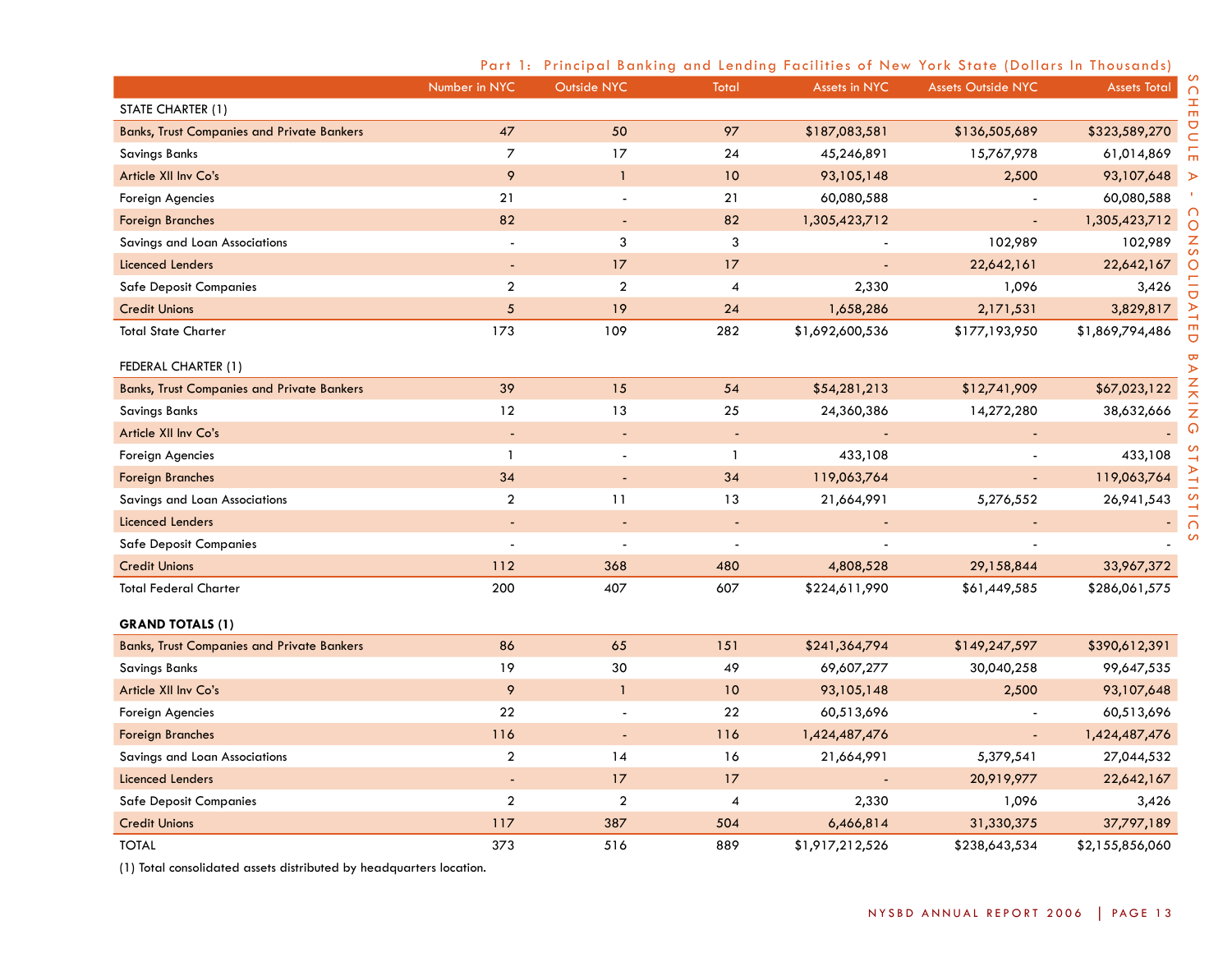|  |  |  |  |  |  | Part 2: Consolidated Statement of Condition of Banks, Trust Companies and Private Bankers As of June 30, 2006 (Dollars In Thousands) |  |  |  |  |  |
|--|--|--|--|--|--|--------------------------------------------------------------------------------------------------------------------------------------|--|--|--|--|--|
|--|--|--|--|--|--|--------------------------------------------------------------------------------------------------------------------------------------|--|--|--|--|--|

| <b>Assets</b>                                                                      | Cash and<br>Due from | Total<br><b>Securities</b> | <b>Federal Funds</b><br>Sold and | Loans and<br>Leases | <b>Bank</b><br>Premises and | Investment in<br><b>Unconsolidated</b> | Customers'<br>Liability on | Other<br><b>Assets</b> | Total      | $\cap$<br>H<br>$\mathbf{m}$ |
|------------------------------------------------------------------------------------|----------------------|----------------------------|----------------------------------|---------------------|-----------------------------|----------------------------------------|----------------------------|------------------------|------------|-----------------------------|
|                                                                                    | <b>Banks</b>         |                            | Repos                            | Net                 | Equipment                   | <b>Subsidiaries</b>                    | <b>Assets</b>              |                        |            | $\bigcirc$                  |
| <b>Adirondack Bank</b>                                                             | \$11,898             | \$124,570                  | \$260                            | \$282,706           | \$6,527                     | $$-$                                   | \$-                        | \$19,451               | \$445,412  |                             |
| Alden State Bank                                                                   | 5,667                | 54,487                     | 1,284                            | 116,468             | 2,293                       |                                        |                            | 1,744                  | 181,943    |                             |
| <b>Alpine Capital Bank</b>                                                         | 4,833                | 70,066                     | 43,000                           | 72,154              | 116                         |                                        | ÷                          | 1,613                  | 191,782    |                             |
| Amalgamated Bank                                                                   | 101,878              | 2,278,125                  | $\overline{\phantom{a}}$         | 1,650,966           | 16,854                      | 2,118                                  | $\blacksquare$             | 152,972                | 4,202,913  |                             |
| Amerasia Bank                                                                      | 10,307               | 5,074                      | 21,200                           | 103,509             | 3,132                       |                                        |                            | 1,568                  | 144,790    |                             |
| <b>American Community Bank</b>                                                     | 1,781                | 13,537                     | 3,100                            | 64,219              | 760                         |                                        | $\overline{\phantom{a}}$   | 1,149                  | 84,546     |                             |
| American Stock Transfer & Trust Company                                            | 4,049                | 28,149                     |                                  |                     | 11,623                      |                                        | $\blacksquare$             | 26,610                 | 70,431     |                             |
| Atlantic Bank of New York                                                          | 1,205                |                            |                                  |                     |                             |                                        |                            |                        | 1,205      | ヮ                           |
| <b>Banco Popular North America</b>                                                 | 303,517              | 2,372,756                  | 9,000                            | 8,532,767           | 90,117                      |                                        | $\blacksquare$             | 873,672                | 12,181,829 |                             |
| <b>Bank Leumi USA</b>                                                              | 101,454              | 2,563,841                  | 74,959                           | 2,726,596           | 22,792                      |                                        | $\overline{\phantom{a}}$   | 253,453                | 5,743,095  | ヮ                           |
| <b>Bank of Akron</b>                                                               | 9,744                | 35,708                     | 2,410                            | 97,580              | 3,922                       | 313                                    | $\overline{\phantom{a}}$   | 3,894                  | 153,571    |                             |
| <b>Bank of Cattaraugus</b>                                                         | 1,442                | 2,246                      |                                  | 8,111               | 243                         |                                        |                            | 622                    | 12,664     | Z                           |
| <b>Bank of Holland</b>                                                             | 1,865                | 9,518                      | 3,994                            | 47,739              | 3,325                       |                                        | $\blacksquare$             | 1,314                  | 67,755     | ᅎ                           |
| <b>Bank of Millbrook</b>                                                           | 6,851                | 31,795                     | 84                               | 87,021              | 2,001                       |                                        | $\overline{\phantom{a}}$   | 2,403                  | 130,155    | ດ                           |
| <b>Bank of Richmondville</b>                                                       | 9,607                | 24,991                     | 8,108                            | 61,304              | 1,268                       |                                        | $\blacksquare$             | 2,061                  | 107,339    |                             |
| <b>Bank of Smithtown</b>                                                           | 12,718               | 118,518                    | 8,547                            | 779,340             | 18,915                      |                                        | $\overline{\phantom{a}}$   | 37,695                 | 975,733    |                             |
| Bank of Tokyo - Mitsubishi UFJ Trust Company                                       | 1,051,060            | 1,522,144                  | 100,000                          | 2,069,151           | 3,091                       |                                        | $\blacksquare$             | 118,132                | 4,863,578  |                             |
| <b>Bank of Utica</b>                                                               | 21,454               | 688,738                    |                                  | 48,522              | 298                         |                                        |                            | 8,378                  | 767,390    |                             |
| <b>Berkshire Municipal Bank</b>                                                    | 2,006                | 8,741                      |                                  |                     |                             |                                        | $\overline{\phantom{0}}$   | 116                    | 10,863     |                             |
| <b>BPD Bank</b>                                                                    | 18,629               | 108,803                    | 26,000                           | 292,350             | 3,370                       |                                        | $\blacksquare$             | 29,054                 | 478,206    |                             |
| Brown Brothers Harriman & Co.                                                      | 588,833              | 676,337                    | 721,016                          | 1,761,678           | 42,768                      |                                        | ٠                          | 333,408                | 4,124,040  |                             |
| Capital Bank & Trust Company                                                       | 2,986                | 28,354                     | 2,254                            | 144,555             | 609                         |                                        | $\overline{\phantom{a}}$   | 2,869                  | 181,627    |                             |
| <b>Carver Municipal Bank (formerly</b><br><b>Community Capital Bank)</b>           | 11,619               | 50,633                     | 2,500                            | 95,070              | 1,265                       |                                        |                            | 5,036                  | 166,123    |                             |
| <b>Catskill Hudson Bank (formerly Community</b><br><b>Bank of Sullivan County)</b> | 5,568                | 24,504                     | 2,459                            | 82,970              | 1,172                       |                                        |                            | 1,657                  | 118,330    |                             |
| <b>Cattaraugus County Bank</b>                                                     | 6,169                | 39,762                     |                                  | 78,993              | 3,697                       |                                        | $\blacksquare$             | 7,916                  | 136,537    |                             |
| Chemung Canal Trust Company                                                        | 22,514               | 205,869                    |                                  | 442,598             | 19,826                      |                                        |                            | 21,843                 | 712,650    |                             |
| <b>Citizens Bank of Cape Vincent</b>                                               | 1,789                | 12,082                     | 3,400                            | 7,986               | 265                         |                                        | ٠                          | 168                    | 25,690     |                             |
| Continental Stock Transfer & Trust Company                                         | 714                  | 3,501                      |                                  |                     | 959                         |                                        |                            | 2,211                  | 6,935      |                             |
| <b>Country Bank</b>                                                                | 9,349                | 81,469                     | 10,250                           | 248,849             | 945                         |                                        | ٠                          | 5,829                  | 356,691    |                             |
| Deutsche Bank Trust Company Americas                                               | 2,658,000            | 20,213,000                 | 502,000                          | 7,592,000           | 153,000                     | 8,000                                  | $\blacksquare$             | 5,423,000              | 36,549,000 |                             |
| <b>Emigrant Mercantile Bank</b>                                                    | 3,549                | $\overline{\phantom{a}}$   | $\overline{\phantom{a}}$         | $\sim$              | $\overline{\phantom{a}}$    |                                        | ◆                          | $\overline{2}$         | 3,551      |                             |
| Fiduciary Trust Company International                                              | 30,070               | 173,477                    | 34,000                           | 245,422             | 15,983                      |                                        | $\blacksquare$             | 411,483                | 910,435    |                             |
| <b>First American International Bank</b>                                           | 28,041               | 54,893                     | 533                              | 236,829             | 9,440                       |                                        | ÷                          | 5,406                  | 335,142    |                             |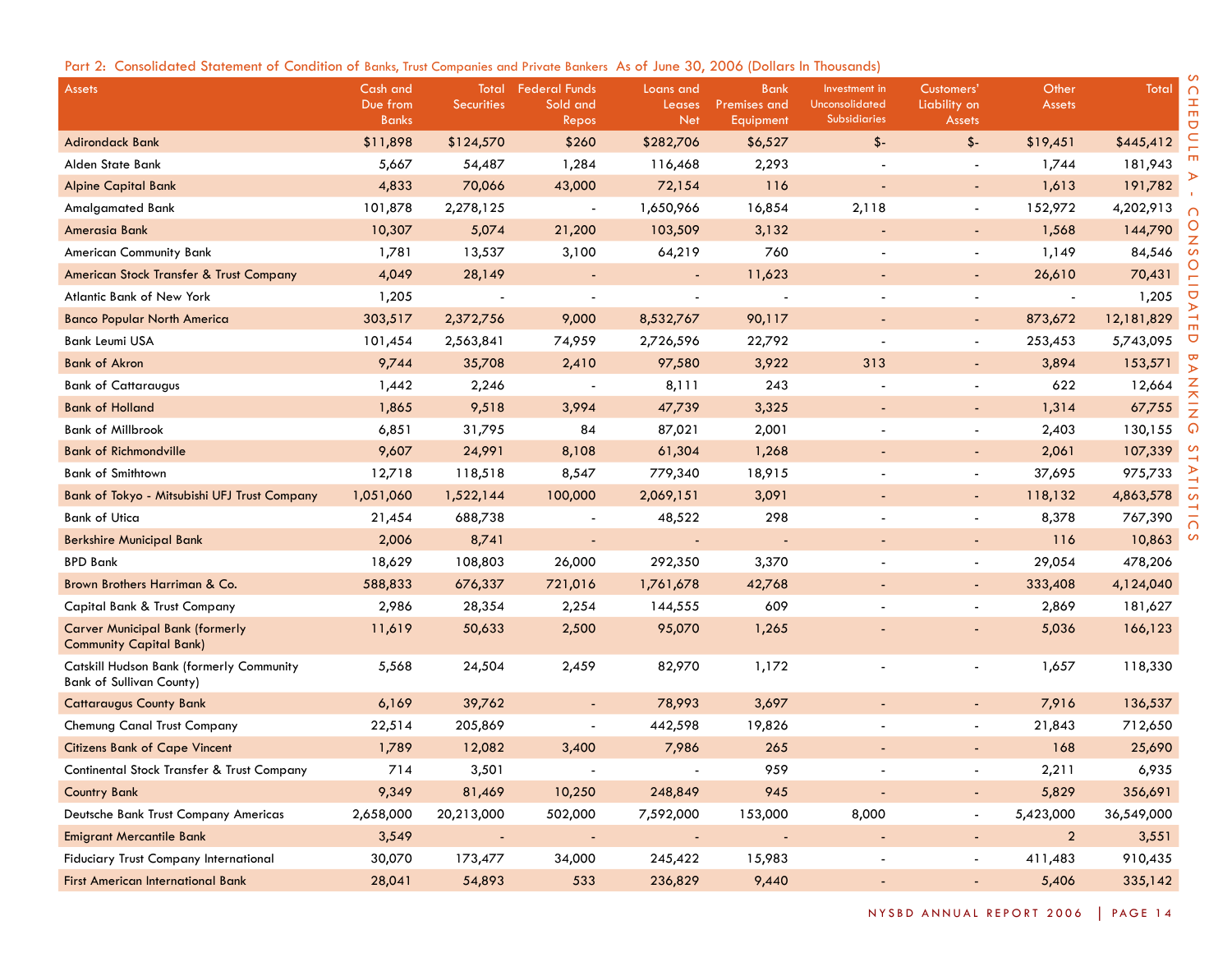| <b>Assets</b>                                 | Cash and<br>Due from<br><b>Banks</b> | Total<br><b>Securities</b> | <b>Federal Funds</b><br>Sold and<br>Repos | Loans and<br>Leases<br><b>Net</b> | Bank<br>Premises<br>and<br>Equipment | Investment in<br>Unconsolidated<br>Subsidiaries | Customers'<br>Liability on<br><b>Assets</b> | Other<br><b>Assets</b> | Total      |
|-----------------------------------------------|--------------------------------------|----------------------------|-------------------------------------------|-----------------------------------|--------------------------------------|-------------------------------------------------|---------------------------------------------|------------------------|------------|
| First Niagara Commercial Bank                 | \$503                                | \$259,463                  | \$109,560                                 | $$-$                              | \$-                                  | \$-                                             | \$-                                         | \$30,626               | \$400,152  |
| First State Bank, Canisteo, N.Y.              | 1,386                                | 8,243                      | 7,025                                     | 21,626                            | 1,536                                |                                                 | $\overline{\phantom{a}}$                    | 3,858                  | 43,674     |
| <b>Five Star Bank</b>                         | 49,195                               | 791,710                    | 25,938                                    | 935,122                           | 31,431                               |                                                 |                                             | 82,395                 | 1,915,791  |
| <b>Genesee Regional Bank</b>                  | 2,316                                | 6,583                      | 2,170                                     | 55,075                            | 564                                  |                                                 |                                             | 441                    | 67,149     |
| Genesee Valley Trust Company                  | 1,503                                | 784                        | $\overline{\phantom{a}}$                  | $\overline{\phantom{a}}$          | 74                                   |                                                 |                                             | 77                     | 2,438      |
| <b>Gotham Bank of New York</b>                | 8,530                                | 67,915                     | 35,200                                    | 115,371                           | 960                                  |                                                 |                                             | 2,600                  | 230,576    |
| Greene County Commercial Bank                 | 38                                   | 27,346                     | 798                                       |                                   |                                      |                                                 |                                             | 384                    | 28,566     |
| Habib American Bank                           | 37,722                               | 9,551                      | 25,000                                    | 245,605                           | 1,573                                |                                                 |                                             | 8,169                  | 327,620    |
| <b>Hamptons State Bank</b>                    | 3,631                                | 20,119                     | 801                                       | 30,889                            | 1,005                                |                                                 |                                             | 934                    | 57,379     |
| <b>Hudson Valley Bank</b>                     | 46,606                               | 875,189                    | 11,574                                    | 1,063,597                         | 12,675                               |                                                 | $\overline{\phantom{a}}$                    | 68,902                 | 2,078,543  |
| Interaudi Bank                                | 367,776                              | 337,227                    | 115,000                                   | 281,653                           | 4,397                                |                                                 |                                             | 16,677                 | 1,122,730  |
| <b>Israel Discount Bank of New York</b>       | 478,559                              | 5,153,691                  | 65,000                                    | 2,897,926                         | 18,396                               |                                                 |                                             | 460,583                | 9,074,155  |
| Law Debenture Trust Company of New York       | 4,113                                | $\blacksquare$             | $\overline{\phantom{a}}$                  |                                   | 13                                   |                                                 |                                             | 544                    | 4,670      |
| LibertyPointe Bank                            | 22,664                               | 33,546                     | 4,959                                     | 36,440                            | 1,795                                |                                                 |                                             | 534                    | 99,938     |
| Manufacturers and Traders Trust Company       | 1,585,022                            | 7,323,249                  | 16,649                                    | 40,737,364                        | 328,373                              | 142,133                                         | $\overline{\phantom{a}}$                    | 5,656,827              | 55,789,617 |
| <b>Market Street Trust Company</b>            | 92                                   | 3,117                      | $\blacksquare$                            | $\overline{\phantom{a}}$          | 636                                  | ٠                                               |                                             | 49                     | 3,894      |
| <b>Mellon Securities Trust Company</b>        | 11                                   |                            |                                           | 772                               | 12                                   |                                                 |                                             | 790                    | 1,585      |
| <b>Mellon Trust of New York</b>               | 1,416                                | 2,709                      | $\blacksquare$                            |                                   | 3                                    |                                                 |                                             | 1,907                  | 6,035      |
| Mitsubishi UFJ Trust & Banking Corp. (U.S.A.) | 188,832                              | 66,233                     | 43,300                                    | 638                               | 1,711                                |                                                 |                                             | 9,422                  | 310,136    |
| Mizuho Corporate Bank (USA)                   | 43,954                               | 516,414                    | 60,000                                    | 2,386,485                         | 124                                  |                                                 |                                             | 100,571                | 3,107,548  |
| Mizuho Trust & Banking Co. (USA)              | 6,442                                | $\overline{\phantom{a}}$   | 86,000                                    | $\blacksquare$                    | 3,596                                |                                                 | $\blacksquare$                              | 19,014                 | 115,052    |
| <b>New York Commercial Bank</b>               | 209,586                              | 312,961                    | 4,000                                     | 2,180,332                         | 63,783                               |                                                 |                                             | 379,211                | 3,149,873  |
| New Bank                                      | 25,429                               |                            |                                           |                                   |                                      |                                                 |                                             |                        | 25,429     |
| New York Life Trust Company                   | 3                                    | 8,347                      | $\overline{\phantom{a}}$                  | $\overline{\phantom{a}}$          | 3                                    |                                                 |                                             | 1,698                  | 10,051     |
| North Fork Bank                               | 1,110,785                            | 9,359,142                  |                                           | 40,340,090                        | 447,383                              |                                                 |                                             | 7,530,282              | 58,787,682 |
| <b>NYNB Bank</b>                              | 5,104                                | 38,349                     | 15,300                                    | 53,792                            | 8,243                                |                                                 |                                             | 6,449                  | 127,237    |
| <b>OFI Trust Company</b>                      | 324                                  | 5,631                      |                                           |                                   |                                      |                                                 |                                             | 1,611                  | 7,566      |
| <b>Orange County Trust Company</b>            | 9,177                                | 195,564                    |                                           | 197,924                           | 7,038                                |                                                 |                                             | 28,499                 | 438,202    |
| Partners Trust Municipal Bank                 | 44,347                               | 462,994                    | $\overline{\phantom{a}}$                  | 852                               |                                      | $\overline{\phantom{a}}$                        | $\overline{\phantom{a}}$                    | 19,726                 | 527,919    |
| <b>Pathfinder Commercial Bank</b>             | 642                                  | 30,867                     |                                           | $\overline{\phantom{a}}$          | $\overline{\phantom{a}}$             | $\overline{\phantom{a}}$                        | $\blacksquare$                              | 1,325                  | 32,834     |
| <b>PCSB Commercial Bank</b>                   | 343                                  | 16,539                     | 3,987                                     | $\overline{\phantom{a}}$          |                                      | $\overline{\phantom{a}}$                        | $\overline{\phantom{a}}$                    | 200                    | 21,069     |
| <b>Pioneer Commercial Bank</b>                | 380                                  | 29,265                     | 4,415                                     | $\overline{\phantom{a}}$          |                                      | $\overline{\phantom{a}}$                        | ٠                                           | 136                    | 34,196     |
| Provident Municipal Bank                      | 905                                  | 157,826                    |                                           | $\overline{\phantom{a}}$          | $\overline{\phantom{a}}$             | $\overline{\phantom{a}}$                        | $\overline{\phantom{a}}$                    | 4,728                  | 163,459    |
| <b>Redwood Bank</b>                           | 5,668                                | 24,629                     | 2,250                                     | 50,565                            | 4,155                                | $\blacksquare$                                  | $\blacksquare$                              | 2,486                  | 89,753     |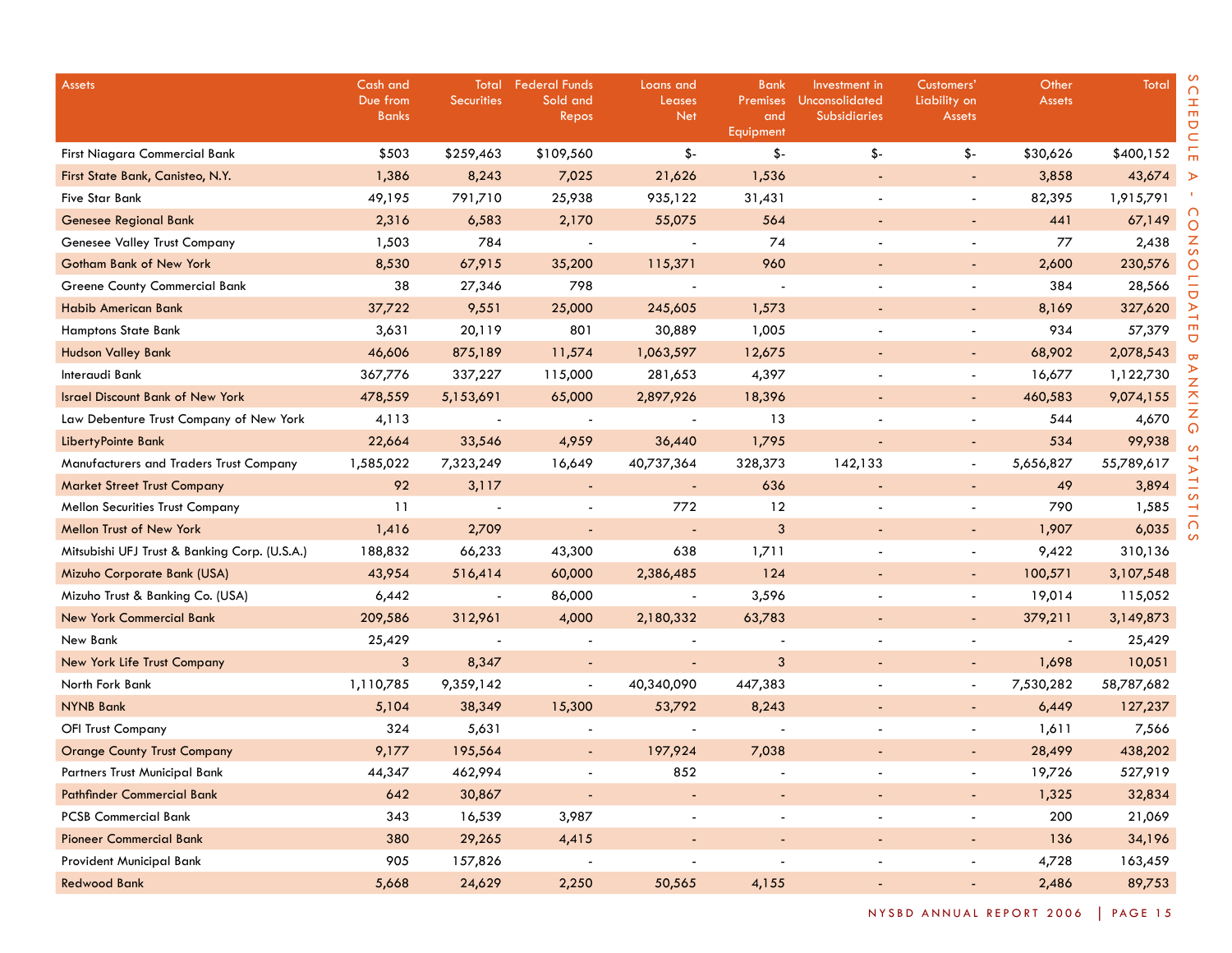| <b>Assets</b>                                       | Cash and<br>Due from<br><b>Banks</b> | Total<br><b>Securities</b> | <b>Federal Funds</b><br>Sold and<br>Repos | Loans and<br>Leases<br><b>Net</b> | <b>Bank</b><br><b>Premises</b><br>and<br>Equipment | Investment in<br>Unconsolidated<br><b>Subsidiaries</b> | Customers'<br>Liability on<br><b>Assets</b> | Other<br><b>Assets</b> | Total         | $\cap$<br>H<br>$\overline{C}$<br>$\subset$ |
|-----------------------------------------------------|--------------------------------------|----------------------------|-------------------------------------------|-----------------------------------|----------------------------------------------------|--------------------------------------------------------|---------------------------------------------|------------------------|---------------|--------------------------------------------|
| Riverside Bank                                      | \$6,873                              | \$5,395                    | \$4,129                                   | \$123,631                         | \$1,237                                            | \$-                                                    | $\frac{2}{3}$                               | \$3,705                | \$144,970     | $\overline{m}$                             |
| Shinhan Bank America (formerly CHB<br>America Bank) | 9,628                                | 85,976                     | 62,800                                    | 394,913                           | 5,707                                              |                                                        |                                             | 6,774                  | 565,798       | $\triangleright$                           |
| Signature Bank                                      | 112,015                              | 2,844,727                  | 25,000                                    | 1,353,665                         | 20,484                                             |                                                        | $\overline{\phantom{a}}$                    | 347,392                | 4,703,283     | $\cap$                                     |
| <b>Sleepy Hollow Bank</b>                           | 9,140                                | 71,593                     | 15,700                                    | 168,776                           | 1,520                                              |                                                        |                                             | 6,315                  | 273,044       | O<br>Z                                     |
| Solvay Bank                                         | 16,608                               | 101,584                    | 11,809                                    | 325,327                           | 5,023                                              |                                                        |                                             | 9,722                  | 470,073       | S<br>Ō                                     |
| <b>State Bank of Chittenango</b>                    | 103                                  | 15,557                     | $\overline{\phantom{a}}$                  | $\sim$                            | $\overline{\phantom{a}}$                           |                                                        | $\sim$                                      | 1,339                  | 16,999        | Ξ                                          |
| State Bank of Long Island                           | 42,657                               | 527,277                    | 12,000                                    | 927,920                           | 6,157                                              |                                                        | $\sim$                                      | 114,228                | 1,630,239     | U<br>У                                     |
| <b>Steuben Trust Company</b>                        | 11,971                               | 82,801                     |                                           | 191,529                           | 7,851                                              |                                                        |                                             | 13,095                 | 307,247       | $\vec{r}$                                  |
| The Adirondack Trust Company                        | 23,640                               | 195,975                    | 23,400                                    | 367,998                           | 14,898                                             |                                                        | $\sim$                                      | 17,880                 | 643,791       | ヮ<br>B                                     |
| The Bank of Castile                                 | 16,427                               | 149,439                    | 3,432                                     | 383,752                           | 11,434                                             |                                                        |                                             | 13,273                 | 577,757       | ⋗                                          |
| The Bank of New York                                | 14,377,000                           | 31,163,000                 | 742,000                                   | 36,308,000                        | 848,000                                            | 302,000                                                |                                             | 10,123,000             | 93,863,000    | $\mathbf{\bar{z}}$<br>ᄎ                    |
| The Bank of New York Trust Company                  | 40                                   | 89                         |                                           |                                   |                                                    |                                                        |                                             | 2,424                  | 2,553         | Z                                          |
| The Bank of Nova Scotia Trust Company               | 6,420                                | 6,751                      | 1,000                                     | $\blacksquare$                    | $\overline{\phantom{a}}$                           |                                                        |                                             | 305                    | 14,476        | ଜ                                          |
| The Berkshire Bank                                  | 5,798                                | 539,088                    | 11,250                                    | 312,530                           | 4,898                                              |                                                        |                                             | 38,670                 | 912,234       |                                            |
| The Chinese American Bank                           | 16,585                               | 120,378                    | 16,500                                    | 145,899                           | 11,252                                             | 1,235                                                  |                                             | 13,063                 | 324,912       | ۳                                          |
| The Depository Trust Company                        | 728,523                              | 205,302                    | 1,054,006                                 | $\blacksquare$                    | 136,716                                            |                                                        | $\sim$                                      | 292,225                | 2,416,772     |                                            |
| The Dreyfus Trust Company                           | 5                                    | 8,853                      |                                           |                                   | $\sim$                                             |                                                        | $\overline{\phantom{a}}$                    | 2,199                  | 11,057        | $\Omega$                                   |
| The Goldman Sachs Trust Company                     | 22,066                               | 26,950                     |                                           |                                   | 161                                                |                                                        |                                             | 24,972                 | 74,149        |                                            |
| The Northern Trust Company of New York              | 388                                  | 5,874                      |                                           | $\overline{a}$                    | 220                                                |                                                        |                                             | 305                    | 6,787         |                                            |
| The Park Avenue Bank                                | 6,785                                | 79,738                     | 10,000                                    | 219,646                           | 3,758                                              |                                                        | $\sim$                                      | 18,406                 | 338,333       |                                            |
| The Rockefeller Trust Company                       | 4                                    | 5,690                      |                                           |                                   | 3                                                  |                                                        |                                             | 390                    | 6,087         |                                            |
| <b>Tioga State Bank</b>                             | 5,478                                | 106,958                    |                                           | 155,744                           | 4,584                                              | 5                                                      |                                             | 8,154                  | 280,923       |                                            |
| <b>Tompkins Trust Company</b>                       | 28,126                               | 427,701                    | $\blacksquare$                            | 563,871                           | 14,520                                             | 2,384                                                  | $\sim$                                      | 54,965                 | 1,091,567     |                                            |
| <b>Union State Bank</b>                             | 41,323                               | 1,136,230                  | 63,300                                    | 1,482,010                         | 14,154                                             |                                                        | $\sim$                                      | 74,446                 | 2,811,463     |                                            |
| United International Bank                           | 1,848                                | 2,836                      | 48,958                                    | 12,801                            | 1,814                                              |                                                        |                                             | 232                    | 68,489        |                                            |
| <b>United Orient Bank</b>                           | 2,360                                | 4,422                      | 6,100                                     | 61,224                            | 695                                                |                                                        |                                             | 864                    | 75,665        |                                            |
| USA Bank                                            | 22,204                               | 1,906                      | 11,344                                    | 21,263                            | 744                                                |                                                        |                                             | 609                    | 58,070        |                                            |
| <b>Victory State Bank</b>                           | 30,330                               | 117,999                    | $\overline{\phantom{a}}$                  | 70,713                            | 1,618                                              |                                                        |                                             | 5,419                  | 226,079       |                                            |
| <b>Winthrop Trust Company</b>                       | 241                                  | 4,486                      |                                           |                                   |                                                    |                                                        |                                             | 1,914                  | 6,641         |                                            |
| <b>Woori America Bank</b>                           | 27,952                               | 120,060                    | 49,500                                    | 624,789                           | 7,157                                              |                                                        |                                             | 37,960                 | 867,418       |                                            |
| 97<br><b>Grand Totals</b>                           | \$24,886,708                         | \$95,935,076               | \$4,391,512                               | \$163,825,572                     | \$2,504,660                                        | \$458,188                                              | \$-                                         | \$33,432,629           | \$325,434,345 |                                            |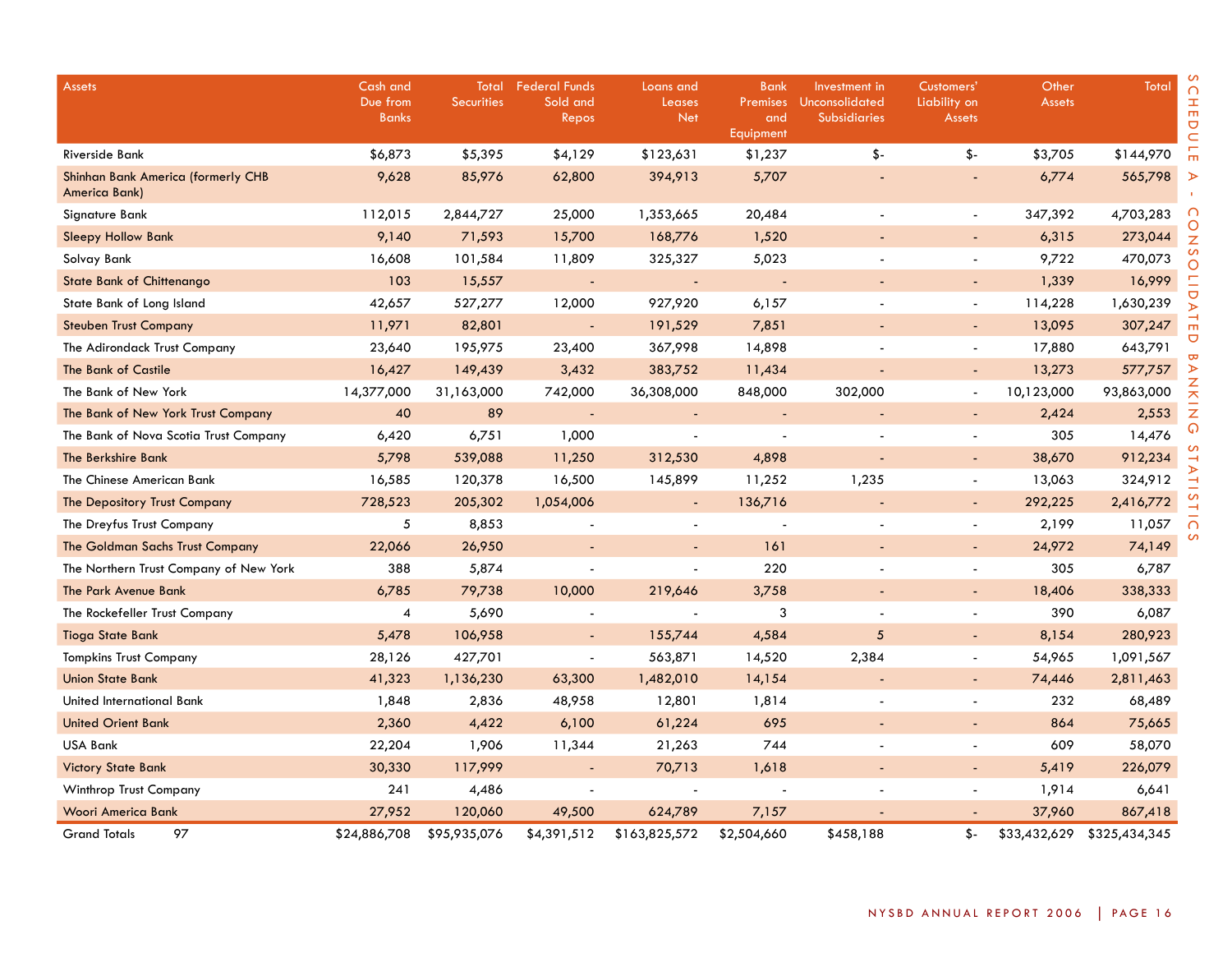|  |  |  |  |  |  | Part 2: Consolidated Statement of Condition of Banks, Trust Companies and Private Bankers As of June 30, 2006 (Dollars In Thousands) |  |  |  |  |
|--|--|--|--|--|--|--------------------------------------------------------------------------------------------------------------------------------------|--|--|--|--|
|--|--|--|--|--|--|--------------------------------------------------------------------------------------------------------------------------------------|--|--|--|--|

| Liabilities                                  | Total<br><b>Deposits</b> | <b>Federal Funds</b><br>Bought<br>and Repos | Other<br><b>Borrowed</b><br>Money | Outstanding | <b>Acceptances</b> Subordinated<br>Notes and<br><b>Debentures</b> | All Other<br>Liabilities | Total<br>Liabilities | Total<br>Equity<br>Capital | Total<br>Liabilities<br>and Capital |
|----------------------------------------------|--------------------------|---------------------------------------------|-----------------------------------|-------------|-------------------------------------------------------------------|--------------------------|----------------------|----------------------------|-------------------------------------|
| <b>Adirondack Bank</b>                       | \$383,561                | \$8,428                                     | \$23,348                          | $$ -$       | $$ -$                                                             | \$1,447                  | \$416,784            | \$28,628                   | \$445,412                           |
| Alden State Bank                             | 155,936                  |                                             |                                   |             |                                                                   | 343                      | 156,279              | 25,664                     | 181,943                             |
| <b>Alpine Capital Bank</b>                   | 162,847                  | 2,500                                       | 968                               |             | 4,500                                                             | 660                      | 171,475              | 20,307                     | 191,782                             |
| <b>Amalgamated Bank</b>                      | 1,949,138                | 1,205,567                                   | 796,619                           |             |                                                                   | 102,070                  | 4,053,394            | 149,519                    | 4,202,913                           |
| Amerasia Bank                                | 126,000                  | <b>.</b>                                    |                                   |             |                                                                   | 1,324                    | 127,324              | 17,466                     | 144,790                             |
| American Community Bank                      | 71,767                   | 5,400                                       |                                   |             |                                                                   | 251                      | 77,418               | 7,128                      | 84,546                              |
| American Stock Transfer & Trust<br>Company   |                          |                                             |                                   |             |                                                                   | 37,050                   | 37,050               | 33,381                     | 70,431                              |
| Atlantic Bank of New York                    |                          |                                             |                                   |             |                                                                   |                          |                      | 1,205                      | 1,205                               |
| <b>Banco Popular North America</b>           | 8,566,660                | 1,670,342                                   | 597,414                           |             |                                                                   | 71,161                   | 10,905,577           | 1,276,252                  | 12,181,829                          |
| <b>Bank Leumi USA</b>                        | 4,675,236                | 25,319                                      | 416,462                           |             | 100,000                                                           | 138,611                  | 5,355,628            | 387,467                    | 5,743,095                           |
| <b>Bank of Akron</b>                         | 129,415                  | $\overline{a}$                              |                                   |             |                                                                   | 2,901                    | 132,316              | 21,255                     | 153,571                             |
| <b>Bank of Cattaraugus</b>                   | 11,218                   |                                             |                                   |             |                                                                   | 14                       | 11,232               | 1,432                      | 12,664                              |
| <b>Bank of Holland</b>                       | 59,895                   |                                             |                                   |             |                                                                   | 365                      | 60,260               | 7,494                      | 67,754                              |
| <b>Bank of Millbrook</b>                     | 110,080                  |                                             |                                   |             | $\blacksquare$                                                    | 1,853                    | 111,933              | 18,222                     | 130,155                             |
| <b>Bank of Richmondville</b>                 | 96,024                   |                                             |                                   |             |                                                                   | 1,180                    | 97,204               | 10,135                     | 107,339                             |
| <b>Bank of Smithtown</b>                     | 829,458                  | $\blacksquare$                              | 62,000                            |             | $\blacksquare$                                                    | 6,100                    | 897,558              | 78,175                     | 975,733                             |
| Bank of Tokyo - Mitsubishi UFJ Trust Co.     | 2,423,290                | 1,104,256                                   | 239,246                           |             | 105,000                                                           | 192,612                  | 4,064,404            | 799,174                    | 4,863,578                           |
| <b>Bank of Utica</b>                         | 665,158                  | 1,500                                       |                                   |             |                                                                   | 5,128                    | 671,786              | 95,604                     | 767,390                             |
| <b>Berkshire Municipal Bank</b>              | 3,090                    | 5,941                                       |                                   |             | $\overline{\phantom{a}}$                                          | 3                        | 9,034                | 1,829                      | 10,863                              |
| <b>BPD Bank</b>                              | 381,129                  | $\overline{\phantom{a}}$                    | 54,000                            |             | $\blacksquare$                                                    | 8,255                    | 443,384              | 34,822                     | 478,206                             |
| Brown Brothers Harriman & Co.                | 3,076,878                | 17,802                                      | 289,374                           |             |                                                                   | 262,963                  | 3,647,017            | 477,023                    | 4,124,040                           |
| Capital Bank & Trust Company                 | 164,707                  | $\blacksquare$                              |                                   |             |                                                                   | 1,365                    | 166,072              | 15,555                     | 181,627                             |
| <b>Carver Municipal Bank</b>                 | 146,078                  | $\overline{\phantom{a}}$                    | 11,000                            |             | $\overline{a}$                                                    | 1,949                    | 159,027              | 7,096                      | 166,123                             |
| Community Bank of Sullivan County            | 108,539                  | $\blacksquare$                              |                                   |             | 1,800                                                             | 511                      | 110,850              | 7,480                      | 118,330                             |
| <b>Cattaraugus County Bank</b>               | 117,440                  | 3,300                                       | 1,816                             |             | ÷.                                                                | 1,524                    | 124,080              | 12,457                     | 136,537                             |
| Chemung Canal Trust Company                  | 560,070                  | 36,169                                      | 31,000                            |             | $\overline{a}$                                                    | 9,445                    | 636,684              | 75,966                     | 712,650                             |
| <b>Citizens Bank of Cape Vincent</b>         | 20,645                   |                                             |                                   |             |                                                                   | 40                       | 20,685               | 5,005                      | 25,690                              |
| Continental Stock Transfer & Trust Co.       |                          |                                             |                                   |             | ÷,                                                                | 1,717                    | 1,717                | 5,218                      | 6,935                               |
| <b>Country Bank</b>                          | 281,173                  | 35,000                                      | 10,000                            |             |                                                                   | 2,414                    | 328,587              | 28,104                     | 356,691                             |
| Deutsche Bank Trust Company Americas         | 18,441,000               | 5,249,000                                   | 1,165,000                         |             | 8,000                                                             | 3,634,000                | 28,497,000           | 8,052,000                  | 36,549,000                          |
| <b>Emigrant Mercantile Bank</b>              |                          | $\overline{\phantom{a}}$                    |                                   |             |                                                                   | 115                      | 115                  | 3,436                      | 3,551                               |
| <b>Fiduciary Trust Company International</b> | 378,429                  |                                             |                                   |             |                                                                   | 53,776                   | 432,205              | 478,230                    | 910,435                             |
| <b>First American International Bank</b>     | 286,591                  |                                             | 8,800                             |             |                                                                   | 3,561                    | 298,952              | 36,190                     | 335,142                             |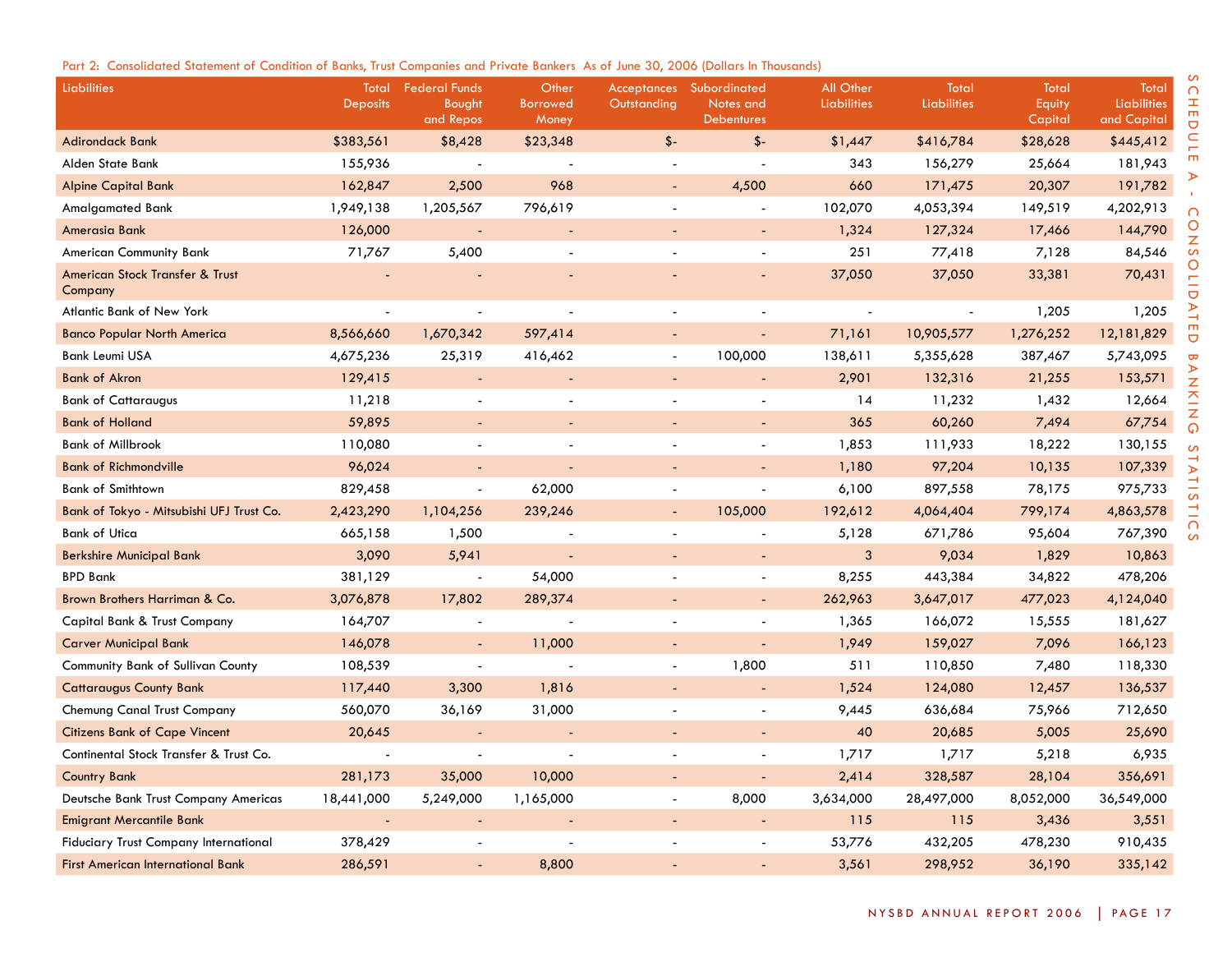| Liabilities                                | Total<br><b>Deposits</b> | <b>Federal Funds</b><br>Bought | Other<br><b>Borrowed</b> | Outstanding | Acceptances Subordinated<br>Notes and | All<br>Other             | Total<br><b>Liabilities</b> | Total             | Total<br><b>Liabilities</b> |
|--------------------------------------------|--------------------------|--------------------------------|--------------------------|-------------|---------------------------------------|--------------------------|-----------------------------|-------------------|-----------------------------|
|                                            |                          | and Repos                      | Money                    |             | <b>Debentures</b>                     | Liabilities              |                             | Equity<br>Capital | and Capital                 |
| <b>First Niagara Commercial Bank</b>       | \$353,909                | \$306                          | \$-                      | \$-         | \$-                                   | \$759                    | \$354,974                   | \$45,178          | \$400,152                   |
| First State Bank, Canisteo, N.Y.           | 36,157                   | ÷,                             | $\sim$                   |             | ÷,                                    | 513                      | 36,670                      | 7,004             | 43,674                      |
| <b>Five Star Bank</b>                      | 1,626,893                | 25,828                         | 48,359                   |             | $\overline{a}$                        | 15,809                   | 1,716,889                   | 198,902           | 1,915,791                   |
| <b>Genesee Regional Bank</b>               | 60,689                   | $\blacksquare$                 | 11                       |             |                                       | 151                      | 60,851                      | 6,298             | 67,149                      |
| Genessee Valley Trust Company              |                          |                                |                          |             |                                       | 162                      | 162                         | 2,276             | 2,438                       |
| <b>Gotham Bank of New York</b>             | 207,131                  |                                | ÷                        |             | $\blacksquare$                        | 1,455                    | 208,586                     | 21,990            | 230,576                     |
| Greene County Commercial Bank              | 25,658                   | $\sim$                         | 292                      |             |                                       | $\overline{\phantom{a}}$ | 25,950                      | 2,616             | 28,566                      |
| <b>Habib American Bank</b>                 | 280,320                  | $\sim$                         | 4,795                    |             | $\overline{a}$                        | 4,009                    | 289,124                     | 38,496            | 327,620                     |
| <b>Hamptons State Bank</b>                 | 53,040                   |                                |                          |             | $\blacksquare$                        | 434                      | 53,474                      | 3,905             | 57,379                      |
| <b>Hudson Valley Bank</b>                  | 1,400,757                | 203,206                        | 298,834                  |             | ÷                                     | 20,009                   | 1,922,806                   | 155,737           | 2,078,543                   |
| Interaudi Bank                             | 886,414                  |                                | 154,204                  |             |                                       | 4,751                    | 1,045,369                   | 77,361            | 1,122,730                   |
| <b>Israel Discount Bank of New York</b>    | 6,878,542                | 797,309                        | 550,764                  |             |                                       | 306,992                  | 8,533,607                   | 540,548           | 9,074,155                   |
| Law Debenture Trust Company<br>of New York |                          |                                |                          |             |                                       | 1,365                    | 1,365                       | 3,305             | 4,670                       |
| LibertyPointe Bank                         | 84,156                   | 1,898                          | 983                      |             | ÷,                                    | 548                      | 87,585                      | 12,353            | 99,938                      |
| Manufacturers and Traders Trust            | 38,004,424               | 4,765,096                      | 4,649,126                |             | 1,078,084                             | 794,356                  | 49,291,086                  | 6,498,531         | 55,789,617                  |
| <b>Market Street Trust Company</b>         |                          |                                | $\overline{\phantom{a}}$ |             |                                       | 542                      | 542                         | 3,352             | 3,894                       |
| <b>Mellon Securities Trust Company</b>     |                          |                                |                          |             |                                       | 131                      | 131                         | 1,454             | 1,585                       |
| Mellon Trust of New York, LLC              |                          |                                |                          |             | $\blacksquare$                        | 826                      | 826                         | 5,209             | 6,035                       |
| Mitsubishi UFJ Trust & Banking Corp.       | 106,812                  |                                |                          |             |                                       | 1,379                    | 108,191                     | 201,945           | 310,136                     |
| Mizuho Corporate Bank (USA)                | 1,196,316                | 9,000                          | 800,729                  |             |                                       | 128,413                  | 2,134,458                   | 973,090           | 3,107,548                   |
| Mizuho Trust & Banking Co. (USA)           | 59,270                   |                                |                          |             | $\overline{\phantom{a}}$              | 7,435                    | 66,705                      | 48,347            | 115,052                     |
| <b>New York Commercial Bank</b>            | 2,254,769                | 311,279                        | 43,652                   |             | $\overline{a}$                        | 45,162                   | 2,654,862                   | 495,011           | 3,149,873                   |
| NewBank                                    |                          |                                |                          |             | ÷,                                    | 125                      | 125                         | 25,304            | 25,429                      |
| New York Life Trust Company                |                          | $\sim$                         |                          |             | $\blacksquare$                        | 1,855                    | 1,855                       | 8,196             | 10,051                      |
| North Fork Bank                            | 36, 367, 675             | 4,586,494                      | 7,187,995                |             | 175,612                               | 626,052                  | 48,943,828                  | 9,843,854         | 58,787,682                  |
| <b>NYNB Bank</b>                           | 111,029                  | $\blacksquare$                 | 1,300                    |             | $\overline{a}$                        | 2,148                    | 114,477                     | 12,760            | 127,237                     |
| <b>OFI Trust Company</b>                   |                          |                                |                          |             | $\blacksquare$                        | 1,548                    | 1,548                       | 6,018             | 7,566                       |
| <b>Orange County Trust Company</b>         | 264,733                  | $\blacksquare$                 | 108,300                  |             | $\blacksquare$                        | 3,299                    | 376,332                     | 61,870            | 438,202                     |
| Partners Trust Municipal Bank              | 327,572                  |                                |                          |             |                                       | 5,691                    | 333,263                     | 194,656           | 527,919                     |
| <b>Pathfinder Commercial Bank</b>          | 23,930                   | $\sim$                         | 5,581                    |             |                                       | 127                      | 29,638                      | 3,196             | 32,834                      |
| <b>PCSB Commercial Bank</b>                | 14,510                   |                                |                          |             |                                       | 46                       | 14,556                      | 6,513             | 21,069                      |
| <b>Pioneer Commercial Bank</b>             | 27,104                   |                                | 3,000                    |             |                                       | 48                       | 30,152                      | 4,044             | 34,196                      |
| Provident Municipal Bank                   | 130,820                  | 15,274                         |                          |             |                                       | 927                      | 147,021                     | 16,438            | 163,459                     |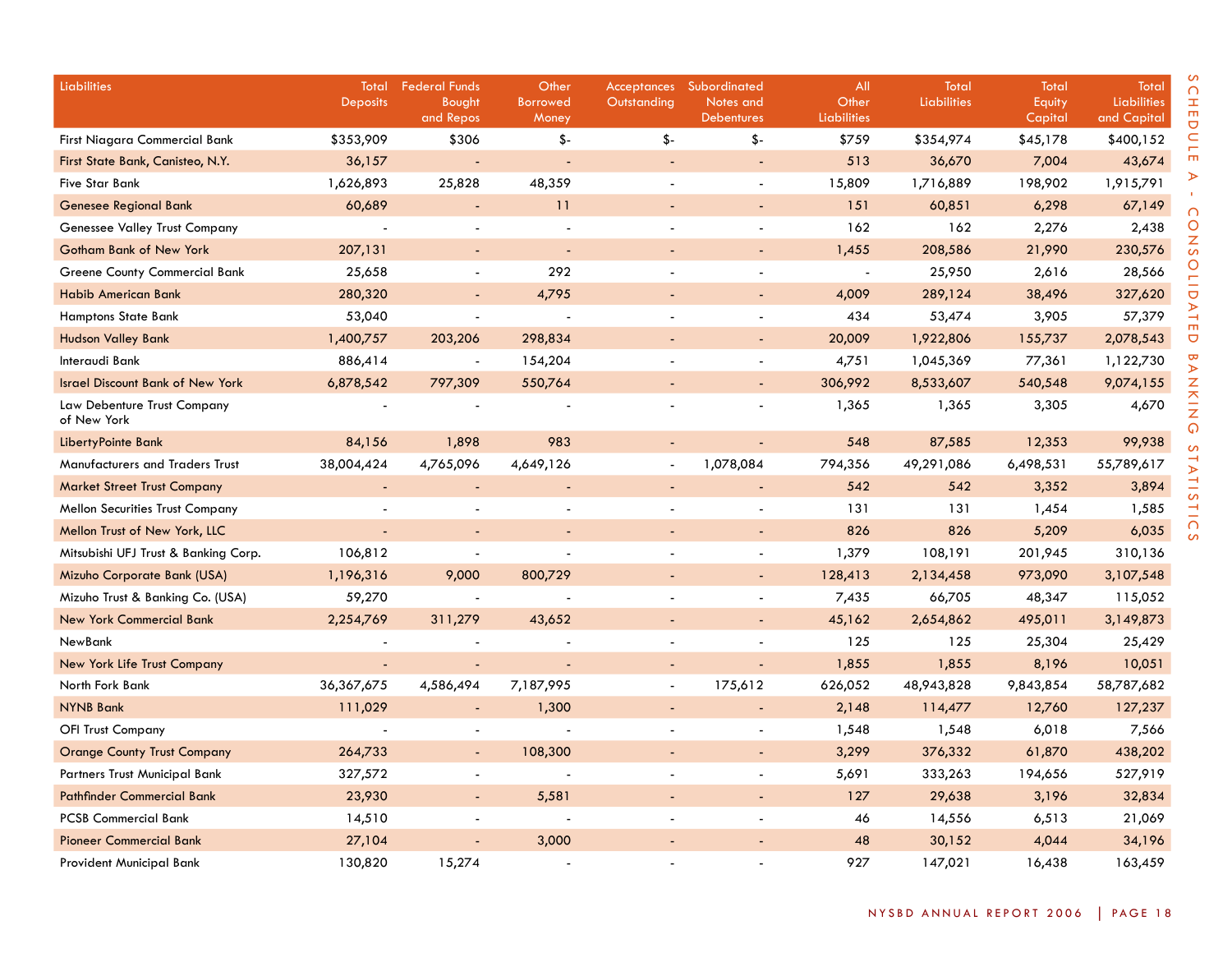| <b>Liabilities</b>                                   | Total<br><b>Deposits</b> | <b>Federal Funds</b><br>Bought | Other<br><b>Borrowed</b> | Outstanding   | Acceptances Subordinated<br>Notes and | All<br>Other       | Total<br><b>Liabilities</b> | Total<br>Equity | <b>Total</b><br>Liabilities |
|------------------------------------------------------|--------------------------|--------------------------------|--------------------------|---------------|---------------------------------------|--------------------|-----------------------------|-----------------|-----------------------------|
|                                                      |                          | and Repos                      | Money                    |               | <b>Debentures</b>                     | <b>Liabilities</b> |                             | Capital         | and Capital                 |
| <b>Redwood Bank</b>                                  | \$81,600                 | $$-$                           | $\frac{1}{2}$            | $\mathsf{\$}$ | $$ -$                                 | \$660              | \$82,260                    | \$7,493         | \$89,753                    |
| <b>Riverside Bank</b>                                | 130,801                  |                                |                          |               |                                       | 689                | 131,490                     | 13,480          | 144,970                     |
| Shinhan Bank America (formerly CHB<br>America Bank)  | 498,908                  |                                |                          |               |                                       | 4,256              | 503,164                     | 62,634          | 565,798                     |
| Signature Bank                                       | 3,714,791                | 360,000                        | 226,297                  |               |                                       | 46,469             | 4,347,557                   | 355,726         | 4,703,283                   |
| <b>Sleepy Hollow Bank</b>                            | 250,429                  | $\overline{\phantom{a}}$       | 2,121                    |               |                                       | 767                | 253,317                     | 19,727          | 273,044                     |
| Solvay Bank                                          | 425,311                  | $\overline{\phantom{a}}$       |                          |               | $\blacksquare$                        | 2,309              | 427,620                     | 42,453          | 470,073                     |
| <b>State Bank of Chittenango</b>                     | 14,392                   | $\overline{\phantom{a}}$       | ÷,                       |               | $\blacksquare$                        | 246                | 14,638                      | 2,361           | 16,999                      |
| State Bank of Long Island                            | 1,437,764                | $\overline{\phantom{a}}$       | 81                       |               |                                       | 102,802            | 1,540,647                   | 89,592          | 1,630,239                   |
| <b>Steuben Trust Company</b>                         | 268,047                  | $\overline{\phantom{a}}$       | 11,000                   |               | $\blacksquare$                        | 3,176              | 282,223                     | 25,024          | 307,247                     |
| The Adirondack Trust Company                         | 565,290                  | $\overline{\phantom{a}}$       |                          |               | $\overline{\phantom{a}}$              | 7,138              | 572,428                     | 71,363          | 643,791                     |
| The Bank of Castile                                  | 506,954                  | 8,760                          | 20,056                   |               | $\blacksquare$                        | 3,903              | 539,673                     | 38,084          | 577,757                     |
| The Bank of New York                                 | 71,326,000               | 1,235,000                      | 4,715,000                |               | 1,955,000                             | 6,161,000          | 85,392,000                  | 8,471,000       | 93,863,000                  |
| The Bank of New York Trust Company                   |                          | $\sim$                         |                          |               |                                       | 229                | 229                         | 2,324           | 2,553                       |
| The Bank of Nova Scotia Trust<br>Company of New York |                          |                                |                          |               |                                       | 573                | 573                         | 13,903          | 14,476                      |
| The Berkshire Bank                                   | 674,170                  | 59,880                         | 66,970                   |               |                                       | 8,695              | 809,715                     | 102,519         | 912,234                     |
| The Chinese American Bank                            | 275,340                  |                                |                          |               | $\blacksquare$                        | 4,010              | 279,350                     | 45,562          | 324,912                     |
| The Depository Trust Company                         | $\overline{\phantom{a}}$ | $\overline{\phantom{a}}$       | 303,831                  |               | $\sim$                                | 1,986,941          | 2,290,772                   | 126,000         | 2,416,772                   |
| The Dreyfus Trust Company                            |                          |                                |                          |               | $\blacksquare$                        | 1,537              | 1,537                       | 9,520           | 11,057                      |
| <b>The Goldman Sachs Company</b>                     |                          | $\blacksquare$                 | $\blacksquare$           |               | $\blacksquare$                        | 32,901             | 32,901                      | 41,248          | 74,149                      |
| The Northern Trust Company of New<br>York            |                          | $\overline{a}$                 |                          |               |                                       | 406                | 406                         | 6,381           | 6,787                       |
| The Park Avenue Bank                                 | 254,413                  | 30,000                         | 25,000                   |               |                                       | 2,523              | 311,936                     | 26,397          | 338,333                     |
| The Rockefeller Trust Company                        |                          |                                |                          |               | $\blacksquare$                        | 1,273              | 1,273                       | 4,814           | 6,087                       |
| <b>Tioga State Bank</b>                              | 217,504                  | 4,000                          | 35,750                   |               |                                       | 1,455              | 258,709                     | 22,214          | 280,923                     |
| <b>Tompkins Trust Company</b>                        | 729,168                  | 147,662                        | 114,100                  |               | $\blacksquare$                        | 16,144             | 1,007,074                   | 84,493          | 1,091,567                   |
| <b>Union State Bank</b>                              | 1,871,423                | 566,238                        | 91,818                   |               |                                       | 22,671             | 2,552,150                   | 259,313         | 2,811,463                   |
| United International Bank                            | 54,946                   |                                |                          |               |                                       | 640                | 55,586                      | 12,903          | 68,489                      |
| <b>United Orient Bank</b>                            | 65,861                   |                                |                          |               |                                       | 735                | 66,596                      | 9,069           | 75,665                      |
| <b>USA Bank</b>                                      | 27,385                   |                                |                          |               |                                       | 1,458              | 28,843                      | 29,227          | 58,070                      |
| <b>Victory State Bank</b>                            | 204,733                  |                                |                          |               |                                       | 2,005              | 206,738                     | 19,341          | 226,079                     |
| <b>Winthrop Trust Company</b>                        |                          |                                |                          |               |                                       | 3,941              | 3,941                       | 2,700           | 6,641                       |
| <b>Woori America Bank</b>                            | 759,809                  |                                |                          |               |                                       | 12,521             | 772,330                     | 95,088          | 867,418                     |
| 97<br><b>Grand Totals</b>                            | \$219,519,121            | \$22,497,754                   | \$23,176,996             | \$-           | \$3,427,996                           | \$14,955,848       | \$283,577,715               | \$41,856,629    | \$325,434,345               |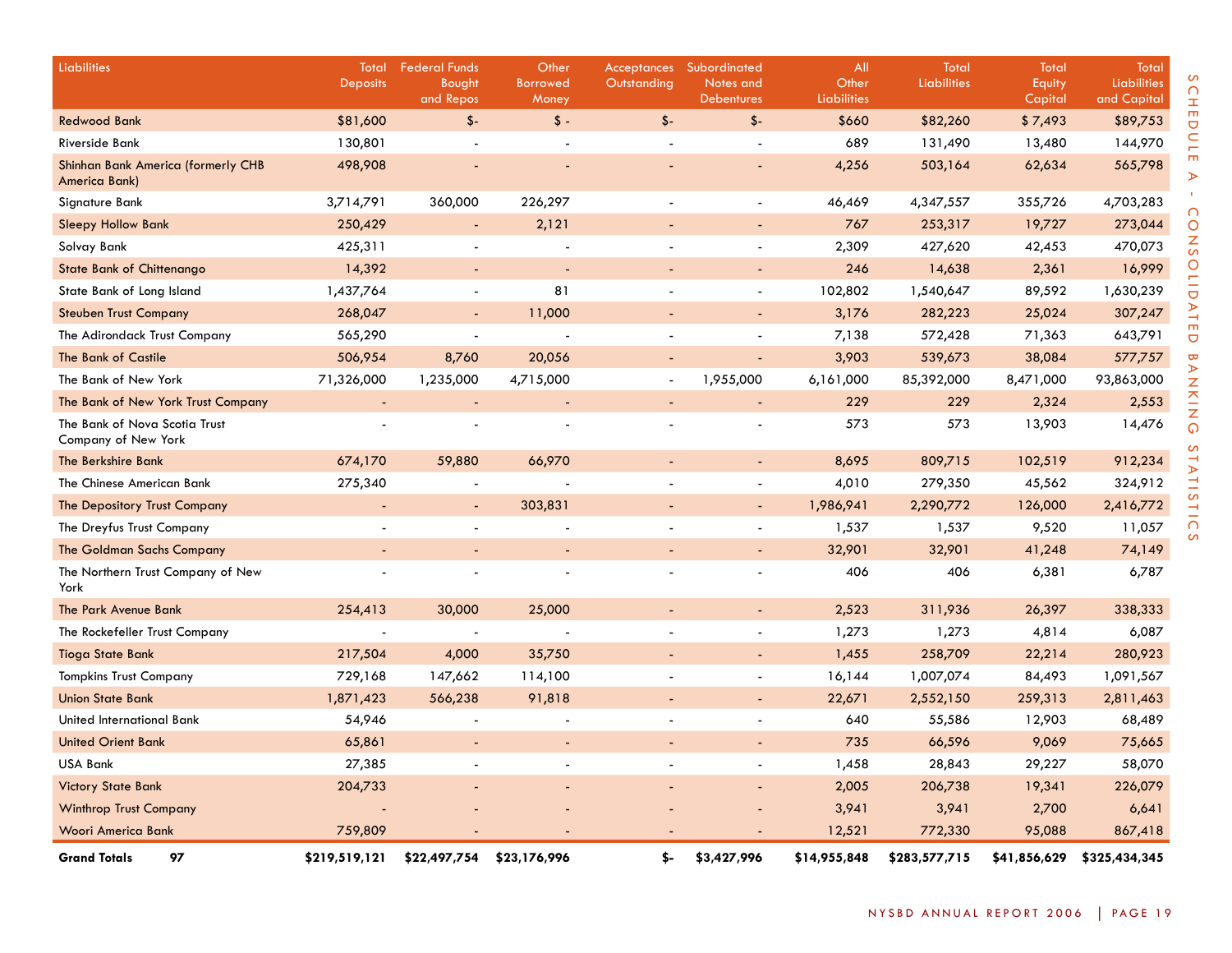# Part 3: Consolidated Statement of Condition of Banks, Trust Companies and Private Bankers As of December 31, 2006 (Dollars In Thousands)

| <b>Assets</b>                                                               | Cash and<br>Due from<br><b>Banks</b> | Total<br><b>Securities</b> | <b>Federal Funds</b><br>Sold and<br>Repos | Loans and<br>Leases<br><b>Net</b> | <b>Bank Premises</b><br>and<br>Equipment | Investment in<br>Unconsol'd<br><b>Subsidiaries</b> | Customers'<br>Liability on<br><b>Acceptances</b> | Other<br><b>Assets</b>   | ി<br>Total<br><b>Assets</b> |
|-----------------------------------------------------------------------------|--------------------------------------|----------------------------|-------------------------------------------|-----------------------------------|------------------------------------------|----------------------------------------------------|--------------------------------------------------|--------------------------|-----------------------------|
| Adirondack Bank                                                             | \$11,930                             | \$119,793                  | \$7                                       | \$290,539                         | \$6,231                                  | \$-                                                | \$-                                              | \$17,631                 | \$446,131                   |
| <b>Alden State Bank</b>                                                     | 5,863                                | 52,993                     | 2,920                                     | 119,615                           | 2,186                                    |                                                    | $\sim$                                           | 1,862                    | 185,439                     |
| <b>Alpine Capital Bank</b>                                                  | 3,430                                | 64,226                     | 45,000                                    | 91,401                            | 153                                      | $\blacksquare$                                     | $\blacksquare$                                   | 1,559                    | 205,769                     |
| <b>Amalgamated Bank</b>                                                     | 111,571                              | 2,307,799                  | 95,000                                    | 1,825,220                         | 22,463                                   | 2,194                                              | $\blacksquare$                                   | 137,068                  | 4,501,315                   |
| Amerasia Bank                                                               | 10,455                               | 8,928                      | 11,300                                    | 112,245                           | 3,195                                    |                                                    | $\blacksquare$                                   | 1,693                    | 147,816<br>O                |
| <b>American Community Bank</b>                                              | 1,475                                | 11,370                     | 3,700                                     | 72,601                            | 709                                      | $\overline{\phantom{a}}$                           |                                                  | 818                      | 90,673                      |
| American Stock Transfer & Trust Company                                     | 11,393                               | 10,620                     |                                           |                                   | 11,252                                   |                                                    | $\blacksquare$                                   | 25,026                   | 58,291                      |
| <b>Atlantic Bank of New York</b>                                            | 1,214                                |                            |                                           |                                   |                                          |                                                    |                                                  | $\overline{\phantom{a}}$ | 1,214                       |
| <b>Banco Popular North America</b>                                          | 400,952                              | 2,091,346                  | 107,300                                   | 8,698,481                         | 99,818                                   |                                                    |                                                  | 848,013                  | 12,245,910                  |
| <b>Bank Leumi USA</b>                                                       | 152,467                              | 2,315,722                  | 64,959                                    | 2,963,626                         | 21,743                                   | $\overline{\phantom{a}}$                           | $\sim$                                           | 242,511                  | 5,761,028<br>$\Box$         |
| <b>Bank of Akron</b>                                                        | 8,486                                | 33,842                     | 2,331                                     | 99,493                            | 3,840                                    | 329                                                | $\blacksquare$                                   | 4,136                    | 152,457                     |
| <b>Bank of Cattaraugus</b>                                                  | 941                                  | 2,300                      |                                           | 8,367                             | 234                                      |                                                    |                                                  | 511                      | 12,353                      |
| <b>Bank of Holland</b>                                                      | 2,003                                | 9,232                      | 2,822                                     | 47,351                            | 3,472                                    |                                                    | $\overline{\phantom{a}}$                         | 1,177                    | 66,057                      |
| <b>Bank of Millbrook</b>                                                    | 8,102                                | 25,430                     | 6,884                                     | 86,126                            | 2,022                                    | $\overline{\phantom{a}}$                           | $\overline{\phantom{a}}$                         | 2,558                    | 131,122                     |
| <b>Bank of Richmondville</b>                                                | 8,122                                | 24,908                     | 4,341                                     | 63,644                            | 1,238                                    |                                                    | $\overline{\phantom{a}}$                         | 1,899                    | 104,152<br>്ഗ               |
| <b>Bank of Smithtown</b>                                                    | 27,384                               | 101,012                    | 236                                       | 842,207                           | 20,598                                   |                                                    | $\overline{\phantom{a}}$                         | 56,270                   | 1,047,707                   |
| Bank of Tokyo - Mitsubishi UFJ Trust Co.                                    | 863,325                              | 920,209                    | 179,000                                   | 1,966,719                         | 2,715                                    |                                                    | $\overline{\phantom{a}}$                         | 116,634                  | 4,048,602                   |
| <b>Bank of Utica</b>                                                        | 37,697                               | 641,320                    | 240                                       | 48,072                            | 288                                      |                                                    |                                                  | 8,132                    | 735,749                     |
| Berkshire Municipal Bank                                                    | 2,019                                | 8,202                      |                                           |                                   |                                          |                                                    |                                                  | 45                       | 10,266                      |
| <b>BPD Bank</b>                                                             | 8,023                                | 130,826                    | 37,500                                    | 317,356                           | 3,230                                    | $\overline{\phantom{a}}$                           |                                                  | 26,981                   | 523,916                     |
| Brown Brothers Harriman & Co.                                               | 611,288                              | 815,247                    | 670,975                                   | 1,824,219                         | 42,611                                   | 25                                                 |                                                  | 304,046                  | 4,268,411                   |
| <b>Capital Bank &amp; Trust Company</b>                                     | 2,781                                | 25,355                     | $\overline{\phantom{a}}$                  | 164,306                           | 685                                      |                                                    | $\overline{\phantom{a}}$                         | 2,797                    | 195,924                     |
| <b>Carver Municipal Bank</b>                                                | 2,000                                |                            |                                           |                                   |                                          |                                                    |                                                  | 102                      | 2,102                       |
| Catskill Hudson Bank (formerly Community Bank of<br><b>Sullivan County)</b> | 7,222                                | 42,197                     | 120                                       | 94,232                            | 1,364                                    |                                                    |                                                  | 1,923                    | 147,058                     |
| <b>Cattaraugus County Bank</b>                                              | 6,988                                | 36,831                     | 23                                        | 77,481                            | 3,732                                    |                                                    | $\overline{\phantom{a}}$                         | 7,602                    | 132,657                     |
| <b>Chemung Canal Trust Company</b>                                          | 26,590                               | 191,078                    |                                           | 469,681                           | 21,684                                   |                                                    | $\overline{\phantom{a}}$                         | 26,086                   | 735,119                     |
| Citizens Bank of Cape Vincent                                               | 1,377                                | 11,527                     | 1,900                                     | 9,508                             | 258                                      |                                                    |                                                  | 323                      | 24,893                      |
| <b>Continental Stock Transfer &amp; Trust Company</b>                       | 515                                  | 2,801                      |                                           |                                   | 1,032                                    |                                                    |                                                  | 3,347                    | 7,695                       |
| Country Bank                                                                | 26,625                               | 93,092                     | 14,788                                    | 253,677                           | 899                                      |                                                    |                                                  | 7,277                    | 396,358                     |
| Deutsche Bank Trust Company Americas                                        | 2,516,000                            | 18,446,000                 | 1,552,000                                 | 11,507,000                        | 135,000                                  | 8,000                                              |                                                  | 5,573,000                | 39,737,000                  |
| Emigrant Mercantile Bank                                                    | 3,495                                | $\overline{\phantom{a}}$   | $\overline{\phantom{a}}$                  | $\blacksquare$                    | $\overline{\phantom{a}}$                 | $\blacksquare$                                     | $\overline{\phantom{a}}$                         | 5                        | 3,500                       |
| <b>Fiduciary Trust Company International</b>                                | 37,036                               | 112,332                    | 175,000                                   | 217,973                           | 14,375                                   | $\blacksquare$                                     | $\sim$                                           | 441,010                  | 997,726                     |
| First American International Bank                                           | 44,647                               | 54,812                     | 4,038                                     | 288,205                           | 10,714                                   |                                                    | $\overline{\phantom{a}}$                         | 6,496                    | 408,912                     |
| First Niagara Commercial Bank                                               | 1,278                                | 190,461                    | 284,000                                   |                                   | $\blacksquare$                           | $\blacksquare$                                     | $\sim$                                           | 28,403                   | 504,142                     |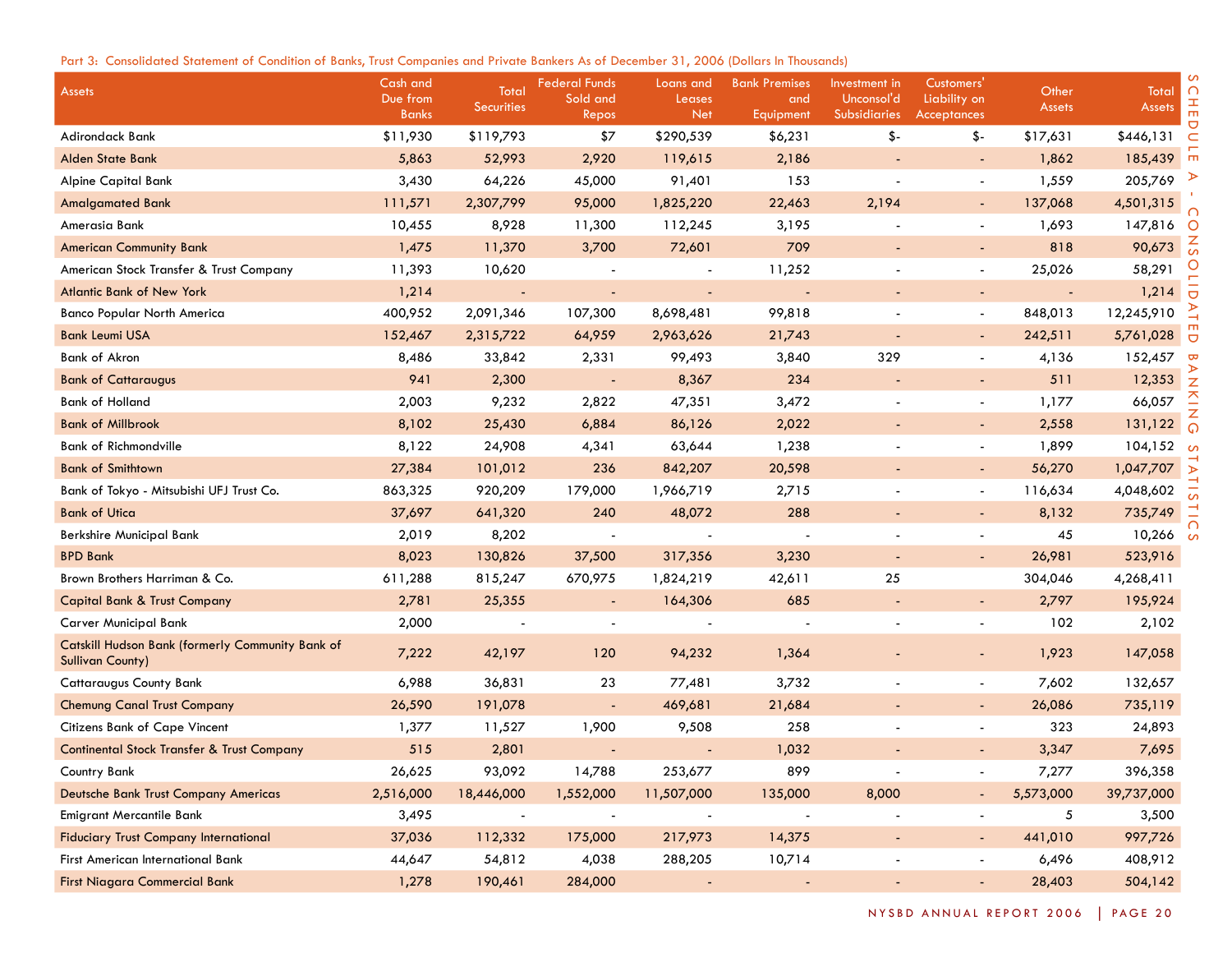| <b>Assets</b>                                       | Cash and<br>Due from<br><b>Banks</b> | Total<br><b>Securities</b> | <b>Federal Funds</b><br>Sold and<br>Repos | Loans and<br>Leases<br><b>Net</b> | <b>Bank Premises</b><br>and<br>Equipment | Investment in<br>Unconsol'd<br><b>Subsidiaries</b> | Customers'<br>Liability on<br><b>Acceptances</b> | Other<br><b>Assets</b> | Total<br>$\cap$<br>工<br><b>Assets</b> |
|-----------------------------------------------------|--------------------------------------|----------------------------|-------------------------------------------|-----------------------------------|------------------------------------------|----------------------------------------------------|--------------------------------------------------|------------------------|---------------------------------------|
| First State Bank, Canisteo, N.Y.                    | \$1,581                              | \$7,618                    | \$8,450                                   | \$19,930                          | \$1,700                                  | \$-                                                | \$-                                              | \$3,610                | \$42,889                              |
| <b>Five Star Bank</b>                               | 45,923                               | 774,449                    | 62,233                                    | 910,126                           | 30,408                                   |                                                    | $\overline{\phantom{a}}$                         | 79,014                 | $1,902,153$ $\pi$                     |
| Genesee Regional Bank                               | 1,912                                | 9,100                      | 4,969                                     | 60,490                            | 539                                      | $\blacksquare$                                     | $\overline{\phantom{a}}$                         | 626                    | 77,636 ₽                              |
| <b>Genesee Valley Trust Company</b>                 | 1,439                                | 771                        | $\blacksquare$                            | $\sim$                            | 257                                      |                                                    |                                                  | 86                     | 2,553                                 |
| Gotham Bank of New York                             | 6,490                                | 62,965                     | 11,000                                    | 119,654                           | 942                                      |                                                    | $\sim$                                           | 2,724                  | 203,775<br>∩                          |
| <b>Greene County Commercial Bank</b>                | 883                                  | 39,098                     | 1,256                                     | $\sim$                            | $\overline{\phantom{a}}$                 |                                                    |                                                  | 643                    | 41,880                                |
| Habib American Bank                                 | 40,338                               | 5,952                      | 40,500                                    | 293,576                           | 2,084                                    |                                                    | $\blacksquare$                                   | 7,731                  | 390,181                               |
| <b>Hamptons State Bank</b>                          | 2,525                                | 19,176                     | $\blacksquare$                            | 31,725                            | 943                                      |                                                    |                                                  | 759                    | 55,128                                |
| Hudson Valley Bank                                  | 56,124                               | 864,230                    | 10,872                                    | 1,152,283                         | 12,945                                   |                                                    |                                                  | 69,314                 | 2,165,768                             |
| Interaudi Bank                                      | 352,609                              | 358,291                    | 181,000                                   | 301,486                           | 4,340                                    |                                                    | $\overline{a}$                                   | 18,209                 | 1,215,935                             |
| <b>Israel Discount Bank of New York</b>             | 417,433                              | 4,610,059                  | 215,000                                   | 3,119,771                         | 19,492                                   |                                                    | $\blacksquare$                                   | 436,135                | 8,817,890                             |
| Law Debenture Trust Company of New York             | 3,966                                |                            |                                           |                                   | 14                                       |                                                    |                                                  | 902                    | 4,882                                 |
| LibertyPointe Bank                                  | 33,692                               | 21,187                     | 5,773                                     | 95,766                            | 1,831                                    |                                                    |                                                  | 1,251                  | 159,500                               |
| <b>Manufacturers and Traders Trust Company</b>      | 1,609,275                            | 6,625,846                  | 119,458                                   | 42,099,325                        | 328,593                                  | 140,711                                            |                                                  | 5,459,180              | 56,382,388                            |
| <b>Market Street Trust Company</b>                  | 88                                   | 3,182                      |                                           |                                   | 623                                      |                                                    |                                                  | 108                    | 4,001                                 |
| <b>Mellon Securities Trust Company</b>              | 684                                  | $\sim$                     |                                           |                                   | 13                                       |                                                    |                                                  | 1,152                  | 1,849                                 |
| Mellon Trust of New York, LLC                       | 1,156                                | 2,676                      |                                           |                                   | $\overline{4}$                           |                                                    |                                                  | 2,392                  | 6,228                                 |
| Mitsubishi UFJ Trust & Banking Corporation (U.S.A.) | 106,598                              | 66,366                     | 39,100                                    | 563                               | 2,653                                    |                                                    | $\overline{\phantom{a}}$                         | 7,410                  | 222,690                               |
| Mizuho Corporate Bank (USA)                         | 86,376                               | 515,102                    | 710,000                                   | 2,281,955                         | 60                                       |                                                    | $\sim$                                           | 85,026                 | 3,678,519                             |
| Mizuho Trust & Banking Co. (USA)                    | 9,756                                | $\blacksquare$             | 55,000                                    |                                   | 3,510                                    |                                                    |                                                  | 11,529                 | 79,795                                |
| New York Commercial Bank                            | 145,686                              | 157,578                    |                                           | 2,268,028                         | 63,298                                   |                                                    |                                                  | 345,461                | 2,980,051                             |
| <b>NewBank</b>                                      | 5,139                                |                            | 7,500                                     | 4,634                             | 1,774                                    |                                                    |                                                  | 41                     | 19,088                                |
| New York Life Trust Company                         | 40                                   | 9,164                      |                                           |                                   | $\overline{2}$                           |                                                    |                                                  | 2,669                  | 11,875                                |
| North Fork Bank                                     | 1,237,685                            | 4,311,941                  | 325                                       | 39,794,225                        | 574,477                                  |                                                    | $\sim$                                           | 11,984,222             | 57,902,875                            |
| <b>NYNB Bank</b>                                    | 5,905                                | 52,141                     | 19,386                                    | 52,960                            | 8,146                                    | $\blacksquare$                                     | $\blacksquare$                                   | 5,292                  | 143,830                               |
| <b>OFI Trust Company</b>                            | 39                                   | 6,423                      | $\blacksquare$                            |                                   | $\blacksquare$                           |                                                    | $\blacksquare$                                   | 1,492                  | 7,954                                 |
| <b>Orange County Trust Company</b>                  | 10,045                               | 196,025                    | $\blacksquare$                            | 209,005                           | 7,092                                    | $\blacksquare$                                     | $\sim$                                           | 28,041                 | 450,208                               |
| <b>Partners Trust Municipal Bank</b>                | 88,434                               | 475,613                    | $\blacksquare$                            | 818                               | $\blacksquare$                           |                                                    | $\blacksquare$                                   | 9,275                  | 574,140                               |
| Pathfinder Commercial Bank                          | 588                                  | 27,219                     |                                           |                                   | $\blacksquare$                           | $\blacksquare$                                     | $\overline{\phantom{a}}$                         | 995                    | 28,802                                |
| <b>PCSB Commercial Bank</b>                         | 363                                  | 10,135                     | 3,651                                     |                                   |                                          |                                                    |                                                  | 119                    | 14,268                                |
| Pioneer Commercial Bank                             | 2,940                                | 25,933                     | 28                                        |                                   | $\overline{a}$                           | $\overline{a}$                                     | $\sim$                                           | 199                    | 29,100                                |
| <b>Provident Municipal Bank</b>                     | 424                                  | 127,097                    | 72,843                                    | 18                                |                                          |                                                    |                                                  | 3,937                  | 204,319                               |
| <b>Redwood Bank</b>                                 | 4,940                                | 21,658                     | 4,450                                     | 52,009                            | 4,084                                    |                                                    |                                                  | 2,313                  | 89,454                                |
| <b>Riverside Bank</b>                               | 8,467                                | 5,179                      | 13,321                                    | 124,802                           | 1,184                                    |                                                    |                                                  | 3,438                  | 156,391                               |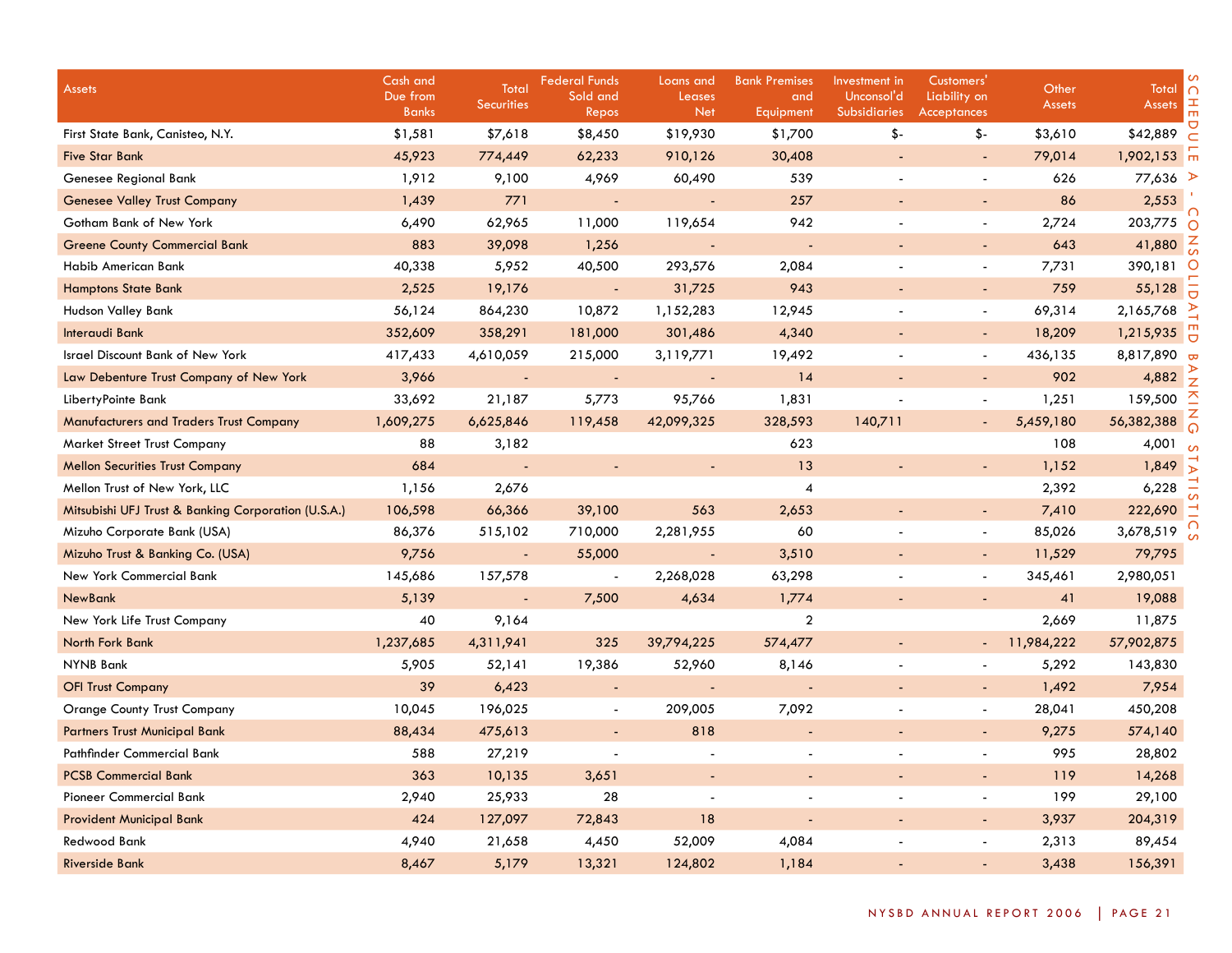| <b>Assets</b>                                       | Cash and<br>Due from<br><b>Banks</b> | Total<br><b>Securities</b> | <b>Federal Funds</b><br>Sold and<br>Repos | Loans and<br>Leases<br><b>Net</b> | <b>Bank Premises</b><br>and<br>Equipment | Investment in<br>Unconsol'd<br><b>Subsidiaries</b> | Customers'<br>Liability on<br>Acceptances | Other<br><b>Assets</b> | Total<br><b>Assets</b> | $\cap$<br>H<br>m<br>Ō |
|-----------------------------------------------------|--------------------------------------|----------------------------|-------------------------------------------|-----------------------------------|------------------------------------------|----------------------------------------------------|-------------------------------------------|------------------------|------------------------|-----------------------|
| Shinhan Bank America (formerly CHB<br>America Bank) | \$12,245                             | \$106,042                  | \$17,000                                  | \$448,001                         | \$7,562                                  | \$-                                                | \$-                                       | \$8,142                | \$598,992              |                       |
| Signature Bank                                      | 159,784                              | 2,971,090                  | 310,000                                   | 1,689,767                         | 22,221                                   | $\blacksquare$                                     | $\overline{\phantom{a}}$                  | 247,438                | 5,400,300 >            |                       |
| Sleepy Hollow Bank                                  | 5,991                                | 68,002                     | 12,401                                    | 168,303                           | 1,400                                    |                                                    | $\overline{\phantom{a}}$                  | 6,246                  | 262,343                |                       |
| <b>Solvay Bank</b>                                  | 15,603                               | 104,357                    | 6,827                                     | 329,551                           | 5,437                                    |                                                    | $\overline{\phantom{a}}$                  | 9,941                  | 471,716                |                       |
| State Bank of Chittenango                           | 88                                   | 22,733                     |                                           |                                   |                                          |                                                    | $\blacksquare$                            | 344                    | 23,165                 | z                     |
| State Bank of Long Island                           | 46,198                               | 517,781                    | 160,000                                   | 967,313                           | 5,727                                    |                                                    | $\blacksquare$                            | 89,693                 | 1,786,712              | O                     |
| <b>Steuben Trust Company</b>                        | 12,119                               | 86,486                     |                                           | 190,884                           | 8,054                                    |                                                    |                                           | 12,246                 | 309,789                |                       |
| The Adirondack Trust Company                        | 22,044                               | 209,549                    | 28,960                                    | 365,990                           | 18,848                                   |                                                    | $\overline{\phantom{a}}$                  | 28,139                 | 673,530                |                       |
| The Bank of Castile                                 | 16,933                               | 140,185                    |                                           | 408,647                           | 12,479                                   |                                                    |                                           | 12,200                 | 590,444                | m                     |
| The Bank of New York                                | 15,312,000                           | 24,451,000                 | 4,115,000                                 | 30,440,000                        | 830,000                                  | 292,000                                            |                                           | 10,512,000             | 85,952,000             |                       |
| The Bank of New York Trust Company                  | 179                                  |                            |                                           |                                   |                                          |                                                    |                                           | 2,167                  | 2,346                  |                       |
| The Bank of Nova Scotia Trust Company of NY         | 6,479                                | 6,741                      | 1,000                                     |                                   |                                          |                                                    | $\blacksquare$                            | 350                    | 14,570                 |                       |
| The Berkshire Bank                                  | 7,503                                | 496,223                    | 11,300                                    | 367,151                           | 4,697                                    |                                                    | $\overline{a}$                            | 34,531                 | 921,405                |                       |
| The Chinese American Bank                           | 18,663                               | 109,981                    | 10,000                                    | 169,632                           | 11,059                                   | 1,217                                              | $\sim$                                    | 12,465                 | 333,017                |                       |
| The Depository Trust Company                        | 1,857,675                            | 205,302                    | 1,357,854                                 | $\blacksquare$                    | 148,394                                  |                                                    | $\overline{a}$                            | 342,617                | 3,911,842              |                       |
| The Dreyfus Trust Company                           | $\sqrt{5}$                           | 8,524                      | $\overline{\phantom{a}}$                  | $\overline{\phantom{a}}$          | $\sim$                                   |                                                    | $\overline{\phantom{a}}$                  | 186                    | 8,715                  |                       |
| The Goldman Sachs Trust Company                     | 9,290                                | 22,791                     |                                           |                                   | 128                                      |                                                    | $\blacksquare$                            | 20,723                 | 52,932                 |                       |
| The Northern Trust Company of NY                    | 29                                   | 3,403                      |                                           |                                   |                                          |                                                    | $\overline{a}$                            | 3,859                  | 7,291                  |                       |
| The Park Avenue Bank                                | 26,570                               | 92,996                     | 27,000                                    | 215,623                           | 6,445                                    |                                                    | $\blacksquare$                            | 20,445                 | 389,079                |                       |
| The Rockefeller Trust Company                       | 8                                    | 5,751                      |                                           |                                   | $\overline{2}$                           | $\blacksquare$                                     | $\overline{\phantom{a}}$                  | 388                    | 6,149                  |                       |
| Tioga State Bank                                    | 5,978                                | 91,355                     | 750                                       | 162,067                           | 4,317                                    | 5                                                  | $\overline{a}$                            | 5,303                  | 269,775                |                       |
| <b>Tompkins Trust Company</b>                       | 21,988                               | 441,306                    | 2,553                                     | 593,671                           | 14,721                                   | 2,568                                              | $\overline{\phantom{a}}$                  | 44,054                 | 1,120,861              |                       |
| <b>Union State Bank</b>                             | 33,668                               | 1,186,903                  | 23,600                                    | 1,577,386                         | 13,943                                   |                                                    | $\overline{\phantom{a}}$                  | 75,474                 | 2,910,974              |                       |
| <b>United International Bank</b>                    | 1,273                                | 15,078                     | 47,835                                    | 41,205                            | 1,745                                    |                                                    | $\overline{\phantom{a}}$                  | 488                    | 107,624                |                       |
| <b>United Orient Bank</b>                           | 4,772                                | 13,552                     | 8,200                                     | 60,186                            | 707                                      |                                                    | $\blacksquare$                            | 1,124                  | 88,541                 |                       |
| <b>USA Bank</b>                                     | 4,459                                | 7,948                      | 20,645                                    | 70,582                            | 479                                      |                                                    | $\overline{\phantom{a}}$                  | 1,473                  | 105,586                |                       |
| Victory State Bank                                  | 26,319                               | 113,771                    |                                           | 65,287                            | 1,462                                    |                                                    | $\overline{\phantom{a}}$                  | 5,793                  | 212,632                |                       |
| <b>Winthrop Trust Company</b>                       | 337                                  | 4,600                      | ÷,                                        |                                   |                                          | $\overline{\phantom{a}}$                           | $\blacksquare$                            | 2,787                  | 7,724                  |                       |
| Woori America Bank                                  | 29,561                               | 83,919                     | 78,450                                    | 709,350                           | 7,729                                    |                                                    |                                           | 34,748                 | 943,757                |                       |
| <b>Grand Totals</b><br>97                           | \$26,911,998                         | \$79,901,354               | \$11,091,874                              | \$164,593,090                     | \$2,636,305                              | \$447,049                                          | \$0                                       | \$38,007,600           | \$323,589,270          |                       |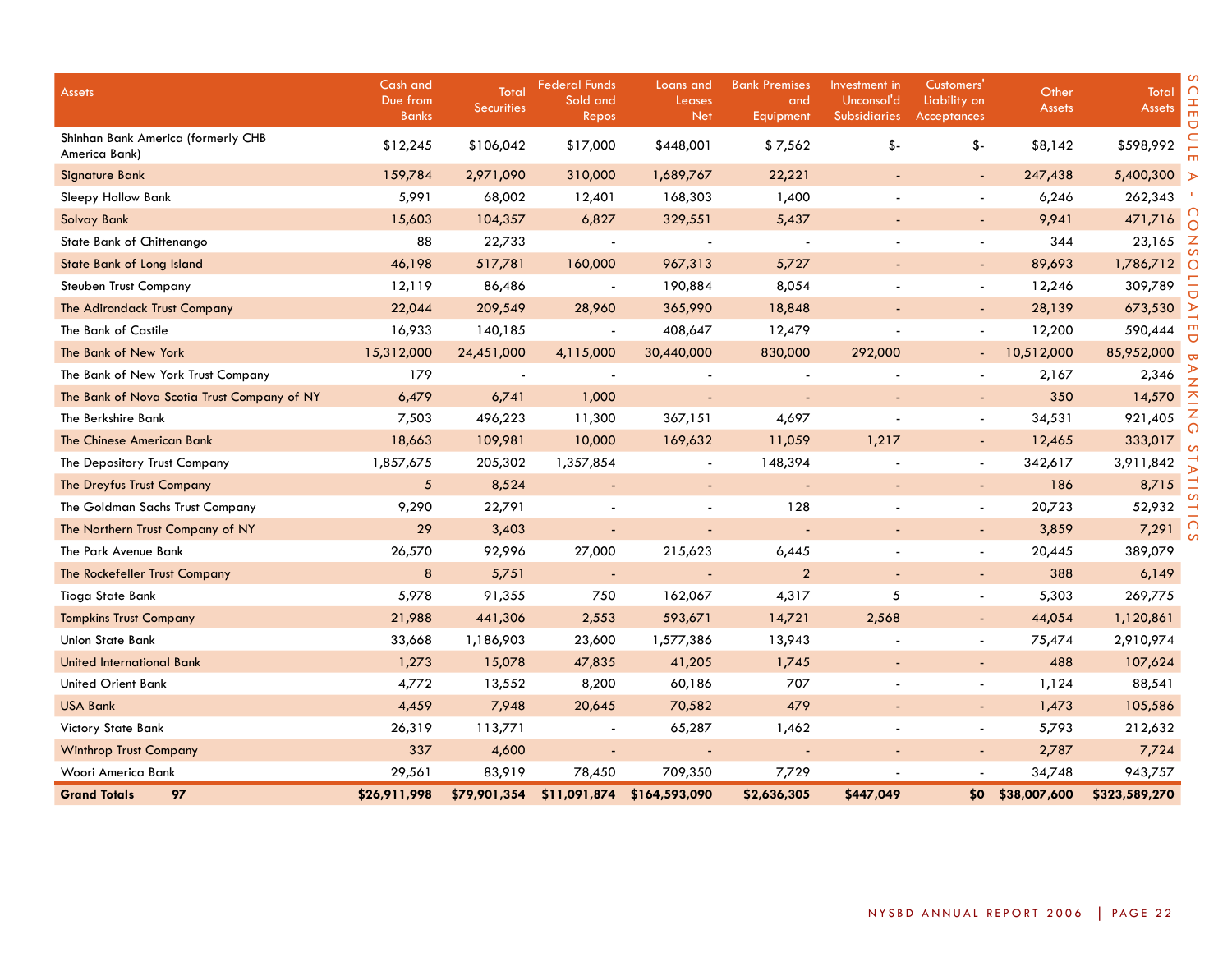# Part 3: Consolidated Statement of Condition of Banks, Trust Companies and Private Bankers As of December 31, 2006 (Dollars In Thousands)

| Liabilities                                                                        | Total<br>Deposits | <b>Federal Funds</b><br>Bought<br>and Repos | Other<br><b>Borrowed</b><br>Money | Acceptances<br>Outstanding | Subordinated<br>Notes and<br><b>Debentures</b> | All<br>Other<br><b>Liabilities</b> | Total<br><b>Liabilities</b> | Total<br>Equity<br>Capital | Total<br><b>Liabilities</b><br>and Capital | ∩<br>工<br>$\mathbf{m}$       |
|------------------------------------------------------------------------------------|-------------------|---------------------------------------------|-----------------------------------|----------------------------|------------------------------------------------|------------------------------------|-----------------------------|----------------------------|--------------------------------------------|------------------------------|
| Adirondack Bank                                                                    | \$393,753         | \$5,460                                     | \$13,927                          | $$-$                       | $$-$                                           | \$2,066                            | \$415,206                   | \$30,925                   | \$446,131                                  | $\overline{a}$<br>C          |
| <b>Alden State Bank</b>                                                            | 158,760           |                                             |                                   |                            |                                                | 357                                | 159,117                     | 26,322                     | 185,439                                    | m                            |
| <b>Alpine Capital Bank</b>                                                         | 174,499           | 2,500                                       | 944                               | $\overline{\phantom{a}}$   | 4,500                                          | 1,501                              | 183,944                     | 21,825                     | 205,769                                    |                              |
| <b>Amalgamated Bank</b>                                                            | 2,186,690         | 1,284,412                                   | 706,227                           |                            | $\blacksquare$                                 | 100,676                            | 4,278,005                   | 223,310                    | 4,501,315                                  | ∩                            |
| Amerasia Bank                                                                      | 129,036           |                                             |                                   |                            | $\blacksquare$                                 | 1,684                              | 130,720                     | 17,096                     | 147,816                                    | $\circ$                      |
| <b>American Community Bank</b>                                                     | 79,370            |                                             |                                   |                            | $\blacksquare$                                 | 522                                | 79,892                      | 10,781                     | 90,673                                     | $\frac{z}{s}$                |
| American Stock Transfer & Trust Company                                            |                   |                                             |                                   |                            |                                                | 4,887                              | 4,887                       | 53,404                     | 58,291                                     | O                            |
| <b>Atlantic Bank of New York</b>                                                   |                   |                                             |                                   |                            |                                                |                                    |                             | 1,214                      | 1,214                                      | $\overline{C}$               |
| <b>Banco Popular North America</b>                                                 | 9,760,583         | 621,710                                     | 411,751                           |                            | $\blacksquare$                                 | 99,924                             | 10,893,968                  | 1,351,942                  | 12,245,910                                 |                              |
| <b>Bank Leumi USA</b>                                                              | 4,777,428         | 15,000                                      | 321,443                           |                            | 100,000                                        | 129,083                            | 5,342,954                   | 418,074                    | 5,761,028                                  | $\overline{C}$               |
| <b>Bank of Akron</b>                                                               | 128,419           |                                             |                                   |                            | $\overline{\phantom{a}}$                       | 2,635                              | 131,054                     | 21,403                     | 152,457                                    | $\overline{\mathbf{c}}$<br>⋗ |
| <b>Bank of Cattaraugus</b>                                                         | 10,891            |                                             |                                   |                            | $\omega$                                       | 13                                 | 10,904                      | 1,449                      | 12,353                                     | Z                            |
| <b>Bank of Holland</b>                                                             | 58,247            |                                             |                                   |                            | $\sim$                                         | 348                                | 58,595                      | 7,462                      | 66,057                                     | $\overline{\triangle}$<br>Z  |
| <b>Bank of Millbrook</b>                                                           | 110,659           |                                             |                                   |                            | $\blacksquare$                                 | 1,951                              | 112,610                     | 18,512                     | 131,122                                    | $\Omega$                     |
| <b>Bank of Richmondville</b>                                                       | 92,283            |                                             |                                   |                            | $\blacksquare$                                 | 1,025                              | 93,308                      | 10,844                     | 104,152                                    | $\mathcal{L}$                |
| <b>Bank of Smithtown</b>                                                           | 893,446           |                                             | 59,580                            |                            |                                                | 10,730                             | 963,756                     | 83,951                     | 1,047,707                                  | ⋗                            |
| Bank of Tokyo - Mitsubishi UFJ Trust Co.                                           | 2,291,172         | 333,653                                     | 285,417                           | $\overline{\phantom{a}}$   | 105,000                                        | 203,609                            | 3,218,851                   | 829,751                    | 4,048,602                                  | 5                            |
| <b>Bank of Utica</b>                                                               | 631,703           |                                             |                                   |                            | $\blacksquare$                                 | 5,309                              | 637,012                     | 98,737                     | 735,749                                    |                              |
| Berkshire Municipal Bank                                                           | 4,928             | 3,432                                       |                                   |                            | $\blacksquare$                                 |                                    | 8,360                       | 1,906                      | 10,266                                     | $\mathcal{L}$                |
| <b>BPD Bank</b>                                                                    | 420,255           |                                             | 59,000                            |                            | $\blacksquare$                                 | 7,928                              | 487,183                     | 36,733                     | 523,916                                    |                              |
| Brown Brothers Harriman & Co.                                                      | 3,220,131         | 41,214                                      | 265,104                           |                            |                                                | 362,267                            | 3,888,716                   | 379,695                    | 4,268,411                                  |                              |
| <b>Capital Bank &amp; Trust Company</b>                                            | 170,043           | 552                                         | 7,816                             |                            | $\blacksquare$                                 | 1,749                              | 180,160                     | 15,764                     | 195,924                                    |                              |
| Carver Municipal Bank                                                              | 102               |                                             |                                   |                            |                                                | 5                                  | 107                         | 1,995                      | 2,102                                      |                              |
| <b>Catskill Hudson Bank (formerly Community Bank of</b><br><b>Sullivan County)</b> | 130,734           | 1,600                                       |                                   |                            | 1,800                                          | 802                                | 134,936                     | 12,122                     | 147,058                                    |                              |
| <b>Cattaraugus County Bank</b>                                                     | 116,852           | 800                                         | 212                               |                            | $\blacksquare$                                 | 1,936                              | 119,800                     | 12,857                     | 132,657                                    |                              |
| <b>Chemung Canal Trust Company</b>                                                 | 585,856           | 35,024                                      | 27,900                            |                            | $\overline{\phantom{a}}$                       | 8,213                              | 656,993                     | 78,126                     | 735,119                                    |                              |
| <b>Citizens Bank of Cape Vincent</b>                                               | 19,667            |                                             |                                   |                            | $\overline{a}$                                 | 355                                | 20,022                      | 4,871                      | 24,893                                     |                              |
| <b>Continental Stock Transfer &amp; Trust Company</b>                              |                   |                                             |                                   |                            |                                                | 1,675                              | 1,675                       | 6,020                      | 7,695                                      |                              |
| Country Bank                                                                       | 320,746           | 35,000                                      | 10,000                            |                            | $\blacksquare$                                 | 1,870                              | 367,616                     | 28,742                     | 396,358                                    |                              |
| Deutsche Bank Trust Company Americas                                               | 18,383,000        | 8,213,000                                   | 1,144,000                         | $\blacksquare$             | 8,000                                          | 3,775,000                          | 31,523,000                  | 8,214,000                  | 39,737,000                                 |                              |
| <b>Emigrant Mercantile Bank</b>                                                    |                   |                                             |                                   |                            |                                                | 12                                 | 12                          | 3,488                      | 3,500                                      |                              |
| <b>Fiduciary Trust Company International</b>                                       | 431,120           | 3,000                                       | 11,885                            |                            |                                                | 69,553                             | 515,558                     | 482,168                    | 997,726                                    |                              |
| First American International Bank                                                  | 359,387           |                                             | 6,600                             |                            |                                                | 6,060                              | 372,047                     | 36,865                     | 408,912                                    |                              |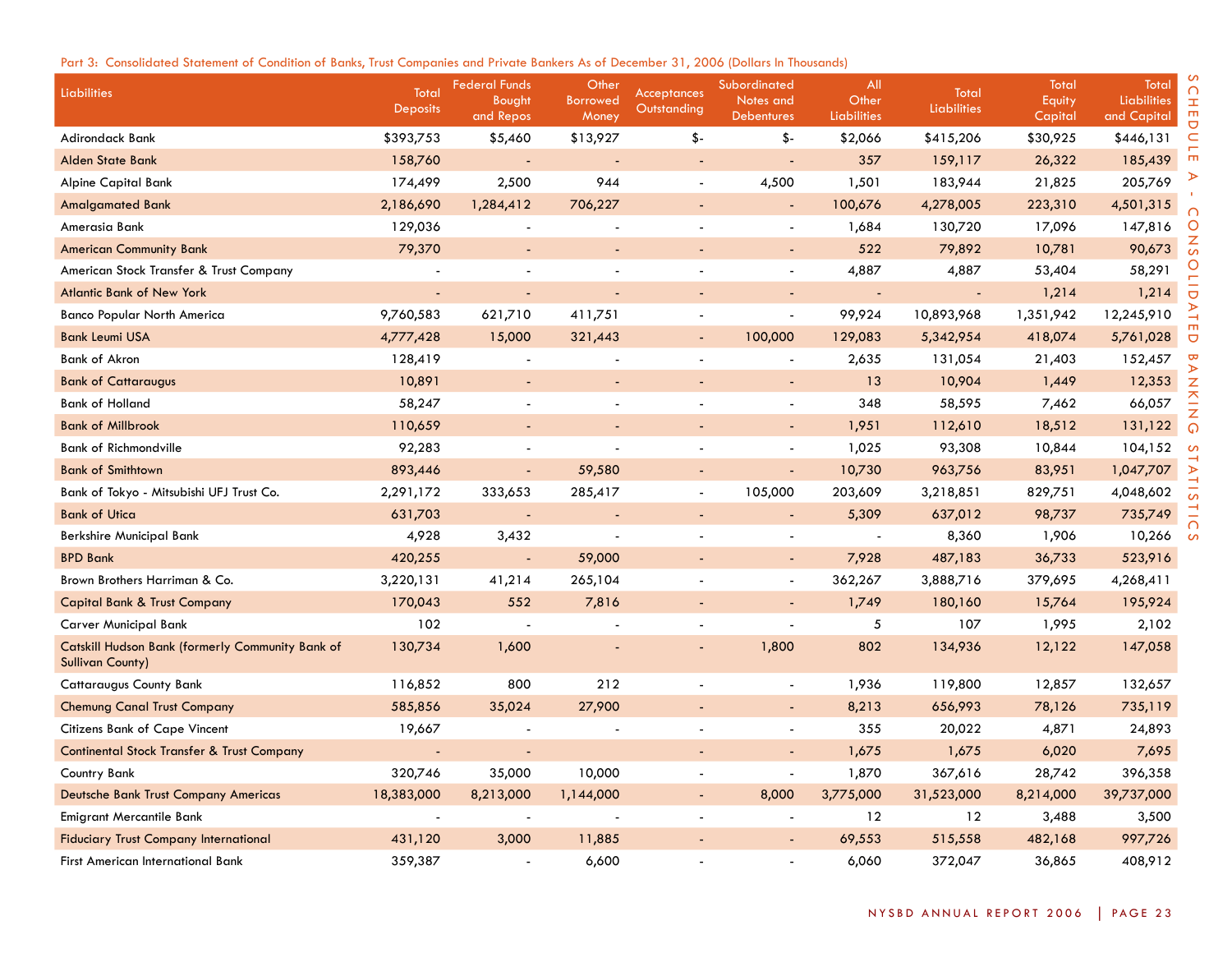| <b>Liabilities</b>                                  | Total<br><b>Deposits</b> | <b>Federal Funds</b><br>Bought<br>and Repos | Other<br><b>Borrowed</b><br>Money | <b>Acceptances</b><br><b>Outstanding</b> | Subordinated<br>Notes and<br><b>Debentures</b> | All<br>Other<br>Liabilities | Total<br><b>Liabilities</b> | Total<br>Equity<br>Capital | Total<br>Liabilities<br>and Capital |
|-----------------------------------------------------|--------------------------|---------------------------------------------|-----------------------------------|------------------------------------------|------------------------------------------------|-----------------------------|-----------------------------|----------------------------|-------------------------------------|
| <b>First Niagara Commercial Bank</b>                | \$456,569                | $$ -$                                       | $$-$                              | $$-$                                     | $$-$                                           | \$1,328                     | \$457,897                   | \$46,245                   | \$504,142                           |
| First State Bank, Canisteo, N.Y.                    | 35,241                   | $\overline{a}$                              | $\overline{a}$                    |                                          | $\overline{a}$                                 | 582                         | 35,823                      | 7,066                      | 42,889                              |
| <b>Five Star Bank</b>                               | 1,632,242                | 32,311                                      | 38,186                            |                                          | $\blacksquare$                                 | 17,842                      | 1,720,581                   | 181,572                    | 1,902,153                           |
| Genesee Regional Bank                               | 70,373                   |                                             | 63                                |                                          | $\blacksquare$                                 | 299                         | 70,735                      | 6,901                      | 77,636                              |
| <b>Genesee Valley Trust Company</b>                 |                          | $\blacksquare$                              |                                   |                                          | $\blacksquare$                                 | 231                         | 231                         | 2,322                      | 2,553                               |
| Gotham Bank of New York                             | 179,142                  |                                             | $\overline{a}$                    |                                          | $\overline{\phantom{a}}$                       | 1,092                       | 180,234                     | 23,541                     | 203,775                             |
| <b>Greene County Commercial Bank</b>                | 37,087                   | $\sim$                                      | L,                                | $\blacksquare$                           | $\blacksquare$                                 | $\omega$                    | 37,087                      | 4,793                      | 41,880                              |
| Habib American Bank                                 | 340,075                  | $\overline{a}$                              | 4,566                             |                                          | $\blacksquare$                                 | 4,320                       | 348,961                     | 41,220                     | 390,181                             |
| <b>Hamptons State Bank</b>                          | 49,555                   | 1,000                                       | ä,                                | $\blacksquare$                           | $\blacksquare$                                 | 463                         | 51,018                      | 4,110                      | 55,128                              |
| Hudson Valley Bank                                  | 1,499,192                | 211,044                                     | 262,614                           |                                          | $\blacksquare$                                 | 21,193                      | 1,994,043                   | 171,725                    | 2,165,768                           |
| Interaudi Bank                                      | 970,200                  | $\blacksquare$                              | 156,996                           |                                          | $\overline{a}$                                 | 6,747                       | 1,133,943                   | 81,992                     | 1,215,935                           |
| <b>Israel Discount Bank of New York</b>             | 6,940,286                | 494,140                                     | 560,555                           |                                          | $\blacksquare$                                 | 248,253                     | 8,243,234                   | 574,656                    | 8,817,890                           |
| Law Debenture Trust Company of NY                   | $\blacksquare$           | $\omega$                                    | $\overline{a}$                    |                                          | $\overline{a}$                                 | 1,460                       | 1,460                       | 3,422                      | 4,882                               |
| LibertyPointe Bank                                  | 142,732                  | 1,602                                       | 752                               |                                          | $\overline{a}$                                 | 1,571                       | 146,657                     | 12,843                     | 159,500                             |
| <b>Manufacturers and Traders Trust Company</b>      | 39,939,021               | 3,575,185                                   | 4,067,390                         |                                          | 1,576,781                                      | 749,571                     | 49,907,948                  | 6,474,440                  | 56,382,388                          |
| <b>Market Street Trust Company</b>                  |                          |                                             |                                   |                                          | 760                                            |                             | 760                         | 3,241                      | 4,001                               |
| <b>Mellon Securities Trust Company</b>              | $\blacksquare$           |                                             |                                   | $\blacksquare$                           |                                                | 395                         | 395                         | 1,454                      | 1,849                               |
| Mellon Trust of New York, LLC                       |                          |                                             |                                   | $\overline{\phantom{a}}$                 | $\blacksquare$                                 | 1,367                       | 1,367                       | 4,861                      | 6,228                               |
| Mitsubishi UFJ Trust & Banking Corporation (U.S.A.) | 16,853                   | $\blacksquare$                              |                                   |                                          | $\overline{\phantom{a}}$                       | 1,031                       | 17,884                      | 204,806                    | 222,690                             |
| Mizuho Corporate Bank (USA)                         | 1,649,810                | 204,000                                     | 700,031                           | $\blacksquare$                           | $\blacksquare$                                 | 123,449                     | 2,677,290                   | 1,001,229                  | 3,678,519                           |
| Mizuho Trust & Banking Co. (USA)                    | 23,919                   | $\blacksquare$                              |                                   |                                          | $\blacksquare$                                 | 5,351                       | 29,270                      | 50,525                     | 79,795                              |
| New York Commercial Bank                            | 2,086,629                | 311,865                                     | 45,890                            | $\blacksquare$                           | $\blacksquare$                                 | 24,863                      | 2,469,247                   | 510,804                    | 2,980,051                           |
| <b>NewBank</b>                                      | 9,846                    | $\overline{\phantom{a}}$                    |                                   |                                          |                                                | 62                          | 9,908                       | 9,180                      | 19,088                              |
| New York Life Trust Company                         | $\overline{\phantom{a}}$ | $\blacksquare$                              | $\overline{\phantom{a}}$          |                                          | L,                                             | 2,905                       | 2,905                       | 8,970                      | 11,875                              |
| North Fork Bank                                     | 37,594,751               | 4,416,897                                   | 500,759                           | $\blacksquare$                           | 170,368                                        | 1,000,359                   | 43,683,134                  | 14,219,741                 | 57,902,875                          |
| <b>NYNB Bank</b>                                    | 127,424                  |                                             | 1,300                             |                                          |                                                | 2,257                       | 130,981                     | 12,849                     | 143,830                             |
| <b>OFI Trust Company</b>                            | $\overline{a}$           | $\sim$                                      | $\sim$                            | $\blacksquare$                           | $\blacksquare$                                 | 893                         | 893                         | 7,061                      | 7,954                               |
| <b>Orange County Trust Company</b>                  | 261,453                  | $\sim$                                      | 117,000                           |                                          | $\overline{a}$                                 | 3,743                       | 382,196                     | 68,012                     | 450,208                             |
| <b>Partners Trust Municipal Bank</b>                | 373,141                  | $\blacksquare$                              |                                   | $\overline{\phantom{a}}$                 | $\blacksquare$                                 | 382                         | 373,523                     | 200,617                    | 574,140                             |
| Pathfinder Commercial Bank                          | 24,795                   | $\blacksquare$                              | 346                               |                                          | $\blacksquare$                                 | 109                         | 25,250                      | 3,552                      | 28,802                              |
| <b>PCSB Commercial Bank</b>                         | 7,457                    | $\sim$                                      |                                   | $\blacksquare$                           | $\blacksquare$                                 | 119                         | 7,576                       | 6,692                      | 14,268                              |
| Pioneer Commercial Bank                             | 24,775                   |                                             |                                   |                                          | $\overline{\phantom{a}}$                       | 158                         | 24,933                      | 4,167                      | 29,100                              |
| <b>Provident Municipal Bank</b>                     | 164,343                  | $\blacksquare$                              | 20,217                            |                                          |                                                | 2,186                       | 186,746                     | 17,573                     | 204,319                             |
| Redwood Bank                                        | 80,713                   |                                             |                                   |                                          |                                                | 982                         | 81,695                      | 7,759                      | 89,454                              |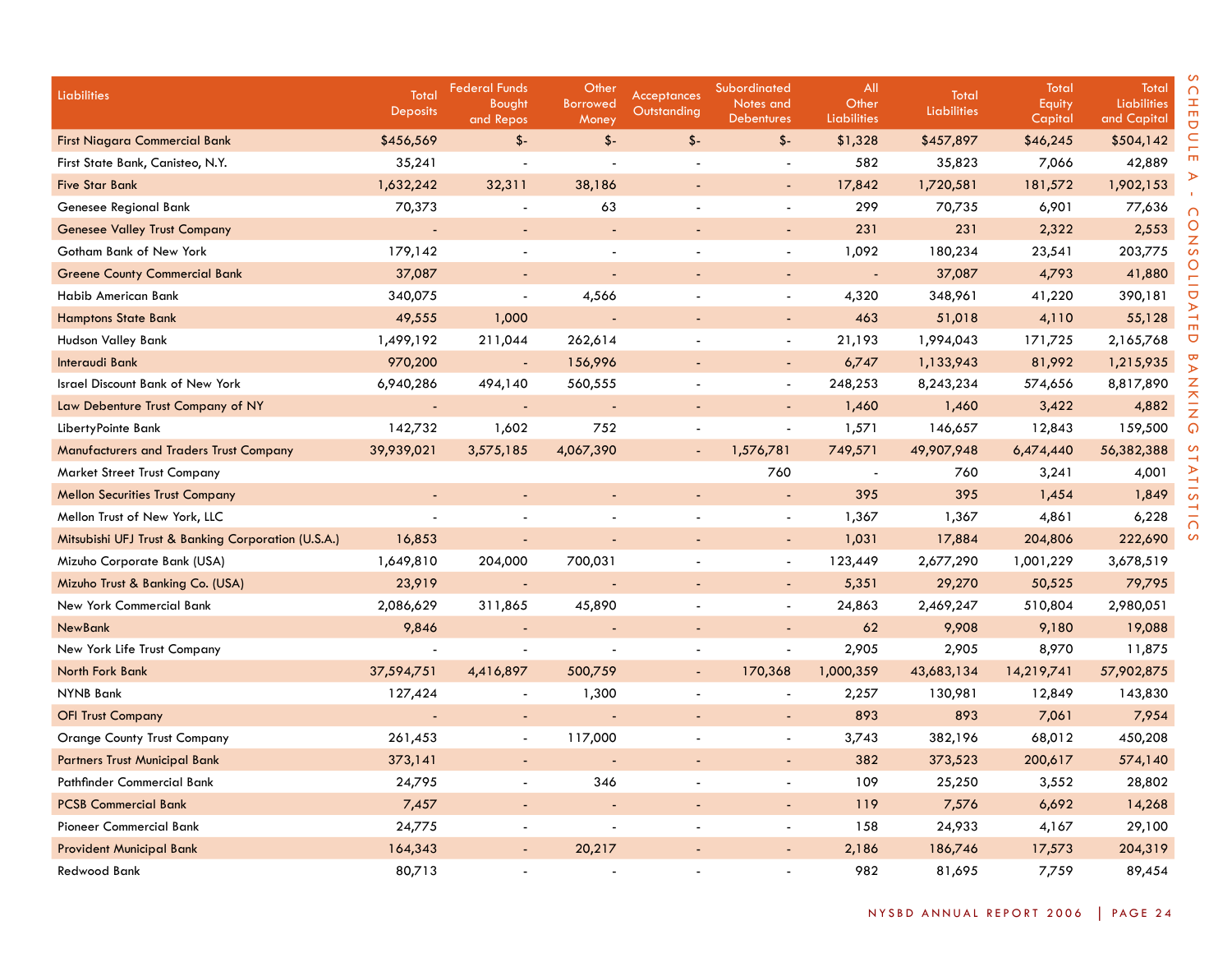| Liabilities                                         | Total<br><b>Deposits</b> | <b>Federal Funds</b><br>Bought<br>and Repos | Other<br><b>Borrowed</b><br>Money | <b>Acceptances</b><br>Outstanding | Subordinated<br>Notes and<br><b>Debentures</b> | All<br>Other<br><b>Liabilities</b> | Total<br><b>Liabilities</b> | Total<br>Equity<br>Capital | Total<br>Liabilities<br>and Capital | <b>I</b>                |
|-----------------------------------------------------|--------------------------|---------------------------------------------|-----------------------------------|-----------------------------------|------------------------------------------------|------------------------------------|-----------------------------|----------------------------|-------------------------------------|-------------------------|
| <b>Riverside Bank</b>                               | \$141,063                | $$-$                                        | $$-$                              | $$-$                              | $$ -$                                          | \$328                              | \$141,391                   | \$15,000                   | \$156,391                           | Ō                       |
| Shinhan Bank America (formerly CHB<br>America Bank) | 526,095                  |                                             |                                   |                                   |                                                | 7,535                              | 533,630                     | 65,362                     | 598,992                             |                         |
| <b>Signature Bank</b>                               | 4,212,048                | 467,000                                     | 266,687                           |                                   | $\blacksquare$                                 | 61,967                             | 5,007,702                   | 392,598                    | 5,400,300                           |                         |
| Sleepy Hollow Bank                                  | 236,406                  |                                             | 5,082                             |                                   | $\overline{\phantom{a}}$                       | 1,083                              | 242,571                     | 19,772                     | 262,343                             |                         |
| Solvay Bank                                         | 426,451                  | ٠                                           |                                   |                                   | $\blacksquare$                                 | 2,575                              | 429,026                     | 42,690                     | 471,716                             | $\circ$                 |
| State Bank of Chittenango                           | 17,138                   |                                             |                                   |                                   | $\blacksquare$                                 | 3,513                              | 20,651                      | 2,514                      | 23,165                              |                         |
| State Bank of Long Island                           | 1,568,751                | $\blacksquare$                              | 56                                |                                   | $\blacksquare$                                 | 86,903                             | 1,655,710                   | 131,002                    | 1,786,712                           |                         |
| <b>Steuben Trust Company</b>                        | 270,939                  | $\blacksquare$                              | 12,000                            |                                   | $\blacksquare$                                 | 3,413                              | 286,352                     | 23,436                     | 309,789                             |                         |
| The Adirondack Trust Company                        | 593,618                  | ٠                                           | 45                                |                                   | $\overline{\phantom{a}}$                       | 5,815                              | 599,478                     | 74,052                     | 673,530                             |                         |
| The Bank of Castile                                 | 516,005                  | 9,791                                       | 19,481                            |                                   | $\overline{\phantom{a}}$                       | 5,514                              | 550,791                     | 39,653                     | 590,444                             |                         |
| The Bank of New York                                | 63,219,000               | 856,000                                     | 4,555,000                         | $\overline{\phantom{a}}$          | 1,955,000                                      | 6,643,000                          | 77,228,000                  | 8,724,000                  | 85,952,000                          | $\mathbf{\overline{v}}$ |
| The Bank of New York Trust Company                  | $\blacksquare$           | $\overline{\phantom{a}}$                    | $\overline{\phantom{a}}$          | $\blacksquare$                    | $\overline{\phantom{a}}$                       |                                    | $\sim$                      | 2,346                      | 2,346                               | $\overline{z}$          |
| The Bank of Nova Scotia Trust Company of NY         |                          |                                             |                                   |                                   | $\blacksquare$                                 | 449                                | 449                         | 14,121                     | 14,570                              |                         |
| The Berkshire Bank                                  | 687,693                  | 62,652                                      | 52,738                            |                                   | $\blacksquare$                                 | 9,199                              | 812,282                     | 109,123                    | 921,405                             |                         |
| The Chinese American Bank                           | 281,663                  | $\overline{\phantom{a}}$                    |                                   |                                   | $\blacksquare$                                 | 4,590                              | 286,253                     | 46,764                     | 333,017                             |                         |
| The Depository Trust Company                        |                          | $\sim$                                      | 295,381                           |                                   | $\blacksquare$                                 | 3,441,461                          | 3,736,842                   | 175,000                    | 3,911,842                           |                         |
| The Dreyfus Trust Company                           |                          | ٠                                           |                                   |                                   | $\overline{\phantom{a}}$                       | 175                                | 175                         | 8,540                      | 8,715                               |                         |
| The Goldman Sachs Trust Company                     |                          |                                             | 5,279                             |                                   |                                                | 28,551                             | 33,830                      | 19,102                     | 52,932                              |                         |
| The Northern Trust Company of NY                    |                          | ÷,                                          |                                   | $\overline{\phantom{a}}$          | $\overline{\phantom{a}}$                       | 975                                | 975                         | 6,316                      | $7,291$ %                           | $\cap$                  |
| The Park Avenue Bank                                | 288,409                  | 45,000                                      | 20,500                            |                                   | $\overline{\phantom{a}}$                       | 6,483                              | 360,392                     | 28,687                     | 389,079                             |                         |
| The Rockefeller Trust Company                       | $\overline{\phantom{a}}$ |                                             |                                   |                                   | $\overline{\phantom{a}}$                       | 1,097                              | 1,097                       | 5,052                      | 6,149                               |                         |
| Tioga State Bank                                    | 222,870                  | 3,858                                       | 17,245                            |                                   | $\blacksquare$                                 | 1,803                              | 245,776                     | 23,999                     | 269,775                             |                         |
| <b>Tompkins Trust Company</b>                       | 784,773                  | 186,501                                     | 43,100                            |                                   | $\overline{\phantom{a}}$                       | 19,077                             | 1,033,451                   | 87,410                     | 1,120,861                           |                         |
| Union State Bank                                    | 1,899,866                | 606,206                                     | 101,809                           |                                   | $\overline{\phantom{a}}$                       | 31,402                             | 2,639,283                   | 271,691                    | 2,910,974                           |                         |
| <b>United International Bank</b>                    | 93,347                   |                                             | $\blacksquare$                    |                                   | $\blacksquare$                                 | 2,578                              | 95,925                      | 11,699                     | 107,624                             |                         |
| <b>United Orient Bank</b>                           | 78,242                   |                                             |                                   |                                   | $\blacksquare$                                 | 1,046                              | 79,288                      | 9,253                      | 88,541                              |                         |
| <b>USA Bank</b>                                     | 78,112                   |                                             |                                   |                                   | $\blacksquare$                                 | 907                                | 79,019                      | 26,567                     | 105,586                             |                         |
| Victory State Bank                                  | 188,718                  |                                             |                                   |                                   | $\blacksquare$                                 | 1,946                              | 190,664                     | 21,968                     | 212,632                             |                         |
| <b>Winthrop Trust Company</b>                       |                          | $\overline{\phantom{a}}$                    | $\overline{\phantom{a}}$          |                                   | $\blacksquare$                                 | 6,248                              | 6,248                       | 1,476                      | 7,724                               |                         |
| Woori America Bank                                  | 830,419                  |                                             |                                   |                                   |                                                | 11,567                             | 841,986                     | 101,771                    | 943,757                             |                         |
| <b>Grand Totals</b><br>97                           | \$217,939,010            | \$22,081,409                                | \$15,202,874                      | \$-                               |                                                | \$3,922,209 \$17,420,508           | \$276,566,010               | \$47,023,259               | \$323,589,270                       |                         |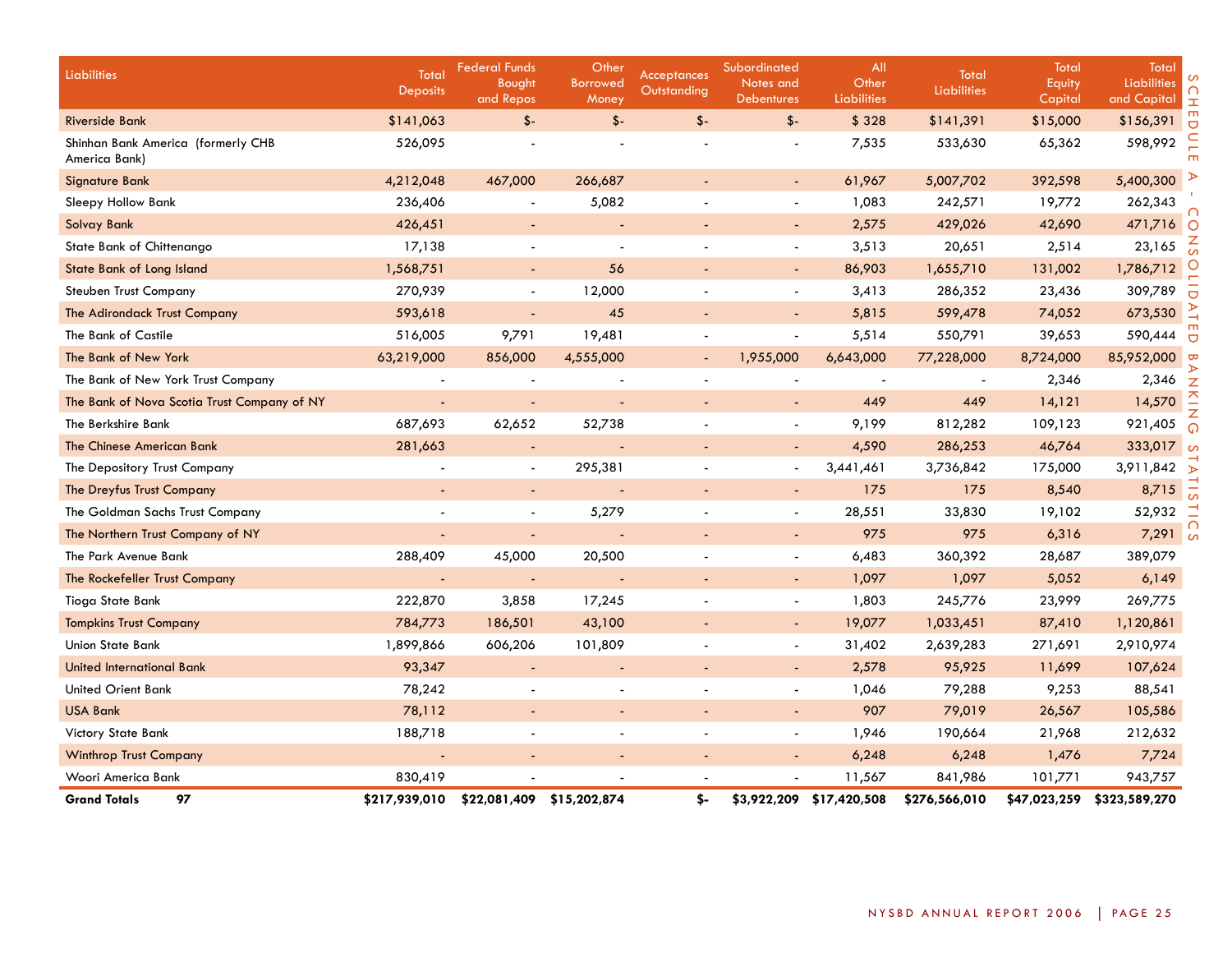# Part 4: Consolidated Statement of Condition of Credit Unions As of December 31, 2006 (Dollars In Thousands)

| <b>Assets</b>                                                       | Loans to<br>Members | Allowance for<br>Loan Losses | Cash      | Total<br><b>Investments</b> | Fixed<br>Assets | <b>Other Real</b><br><b>Estate Owned</b> | Other<br><b>Assets</b> | Total<br><b>Assets</b> | ∩<br>工                       |
|---------------------------------------------------------------------|---------------------|------------------------------|-----------|-----------------------------|-----------------|------------------------------------------|------------------------|------------------------|------------------------------|
| <b>AmeriCU Credit Union</b>                                         | \$488,022           | \$6,042                      | \$22,347  | \$23,918                    | \$19,583        | $$ -$                                    | \$19,105               | \$579,017              | $\blacksquare$<br>$\bigcirc$ |
| Branch 6000 NALC Credit Union                                       | 4,198               | 71                           | 570       | 3,694                       | 34              | $\blacksquare$                           | 108                    | 8,675                  |                              |
| <b>Buffalo Service Credit Union</b>                                 | 13,164              | 87                           | 583       | 15,390                      | 164             |                                          | 552                    | 29,940                 |                              |
| <b>CFCU Community Credit Union</b>                                  | 260,034             | 885                          | 52,766    | 82,881                      | 8,806           | $\overline{\phantom{a}}$                 | 5,908                  | 411,280                |                              |
| <b>Directors Choice Credit Union</b>                                | 1,720               | 22                           | 81        | 930                         |                 | $\overline{\phantom{a}}$                 | 25                     | 2,778                  |                              |
| Empire Branch 36 National Assoc. of<br>Letter Carriers Credit Union | 3,209               | 70                           | 732       | 1,815                       | 40              |                                          | 95                     | 5,961                  | O<br>$\mathcal{L}$           |
| <b>Empire State Credit Union</b>                                    | 2,275               | 12                           | 392       | 3,533                       |                 | $\blacksquare$                           | 92                     | 6,304                  |                              |
| Erie County Employees Credit Union                                  | 6,887               | 134                          | 1,986     | 7,098                       | 5               | $\overline{\phantom{0}}$                 | 261                    | 16,371                 | $\overline{C}$               |
| <b>Excelsior Credit Union</b>                                       | 64,929              | 262                          | 4,888     | 1,250                       | 2,107           | $\blacksquare$                           | 4,944                  | 78,380                 |                              |
| <b>GRS Employees Credit Union</b>                                   | 1,880               | 14                           | 294       | 282                         | 4               | $\blacksquare$                           | 49                     | 2,523                  | Ō                            |
| Hudson River Community Credit Union                                 | 64,681              | 375                          | 12,585    | 15,695                      | 2,201           | $\overline{\phantom{a}}$                 | 1,817                  | 97,354                 | ъ                            |
| Independent Credit Union                                            | 2,176               | 61                           | 24        | 1,238                       | 13              |                                          | 48                     | 3,560                  | z                            |
| Jamestown Post Office Employees' Credit Union                       | 2,144               | 35                           | 481       | 2,269                       | 8               |                                          | 67                     | 5,004                  | ᄌ<br>$\overline{z}$          |
| Melrose Credit Union                                                | 740,048             | 2,132                        | 9,903     | 74,347                      | 25,217          | $\blacksquare$                           | 8,265                  | 859,912                | ດ                            |
| Middle Village Credit Union                                         | 32,856              | 3,832                        | 60        | 6,975                       | 49              | $\overline{\phantom{a}}$                 | 147                    | 43,919                 |                              |
| Montauk Credit Union                                                | 50,891              | 153                          | 6,141     | 523                         | 2,861           | $\blacksquare$                           | 791                    | 61,360                 |                              |
| <b>Municipal Credit Union</b>                                       | 968,654             | 19,101                       | 142,650   | 51,923                      | 18,848          | $\blacksquare$                           | 43,320                 | 1,244,496              |                              |
| Newspaper Employees Credit Union                                    | 571                 | 7                            | 89        | 501                         |                 | $\blacksquare$                           | 11                     | 1,179                  |                              |
| Niagara Dupont Employees Credit Union                               | 4,392               | 25                           | 336       | 2,987                       | 10              |                                          | 123                    | 7,873                  | $\sigma$                     |
| Niagara Falls Penn Central Employees Credit Union                   | 4,133               | 6                            | 143       | 986                         |                 |                                          | 72                     | 5,340                  |                              |
| Norton-Troy Employees Credit Union                                  | 1,546               | $\boldsymbol{A}$             | 245       | 718                         | $\mathbf{1}$    | $\blacksquare$                           | 26                     | 2,540                  |                              |
| Progressive Credit Union                                            | 2,706               | 58                           | 522       | 4,642                       | 11              |                                          | 97                     | 8,036                  |                              |
| The Niagara Frontier Federal Employees Credit Union                 | 337,217             | 9,459                        | 6,881     | (15, 465)                   | 148             | $\blacksquare$                           | 4,668                  | 342,908                |                              |
| Yonkers Postal Employees Credit Union                               | 2,602               | 40                           | 117       | 2,282                       | 23              |                                          | 43                     | 5,107                  |                              |
| <b>Grand Totals</b><br>24                                           | \$3,060,935         | \$42,887                     | \$264,816 | \$290,412                   | \$80,133        | \$-                                      | \$90,634               | \$3,829,817            |                              |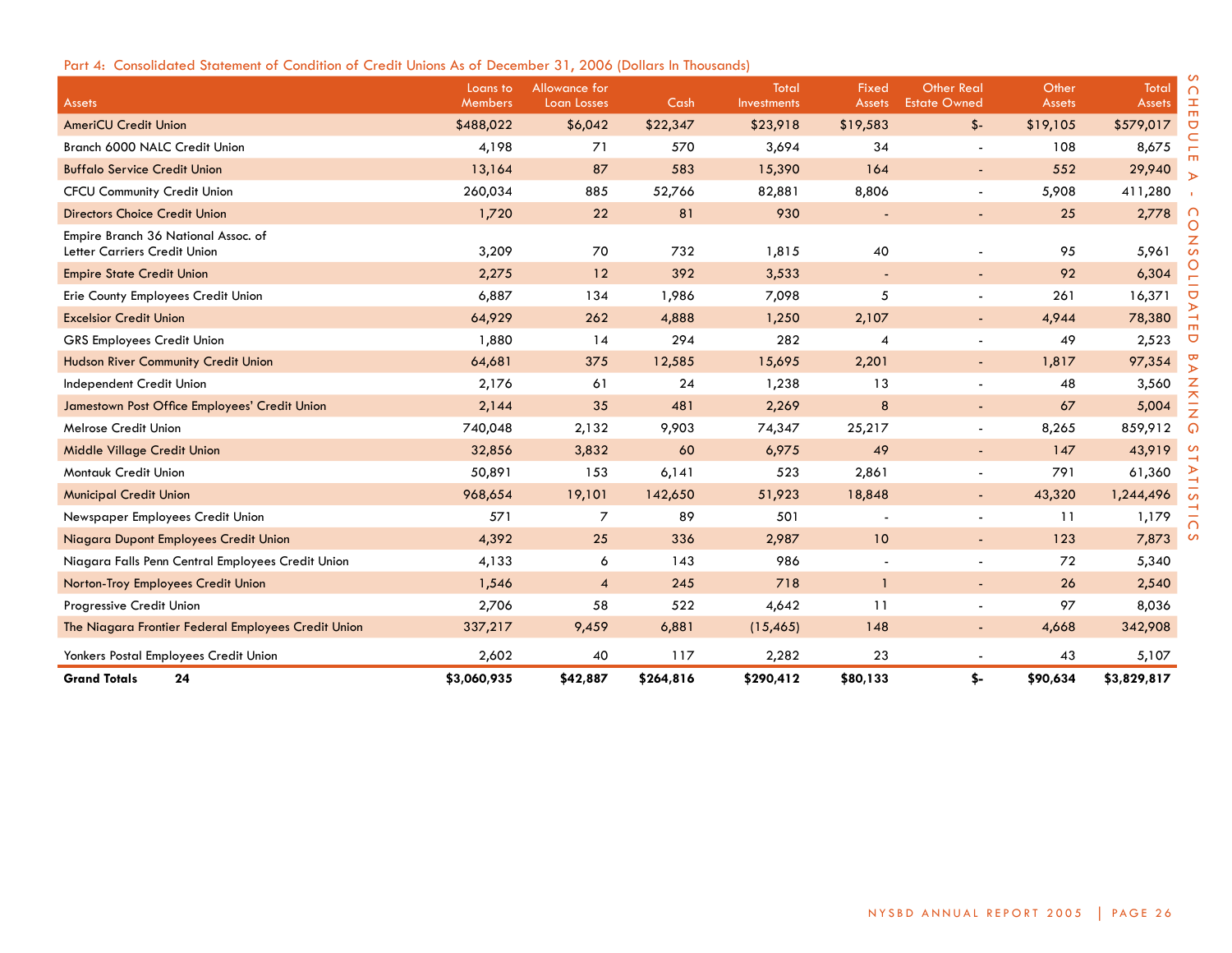| <b>Liabilities</b>                                                         | Total<br><b>Borrowings</b> | Acc. Int.<br>Payable     | <b>Accounts</b><br>Payable | <b>Share</b><br><b>Accounts</b> | <b>Reserves</b>          | <b>Valuation</b><br>Reserves | Other<br>Reserves        | <b>Earnings</b> | Undivided Total Liabilities<br>and Equity |
|----------------------------------------------------------------------------|----------------------------|--------------------------|----------------------------|---------------------------------|--------------------------|------------------------------|--------------------------|-----------------|-------------------------------------------|
| AmeriCU Credit Union                                                       | \$8,203                    | \$5                      | \$8,514                    | \$518,294                       | \$25,721                 | \$(625)                      | \$200                    | \$18,706        | \$579,017                                 |
| Branch 6000 NALC Credit Union                                              | $\overline{\phantom{a}}$   | $\sim$                   | 12                         | 7,660                           | 657                      | $\blacksquare$               | $\sim$                   | 346             | 8,675                                     |
| <b>Buffalo Service Credit Union</b>                                        | $\sim$                     | $\sim$                   | 118                        | 25,993                          | 1,640                    | (348)                        | $\blacksquare$           | 2,537           | 29,940                                    |
| <b>CFCU Community Credit Union</b>                                         |                            |                          | 2,400                      | 343,966                         | 15,583                   | (457)                        | $\overline{\phantom{a}}$ | 49,788          | 411,280                                   |
| Directors Choice Credit Union                                              |                            |                          | $\overline{2}$             | 2,386                           | 32                       |                              |                          | 358             | 2,778                                     |
| Empire Branch 36 National Assoc. of<br><b>Letter Carriers Credit Union</b> |                            | $\sim$                   | $\overline{4}$             | 5,033                           | 278                      | (5)                          | $\overline{\phantom{a}}$ | 651             | 5,961                                     |
| <b>Empire State Credit Union</b>                                           | $\overline{\phantom{a}}$   | 9                        | $\overline{2}$             | 5,738                           | 363                      |                              | $\overline{\phantom{a}}$ | 192             | 6,304                                     |
| <b>Erie County Employees Credit Union</b>                                  |                            | 8                        | 145                        | 14,115                          | 740                      | 24                           | $\blacksquare$           | 1,339           | 16,371                                    |
| <b>Excelsior Credit Union</b>                                              |                            | $\overline{\phantom{a}}$ | 1,059                      | 67,490                          | $\overline{\phantom{a}}$ | 928                          | $\blacksquare$           | 9,831           | 78,380                                    |
| <b>GRS Employees Credit Union</b>                                          |                            | $\sim$                   | $\overline{2}$             | 2,145                           | 271                      | $\overline{\phantom{a}}$     | ۰                        | 105             | 2,523                                     |
| Hudson River Community Credit Union                                        | $\overline{\phantom{a}}$   |                          | 1,048                      | 81,463                          | 4,033                    | (16)                         | $\blacksquare$           | 10,826          | 97,354                                    |
| <b>Independent Credit Union</b>                                            |                            |                          |                            | 2,898                           | 404                      |                              |                          | 258             | 3,560                                     |
| Jamestown Post Office Employees' Credit Union                              |                            | $\overline{\phantom{a}}$ | 4                          | 4,193                           | 303                      | $\overline{\phantom{a}}$     | 11                       | 493             | 5,004                                     |
| <b>Melrose Credit Union</b>                                                | 40,000                     | $\mathbf{1}$             | 1,355                      | 591,497                         | 61,367                   | (4,704)                      | $\sim$                   | 170,397         | 859,912                                   |
| Middle Village Credit Union                                                | $\blacksquare$             | 438                      | 37                         | 17,596                          | 3,170                    |                              | $\overline{\phantom{a}}$ | 22,678          | 43,919                                    |
| <b>Montauk Credit Union</b>                                                | $\blacksquare$             | 555                      | 623                        | 51,474                          | 4,479                    | (1)                          | $\overline{\phantom{a}}$ | 4,230           | 61,360                                    |
| Municipal Credit Union                                                     | $\overline{\phantom{a}}$   | 1,762                    | 45,526                     | 1,051,511                       | 61,580                   | (5)                          | $\overline{\phantom{a}}$ | 84,121          | 1,244,496                                 |
| Newspaper Employees Credit Union                                           |                            | $\overline{\phantom{a}}$ | $\overline{\phantom{a}}$   | 849                             | 101                      | $\overline{1}$               | $\overline{\phantom{a}}$ | 229             | 1,179                                     |
| Niagara Dupont Employees Credit Union                                      |                            |                          | 22                         | 6,310                           | 409                      | (7)                          | 185                      | 954             | 7,873                                     |
| Niagara Falls Penn Central Employees Credit Union                          | ÷.                         | 13                       | (24)                       | 4,187                           | 450                      | $\blacksquare$               | $\overline{\phantom{a}}$ | 714             | 5,340                                     |
| Norton-Troy Employees Credit Union                                         | $\sim$                     |                          | 10                         | 2,043                           | 172                      |                              | $\blacksquare$           | 313             | 2,540                                     |
| <b>Progressive Credit Union</b>                                            | $\blacksquare$             | 65                       | $\sqrt{5}$                 | 6,973                           | 506                      |                              | $\overline{\phantom{a}}$ | 487             | 8,036                                     |
| The Niagara Frontier Federal Employees Credit Union                        | 32,669                     |                          | 9,654                      | 146,510                         | 20,640                   |                              | $\blacksquare$           | 133,435         | 342,908                                   |
| Yonkers Postal Employees Credit Union                                      |                            |                          | 71                         | 4,290                           | 356                      | (28)                         |                          | 418             | 5,107                                     |
| <b>Grand Totals</b><br>24                                                  | \$80,872                   | \$2,857                  | \$70,589                   | \$2,964,614                     | \$203,255                | ( \$5, 243)                  | \$396                    | \$513,406       | \$3,829,817                               |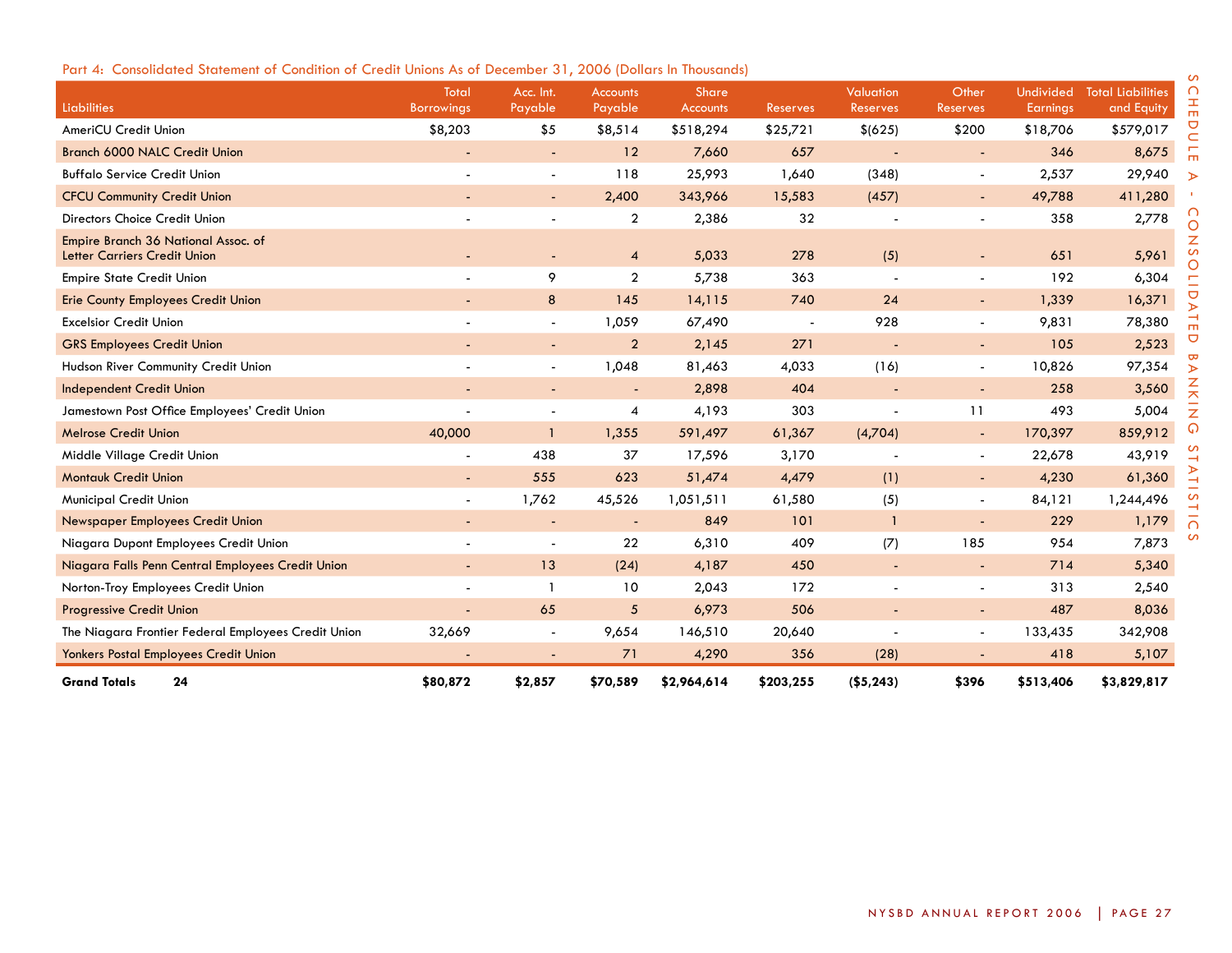# Part 5: Consolidated Statement of Condition of Investment Companies As of December 31, 2006 (Dollars In Thousands)

| <b>Assets</b>                                          | Cash and<br>Due<br>from<br>Depository<br>Institutions | Total<br><b>Securities</b> | Federal<br><b>Funds</b><br>Sold and<br>Repos | Loans and<br>Leases<br><b>Net</b> | Customers'<br>Liability on<br><b>Acceptances</b> | <b>Bank</b><br>Premises<br><b>and</b><br>Equipment | Investment in<br>Unconsol'd<br><b>Subsidiaries</b> | Other<br><b>Assets</b>   | Net Due<br>from<br>Related<br><b>Banking</b><br><b>Institutions</b> | Total<br><b>Assets</b> |
|--------------------------------------------------------|-------------------------------------------------------|----------------------------|----------------------------------------------|-----------------------------------|--------------------------------------------------|----------------------------------------------------|----------------------------------------------------|--------------------------|---------------------------------------------------------------------|------------------------|
| American Express Banking Corp.                         | \$3,296,485                                           | \$2,864,849                | \$540,632                                    | \$7,428,056                       | \$-                                              | \$108,464                                          | \$116,427                                          | \$965,462                | \$-                                                                 | \$15,320,375           |
| AIG Finance Holdings, Inc.                             | 23,720                                                | 52,644                     | $\sim$                                       | 676,628                           |                                                  | 611                                                |                                                    | 13,618                   |                                                                     | 767,221                |
| Community Building Fund, LLC                           | 2,500                                                 | $\overline{\phantom{a}}$   | $\overline{\phantom{a}}$                     |                                   |                                                  |                                                    |                                                    |                          | $\overline{\phantom{a}}$                                            | 2,500                  |
| <b>Fiduciary Investment Corporation</b>                | 7,050                                                 | 9,648                      | $\overline{\phantom{a}}$                     |                                   | $\overline{\phantom{a}}$                         | $\overline{\phantom{a}}$                           | $\sim$                                             | 18,613                   | 63,586                                                              | 98,897                 |
| Western Union Financial Holdings, L.L.C.               | 15,888                                                | 2,366                      |                                              |                                   |                                                  | 4,594                                              |                                                    | 5,387                    |                                                                     | 28,235                 |
| <b>French American Banking Corporation</b>             | 65                                                    | 6,615                      | $\overline{\phantom{a}}$                     |                                   | $\overline{\phantom{a}}$                         |                                                    |                                                    | 3,348                    | 124,561                                                             | 134,589                |
| GE Capital International Financing Corporation         | 2,843,186                                             | ,292,343                   | $\overline{\phantom{0}}$                     | 66,291,601                        | $\overline{\phantom{a}}$                         | 272,175                                            | 1,182,151                                          | 4,872,147                | $\overline{\phantom{a}}$                                            | 76,753,603             |
| <b>Merrill Lynch International Finance Corporation</b> | $\overline{\phantom{0}}$                              | $\overline{\phantom{a}}$   |                                              | $\overline{\phantom{a}}$          | $\overline{\phantom{a}}$                         | $\overline{\phantom{a}}$                           |                                                    | $\overline{\phantom{a}}$ | $\overline{\phantom{a}}$                                            |                        |
| Skandinaviska Enskilda Banken Corporation              |                                                       | $\overline{\phantom{a}}$   | 1,000                                        | $\overline{\phantom{0}}$          | $\overline{\phantom{a}}$                         |                                                    |                                                    | ٠                        |                                                                     | 1,001                  |
| <b>Sterling Banking Corporation</b>                    |                                                       |                            |                                              |                                   | $\overline{\phantom{0}}$                         |                                                    |                                                    | 1,227                    |                                                                     | 1,227                  |
| 10<br><b>Grand Totals</b>                              | \$6,188,894                                           | \$4,228,465                | \$541,632                                    | \$74,396,285                      | \$0                                              | \$385,844                                          | \$1,298,578                                        | \$5,879,802              | \$188,146                                                           | \$93,107,648           |

# Part 5: Consolidated Statement of Condition of Investment Companies As of December 31, 2006 (Dollars In Thousands)

| <b>Liabilities</b>                                              | Total<br><b>Deposits</b><br>and Credit<br><b>Balances</b> | Federal<br><b>Funds</b><br><b>Bought</b><br>and Repos | Other<br><b>Liabilities</b><br>for Borrowed<br>Money | <b>Liabilities</b><br><b>Acceptances</b><br>Executed &<br>Outstanding | Other<br>Liabilities<br>Non-related<br><b>Parties</b> | Due to<br>Related<br><b>Banking</b><br>Institutions | Total<br><b>Liabilities</b> | Capital<br><b>Stock</b><br>and<br><b>Notes</b> | <b>Surplus</b> | <b>Undivided</b><br><b>Profits</b><br>Reserves &<br><b>Other Capital</b> | Total<br><b>Liabilities</b><br>and Capital |
|-----------------------------------------------------------------|-----------------------------------------------------------|-------------------------------------------------------|------------------------------------------------------|-----------------------------------------------------------------------|-------------------------------------------------------|-----------------------------------------------------|-----------------------------|------------------------------------------------|----------------|--------------------------------------------------------------------------|--------------------------------------------|
| American Express Banking Corp.                                  | \$13,031,129                                              | \$107,909                                             | \$56,274                                             | \$-                                                                   | \$1,394,861                                           | \$-                                                 | \$14,590,173                | \$-                                            | \$710,819      | \$19,383                                                                 | \$15,320,375                               |
| AIG Finance Holdings, Inc.                                      | 423,383                                                   | $\sim$                                                | 190,329                                              | $\overline{\phantom{a}}$                                              | 61,111                                                | $\sim$                                              | 674,823                     | 12,928                                         | 80,307         | (837)                                                                    | 767,221                                    |
| Community Building Fund, LLC                                    |                                                           |                                                       |                                                      | $\blacksquare$                                                        | $\overline{\phantom{a}}$                              |                                                     | $\overline{\phantom{0}}$    | 2,500                                          |                | $\overline{\phantom{a}}$                                                 | 2,500                                      |
| <b>Fiduciary Investment Corporation</b>                         |                                                           |                                                       |                                                      | $\overline{\phantom{a}}$                                              | 15,976                                                | ٠                                                   | 15,976                      | 100                                            | 9,142          | 73,679                                                                   | 98,897                                     |
| First Data Financial Holdings, LLC                              |                                                           |                                                       |                                                      | $\overline{\phantom{a}}$                                              | 8,525                                                 | $\overline{\phantom{0}}$                            | 8,525                       | 250                                            | 24,254         | (4,794)                                                                  | 28,235                                     |
| <b>French American</b><br><b>Banking Corporation</b>            |                                                           |                                                       |                                                      | $\qquad \qquad \blacksquare$                                          | 5,240                                                 |                                                     | 5,240                       | 50,000                                         | 20,000         | 59,349                                                                   | 134,589                                    |
| <b>GE Capital International</b><br><b>Financing Corporation</b> | 9,791,832                                                 | 487,988                                               | 36,813,836                                           | $\blacksquare$                                                        | 10,106,604                                            | 48,432                                              | 57,248,692                  |                                                | 11,763,035     | 7,741,875                                                                | 76,753,603                                 |
| Merrill Lynch International<br><b>Finance Corporation</b>       |                                                           |                                                       |                                                      |                                                                       |                                                       |                                                     |                             | $\mathbf 0$                                    |                |                                                                          | $\mathbf 0$                                |
| Skandinaviska Enskilda<br><b>Banken Corporation</b>             |                                                           |                                                       |                                                      |                                                                       |                                                       | 981                                                 | 981                         | 10                                             | 6              | 4                                                                        | 1,001                                      |
| <b>Sterling Banking Corporation</b>                             |                                                           |                                                       |                                                      | $\overline{\phantom{a}}$                                              | 22                                                    |                                                     | 22                          | 850                                            | 170            | 185                                                                      | 1,227                                      |
| <b>Grand Totals</b><br>10                                       | \$23,246,344                                              | \$595,897                                             | \$37,060,439                                         | s-                                                                    | \$11,592,339                                          | \$49,413                                            | \$72,544,432                | \$66,639                                       | \$12,607,733   | \$7,888,844                                                              | \$93,107,648                               |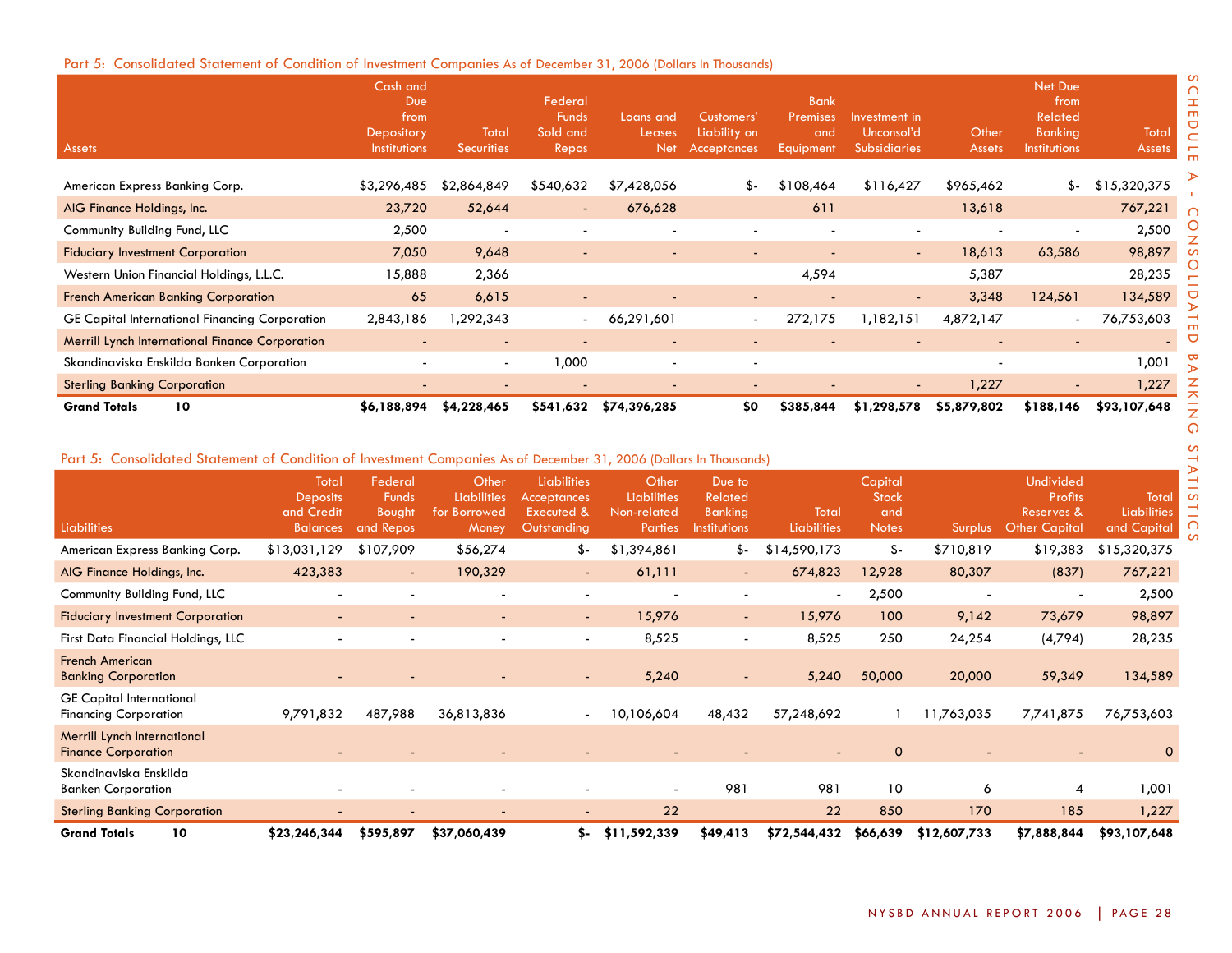|  | Part 6: Consolidated Statement of Condition of Licensed Lenders As of December 31, 2006 (Dollars In Thousands) |  |  |  |  |  |
|--|----------------------------------------------------------------------------------------------------------------|--|--|--|--|--|
|--|----------------------------------------------------------------------------------------------------------------|--|--|--|--|--|

| Assets                                                                | Total<br>Loans (net) | Cash on<br>Hand<br>& In Banks | Furniture,<br><b>Fixtures</b><br>$\alpha$<br>Equipment | Other<br><b>Assets</b> | <b>Total Assets</b><br>Applicable<br>to:<br><b>NY Business</b> | <b>Total Assets</b><br><b>Not</b><br>Applicable<br>to NY<br><b>Business</b> | Total<br><b>Assets</b> |
|-----------------------------------------------------------------------|----------------------|-------------------------------|--------------------------------------------------------|------------------------|----------------------------------------------------------------|-----------------------------------------------------------------------------|------------------------|
| American General Financial Services, Inc.                             | \$70,525             | \$1,620                       | \$947                                                  | \$1,855                | \$74,947                                                       | \$-                                                                         | \$74,947               |
| AmeriCredit Consumer Loan Company, Inc.                               | 665                  | 51                            | 3                                                      | 72                     | 791                                                            | 52,739                                                                      | 53,530                 |
| AmeriCredit Financial Services, Inc. DBA AFS Financial Services, Inc. | 1,643                | 125                           | 8                                                      | 177                    | 1,953                                                          | 51,649                                                                      | 53,602                 |
| AmeriFirst Home Improvement Finance Co.                               | 3,348                | $\blacksquare$                | $\blacksquare$                                         | $\blacksquare$         | 3,348                                                          | 150,652                                                                     | 154,000                |
| Beneficial New York Inc.                                              | 406,088              | 3,252                         | 1,239                                                  | 19,179                 | 429,758                                                        |                                                                             | 429,758                |
| <b>Capital Financial Sevices, Inc.</b>                                | 5,440                | 50                            |                                                        | 34                     | 5,524                                                          | 44,862                                                                      | 50,386                 |
| CitiFinancial, Inc.                                                   | 282,363              | 664                           | 1,608                                                  | 26,407                 | 311,042                                                        |                                                                             | 311,042                |
| DaimlerChrysler Services Financial Services America LLC               |                      |                               |                                                        |                        |                                                                |                                                                             |                        |
| First Again LLC                                                       | 120                  |                               |                                                        |                        | 120                                                            | 8,511                                                                       | 8,631                  |
| <b>Household Finance Corporation III</b>                              | 396,344              | 2,121                         | 820                                                    | 27,357                 | 426,642                                                        | 14,481,097                                                                  | 14,907,739             |
| <b>HSBC Auto Credit Inc.</b>                                          | 77,141               | 100                           | $\blacksquare$                                         | 324                    | 77,565                                                         | 1,678,080                                                                   | 1,755,645              |
| JCB International Credit Card Co., Ltd.                               | 1,155                | 510                           | 75                                                     | 638                    | 2,378                                                          | 8,804                                                                       | 11,182                 |
| New City Funding Corporation                                          | 407                  | 127                           | 33                                                     |                        | 567                                                            |                                                                             | 567                    |
| Northwest Finance Company, Inc.                                       | 4,054                | 10                            | 16                                                     | 42                     | 4,122                                                          | 123,820                                                                     | 127,942                |
| Retail Charge Financial Services Corp.                                | 548                  | 9                             | $\overline{2}$                                         | 175                    | 734                                                            |                                                                             | 734                    |
| <b>Triad Financial Corporation</b>                                    | 84,940               | 1,356                         | 433                                                    | 12,521                 | 99,250                                                         | 4,319,285                                                                   | 4,418,535              |
| Wells Fargo Financial New York, Inc.                                  | 269,377              | 1,261                         | 1,280                                                  | 11,531                 | 283,449                                                        | 478                                                                         | 283,927                |
| <b>Grand Totals</b><br>17                                             | \$1,604,158          | \$11,256                      | \$6,464                                                | \$100,312              | \$1,722,190                                                    | \$20,919,977                                                                | \$22,642,167           |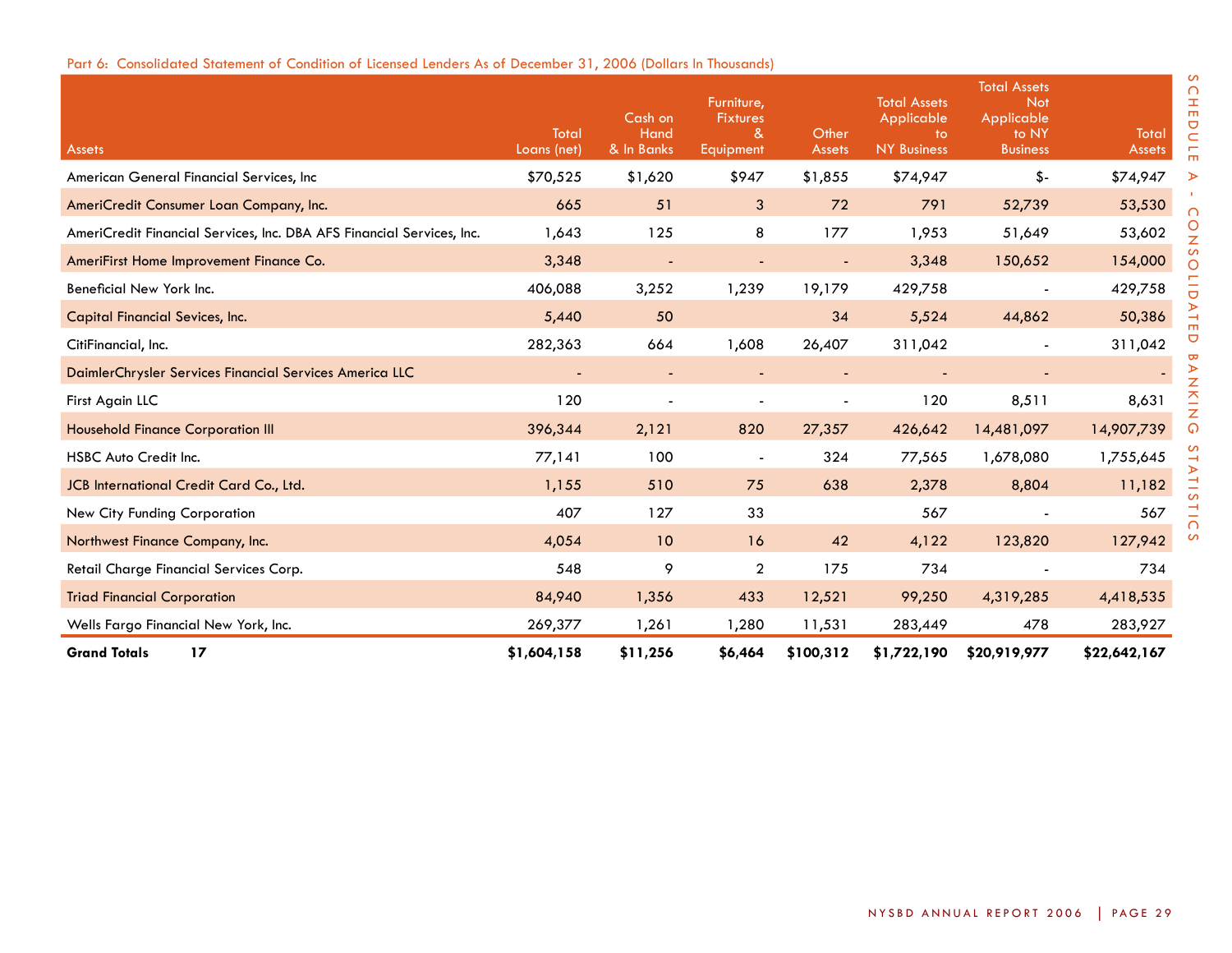| Liabilities                                                           | <b>Borrowed</b><br><b>Funds</b> | Other<br>Liabilities | <b>Valuation</b><br>Reserves | Capital<br><b>Stock</b>  | Appropriated<br>Surplus or<br>Capital Res. | Surplus, Incl<br>Undivided<br><b>Profits</b> | Total n<br><b>Liabilities</b><br>∣≖<br>m<br>and Capital |
|-----------------------------------------------------------------------|---------------------------------|----------------------|------------------------------|--------------------------|--------------------------------------------|----------------------------------------------|---------------------------------------------------------|
| American General Financial Services, Inc                              | \$64,087                        | \$89                 | \$4,032                      | \$80                     | \$6,659                                    | $$-$                                         | \$74,947                                                |
| AmeriCredit Consumer Loan Company, Inc.                               | 45,827                          | 797                  |                              | $\overline{7}$           | 6,899                                      |                                              | 53,530 $\triangleright$                                 |
| AmeriCredit Financial Services, Inc. DBA AFS Financial Services, Inc. | 45,887                          | 799                  | 117                          | 7                        | 6,792                                      |                                              | 53,602                                                  |
| AmeriFirst Home Improvement Finance Co.                               | 148,697                         | 4,127                | $\blacksquare$               | 20                       | 1,156                                      | $\blacksquare$                               | 154,000                                                 |
| Beneficial New York Inc.                                              | 376,659                         | 53,099               |                              | $\overline{\phantom{a}}$ |                                            |                                              | 429,758                                                 |
| <b>Capital Financial Sevices, Inc.</b>                                | 24,469                          |                      |                              |                          | 25,917                                     |                                              | 50,386                                                  |
| CitiFinancial, Inc.                                                   | 269,042                         | 2,901                | 13,802                       | 100                      | 25,197                                     |                                              | 311,042                                                 |
| DaimlerChrysler Services Financial Services America LLC               |                                 |                      | $\blacksquare$               | $\blacksquare$           |                                            | $\blacksquare$                               | $\sigma$                                                |
| First Again LLC                                                       |                                 | 723                  |                              |                          | 7,908                                      |                                              | 8,631                                                   |
| <b>Household Finance Corporation III</b>                              | 13,355,445                      | 120,442              |                              | 103                      | 1,431,749                                  |                                              | z<br>즈<br>14,907,739                                    |
| <b>HSBC Auto Credit Inc.</b>                                          | 1,720,026                       | 191                  |                              |                          | 35,428                                     |                                              | 1,755,645                                               |
| JCB International Credit Card Co., Ltd.                               | 3,184                           | 1,200                |                              | 50                       | 6,748                                      |                                              | 11,182                                                  |
| New City Funding Corporation                                          |                                 | 35                   |                              | 50                       | 482                                        |                                              | 567                                                     |
| Northwest Finance Company, Inc.                                       | 96,527                          | 8,514                | $\blacksquare$               | 2,000                    | 20,901                                     | $\blacksquare$                               | 127,942                                                 |
| Retail Charge Financial Services Corp.                                |                                 |                      |                              |                          | 733                                        |                                              | 734<br>ഗ                                                |
| <b>Triad Financial Corporation</b>                                    | 3,787,346                       | 225,030              |                              | 375,000                  | 31,159                                     | $\overline{\phantom{0}}$                     | 4,418,535                                               |
| Wells Fargo Financial New York, Inc.                                  | 254,828                         | 132                  | 15,492                       |                          | 13,474                                     |                                              | 283,927                                                 |
| <b>Grand Totals</b><br>17                                             | \$20,192,024                    | \$418,080            | \$33,443                     | \$377,418                | \$1,621,202                                | \$0                                          | \$22,642,167                                            |

# Part 6: Consolidated Statement of Condition of Licensed Lenders (Dollars In Thousands)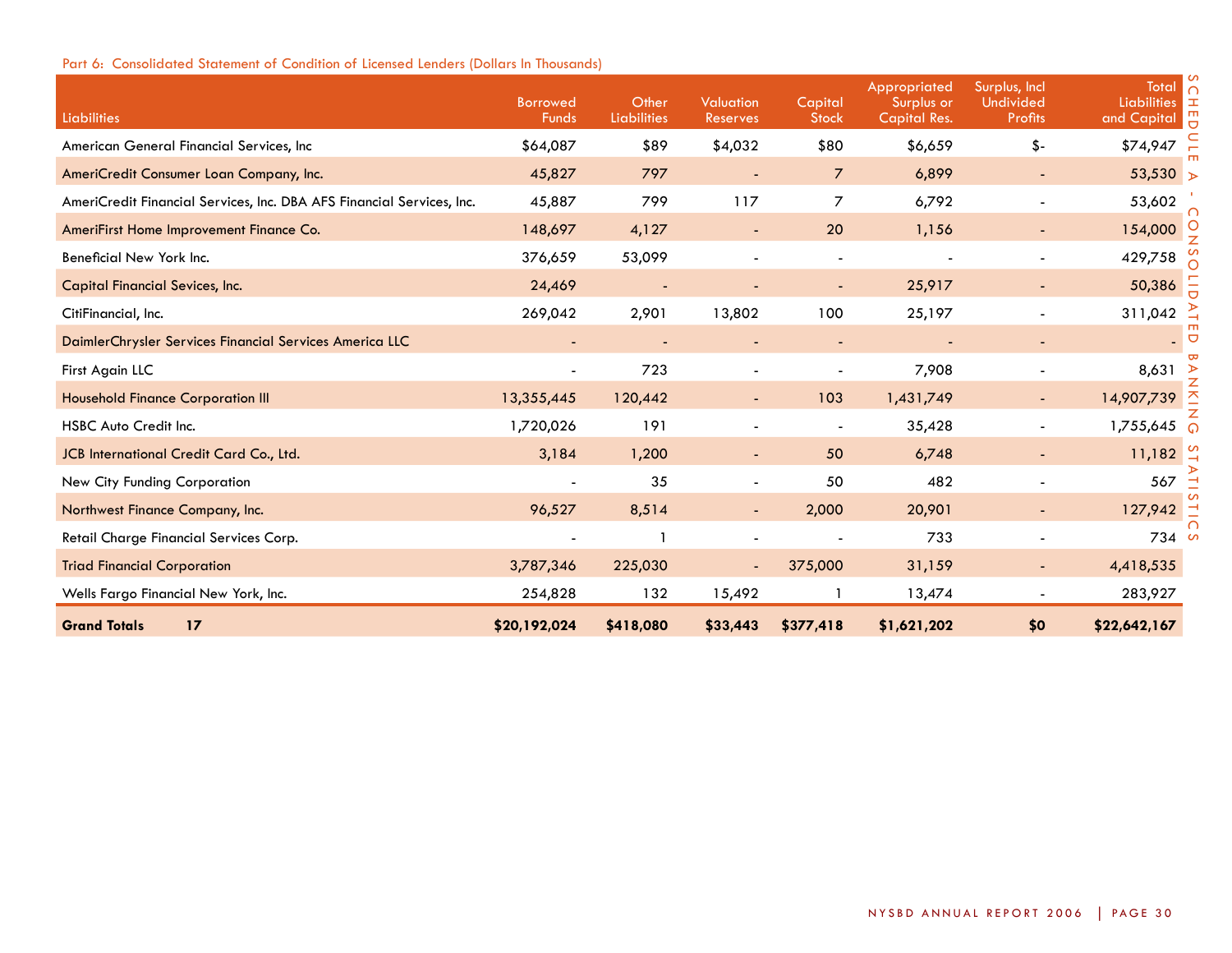# Part 7: Consolidated Statement of Condition of Savings Banks Opening January 1, 2006 (Dollars In Thousands)

| <b>Assets</b>                           | Cash and<br>Due from<br><b>Banks</b> | Total<br><b>Securities</b> | <b>Federal Funds</b><br>Sold and<br>Repos | Loans and<br>Leases<br><b>Net</b> | <b>Bank Premises</b><br>and<br>Equipment | Investment in<br>Unconsol'd<br><b>Subsidiaries</b> | Other<br><b>Assets</b> | <b>Total</b><br><b>Assets</b> |
|-----------------------------------------|--------------------------------------|----------------------------|-------------------------------------------|-----------------------------------|------------------------------------------|----------------------------------------------------|------------------------|-------------------------------|
| <b>Apple Bank For Savings</b>           | \$52,077                             | \$4,601,189                | \$120,000                                 | \$1,124,265                       | \$26,626                                 | $$-$                                               | \$110,338              | \$6,034,495                   |
| <b>Community Mutual Savings Bank</b>    | 2,619                                | 18,247                     | $\blacksquare$                            | 100,109                           | 841                                      | $\blacksquare$                                     | 2,756                  | 124,572                       |
| <b>Emigrant Bank</b>                    | 39,275                               | 6,623,978                  | 25,000                                    | 6,639,742                         | 94,413                                   | $\blacksquare$                                     | 383,478                | 13,805,886                    |
| Emigrant Savings Bank-Bronx/Westchester | 14,245                               | 525,541                    | 543,360                                   | 26,890                            | 9,583                                    | $\blacksquare$                                     | 7,852                  | 1,127,471                     |
| Emigrant Savings Bank - Brooklyn/Queens | 13,451                               | 347,503                    | 367,229                                   | 86,899                            | 1,407                                    | $\blacksquare$                                     | 6,263                  | 822,752                       |
| Emigrant Savings Bank - Long Island     | 9,176                                | 246,180                    | 227,795                                   | 51,353                            | 1,702                                    | $\blacksquare$                                     | 5,215                  | 541,421                       |
| Emigrant Savings Bank - Manhattan       | 11,876                               | 577,285                    | 616,615                                   | 62,809                            | 3,919                                    | $\blacksquare$                                     | 8,055                  | 1,280,559                     |
| <b>First Central Savings Bank</b>       | 100,292                              | 17,276                     | $\blacksquare$                            | 388,366                           | 3,057                                    | $\blacksquare$                                     | 8,547                  | 517,538                       |
| <b>Fulton Savings Bank</b>              | 11,642                               | 66,635                     | $\overline{\phantom{a}}$                  | 293,887                           | 3,068                                    | $\mathbf{1}$                                       | 19,703                 | 394,936                       |
| <b>Greater Buffalo Savings Bank</b>     | 14,022                               | 229,371                    | $\blacksquare$                            | 513,636                           | 24,765                                   |                                                    | 23,350                 | 805,144                       |
| New York Community Bank                 | 155,638                              | 4,740,721                  | $\overline{\phantom{a}}$                  | 18,135,105                        | 132,786                                  | 722                                                | 3,210,202              | 26,375,174                    |
| Northfield Bank                         | 51,824                               | 741,934                    | 14,000                                    | 404,126                           | 8,981                                    | ÷,                                                 | 72,763                 | 1,293,628                     |
| Oneida Savings Bank                     | 11,990                               | 114,072                    | 6,196                                     | 247,498                           | 14,336                                   | $\overline{\phantom{a}}$                           | 46,648                 | 440,740                       |
| <b>Pathfinder Bank</b>                  | 13,704                               | 62,145                     | $\overline{\phantom{a}}$                  | 201,139                           | 7,596                                    | $\blacksquare$                                     | 17,088                 | 301,672                       |
| <b>Pioneer Savings Bank</b>             | 23,765                               | 208,415                    | 21,065                                    | 427,906                           | 7,969                                    | 4,182                                              | 29,872                 | 723,174                       |
| <b>Putnam County Savings Bank</b>       | 21,174                               | 393,044                    | 47,151                                    | 396,205                           | 6,347                                    | $\blacksquare$                                     | 9,668                  | 873,589                       |
| <b>Rhinebeck Savings Bank</b>           | 15,530                               | 37,333                     | $\frac{1}{2}$                             | 372,919                           | 16,019                                   | $\blacksquare$                                     | 14,785                 | 456,586                       |
| <b>Ridgewood Savings Bank</b>           | 30,556                               | 1,062,554                  | 74,740                                    | 1,992,286                         | 18,333                                   | $\sim$                                             | 142,034                | 3,320,503                     |
| <b>Rondout Savings Bank</b>             | 11,698                               | 50,023                     | $\blacksquare$                            | 116,981                           | 3,132                                    | $\blacksquare$                                     | 6,543                  | 188,377                       |
| <b>Sawyer Savings Bank</b>              | 2,132                                | 52,150                     | $\qquad \qquad \blacksquare$              | 95,813                            | 715                                      | $\blacksquare$                                     | 3,118                  | 153,928                       |
| The North Country Savings Bank          | 4,812                                | 22,602                     | 100                                       | 204,494                           | 4,669                                    | $\blacksquare$                                     | 9,858                  | 246,535                       |
| <b>Ulster Savings Bank</b>              | 19,844                               | 77,474                     | $\blacksquare$                            | 470,367                           | 12,603                                   | ÷,                                                 | 41,036                 | 621,324                       |
| <b>Walden Savings Bank</b>              | 11,729                               | 59,647                     | $\overline{\phantom{0}}$                  | 187,101                           | 12,369                                   | $\blacksquare$                                     | 9,976                  | 280,822                       |
| <b>Watertown Savings Bank</b>           | 19,873                               | 99,946                     |                                           | 138,441                           | 9,915                                    | 83                                                 | 15,785                 | 284,043                       |
| 24<br><b>Grand Totals</b>               | \$662,944                            | \$20,975,265               | \$2,063,251                               | \$32,678,337                      | \$425,151                                | \$4,988                                            | \$4,204,933            | \$61,014,869                  |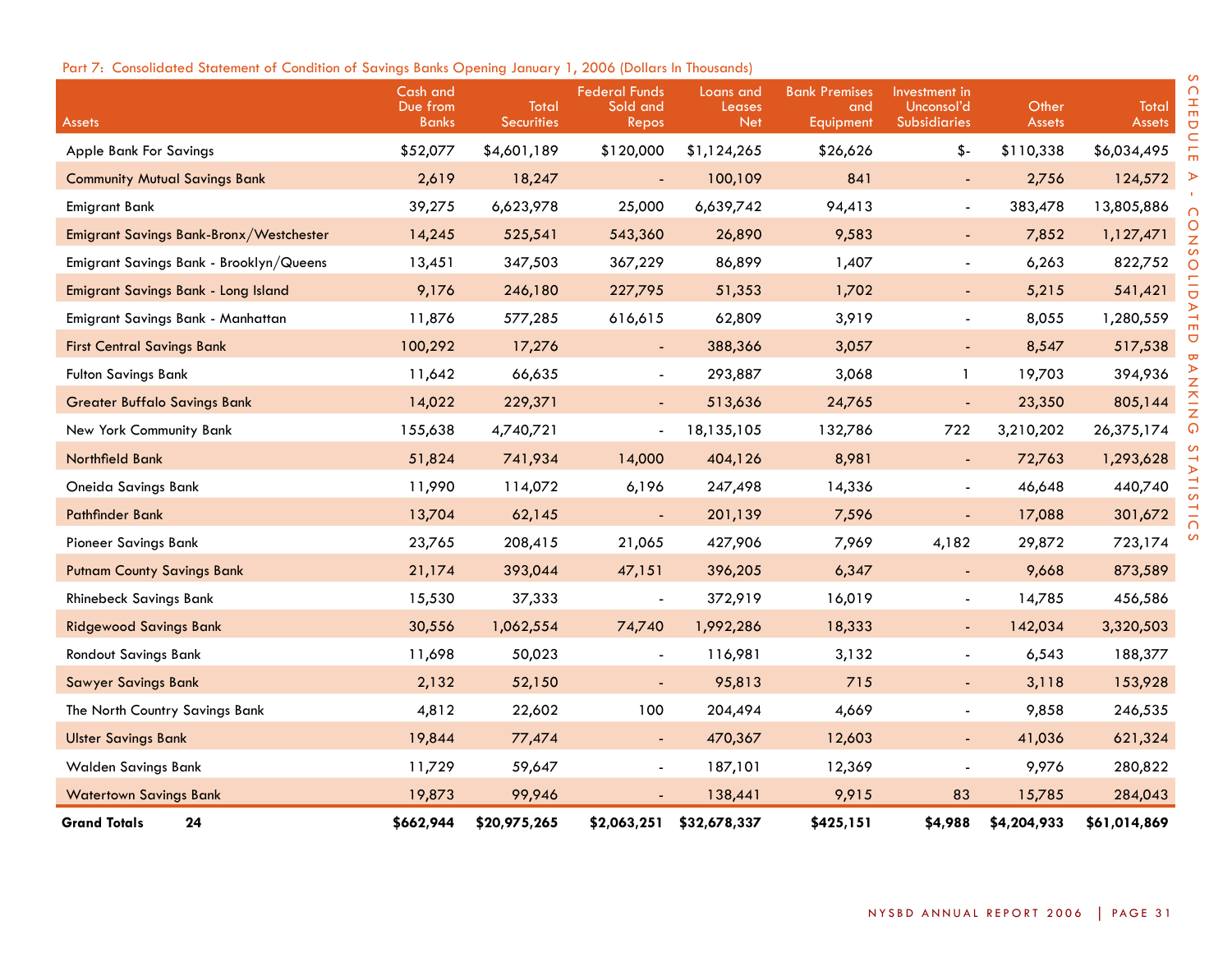# Part 7: Consolidated Statement of Condition of Savings Banks (Dollars In Thousands)

| Liabilities                             | Total<br><b>Deposits</b> | <b>Federal Funds</b><br>Bought<br>and Repos | Other<br><b>Borrowed</b><br>Money | Subordinated<br>Notes and<br><b>Debentures</b> | All<br>Other<br><b>Liabilities</b> | Total<br><b>Liabilities</b> | Total<br>Equity<br>Capital | Total<br>Liabilities<br>and Capital |
|-----------------------------------------|--------------------------|---------------------------------------------|-----------------------------------|------------------------------------------------|------------------------------------|-----------------------------|----------------------------|-------------------------------------|
| Apple Bank For Savings                  | \$5,273,536              | \$-                                         | \$933                             | \$-                                            | \$96,030                           | \$5,370,499                 | \$663,996                  | \$6,034,495                         |
| <b>Community Mutual Savings Bank</b>    | 110,651                  |                                             | 5,006                             | $\blacksquare$                                 | 618                                | 116,275                     | 8,297                      | 124,572                             |
| Emigrant Bank                           | 9,140,154                | 2,474,301                                   | 1,190,000                         | $\blacksquare$                                 | 108,048                            | 12,912,503                  | 893,383                    | 13,805,886                          |
| Emigrant Savings Bank-Bronx/Westchester | 1,035,040                | $\blacksquare$                              | 4,856                             | Ξ                                              | 7,834                              | 1,047,730                   | 79,741                     | 1,127,471                           |
| Emigrant Savings Bank - Brooklyn/Queens | 744,246                  |                                             | 13,290                            | ÷,                                             | 9,180                              | 766,716                     | 56,036                     | 822,752                             |
| Emigrant Savings Bank - Long Island     | 490,084                  |                                             | 5,900                             | $\blacksquare$                                 | 6,461                              | 502,445                     | 38,976                     | 541,421                             |
| Emigrant Savings Bank - Manhattan       | 1,160,658                | $\blacksquare$                              | 7,635                             | $\blacksquare$                                 | 11,797                             | 1,180,090                   | 100,469                    | 1,280,559                           |
| <b>First Central Savings Bank</b>       | 461,125                  | $\sim$                                      | 15,000                            | $\blacksquare$                                 | 4,569                              | 480,694                     | 36,844                     | 517,538                             |
| <b>Fulton Savings Bank</b>              | 218,369                  |                                             | 118,580                           | $\overline{\phantom{a}}$                       | 5,196                              | 342,145                     | 52,791                     | 394,936                             |
| <b>Greater Buffalo Savings Bank</b>     | 665,177                  | 74,000                                      | 17,900                            | $\blacksquare$                                 | 2,865                              | 759,942                     | 45,202                     | 805,144                             |
| New York Community Bank                 | 11,081,300               | 3,517,784                                   | 8,020,272                         | $\blacksquare$                                 | 271,123                            | 22,890,479                  | 3,484,695                  | 26,375,174                          |
| Northfield Bank                         | 991,128                  | 106,000                                     | 22,534                            | $\overline{\phantom{a}}$                       | 9,658                              | 1,129,320                   | 164,308                    | 1,293,628                           |
| Oneida Savings Bank                     | 313,329                  | 4,000                                       | 61,400                            | $\blacksquare$                                 | 6,006                              | 384,735                     | 56,005                     | 440,740                             |
| Pathfinder Bank                         | 246,578                  | 2,400                                       | 23,960                            | $\overline{\phantom{a}}$                       | 3,163                              | 276,101                     | 25,571                     | 301,672                             |
| <b>Pioneer Savings Bank</b>             | 637,794                  | 394                                         | 5,599                             | $\overline{a}$                                 | 2,515                              | 646,302                     | 76,872                     | 723,174                             |
| <b>Putnam County Savings Bank</b>       | 778,910                  | $\blacksquare$                              |                                   | $\blacksquare$                                 | 1,716                              | 780,626                     | 92,963                     | 873,589                             |
| <b>Rhinebeck Savings Bank</b>           | 387,045                  | $\blacksquare$                              | 27,500                            | $\blacksquare$                                 | 2,603                              | 417,148                     | 39,438                     | 456,586                             |
| <b>Ridgewood Savings Bank</b>           | 2,608,016                | 5,000                                       | 126,284                           | $\blacksquare$                                 | 43,512                             | 2,782,812                   | 537,691                    | 3,320,503                           |
| Rondout Savings Bank                    | 153,188                  |                                             | 9,073                             | $\overline{\phantom{a}}$                       | 1,640                              | 163,901                     | 24,476                     | 188,377                             |
| <b>Sawyer Savings Bank</b>              | 113,984                  | $\blacksquare$                              | 23,500                            | ÷,                                             | 1,528                              | 139,012                     | 14,916                     | 153,928                             |
| The North Country Savings Bank          | 175,939                  |                                             | 38,070                            | $\overline{\phantom{a}}$                       | 2,455                              | 216,464                     | 30,071                     | 246,535                             |
| <b>Ulster Savings Bank</b>              | 482,833                  | $\blacksquare$                              | 55,360                            | $\overline{\phantom{a}}$                       | 5,443                              | 543,636                     | 77,688                     | 621,324                             |
| Walden Savings Bank                     | 253,364                  | $\overline{\phantom{a}}$                    | 2,691                             | $\overline{\phantom{a}}$                       | 2,456                              | 258,511                     | 22,311                     | 280,822                             |
| <b>Watertown Savings Bank</b>           | 236,907                  |                                             |                                   | $\overline{\phantom{a}}$                       | 2,175                              | 239,082                     | 44,961                     | 284,043                             |
| <b>Grand Totals</b><br>24               | \$37,759,355             | \$6,183,879                                 | \$9,795,343                       | \$-                                            | \$608,591                          | \$54,347,168                | \$6,667,701                | \$61,014,869                        |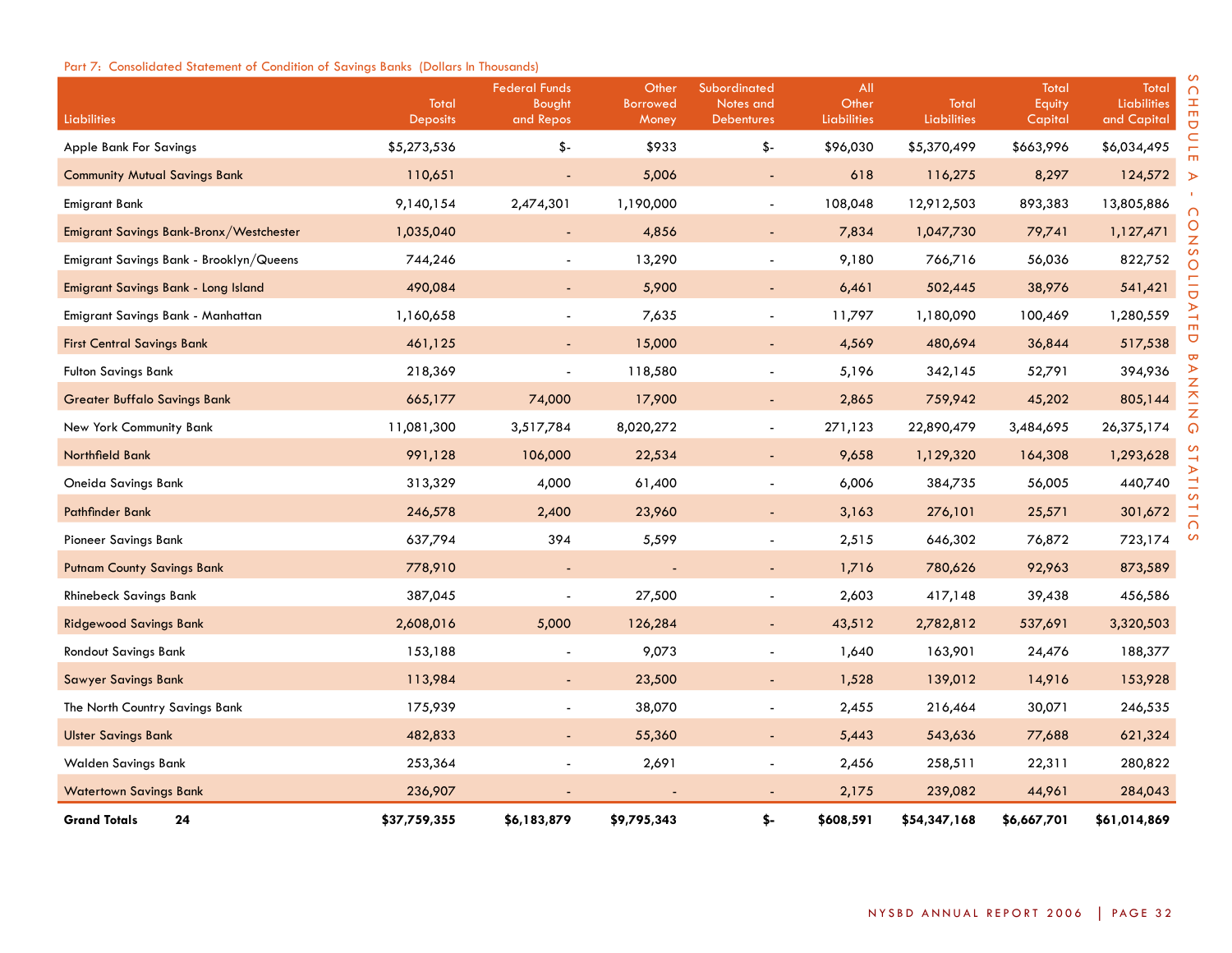## Part 8: Consolidated Statement of Condition of Savings and Loan Associations (Dollars in Thousands)

|                                              |          |         | Cash,              |               |               |               |
|----------------------------------------------|----------|---------|--------------------|---------------|---------------|---------------|
|                                              | Mortgage | Other   | Deposits &         | Fixed         | Other         | Total         |
| <b>Assets</b>                                | Loans    | Loans   | <b>Investments</b> | <b>Assets</b> | <b>Assets</b> | <b>Assets</b> |
| Atlas Savings and Loan Association           | \$14,768 | - ה.    | \$45,543           | \$995         | \$1,178       | \$62,484      |
| <b>Canisteo Savings and Loan Association</b> | 15,584   | 2,838   | 14,025             | ,235          | 609           | 34,291        |
| Medina Savings and Loan Association          | 4,670    | 281     | 204,               | 47            | 12            | 6,2114        |
| <b>Grand Totals</b>                          | \$35,022 | \$3,119 | \$60,772           | \$2,277       | \$1,799       | \$102,989     |

| Liabilities                                  | <b>Deposits</b> | <b>Borrowed</b><br>Money | Other<br><b>Liabilities</b> | Total<br><b>Liabilities</b> | Total<br>Equity<br>Capital | <b>Total</b><br><b>Liabilities</b><br>and Capital |
|----------------------------------------------|-----------------|--------------------------|-----------------------------|-----------------------------|----------------------------|---------------------------------------------------|
| Atlas Savings and Loan Association           | \$44,635        | .ა -                     | \$1,251                     | \$45,886                    | \$16,598                   | \$62,484                                          |
| <b>Canisteo Savings and Loan Association</b> | 28,862          | ,500                     | 91                          | 30,453                      | 3,838                      | 34,291                                            |
| Medina Savings and Loan Association          | 5,610           |                          | 28                          | 5,638                       | 576                        | 6,214                                             |
| <b>Grand Totals</b><br>3                     | \$79,107        | \$1,500                  | \$1,370                     | \$81,977                    | \$21,012                   | \$102,989                                         |

## Part 9: Consolidated Statement of Condition of Safe Deposit Companies (Amounts in Dollars)

| Assets                               | Cash and<br>Due from<br><b>Banks</b> | <b>Bond and Stock</b><br><b>Investments</b> | <b>Vaults</b><br>and Safes | <b>Furniture</b><br>and Fixtures | <b>Rentals and</b><br><b>Storage Chgs</b><br>Due-Accrued | Other<br><b>Assets</b> | Total<br><b>Assets</b> |
|--------------------------------------|--------------------------------------|---------------------------------------------|----------------------------|----------------------------------|----------------------------------------------------------|------------------------|------------------------|
| Akron Safe Deposit Company           | \$118,492                            | \$168,067                                   | \$59,588                   |                                  |                                                          | ა-                     | \$346,148              |
| The China Safe Deposit Company       | 9,535                                | 1,253,271                                   | 105,183                    | 566                              |                                                          | 33,496                 | ,402,051               |
| Universal Safe Deposit Corp.         | 8,693                                | 919.134                                     | $\overline{\phantom{a}}$   |                                  |                                                          | -                      | 927,827                |
| <b>Zurich Depository Corporation</b> | 532.120                              | 198.361                                     | $\overline{\phantom{0}}$   | 13.834                           |                                                          | 5,426                  | 749,741                |
| <b>Grand Totals</b><br>4             | \$668,840                            | \$2,538,833                                 | \$164,771                  | \$14,400                         | \$0                                                      | \$38,922               | \$3,425,767            |

| <b>Liabilities</b>                   | Loans, Taxes,<br>Int & Expenses<br>Payable | Unearned<br>Rental<br>& Storage | Other<br><b>Liabilities</b> | Capital<br><b>Stock</b> | Surplus &<br><b>Undivided</b><br>Profits | Total<br><b>Liabilities</b><br>and Capital |
|--------------------------------------|--------------------------------------------|---------------------------------|-----------------------------|-------------------------|------------------------------------------|--------------------------------------------|
| Akron Safe Deposit Company           | ა-                                         | \$-                             | \$-                         | \$10,000                | \$336,148                                | \$346,148                                  |
| China Safe Deposit Company           | 5,529                                      | $\overline{\phantom{0}}$        | 179,200                     | 100,000                 | 1,117,322                                | 1,402,051                                  |
| Universal Safe Deposit Corp.         | $\overline{\phantom{0}}$                   | $\overline{\phantom{0}}$        | 927,010                     | 250,000                 | (228, 183)                               | 927,827                                    |
| <b>Zurich Depository Corporation</b> | 55,228                                     | 298,242                         | 89,825                      | 100,000                 | 206,446                                  | 749,741                                    |
| <b>Grand Totals</b><br>4             | \$60,757                                   | \$298,242                       | \$1,196,035                 | \$460,000               | \$1,431,733                              | \$3,425,767                                |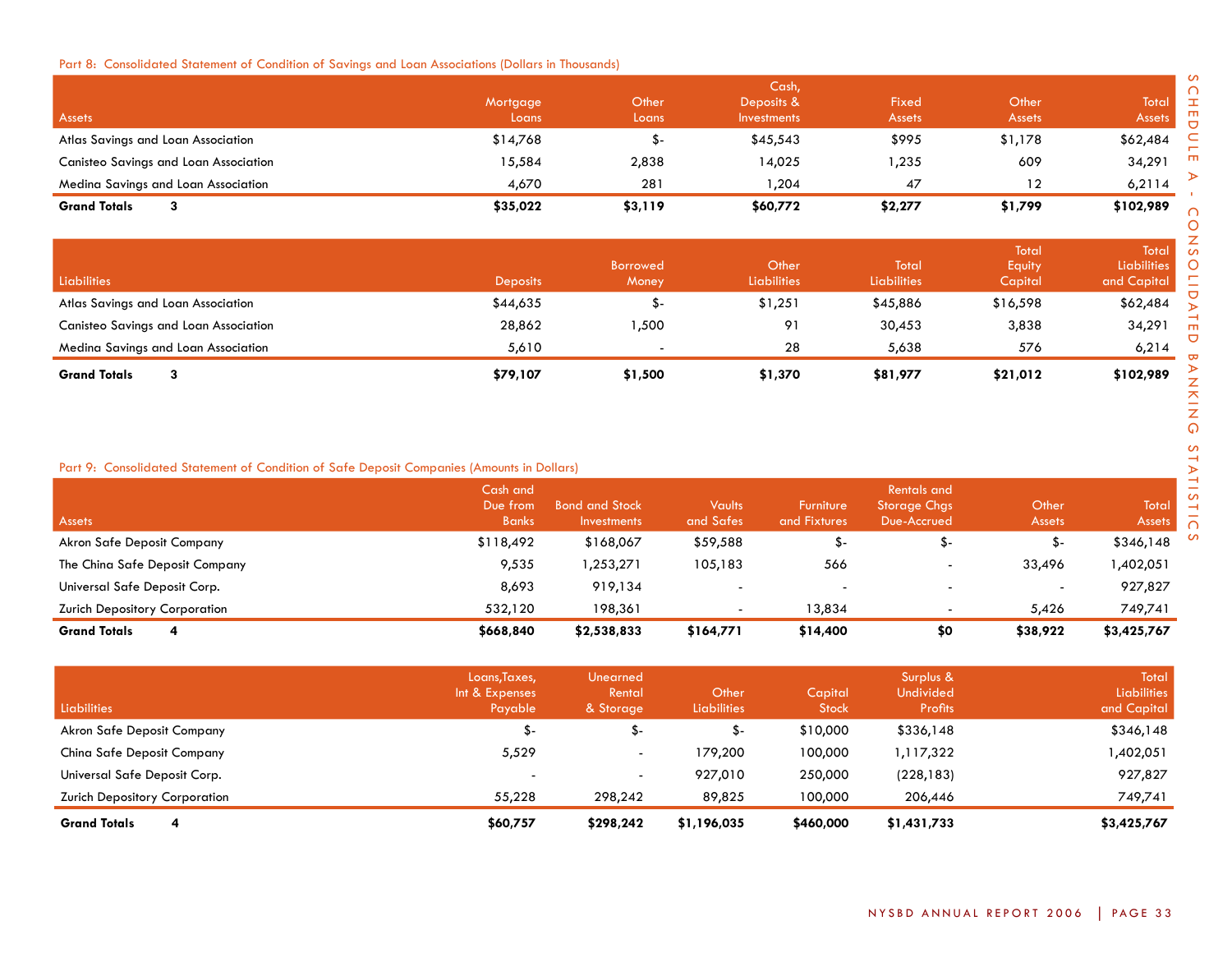# Part 1: Summary of Supervised Institutions As of December 31, 2006

| Type of Institution                     | Numer of<br>Institutions | <b>Domestic</b><br><b>Offices</b> |
|-----------------------------------------|--------------------------|-----------------------------------|
| <b>Commercial Banks</b>                 | 49                       | 279                               |
| <b>Trust Companies</b>                  | 30                       | 1,445                             |
| <b>Limited Purpose Trust Companies</b>  | 17                       | 21                                |
| <b>Savings Banks</b>                    | 24                       | 427                               |
| Savings and Loan Associations           | 3                        | 4                                 |
| <b>Credit Unions</b>                    | 24                       | 57                                |
| Private Banker                          | 1                        | 9                                 |
| <b>Article XII Investment Companies</b> | 10                       | 12                                |
| Foreign Branches                        | 82                       | 95                                |
| <b>Foreign Agencies</b>                 | 21                       | 21                                |
| Holding Companies - One Bank            | 29                       | 29                                |
| <b>Holding Companies - Multi Bank</b>   | 12                       | 12                                |
| <b>Mutual Holding Companies</b>         | 3                        | 3                                 |
| <b>Safe Deposit Companies</b>           | $\overline{\mathcal{A}}$ | 6                                 |
| Foreign Representative Offices          | 40                       | 40                                |
| <b>Licensed Lenders</b>                 | 17                       | 223                               |
| <b>Sales Finance Companies</b>          | 105                      | 133                               |
| <b>Premium Finance Agencies</b>         | 70                       | 79                                |
| <b>Check Cashers</b>                    | 207                      | 676                               |
| <b>Money Transmitters</b>               | 73                       | 297                               |
| <b>Budget Planners</b>                  | 59                       | 80                                |
| <b>Mortgage Bankers</b>                 | 321                      | 1,910                             |
| Mortgage Brokers                        | 2,431                    | 3,384                             |
| <b>Mutual Investment Trusts</b>         |                          |                                   |
| <b>Common Trust Funds</b>               | 69                       | 69                                |
| <b>NYS Regulated Corporations</b>       | 4                        | 4                                 |
| <b>Charitable Foundations</b>           | 15                       | 15                                |
| <b>Total</b>                            | 3,720                    | 9,330                             |

schedule B - supervised ins

 $\bar{\mathbf{w}}$  $\mathbf{u}$ 

SCHEDULE

t i t u t i ons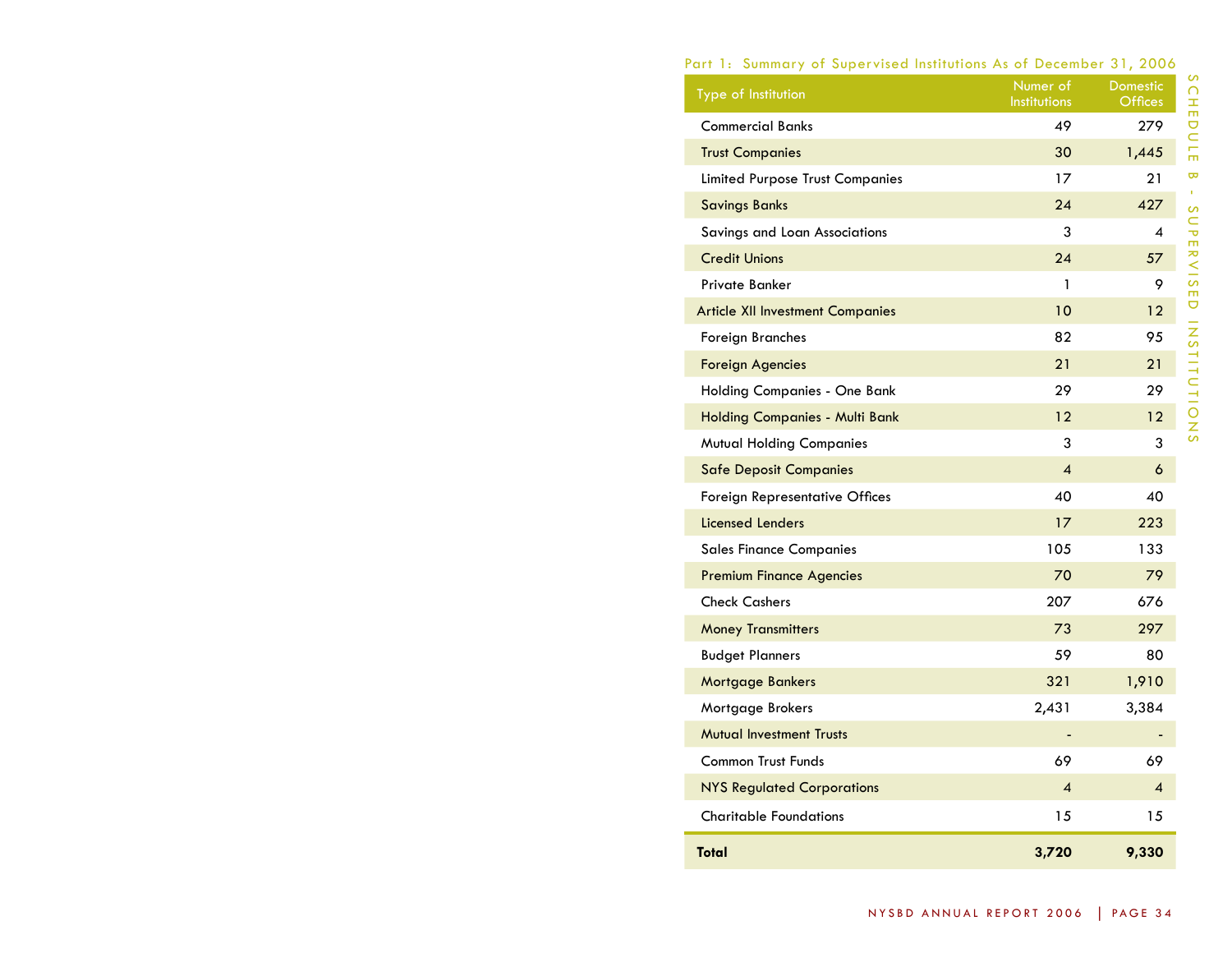# Part 2: Detail of Supervised Institutions and Licensed Lenders

| Name of Institution                      | <b>Address</b>             |                         | <b>Domestic</b><br><b>Offices</b> | <b>Charter or License Date</b> |
|------------------------------------------|----------------------------|-------------------------|-----------------------------------|--------------------------------|
| <b>Commercial Banks</b>                  |                            |                         |                                   |                                |
| <b>Adirondack Bank</b>                   | 185 Genesee Street         | Utica, NY 13501         | 18                                | December 30, 2003              |
| <b>Alden State Bank</b>                  | 13216 Broadway             | Alden, NY 14004         | $\overline{2}$                    | September 30, 1916             |
| Alpine Capital Bank                      | 680 Fifth Avenue           | New York, NY 10019      | $\mathbf{1}$                      | February 29, 2000              |
| <b>Amerasia Bank</b>                     | 41-04/41-06 Main Street    | Flushing, NY 11355      | $\mathbf{1}$                      | February 16, 1988              |
| American Community Bank                  | 300 Glen Street            | Glen Cove, NY 11542     | $\mathbf{2}$                      | October 20, 1999               |
| <b>Bank of Akron</b>                     | 46 Main Street             | Akron, NY 14001         | $\sqrt{5}$                        | December 31, 1919              |
| <b>Bank of Cattaraugus</b>               | 24 Main Street             | Cattaraugus, NY 14719   | $\mathbf{1}$                      | March 30, 1892                 |
| <b>Bank of Holland</b>                   | 12 South Main Street       | Holland, NY 14080       | $\overline{2}$                    | October 21, 1893               |
| <b>Bank Leumi USA</b>                    | 579 Fifth Avenue           | New York, NY 10017      | 14                                | July 15, 1968                  |
| <b>Berkshire Municipal Bank</b>          | 41 State Street            | Albany, NY 12207        | $\mathbf{1}$                      | August 29, 2005                |
| <b>BPD Bank</b>                          | 90 Broad Street            | New York, NY 10004      | $\mathbf{1}$                      | January 24, 1986               |
| <b>Carver Municipal Bank</b>             | 111 Livingston Street      | Brooklyn, NY 11201      | $\mathbf{1}$                      | October 5, 2006                |
| Catskill Hudson Bank                     | 4438 Route 42 North        | Thompson, NY 12701      | $\overline{7}$                    | July 27, 1993                  |
| <b>Cattaraugus County Bank</b>           | 116-120 Main Street        | Little Valley, NY 14755 | 5                                 | <b>January 2, 1902</b>         |
| Citizens Bank of Cape Vincent            | 154 Broadway, P.O. Box 277 | Cape Vincent, NY 13618  | $\overline{2}$                    | September 11, 1919             |
| <b>Country Bank</b>                      | 200 East 42nd Street       | New York, NY 10017      | 6                                 | April 20, 1988                 |
| Emigrant Mercantile Bank                 | 6 East 43rd Street         | New York, NY 10017      | $\mathbf{1}$                      | July 9, 2004                   |
| <b>First American International Bank</b> | 5503 8th Avenue            | Brooklyn, NY 11220      | 9                                 | October 15, 1999               |
| First Niagara Commercial Bank            | 55 East Avenue             | Lockport, NY 14095      | $\mathbf{2}$                      | August 1, 2000                 |
| First State Bank, Canisteo, N.Y.         | 3 Main Street              | Canisteo, NY 14823      | 3                                 | April 28, 1897                 |
| Genesee Regional Bank                    | 3380 Monroe Avenue         | Pittsford, NY 14618     | 3                                 | August 8, 1985                 |
| <b>Gotham Bank of New York</b>           | 1412 Broadway              | New York, NY 10018      | $\mathbf{1}$                      | November 17, 1980              |
| <b>Greene County Commercial Bank</b>     | 425 Main Street            | Catskill, NY 12414      | 1                                 | May 20, 2004                   |
| <b>Hamptons State Bank</b>               | 243 North Sea Road         | Southampton, NY 11968   | $\mathbf{1}$                      | August 17, 1998                |
| Interaudi Bank                           | 19 East 54th Street        | New York, NY 10022      | $\boldsymbol{2}$                  | June 6, 1983                   |
| LibertyPointe Bank                       | 120 Broadway               | New York, NY 10271      | 3                                 | October 21, 2005               |
| New York Commercial Bank                 | One Suffolk Square         | Islandia, NY 11749      | 29                                | November 13, 1989              |
| <b>NewBank</b>                           | 146-01 Northern Boulevard  | Flushing, NY 11354      | $\mathbf{1}$                      | August 17, 2006                |
| Pathfinder Commercial Bank               | 214 West First Street      | Oswego, NY 13126        | $\mathbf{1}$                      | October 23, 2002               |
| <b>Pioneer Commercial Bank</b>           | 21 Second Street           | Troy, NY 12180          | $\mathbf{1}$                      | November 15, 2004              |
| Provident Municipal Bank                 | 400 Rella Boulevard        | Montebello, NY 10927    | $\overline{2}$                    | April 18, 2002                 |
| <b>PCSB Commercial Bank</b>              | Route 6 & Drewville Road   | Brewster, NY 10509      | $\mathbf{1}$                      | December 20, 2001              |
| Redwood Bank                             | 1000 Coffeen Street        | Watertown, NY 13601     | $\overline{7}$                    | June 30, 2003                  |
| <b>Riverside Bank</b>                    | 11-13 Garden Street        | Poughkeepsie, NY 12602  | $\overline{A}$                    | February 12, 1988              |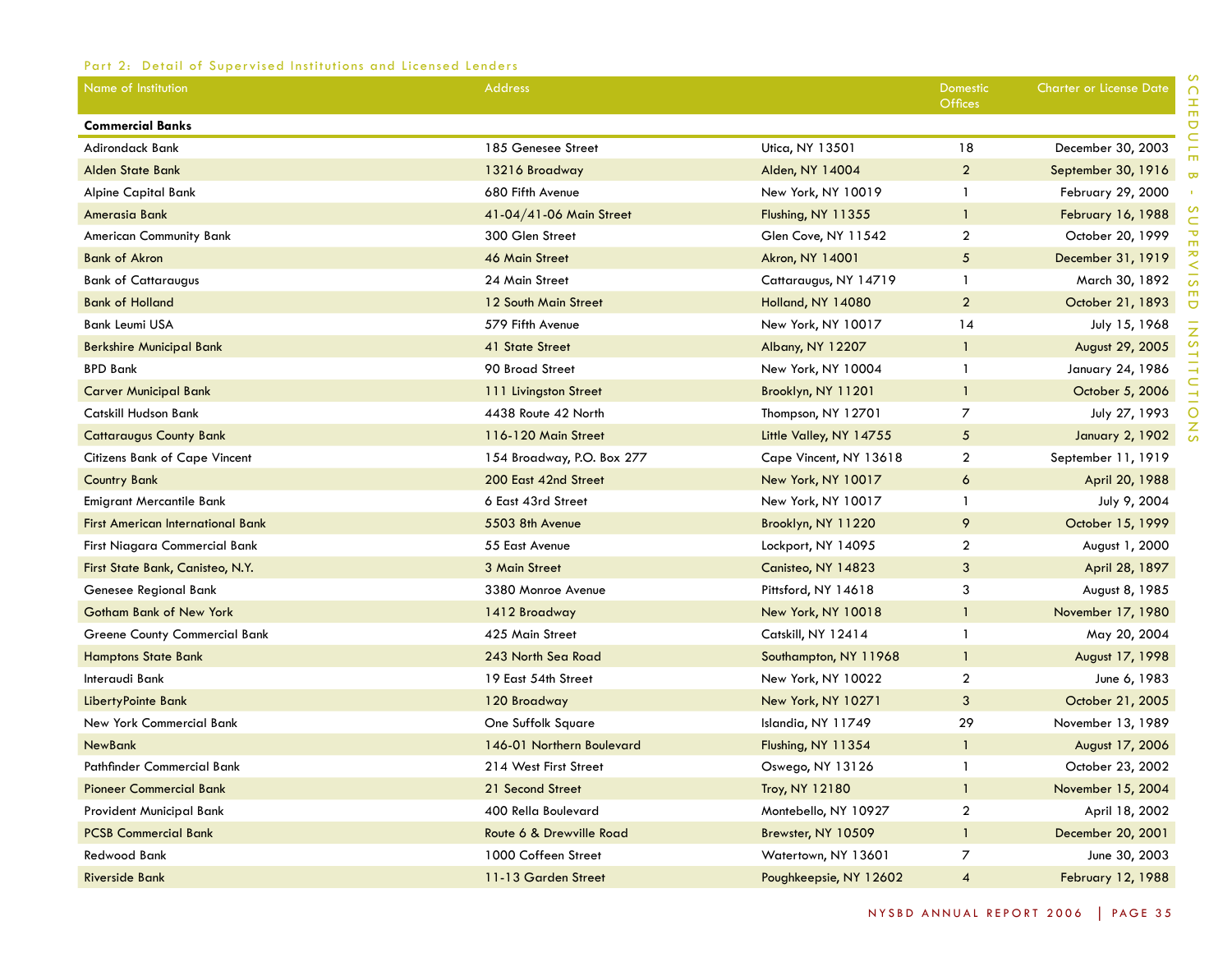| Name of Institution                                 | <b>Address</b>                         |                           | Domestic<br>Offices     | <b>Charter or License Date</b> |
|-----------------------------------------------------|----------------------------------------|---------------------------|-------------------------|--------------------------------|
| Shinhan Bank America                                | 330 Fifth Avenue                       | New York, NY 10001        | 9                       | October 10, 1990               |
| Signature Bank                                      | 565 Fifth Avenue                       | New York, NY 10017        | 18                      | April 5, 2001                  |
| Sleepy Hollow Bank                                  | 49 Beekman Avenue                      | North Tarrytown, NY 10591 | 6                       | July 8, 2002                   |
| <b>State Bank of Chittenango</b>                    | 101 Falls Boulevard                    | Chittenango, NY 13037     | $\mathbf{1}$            | <b>February 23, 1923</b>       |
| The Bank of Castile                                 | 50 North Main Street                   | Castile, NY 14427         | 16                      | August 2, 1917                 |
| The Berkshire Bank                                  | 4 East 39th Street                     | New York, NY 10016        | 10                      | May 4, 1989                    |
| The Chinese American Bank                           | 77-79 Bowery                           | New York, NY 10002        | 3                       | June 23, 1967                  |
| The Park Avenue Bank                                | 460 Park Avenue                        | New York, NY 10022        | $\overline{\mathbf{4}}$ | March 30, 2004                 |
| Tioga State Bank                                    | Main & Tioga Streets                   | Spencer, NY 14883         | 11                      | March 22, 1884                 |
| <b>Union State Bank</b>                             | 46 College Avenue                      | Nanuet, NY 10954          | 32                      | November 18, 1969              |
| United International Bank                           | 41-60 Main Street                      | Flushing, NY 11355        | $\mathbf{1}$            | December 22, 2005              |
| <b>United Orient Bank</b>                           | 10 Chatham Square                      | New York, NY 10038        | 3                       | May 7, 1980                    |
| <b>USA Bank</b>                                     | 211 Irving Avenue                      | Port Chester, NY 10573    | $\mathbf{1}$            | December 22, 2005              |
| <b>Victory State Bank</b>                           | 4142 Hylan Boulevard                   | Staten Island, NY 10308   | 6                       | November 13, 1997              |
| Woori America Bank                                  | 1250 Broadway                          | New York, NY 10001        | 17                      | January 20, 1984               |
|                                                     |                                        |                           |                         |                                |
| <b>Trust Companies</b>                              |                                        |                           |                         |                                |
| <b>Amalgamated Bank</b>                             | 275 Seventh Avenue                     | New York, NY 10001        | 12                      | March 16, 1923                 |
| <b>Atlantic Bank of New York</b>                    | 960-964 Avenue of the Americas         | New York, NY 10001        | $\mathbf{1}$            | April 1, 1926                  |
| <b>Banco Popular North America</b>                  | 7 West 51st Street                     | New York, NY 10019        | 158                     | January 1, 1999                |
| <b>Bank of Millbrook</b>                            | Franklin Avenue                        | Millbrook, NY 12545       | $\overline{a}$          | March 14, 1891                 |
| <b>Bank of Richmondville</b>                        | <b>5 East Main Street</b>              | Richmondville, NY 12149   | 3                       | December 8, 1893               |
| <b>Bank of Smithtown</b>                            | 1 East Main Street                     | Smithtown, NY 11787       | 19                      | May 4, 1923                    |
| Bank of Tokyo - Mitsubishi UFJ Trust Company        | 1251 Avenue of the Americas            | New York, NY 10020        | $\mathbf{3}$            | September 15, 1955             |
| <b>Bank of Utica</b>                                | 220-222 Genesee Street                 | Utica, NY 13502           | $\mathbf{1}$            | September 30, 1958             |
| <b>Capital Bank &amp; Trust Company</b>             | 145 Wolf Road, Wolf Road Shoppers Park | Colonie, NY 12205         | $\overline{4}$          | December 11, 1995              |
| Chemung Canal Trust Company                         | One Chemung Canal Plaza                | Elmira, NY 14901          | 16                      | July 10, 1902                  |
| Deutsche Bank Trust Company Americas                | 60 Wall Street                         | <b>New York, NY 10005</b> | 3                       | March 24, 1903                 |
| <b>Fiduciary Trust Company International</b>        | 600 Fifth Avenue                       | New York, NY 10020        | $\mathbf{1}$            | November 17, 1930              |
| <b>Five Star Bank</b>                               | 55 North Main Street                   | <b>Warsaw, NY 14569</b>   | 46                      | <b>February 14, 1902</b>       |
| Habib American Bank                                 | 99 Madison Avenue                      | New York, NY 10016        | 5                       | November 7, 1983               |
| <b>Hudson Valley Bank</b>                           | 35 East Grassy Sprain Road             | <b>Yonkers, NY 10710</b>  | 23                      | May 20, 1994                   |
| <b>Israel Discount Bank of New York</b>             | 511 Fifth Avenue                       | New York, NY 10017        | 10                      | July 17, 1922                  |
| <b>Manufacturers and Traders Trust Company</b>      | One M & T Plaza                        | Buffalo, NY 14240         | 681                     | June 27, 1893                  |
| Mitsubishi UFJ Trust & Banking Corporation (U.S.A.) | 420 Fifth Avenue                       | New York, NY 10018        | $\mathbf{1}$            | March 24, 1986                 |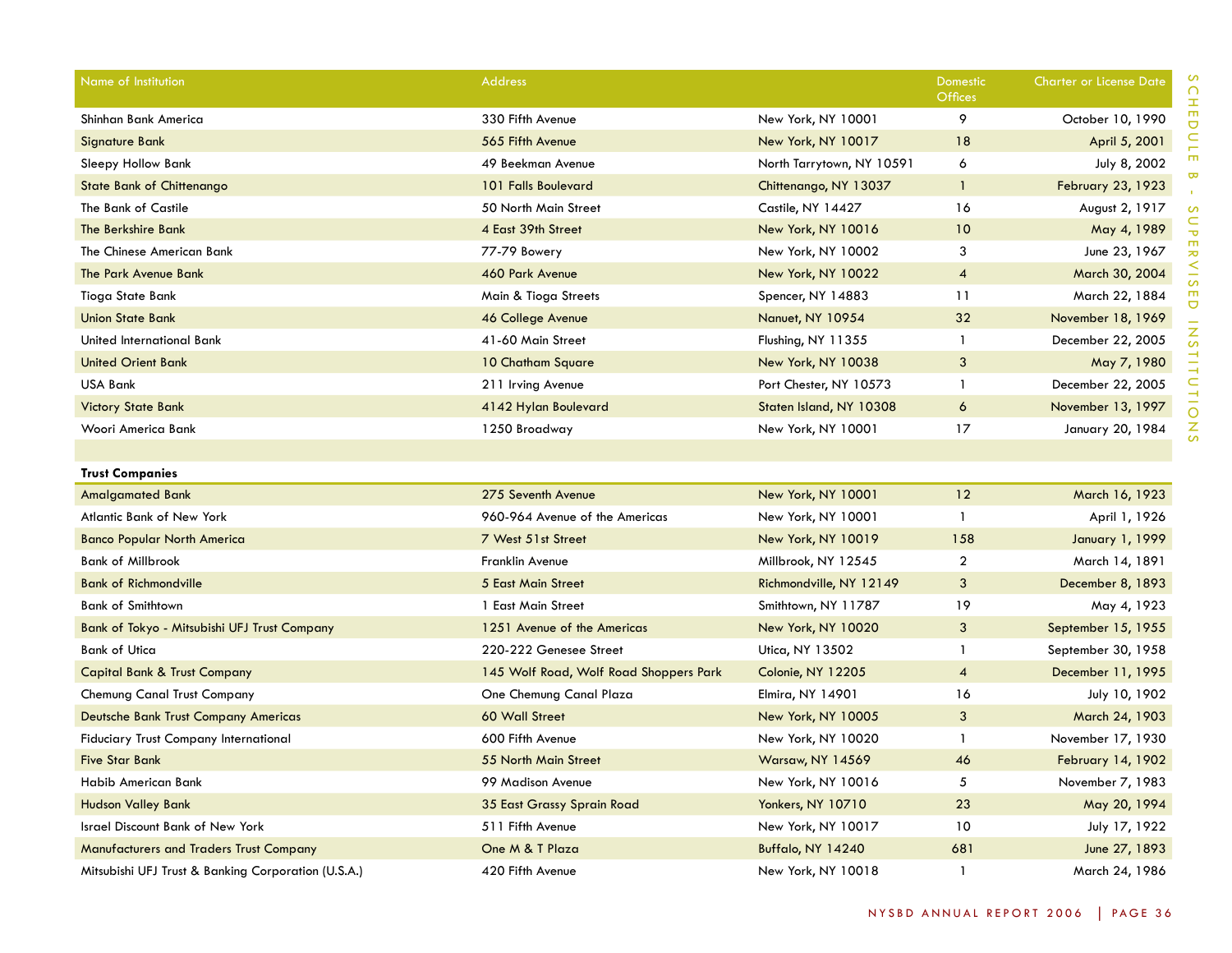| Name of Institution                               | Address                      |                             | Domestic<br><b>Offices</b> | <b>Charter or License Date</b> |
|---------------------------------------------------|------------------------------|-----------------------------|----------------------------|--------------------------------|
| Mizuho Corporate Bank (USA)                       | 1251 Avenue of the Americas  | New York, NY 10020          | $\overline{2}$             | November 29, 1974              |
| Mizuho Trust & Banking Co. (USA)                  | 666 Fifth Avenue             | New York, NY 10103          | -1                         | October 22, 1987               |
| North Fork Bank                                   | 245 Love Lane                | Mattituck, NY 11952         | 370                        | July 28, 1988                  |
| NYNB Bank                                         | 369 East 149th Street        | Bronx, NY 10455             | $\mathbf{1}$               | December 15, 2005              |
| <b>Orange County Trust Company</b>                | 212 Dolson Avenue            | Middletown, NY 10940        | $\overline{5}$             | May 3, 1892                    |
| Partners Trust Municipal Bank                     | 501 East Main Street         | Little Falls, NY 13365      | 12                         | April 26, 1917                 |
| <b>Solvay Bank</b>                                | 1537 Milton Avenue           | <b>Solvay, NY 13209</b>     | $\overline{7}$             | March 20, 1917                 |
| State Bank of Long Island                         | 699 Hillside Avenue          | New Hyde Park, NY 11040     | 16                         | November 1, 1966               |
| <b>Steuben Trust Company</b>                      | <b>One Steuben Square</b>    | Hornell, NY 14843           | 11                         | December 31, 1919              |
| The Adirondack Trust Company                      | 473 Broadway                 | Saratoga Springs, NY 12866  | 10                         | September 19, 1901             |
| The Bank of New York                              | One Wall Street              | New York, NY 10005          | 9                          | February 16, 1871              |
| <b>Tompkins Trust Company</b>                     | 110 North Tioga Street       | Ithaca, NY 14850            | 12                         | September 18, 1891             |
|                                                   |                              |                             |                            |                                |
| <b>Limited Purpose Trust Companies</b>            |                              |                             |                            |                                |
| American Stock Transfer & Trust Company           | 59 Maiden Lane               | New York, NY 10038          | $\mathbf{1}$               | December 31, 1987              |
| Continental Stock Transfer & Trust Company        | 17 Battery Place             | New York, NY 10004          | $\mathbf{1}$               | May 1, 1974                    |
| <b>Genesee Valley Trust Company</b>               | 1221 Pittsford Victor Road   | Town of Pittsford, NY 14534 | $\mathbf{1}$               | March 30, 1994                 |
| Law Debenture Trust Company of New York           | 400 Madison Avenue           | New York, NY 10017          | $\mathbf{1}$               | May 8, 2002                    |
| <b>Market Street Trust Company</b>                | <b>80 East Market Street</b> | Corning, NY 14830           | $\mathbf{1}$               | November 17, 1987              |
| <b>Mellon Securities Trust Company</b>            | 120 Broadway                 | New York, NY 10271          | $\mathbf{1}$               | September 12, 1985             |
| Mellon Trust of New York, LLC                     | 200 Park Avenue              | New York, NY 10166          | $\mathbf{1}$               | June 16, 1988                  |
| New York Life Trust Company                       | 51 Madison Avenue            | New York, NY 10010          | $\overline{2}$             | March 9, 1995                  |
| <b>OFI Trust Company</b>                          | 2 World Financial Center     | New York, NY 10281          | $\mathbf{1}$               | April 14, 1988                 |
| The Bank of New York Trust Company                | 123 Main Street              | White Plains, NY 10601      | $\overline{2}$             | March 9, 1982                  |
| The Bank of Nova Scotia Trust Company of New York | One Liberty Plaza            | New York, NY 10006          | $\mathbf{1}$               | June 22, 1959                  |
| The Depository Trust Company                      | 55 Water Street              | New York, NY 10041          | $\mathbf{1}$               | May 11, 1973                   |
| The Dreyfus Trust Company                         | 144 Glenn Curtiss Boulevard  | Uniondale, NY 11556         | $\mathbf{1}$               | December 17, 1984              |
| The Goldman Sachs Trust Company                   | One New York Plaza           | New York, NY 10004          | 3                          | August 20, 1990                |
| The Northern Trust Company of New York            | 65 East 55th Street          | New York, NY 10022          | $\mathbf{1}$               | June 29, 1989                  |
| The Rockefeller Trust Company                     | 30 Rockefeller Plaza         | New York, NY 10112          | -1                         | February 21, 1986              |
| <b>Winthrop Trust Company</b>                     | 11 Madison Avenue            | New York, NY 10010          | $\mathbf{1}$               | May 15, 1995                   |
|                                                   |                              |                             |                            |                                |
| <b>Savings Banks</b>                              |                              |                             |                            |                                |
| Apple Bank For Savings                            | 1395 Northern Boulevard      | Manhasset, NY 11030         | 54                         | April 17, 1863                 |
| <b>Community Mutual Savings Bank</b>              | <b>40 East First Street</b>  | Mount Vernon, NY 10550      | $\overline{5}$             | February 1, 1980               |
| <b>Emigrant Bank</b>                              | 5 East 42nd Street           | New York, NY 10017          | $\overline{a}$             | April 10, 1850                 |

SCHEDULE schedule B - supervised ins  $\bar{\mathbf{w}}$  $\bar{r}$ t i t u t i ons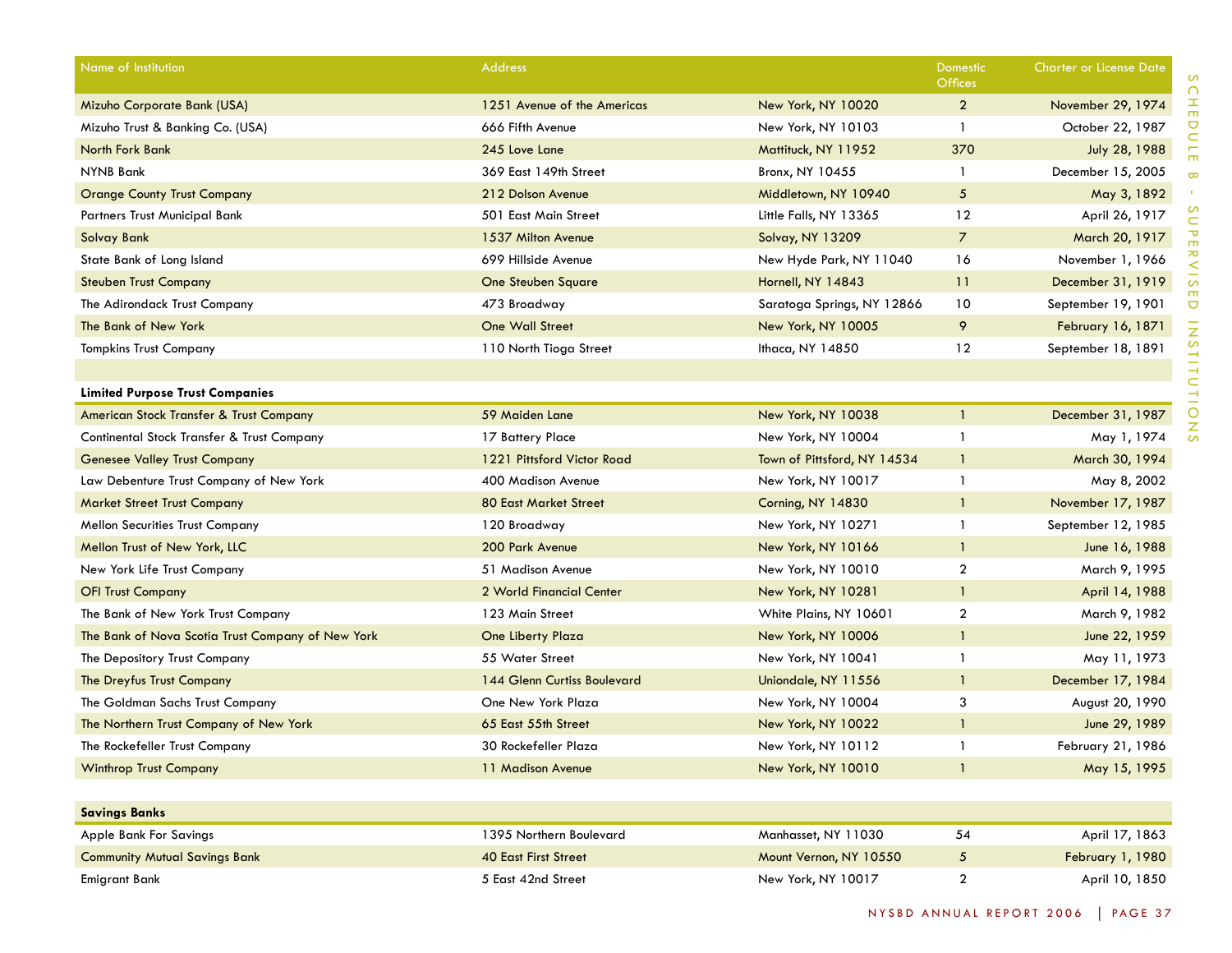| Name of Institution                                                   | <b>Address</b>                           |                         | Domestic<br><b>Offices</b> | <b>Charter or License Date</b> |
|-----------------------------------------------------------------------|------------------------------------------|-------------------------|----------------------------|--------------------------------|
| Emigrant Savings Bank - Brooklyn/Queens                               | 1954 Flatbush Avenue                     | Brooklyn, NY 11234      | 6                          | September 1, 2005              |
| Emigrant Savings Bank - Long Island                                   | 1000 Merchants Concourse                 | Westbury, NY 11590      | $\overline{7}$             | September 1, 2005              |
| Emigrant Savings Bank - Manhattan                                     | 261 Broadway                             | New York, NY 10007      | 12                         | September 1, 2005              |
| Emigrant Savings Bank-Bronx/Westchester                               | 2526 Grand Concourse                     | Bronx, NY 10458         | 8                          | September 1, 2005              |
| <b>First Central Savings Bank</b>                                     | 70 Glen Street                           | Glen Cove, NY 11542     | $\overline{7}$             | March 31, 1999                 |
| <b>Fulton Savings Bank</b>                                            | 75 South First Street                    | Fulton, NY 13069        | 9                          | January 1, 1871                |
| <b>Greater Buffalo Savings Bank</b>                                   | 2421 Main Street                         | Buffalo, NY 14214       | 15                         | October 8, 1999                |
| New York Community Bank                                               | 136-65 Roosevelt Avenue                  | Flushing, NY 11354      | 162                        | April 14, 1859                 |
| Northfield Bank                                                       | 1731 Victory Boulevard                   | Staten Island, NY 10314 | 20                         | July 8, 1993                   |
| Oneida Savings Bank                                                   | 182 Main Street                          | Oneida, NY 13421        | 8                          | February 19, 1866              |
| <b>Pathfinder Bank</b>                                                | 214 West First Street                    | Oswego, NY 13126        | $\overline{7}$             | March 4, 1859                  |
| Pioneer Savings Bank                                                  | 21 Second Street                         | Troy, NY 12180          | 15                         | July 1, 1972                   |
| <b>Putnam County Savings Bank</b>                                     | Route 6 & Drewville Road                 | Brewster, NY 10509      | 9                          | July 1, 1972                   |
| <b>Rhinebeck Savings Bank</b>                                         | 6414 Montgomery Street                   | Rhinebeck, NY 12572     | 8                          | April 12, 1860                 |
| <b>Ridgewood Savings Bank</b>                                         | 71-02 Forest Avenue                      | Ridgewood, NY 11385     | 34                         | May 18, 1921                   |
| Rondout Savings Bank                                                  | 300 Broadway                             | Kingston, NY 12401      | 4                          | January 1, 1868                |
| <b>Sawyer Savings Bank</b>                                            | 87 Market Street                         | Saugerties, NY 12477    | 3                          | July 1, 1972                   |
| The North Country Savings Bank                                        | 127 Main Street                          | Canton, NY 13617        | 5                          | March 9, 1909                  |
| <b>Ulster Savings Bank</b>                                            | 280 Wall Street                          | Kingston, NY 12401      | 11                         | April 12, 1851                 |
| Walden Savings Bank                                                   | 2 Bank Street                            | Walden, NY 12586        | 9                          | January 1, 1872                |
| <b>Watertown Savings Bank</b>                                         | 111 Clinton Street                       | Watertown, NY 13601     | $\overline{7}$             | October 2, 1893                |
| <b>Savings &amp; Loan Associations</b>                                |                                          |                         |                            |                                |
| Atlas Savings and Loan Association                                    | 689 Fifth Avenue                         | Brooklyn, NY 11215      | $\mathbf{1}$               | October 17, 1900               |
| <b>Canisteo Savings and Loan Association</b>                          | 1 Main Street                            | Canisteo, NY 14823      | $\mathbf{1}$               | August 15, 1921                |
| Medina Savings and Loan Association                                   | 11182 Maple Ridge Road                   | Medina, NY 14103        | $\overline{a}$             | March 20, 1888                 |
|                                                                       |                                          |                         |                            |                                |
| <b>Credit Unions</b>                                                  |                                          |                         |                            |                                |
| <b>AmeriCU Credit Union</b>                                           | 1916 Black River Boulevard               | Rome, NY 13440          | 11                         | May 1, 2000                    |
| Branch 6000 NALC Credit Union                                         | 630 Broadway                             | Amityville, NY 11701    | $\mathbf{1}$               | October 10, 1973               |
| <b>Buffalo Service Credit Union</b>                                   | Niagara Center, 130 South Elmwood Avenue | Buffalo, NY 14202       | $\overline{4}$             | February 27, 1933              |
| <b>CFCU Community Credit Union</b>                                    | 1030 Craft Road                          | Ithaca, NY 14850        | 8                          | December 1, 1997               |
| <b>Directors Choice Credit Union</b>                                  | 426 New Karner Road                      | Albany, NY 12205        | $\mathbf{1}$               | January 5, 2000                |
| Empire Branch 36 National Association of Letter Carriers Credit Union | 347 West 41st Street, Suite 101          | New York, NY 10036      | $\mathbf{1}$               | February 3, 1939               |
| <b>Empire State Credit Union</b>                                      | 385 West Route 59                        | Spring Valley, NY 10977 | $\mathbf{1}$               | August 30, 1920                |
| Erie County Employees Credit Union                                    | 95 Franklin Street                       | Buffalo, NY 14202       | -1                         | March 13, 1940                 |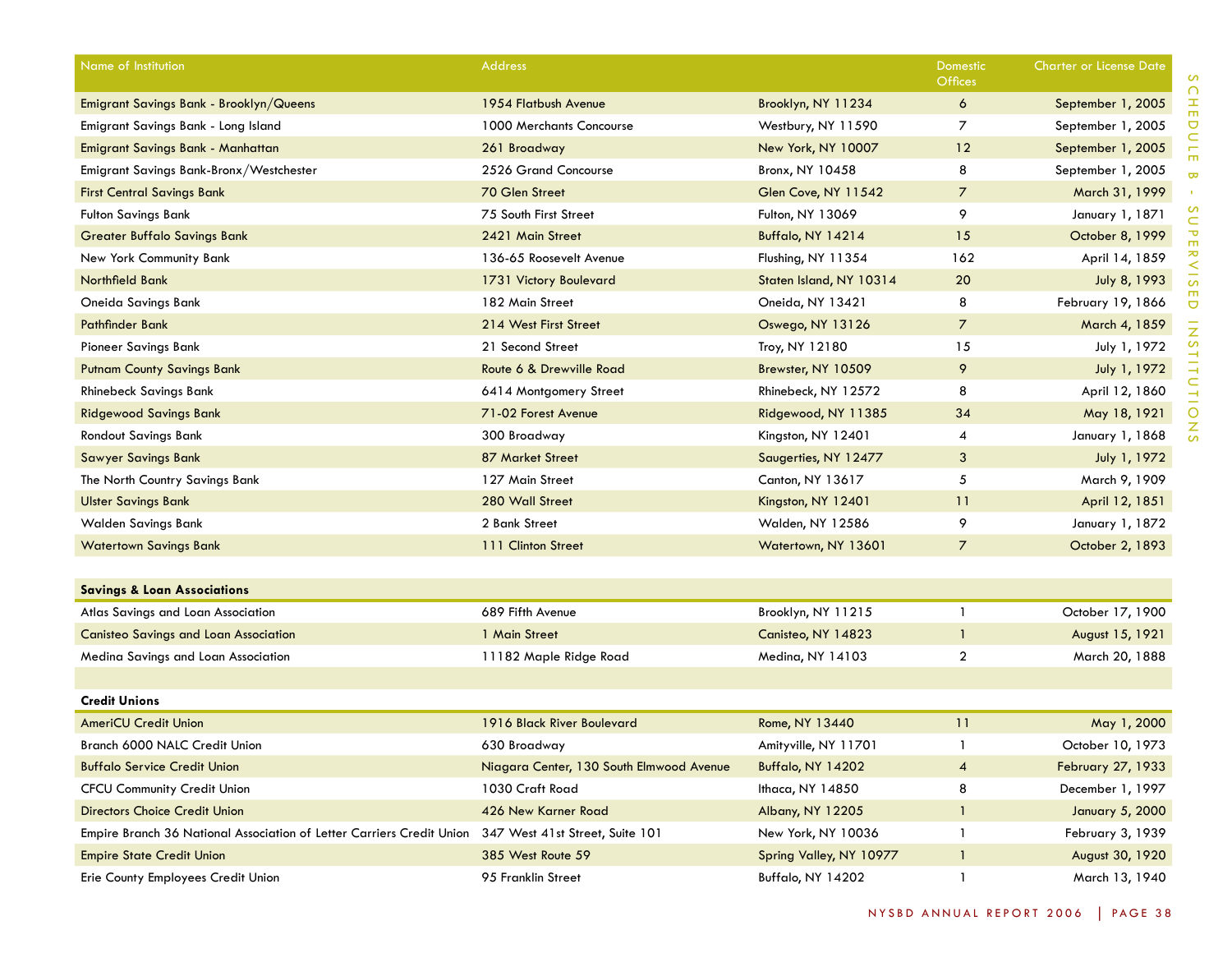| Name of Institution                                 | <b>Address</b>                              |                          | Domestic<br><b>Offices</b> | <b>Charter or License Date</b> |
|-----------------------------------------------------|---------------------------------------------|--------------------------|----------------------------|--------------------------------|
| <b>Excelsior Credit Union</b>                       | 341 New Karner Road                         | Albany, NY 12205         | $\mathbf{1}$               | July 22, 1915                  |
| <b>GRS Employees Credit Union</b>                   | 150 Sawgrass Drive                          | Rochester, NY 14602      | $\mathbf{1}$               | February 4, 1955               |
| Hudson River Community Credit Union                 | 312 Palmer Avenue                           | Corinth, NY 12822        | $\mathbf{1}$               | March 23, 1998                 |
| Independent Credit Union                            | 1609 Avenue Z                               | Brooklyn, NY 11235       | $\mathbf{1}$               | January 16, 1922               |
| Jamestown Post Office Employees' Credit Union       | <b>300 East Third Street</b>                | Jamestown, NY 14701      | $\mathbf{1}$               | November 30, 1928              |
| Melrose Credit Union                                | 139-30 Queens Boulevard                     | Briarwood, NY 11435      | $\mathbf{1}$               | May 27, 1922                   |
| Middle Village Credit Union                         | 78-09 Metropolitan Avenue                   | Middle Village, NY 11379 | -1                         | January 2, 1924                |
| Montauk Credit Union                                | 111 West 26th Street                        | New York, NY 10001       | $\overline{2}$             | March 20, 1922                 |
| <b>Municipal Credit Union</b>                       | <b>22 Cortlandt Street</b>                  | New York, NY 10007       | 11                         | November 15, 1916              |
| Newspaper Employees Credit Union                    | 645 Albany Shaker Road                      | Albany, NY 12211         | $\mathbf{1}$               | May 31, 1933                   |
| Niagara Dupont Employees Credit Union               | 2551 Buffalo Ave PO Box 787                 | Niagara Falls, NY 14302  | $\mathbf{1}$               | May 3, 1934                    |
| Niagara Falls Penn Central Employees Credit Union   | 8612 Buffalo Avenue                         | Niagara Falls, NY 14304  | $\mathbf{1}$               | January 12, 1939               |
| Norton-Troy Employees Credit Union                  | Norton-Troy Company Building 10th Avenue    | Watervliet, NY 12189     | $\mathbf{1}$               | March 3, 1939                  |
| Progressive Credit Union                            | 370 Seventh Avenue, Suite 1400              | New York, NY 10001       | 3                          | July 15, 1918                  |
| The Niagara Frontier Federal Employees Credit Union | 615 Main Street                             | Niagara Falls, NY 14302  | -1                         | February 5, 1931               |
| Yonkers Postal Employees Credit Union               | 75 Main Street                              | Yonkers, NY 10702        | -1                         | March 26, 1934                 |
|                                                     |                                             |                          |                            |                                |
| <b>Private Banker</b>                               |                                             |                          |                            |                                |
| Brown Brothers Harriman & Co.                       | 140 Broadway                                | New York, NY 10005       | 9                          | June 15, 1934                  |
|                                                     |                                             |                          |                            |                                |
| <b>Investment Company (Article XII)</b>             |                                             |                          |                            |                                |
| American Express Banking Corp                       | American Express Tower World Financial Ctr. | New York, NY 10285       | $\mathbf{1}$               | April 1, 1998                  |
| AIG Finance Holdings, Inc.                          | 70 Pine Street                              | New York, NY 10270       | $\mathbf{1}$               | October 23, 1996               |
| Community Building Fund, LLC                        | 2100 Middle Country Road                    | Centereach, NY 11720     | $\mathbf{1}$               | October 31, 2005               |
| <b>Fiduciary Investment Corporation</b>             | 600 Fifth Avenue                            | New York, NY 10020       | $\mathbf{1}$               | February 27, 1970              |
| Western Union Financial Holdings, L.L.C.            | 199 Water Street                            | New York, NY 10038       | $\mathbf{1}$               | November 2, 2005               |
| <b>French American Banking Corporation</b>          | 787 Seventh Avenue                          | New York, NY 10019       | 3                          | May 21, 1919                   |
| GE Capital International Financing Corporation      | 335 Madison Avenue                          | New York, NY 10017       | $\mathbf{1}$               | November 13, 2000              |
| Merrill Lynch International Finance Corporation     | <b>Merrill Lynch World Headquaters</b>      | New York, NY 10281       | $\mathbf{1}$               | March 27, 1984                 |
| Skandinaviska Enskilda Banken Corporation           | 245 Park Avenue                             | New York, NY 10167       | -1                         | July 23, 1982                  |
| <b>Sterling Banking Corporation</b>                 | 650 Fifth Avenue                            | New York, NY 10019       | -1                         | August 30, 1951                |
|                                                     |                                             |                          |                            |                                |
| <b>Foreign Branches</b>                             |                                             |                          |                            |                                |
| Allied Irish Banks, p.l.c.                          | 405 Park Avenue                             | New York, NY 10022       | $\mathbf{1}$               | December 12, 1977              |
| ABN AMRO Bank N.V.                                  | 55 East 52nd Street                         | New York, NY 10055       | $\overline{2}$             | January 31, 1941               |
| Banca di Roma S.p.A.                                | 34 East 51st Street                         | New York, NY 10022       | $\mathbf{1}$               | July 1, 2002                   |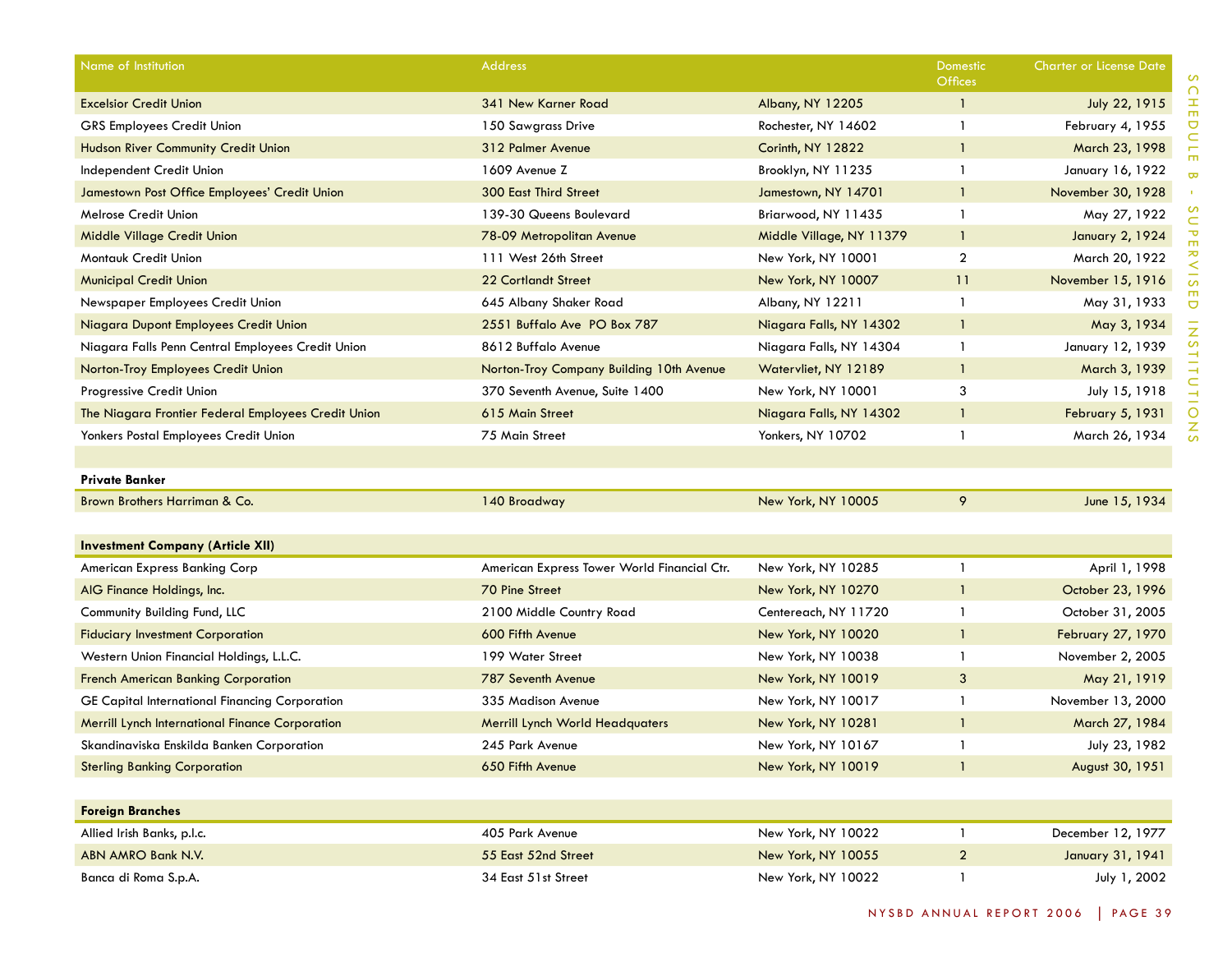| Name of Institution                                                                 | <b>Address</b>              |                    | Domestic<br><b>Offices</b> | Charter or License Date |
|-------------------------------------------------------------------------------------|-----------------------------|--------------------|----------------------------|-------------------------|
| Banca Intesa S.p.A.                                                                 | 1 William Street            | New York, NY 10004 | 2                          | April 19, 2000          |
| Banca Monte dei Paschi di Siena S.p.A.                                              | 55 East 59th Street         | New York, NY 10022 | $\mathbf{1}$               | February 4, 1983        |
| <b>Banca Nazionale del Lavoro</b>                                                   | 51 West 52st Street         | New York, NY 10019 | $\mathbf{1}$               | March 7, 1962           |
| Banco de La Nacion Argentina                                                        | 225 Park Avenue             | New York, NY 10169 | $\mathbf{1}$               | August 21, 1973         |
| Banco do Brasil, S.A.                                                               | 600 Fifth Avenue            | New York, NY 10020 | $\mathbf{1}$               | March 25, 1969          |
| Banco Bilbao Vizcaya Argentaria, S.A.                                               | 1345 Avenue of the Americas | New York, NY 10105 | -1                         | October 1, 1988         |
| Banco Del Estado de Chile                                                           | 400 Park Avenue             | New York, NY 10005 | $\mathbf{1}$               | August 14, 2000         |
| Banco Espanol de Credito, S.A.                                                      | 730 Fifth Avenue            | New York, NY 10022 | -1                         | July 25, 2005           |
| Banco Espirito Santo, S.A.                                                          | 320 Park Avenue             | New York, NY 10019 | $\mathbf{1}$               | February 22, 1984       |
| Banco Itau, S.A.                                                                    | 540 Madison Avenue          | New York, NY 10022 | $\mathbf{1}$               | May 6, 1988             |
| <b>Banco Popular de Puerto Rico</b>                                                 | 5 West 51st Street          | New York, NY 10022 | $\mathbf{1}$               | October 2, 1979         |
| Banco Santander Central Hispano, S.A.                                               | 45 East 53rd Street         | New York, NY 10019 | $\overline{2}$             | January 1, 1999         |
| <b>Bank of Baroda</b>                                                               | <b>One Park Avenue</b>      | New York, NY 10022 | $\mathbf{1}$               | April 12, 1977          |
| Bank of India                                                                       | 277 Park Avenue             | New York, NY 10016 | $\mathbf{1}$               | December 4, 1978        |
| <b>Bank of Montreal</b>                                                             | 3 Times Square              | New York, NY 10172 | $\mathbf{1}$               | December 1, 1978        |
| Bank Hapoalim B.M.                                                                  | 1177 Avenue of the Americas | New York, NY 10036 | $\mathbf{1}$               | September 1, 1911       |
| <b>Barclays Bank PLC</b>                                                            | 200 Park Avenue             | New York, NY 10020 | $\mathbf{1}$               | October 2, 1952         |
| Bayerische Hypo-und Vereinsbank Aktiengesellschaft                                  | 150 East 42nd Street        | New York, NY 10036 | $\overline{2}$             | November 19, 1974       |
| <b>BNP Paribas</b>                                                                  | 787 7th Avenue              | New York, NY 10166 | $\mathbf{1}$               | September 1, 1911       |
| Caixa Geral de Depositos, S.A.                                                      | 280 Park Avenue             | New York, NY 10017 | $\mathbf{1}$               | July 17, 1974           |
| Calyon                                                                              | 1301 Avenue of the Americas | New York, NY 10019 | $\overline{2}$             | November 3, 1976        |
| Chang Hwa Commercial Bank, Ltd.                                                     | 685 Third Avenue            | New York, NY 10017 | $\mathbf{1}$               | May 7, 1999             |
| Chinatrust Commercial Bank, Ltd.                                                    | 366 Madison Avenue          | New York, NY 10019 | $\mathbf{1}$               | December 5, 1979        |
| Commerzbank Aktiengesellschaft                                                      | Two World Financial Center  | New York, NY 10017 | $\mathbf{1}$               | August 4, 1989          |
| Cooperatieve Centrale Raiffeisen-Boeren Leenbank B.A.,<br><b>Rabobank Nederland</b> | 245 Park Avenue             | New York, NY 10017 | -1                         | December 25, 1998       |
| Credit Industriel et Commercial                                                     | 520 Madison Avenue          | New York, NY 10281 | -1                         | August 20, 1971         |
| <b>Credit Suisse</b>                                                                | 11 Madison Avenue           | New York, NY 10167 | $\mathbf{1}$               | December 19, 1995       |
| Depfa Bank plc                                                                      | 623 Fifth Avenue            | New York, NY 10022 | -1                         | December 10, 1991       |
| Deutsche Bank AG                                                                    | 60 Wall Street              | New York, NY 10010 | -1                         | April 8, 1940           |
| Dexia Credit Local S.A.                                                             | 445 Park Avenue             | New York, NY 10022 | -1                         | June 26, 2003           |
| DnB NOR Bank ASA                                                                    | 200 Park Avenue             | New York, NY 10005 | $\overline{4}$             | July 15, 1978           |
| Dresdner Bank AG                                                                    | 1301 Avenue of the Americas | New York, NY 10022 | $\mathbf{1}$               | November 5, 1990        |
| DZ Bank AG Deutsche Zentral-Genossenschaftsbank                                     | 609 Fifth Avenue            | New York, NY 10022 | $\mathbf{1}$               | January 19, 2004        |
| Eurohypo Aktiengesellschaft                                                         | 1114 Avenue of the Americas | New York, NY 10019 | $\overline{a}$             | September 14, 1972      |
| Fortis Bank S.A./N.V.                                                               | 520 Madison Avenue          | New York, NY 10017 |                            | November 22, 1976       |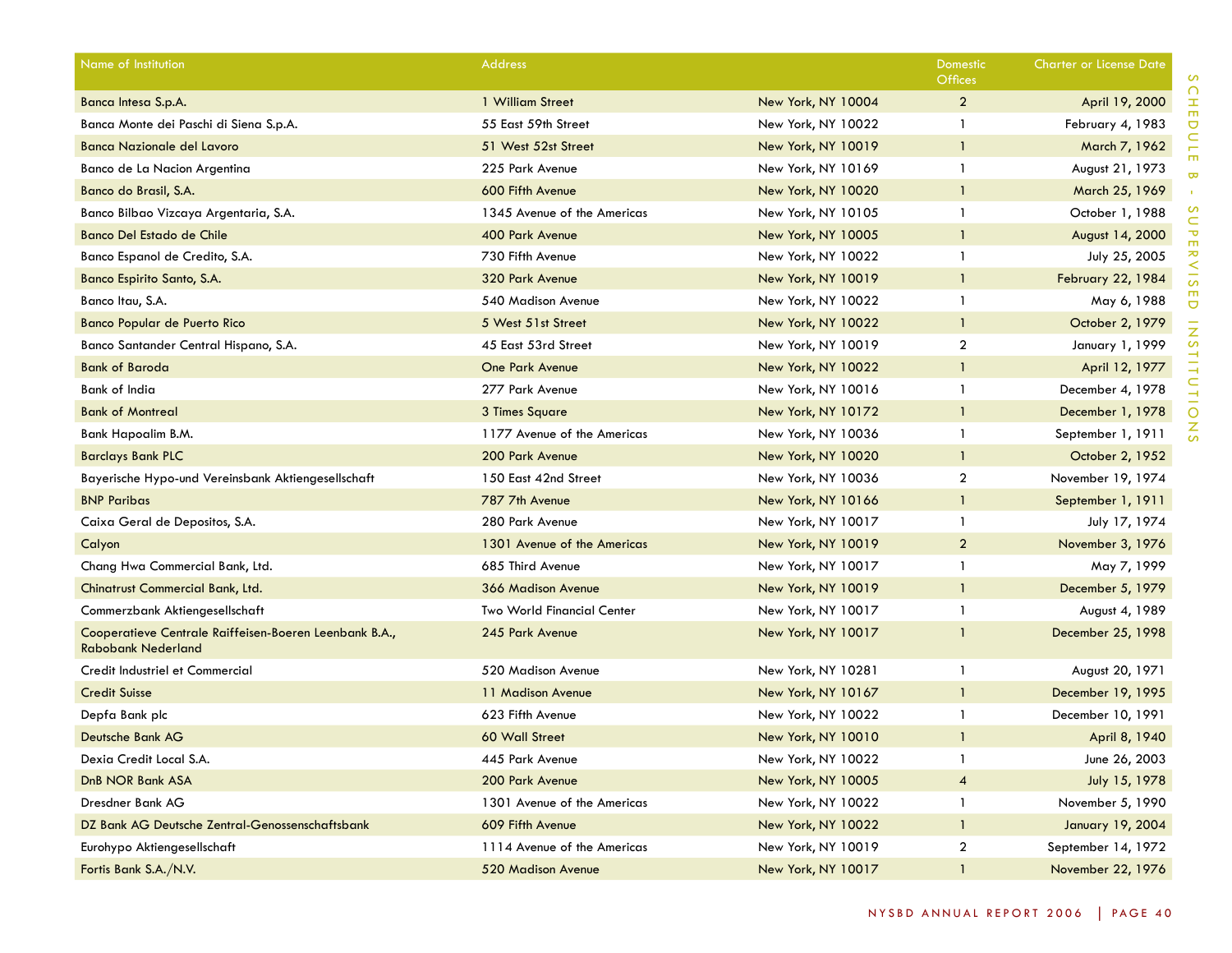| Name of Institution                          | <b>Address</b>              |                    | <b>Domestic</b><br>Offices | <b>Charter or License Date</b> |
|----------------------------------------------|-----------------------------|--------------------|----------------------------|--------------------------------|
| <b>Habib Bank Limited</b>                    | 60 East 42nd Street         | New York, NY 10036 | $\mathbf{1}$               | December 17, 2002              |
| <b>HSH Nordbank AG</b>                       | 230 Park Avenue             | New York, NY 10022 | $\mathbf{1}$               | November 15, 2002              |
| Industrial Bank of Korea                     | 1250 Broadway               | New York, NY 10165 | $\mathbf{1}$               | February 19, 1971              |
| Kookmin Bank                                 | 565 Fifth Avenue            | New York, NY 10169 | $\mathbf{1}$               | September 24, 2002             |
| KBC Bank N.V.                                | 1177 Avenue of the Americas | New York, NY 10001 | $\mathbf{1}$               | November 1, 1990               |
| Landesbank Baden - Wurttemberg               | 280 Park Avenue             | New York, NY 10017 | $\overline{2}$             | <b>January 4, 1999</b>         |
| Landesbank Hessen - Thuringen Girozentrale   | 420 Fifth Avenue            | New York, NY 10019 | $\mathbf{1}$               | June 4, 1998                   |
| Lloyds TSB Bank plc                          | 1251 Avenue of the Americas | New York, NY 10017 | $\mathbf{1}$               | December 1, 1998               |
| Malayan Banking Berhad                       | 400 Park Avenue             | New York, NY 10018 | $\mathbf{1}$               | January 2, 1981                |
| Mashreg Bank psc                             | 255 Fifth Avenue            | New York, NY 10020 | $\mathbf{1}$               | October 1, 1971                |
| Mega International Commercial Bank Co., Ltd  | 59-65 Liberty Street        | New York, NY 10022 | $\mathbf{1}$               | March 28, 1984                 |
| Mitsubishi UFJ Trust and Banking Corporation | 520 Madison Avenue          | New York, NY 10016 | $\mathbf{1}$               | <b>January 24, 1989</b>        |
| Mizuho Corporate Bank, Ltd.                  | 1251 Avenue of the Americas | New York, NY 10020 | $\mathbf{1}$               | December 11, 1973              |
| <b>Natexis Banques Populaires</b>            | 1251 Avenue of the Americas | New York, NY 10020 | 3                          | August 22, 1956                |
| National Bank of Canada                      | 65 East 55th Street         | New York, NY 10020 | -1                         | December 22, 1976              |
| National Bank of Egypt                       | 40 East 52nd Street         | New York, NY 10022 | $\mathbf{1}$               | November 1, 1979               |
| National Bank of Pakistan                    | 100 Wall Street             | New York, NY 10022 | $\mathbf{1}$               | December 6, 2000               |
| Norddeutsche Landesbank Girozentrale         | 1114 Avenue of the Americas | New York, NY 10005 | $\mathbf{1}$               | July 23, 1964                  |
| Nordea Bank Finland Plc                      | 437 Madison Avenue          | New York, NY 10036 | $\mathbf{1}$               | February 15, 1991              |
| Nordea Bank Norge ASA                        | 437 Madison Avenue          | New York, NY 10022 | $\mathbf{1}$               | October 1, 2001                |
| Philippine National Bank                     | 546 Fifth Avenue            | New York, NY 10022 | $\mathbf{1}$               | April 11, 1987                 |
| <b>Shinhan Bank</b>                          | 800 Third Avenue            | New York, NY 10036 | $\mathbf{1}$               | February 3, 1917               |
| Shinkin Central Bank                         | 114 West 47th Street        | New York, NY 10022 | $\mathbf{1}$               | June 10, 1989                  |
| Skandinaviska Enskilda Banken                | 245 Park Avenue             | New York, NY 10020 | $\mathbf{1}$               | October 10, 1987               |
| Societe Generale                             | 1221 Avenue of the Americas | New York, NY 10167 | $\mathbf{1}$               | October 9, 1987                |
| <b>Standard Chartered Bank</b>               | <b>One Madison Avenue</b>   | New York, NY 10020 | $\mathbf{1}$               | November 8, 1978               |
| State Bank of India                          | 460 Park Avenue             | New York, NY 10010 | $\overline{2}$             | May 25, 1976                   |
| <b>Sumitomo Mitsui Banking Corporation</b>   | 277 Park Avenue             | New York, NY 10022 | $\mathbf{1}$               | November 26, 1971              |
| Svenska Handelsbanken AB                     | 875 Third Avenue            | New York, NY 10172 | $\mathbf{1}$               | March 17, 2003                 |
| Swedbank (ForeningsSparbanken AB)            | One Penn Plaza              | New York, NY 10022 | $\mathbf{1}$               | May 8, 1987                    |
| T.C. Ziraat Bankasi                          | 475 Fifth Avenue            | New York, NY 10119 | $\mathbf{1}$               | January 23, 1991               |
| The Bank of Tokyo - Mitsubishi UFJ, Ltd.     | 1251 Avenue of the Americas | New York, NY 10017 | $\mathbf{1}$               | September 1, 1983              |
| The Chiba Bank, Ltd.                         | 1133 Avenue of the Americas | New York, NY 10036 | $\mathbf{1}$               | March 3, 1987                  |
| The Gunma Bank, Ltd.                         | 245 Park Avenue             | New York, NY 10167 | $\mathbf{1}$               | <b>January 20, 1988</b>        |
| The Korea Development Bank                   | 320 Park Avenue             | New York, NY 10022 | $\mathbf{1}$               | April 1, 1997                  |
| The Norinchukin Bank                         | 245 Park Avenue             | New York, NY 10167 | $\overline{1}$             | July 8, 1984                   |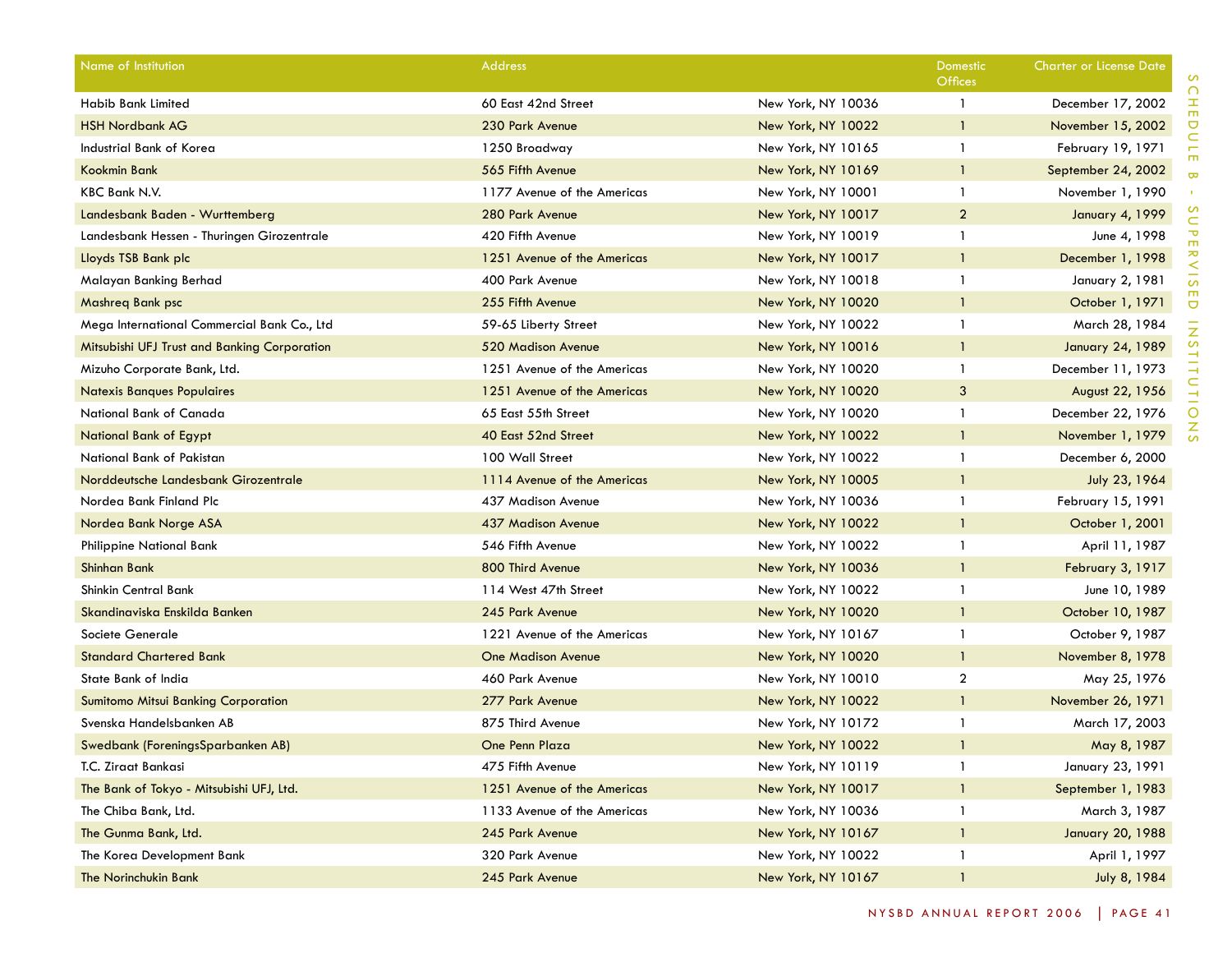| Name of Institution                            | <b>Address</b>                              |                         | Domestic<br>Offices | <b>Charter or License Date</b> |
|------------------------------------------------|---------------------------------------------|-------------------------|---------------------|--------------------------------|
| The Royal Bank of Scotland PLC                 | 101 Park Avenue                             | New York, NY 10178      | $\mathbf{1}$        | June 6, 1985                   |
| The Shoko Chukin Bank                          | 666 Fifth Avenue                            | New York, NY 10103      | $\mathbf{1}$        | October 11, 1986               |
| The Sumitomo Trust and Banking Company Limited | 527 Madison Avenue                          | New York, NY 10022      | $\mathbf{1}$        | September 20, 1976             |
| The Toronto-Dominion Bank                      | 31 West 52nd Street                         | New York, NY 10019      | -1                  | <b>February 28, 1919</b>       |
| Turkiye Vakiflar Bankasi T.A.O.                | 680 Fifth Avenue                            | New York, NY 10019      | $\mathbf{1}$        | December 3, 1991               |
| <b>United Bank Limited</b>                     | <b>80 Broad Street</b>                      | New York, NY 10004      | $\mathbf{1}$        | April 5, 1977                  |
| UniCredito Italiano S.p.A.                     | 150 East 42nd Street                        | New York, NY 10022      | $\mathbf{1}$        | July 31, 1973                  |
| <b>WestLB AG</b>                               | 1211 Avenue of the Americas                 | New York, NY 10055      | $\mathbf{1}$        | March 22, 1963                 |
|                                                |                                             |                         |                     |                                |
| <b>Foreign Agencies</b>                        |                                             |                         |                     |                                |
| American Express Bank Ltd.                     | American Express Tower World Financial Ctr. | New York, NY 10285      | $\mathbf{1}$        | May 2, 1919                    |
| Banco de la Provincia de Buenos Aires          | 609 Fifth Avenue                            | New York, NY 10017      | $\mathbf{1}$        | December 5, 1979               |
| Banco de Bogota                                | 375 Park Avenue                             | New York, NY 10152      | $\mathbf{1}$        | March 6, 1974                  |
| Banco Industrial de Venezuela, C.A.            | 900 Third Avenue                            | New York, NY 10022      | $\mathbf{1}$        | September 10, 1975             |
| Banco Latinoamericano de Exportaciones, S.A.   | 600 Lexington Avenue                        | New York, NY 10022      | -1                  | November 4, 1988               |
| <b>Bank of Taiwan</b>                          | 100 Wall Street                             | New York, NY 10005      | $\mathbf{1}$        | May 3, 1990                    |
| Bank Leumi Le-Israel B.M.                      | 562 Fifth Avenue                            | New York, NY 10036      | $\mathbf{1}$        | September 2, 1959              |
| Beogradska Banka dd                            | C/O NYSBD, One State Street                 | New York, NY 10004      | $\mathbf{1}$        | July 27, 1982                  |
| <b>Canadian Imperial Bank of Commerce</b>      | <b>300 Madison Avenue</b>                   | New York, NY 10017      | $\mathbf{1}$        | September 1, 1911              |
| <b>First Commercial Bank</b>                   | 750 Third Avenue                            | New York, NY 10017      | $\mathbf{1}$        | October 5, 1989                |
| Hana Bank                                      | 650 Fifth Avenue                            | New York, NY 10019      | $\mathbf{1}$        | December 6, 1977               |
| Hua Nan Commercial Bank, Ltd.                  | <b>330 Madison Avenue</b>                   | New York, NY 10017      | $\mathbf{1}$        | June 8, 1990                   |
| Jugobanka dd                                   | C/O NYSBD, One State Street                 | New York, NY 10004      | $\mathbf{1}$        | June 6, 1980                   |
| Oversea-Chinese Banking Corporation Limited    | 1700 Broadway                               | New York, NY 10019      | $\mathbf{1}$        | April 8, 1981                  |
| P.T. Bank Negara Indonesia (Persero) Tbk       | 55 Broadway                                 | New York, NY 10006      | $\mathbf{1}$        | August 3, 1983                 |
| P.T. Bank Rakyat Indonesia (Persero)           | 14 Wall Street                              | New York, NY 10005      | $\mathbf{1}$        | April 7, 1988                  |
| Taipei Fubon Commercial Bank Co., Ltd.         | 100 Wall Street                             | New York, NY 10005      | $\mathbf{1}$        | March 11, 1991                 |
| The Bank of Nova Scotia                        | One Liberty Plaza                           | New York, NY 10006      | $\mathbf{1}$        | September 1, 1911              |
| The Shizuoka Bank, Ltd.                        | 101 East 52nd Street                        | New York, NY 10022      | $\mathbf{1}$        | May 5, 1989                    |
| <b>United Overseas Bank Limited</b>            | 592 Fifth Avenue                            | New York, NY 10036      | $\mathbf{1}$        | September 8, 1976              |
| Woori Bank                                     | 245 Park Avenue                             | New York, NY 10167      | -1                  | March 3, 1976                  |
|                                                |                                             |                         |                     |                                |
| <b>Holding Companies - One Bank</b>            |                                             |                         |                     |                                |
| Brown Brothers Harriman & Co.                  | 140 Broadway                                | New York, NY 10005      | $\mathbf{1}$        | March 1, 1990                  |
| C.C. Bancorp, Inc.                             | 116-120 Main Street                         | Little Valley, NY 14755 | $\mathbf{1}$        | July 16, 2001                  |
| <b>Canisteo Valley Corporation</b>             | 3 Main Street                               | Canisteo, NY 14823      | $\mathbf{1}$        | September 30, 1998             |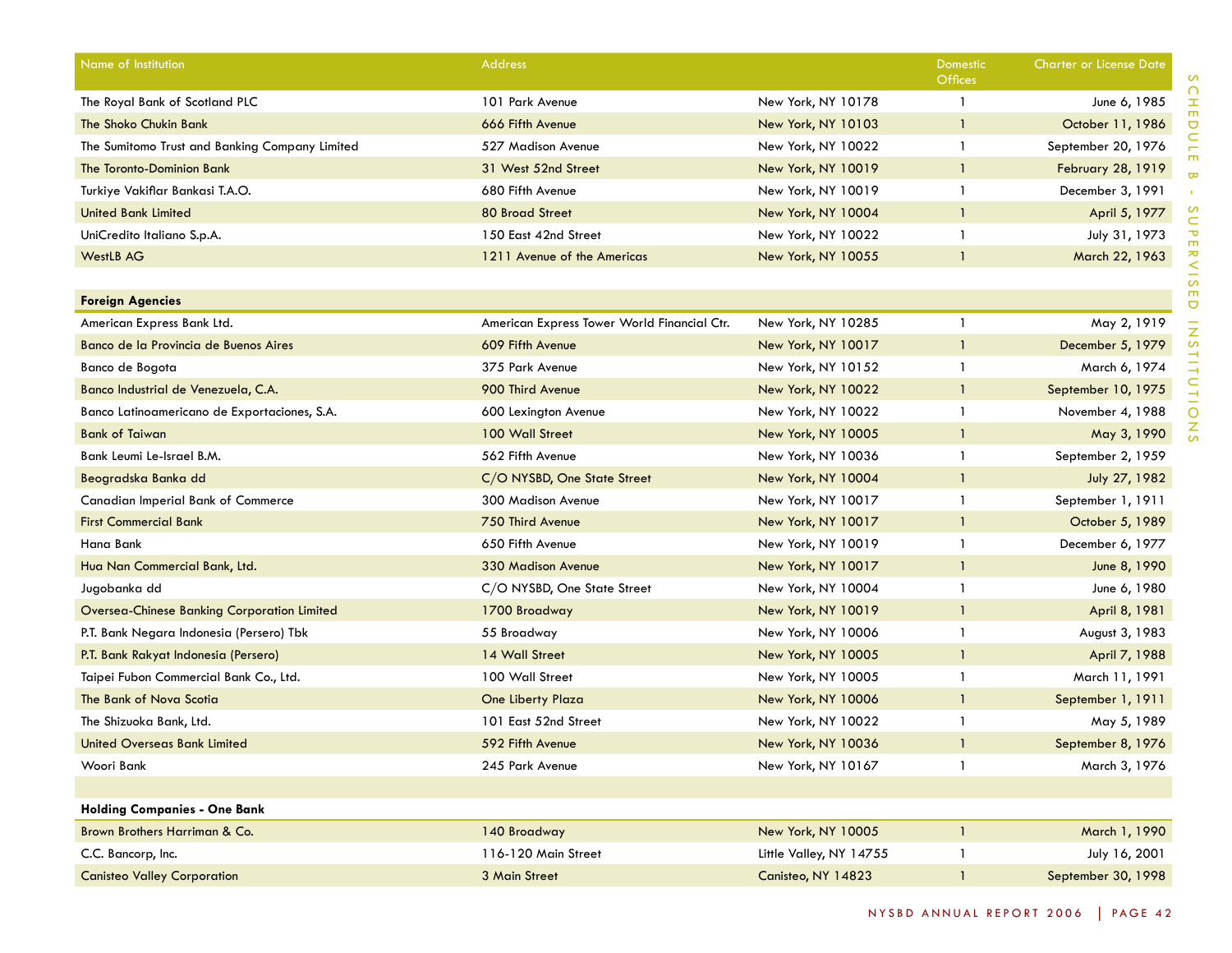| Name of Institution                                | <b>Address</b>                    |                            | Domestic<br><b>Offices</b> | Charter or License Date |
|----------------------------------------------------|-----------------------------------|----------------------------|----------------------------|-------------------------|
| <b>Chemung Financial Corporation</b>               | 1 Chemung Canal Plaza             | Elmira, NY 14901           | $\mathbf{1}$               | June 1, 1985            |
| Country Bank Holding Company, Inc.                 | 200 East 42nd Street              | New York, NY 10017         | $\mathbf{1}$               | October 31, 2003        |
| <b>CAB Holdings LLC</b>                            | 77-79 Bowery                      | New York, NY 10022         | $\mathbf{1}$               | November 30, 1998       |
| <b>Depository Trust &amp; Clearing Corporation</b> | 55 Water Street                   | New York, NY 10041         | $\mathbf{1}$               | March 22, 1999          |
| Discount Bancorp, Inc.                             | 511 Fifth Avenue                  | New York, NY 10017         | $\mathbf{1}$               | March 23, 2000          |
| Financial Institutions, Inc.                       | 220 Libery Street P.O. Box 227    | <b>Warsaw, NY 14569</b>    | $\mathbf{1}$               | September 15, 1931      |
| Great Lakes Bancorp, Inc.                          | 2421 Main Street                  | Buffalo, NY 14214          | $\mathbf{1}$               | May 1, 2003             |
| Greene County Bancorp, Inc.                        | 425 Main Street                   | Catskill, NY 12414         | $\mathbf{1}$               | December 30, 1998       |
| Holland Bancorp, Inc.                              | 12 South Main Street              | Holland, NY 14080          | $\mathbf{1}$               | January 31, 2001        |
| Independence Community Bank Corp.                  | 195 Montague Street               | Brooklyn, NY 11201         | $\mathbf{1}$               | March 13, 1998          |
| Millbrook Bank System, Inc.                        | Franklin Avenue, P.O. Box AF      | Millbrook, NY 12545        | $\mathbf{1}$               | April 13, 1998          |
| New York Community Bancorp, Inc.                   | 136-65 Roosevelt Avenue           | Flushing, NY 11354         | $\mathbf{1}$               | November 23, 1993       |
| Northern New York Bancorp, Inc.                    | 1000 Coffeen Street               | Watertown, NY 13601        | $\mathbf{1}$               | June 30, 2003           |
| <b>Northern Trust Corporation</b>                  | 50 South LaSalle Street           | Chicago, IL 60675          | $\mathbf{1}$               | December 1, 1971        |
| Northfield Holdings Corp.                          | 1731 Victory Boulevard            | Staten Island, NY 10314    | $\mathbf{1}$               | December 31, 2002       |
| Popular, Inc.                                      | 208 Ponce de Leon Avenue          | Hato Rey, PR 00918         | $\mathbf{1}$               | August 1, 1985          |
| Sleepy Hollow Bancorp, Inc.                        | 49 Beekman Avenue                 | Sleepy Hollow, NY 10591    | $\mathbf{1}$               | July 1, 2003            |
| Smithtown Bancorp Inc.                             | <b>One East Main Street</b>       | Smithtown, NY 11787        | $\mathbf{1}$               | November 1, 1984        |
| Solvay Bank Corp.                                  | 1537 Milton Avenue                | Solvay, NY 13209           | $\mathbf{1}$               | June 30, 1987           |
| State Bancorp, Inc.                                | 2 Jericho Plaza                   | Jericho, NY 11753          | $\mathbf{1}$               | June 24, 1986           |
| <b>Steuben Trust Corporation</b>                   | One Steuben Square                | Hornell, NY 14843          | $\mathbf{1}$               | July 31, 1990           |
| TSB Services Inc.                                  | <b>One Main Street</b>            | Spencer, NY 14883          | $\mathbf{1}$               | March 16, 1984          |
| U.S. Trust Corporation                             | 114 West 47th Street              | New York, NY 10036         | $\mathbf{1}$               | May 24, 1995            |
| U.S.B. Holding Co., Inc.                           | 100 Dutch Hill Road               | Orangeburg, NY 10962       | $\mathbf{1}$               | January 11, 1983        |
| VSB Bancorp, Inc.                                  | 3155 Amboy Road                   | Staten Island, NY 10306    | $\mathbf{1}$               | May 30, 2003            |
| 473 Broadway Holding Corp.                         | 473 Broadway                      | Saratoga Springs, NY 12866 | $\mathbf{1}$               | June 17, 1926           |
|                                                    |                                   |                            |                            |                         |
| <b>Holding Companies - Multi Bank</b>              |                                   |                            |                            |                         |
| Adirondack Bancorp, Inc.                           | 185 Genesee Street                | Utica, NY 13501            | $\mathbf{1}$               | December 30, 2003       |
| <b>Bank Leumi le-Israel Corp</b>                   | 579 Fifth Avenue                  | New York, NY 10014         | $\mathbf{1}$               | December 24, 1984       |
| Berkshire Bancorp Inc.                             | 160 Broadway                      | New York, NY 10038         | -1                         | January 4, 1999         |
| <b>Deutsche Bank Trust Corporation</b>             | 60 Wall Street                    | New York, NY 10005         | $\mathbf{1}$               | May 31, 1966            |
| Emigrant Bancorp, Inc.                             | 5 East 42nd Street                | New York, NY 10017         | $\mathbf{1}$               | November 8, 1994        |
| M & T Bank Corporation                             | One M & T Plaza                   | Buffalo, NY 14240          | $\mathbf{1}$               | December 31, 1969       |
| <b>Mellon Financial Corporation</b>                | One Mellon Bank Center            | Pittsburgh, PA 15258       | $\mathbf{1}$               | November 28, 1972       |
| Mitsubishi UFJ Financial Group, Inc.               | 26F Marunouchi Bldg. 4-1, 2-chome | Chiyoda-ku, Tokyo, 100-JP  | $\mathbf{1}$               | March 1, 2001           |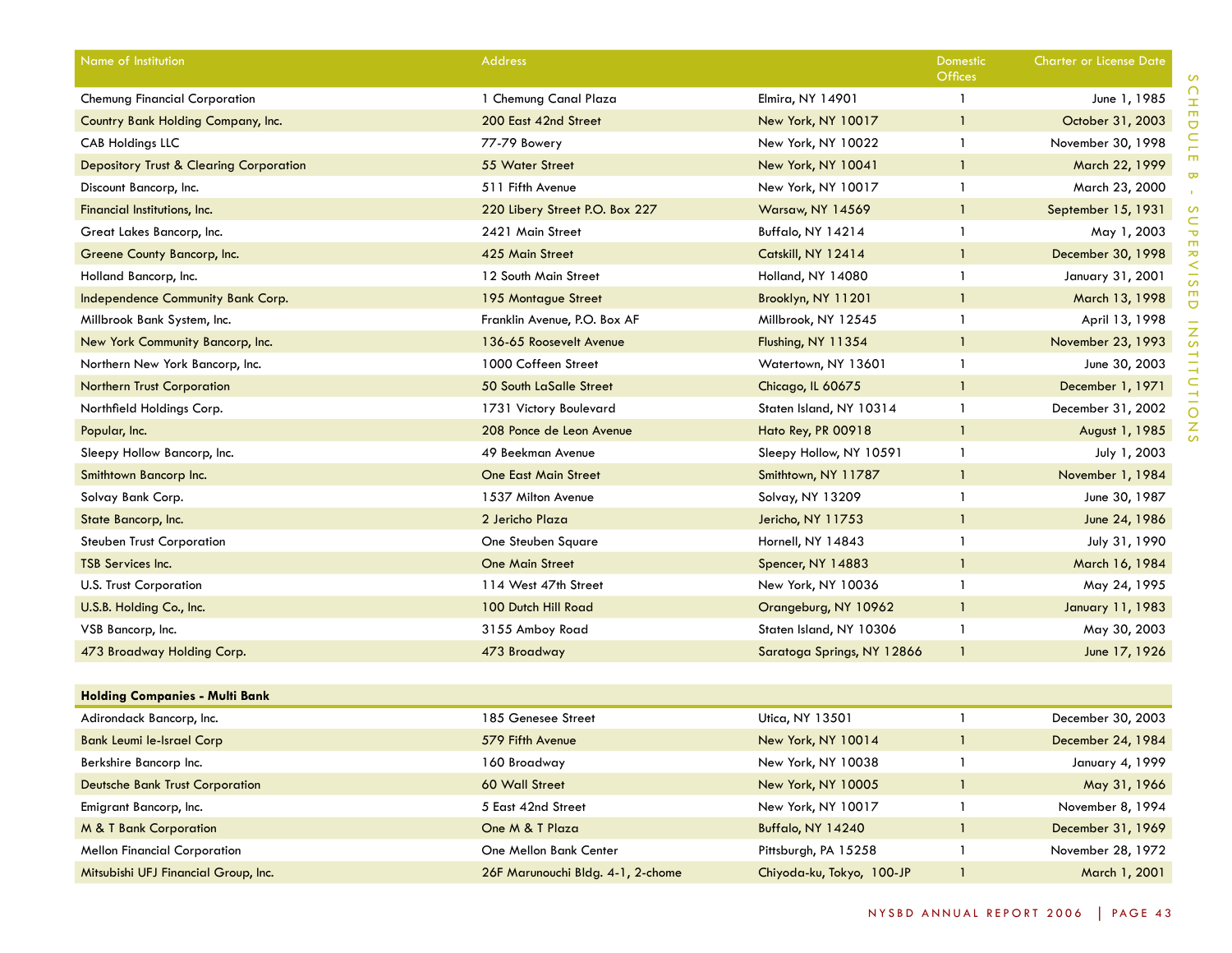| Name of Institution                                                   | <b>Address</b>                       |                            | <b>Domestic</b><br><b>Offices</b> | <b>Charter or License Date</b> |
|-----------------------------------------------------------------------|--------------------------------------|----------------------------|-----------------------------------|--------------------------------|
| Mizuho Financial Group, Inc.                                          | 1-5-5, Otemachi Chiyoda-ku           | Tokyo, 100 JP              | $\mathbf{1}$                      | March 6, 2003                  |
| North Fork Bancorporation, Inc.                                       | 275 Broad Hollow Road                | Melville, NY 11747         | $\mathbf{1}$                      | December 17, 1981              |
| The Bank of New York Company, Inc.                                    | One Wall Street                      | New York, NY 10286         | $\mathbf{1}$                      | May 29, 1969                   |
| Tompkins Trustco, Inc.                                                | 110 North Tioga Street               | Ithaca, NY 14850           | $\overline{1}$                    | October 17, 1995               |
|                                                                       |                                      |                            |                                   |                                |
| <b>Mutual Holding Companies</b>                                       |                                      |                            |                                   |                                |
| Hudson Valley Holding Corp.                                           | 21 Scarsdale Road                    | Yonkers, NY 10707          | $\mathbf{1}$                      | December 31, 1983              |
| NSB Holding Corp., MHC                                                | 1731 Victory Boulevard               | Staten Island, NY 10314    | -1                                | August 7, 1995                 |
| Rhinebeck Bancorp, MHC                                                | 2 Jefferson Plaza                    | Poughkeepsie, NY 12601     | $\mathbf{1}$                      | October 6, 2004                |
|                                                                       |                                      |                            |                                   |                                |
| <b>Licensed Lenders</b>                                               |                                      |                            |                                   |                                |
| American General Financial Services, Inc                              | 601 N.W. Second Street - P.O. Box 59 | Evansville, IN 47701       | 28                                | April 4, 1962                  |
| AmeriCredit Consumer Loan Company, Inc.                               | 4001 Embarcadero Drive               | Arlington, TX 76014        | $\mathbf{1}$                      | July 6, 2006                   |
| AmeriCredit Financial Services, Inc. DBA AFS Financial Services, Inc. | 4001 Embarcadero Drive               | Arlington, TX 76014        | $\mathbf{1}$                      | July 8, 2002                   |
| AmeriFirst Home Improvement Finance Co.                               | 4405 South 96th Street               | Omaha, NE 68127            | $\mathbf{1}$                      | June 14, 2006                  |
| Beneficial New York Inc.                                              | 2700 Sanders Road                    | Prospect Heights, IL 60070 | 59                                | July 31, 2005                  |
| Capital Financial Services, Inc.                                      | 700 North Wood Dale Road             | Wood Dale, IL 60191        | $\mathbf{1}$                      | June 28, 2005                  |
| CitiFinancial, Inc.                                                   | 300 St. Paul Place                   | Baltimore, MD 21202        | 59                                | November 10, 1988              |
| DaimlerChrysler Services North America LLC                            | 27777 Inkster Road CIMS 4052710      | Farmington Hills, MI 48334 | $\mathbf{1}$                      | October 28, 2003               |
| FirstAgain LLC                                                        | 600 W Broadway, Suite 3100           | San Diego, CA 92101        | $\mathbf{1}$                      | January 6, 2006                |
| HSBC Auto Credit Inc.                                                 | 5855 Copley Drive                    | San Diego, CA 92111        | $\overline{2}$                    | January 4, 1999                |
| <b>Household Finance Corporation III</b>                              | 2700 Sanders Road                    | Prospect Heights, IL 60070 | 38                                | December 31, 1984              |
| JCB International Credit Card Co., Ltd.                               | 700 South Flower Street, Suite 1000  | Los Angeles, CA 90017      | $\mathbf{1}$                      | December 17, 2002              |
| <b>New City Funding Corportation</b>                                  | 146 South Liberty Drive              | Stony Point, NY 10980      | $\overline{1}$                    | January 14, 2006               |
| Northwest Finance Company, Inc.                                       | 2 Liberty Street                     | Warren, PA 16365           | $\overline{2}$                    | October 1, 1990                |
| Retail Charge Financial Services Corp.                                | 2650 Merrick Road                    | Bellmore, NY 11710         | $\mathbf{1}$                      | April 18, 1995                 |
| Triad Financial Corporation U/F/N Triad Financial of California       | One Pacific Plaza 7711 Center Avenue | Huntington Beach, CA 92647 | $\mathbf{1}$                      | April 14, 2005                 |
| Wells Fargo Financial New York, Inc.                                  | 3735 Union Road                      | Cheektowaga, NY 14225      | 25                                | July 14, 1987                  |
|                                                                       |                                      |                            |                                   |                                |
| <b>Safe Deposit Companies</b>                                         |                                      |                            |                                   |                                |
| Akron Safe Deposit Company                                            | 46 Main Street                       | Akron, NY 14001            | $\mathbf{1}$                      | October 24, 1926               |
| The China Safe Deposit Company                                        | 77-79 Bowery                         | New York, NY 10002         | $\mathbf{3}$                      | April 9, 1947                  |
| Universal Safe Deposit Corp.                                          | 319 Fifth Avenue                     | New York, NY 10016         | $\mathbf{1}$                      | March 18, 1983                 |
| <b>Zurich Depository Corporation</b>                                  | 1165 Northern Boulevard              | Manhasset, NY 11030        | $\overline{1}$                    | October 27, 1983               |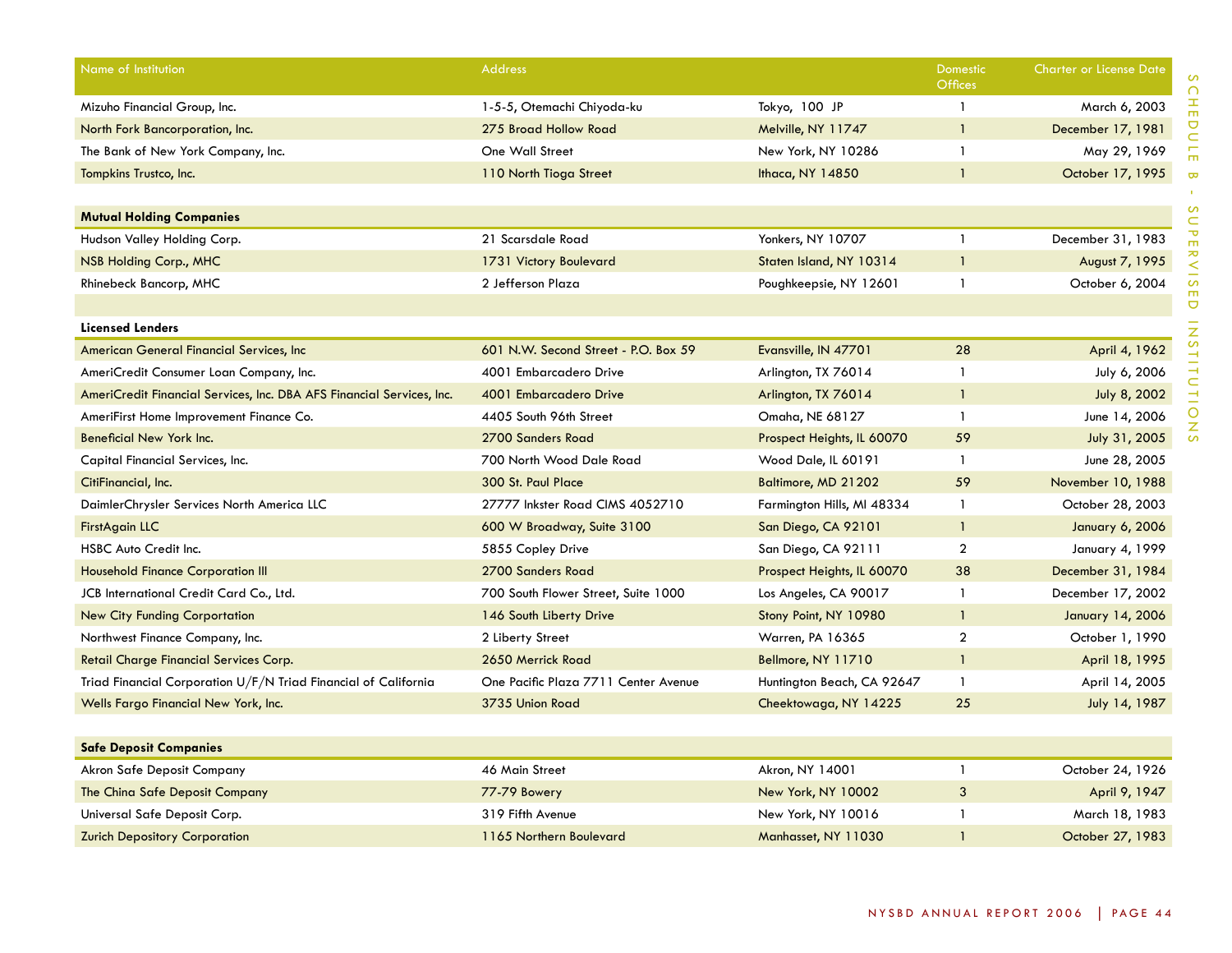| Name of Institution                     | Location | Date of<br><b>Last Report</b> | Total<br><b>Resources</b> | Due to<br>Depositors Or<br>Shareholders | Capital | Due To Head Office<br>and Affiliates | Other<br>Liabilities |
|-----------------------------------------|----------|-------------------------------|---------------------------|-----------------------------------------|---------|--------------------------------------|----------------------|
| <b>Commercial Banks</b>                 |          |                               |                           |                                         |         |                                      |                      |
| None                                    |          |                               |                           |                                         |         |                                      |                      |
| <b>Trust Companies</b>                  |          |                               |                           |                                         |         |                                      |                      |
| None                                    |          |                               |                           |                                         |         |                                      |                      |
| <b>Limited Purpose Trust Companies</b>  |          |                               |                           |                                         |         |                                      |                      |
| None                                    |          |                               |                           |                                         |         |                                      |                      |
| <b>Savings Banks</b>                    |          |                               |                           |                                         |         |                                      |                      |
| None                                    |          |                               |                           |                                         |         |                                      |                      |
| <b>Savings &amp; Loan Associations</b>  |          |                               |                           |                                         |         |                                      |                      |
| None                                    |          |                               |                           |                                         |         |                                      |                      |
| <b>Credit Unions</b>                    |          |                               |                           |                                         |         |                                      |                      |
| None                                    |          |                               |                           |                                         |         |                                      |                      |
| <b>Private Banker</b>                   |          |                               |                           |                                         |         |                                      |                      |
| None                                    |          |                               |                           |                                         |         |                                      |                      |
| <b>Article XII Investment Companies</b> |          |                               |                           |                                         |         |                                      |                      |
| None                                    |          |                               |                           |                                         |         |                                      |                      |
| <b>Foreign Branches</b>                 |          |                               |                           |                                         |         |                                      |                      |
| None                                    |          |                               |                           |                                         |         |                                      |                      |
| <b>Foreign Agencies</b>                 |          |                               |                           |                                         |         |                                      |                      |
| None                                    |          |                               |                           |                                         |         |                                      |                      |
| <b>Holding Companies - One Bank</b>     |          |                               |                           |                                         |         |                                      |                      |
| None                                    |          |                               |                           |                                         |         |                                      |                      |
| <b>Holding Companies - Multi Bank</b>   |          |                               |                           |                                         |         |                                      |                      |
| None                                    |          |                               |                           |                                         |         |                                      |                      |
| <b>Mutual Holding Companies</b>         |          |                               |                           |                                         |         |                                      |                      |
| None                                    |          |                               |                           |                                         |         |                                      |                      |
| <b>Licensed Lenders</b>                 |          |                               |                           |                                         |         |                                      |                      |
| None                                    |          |                               |                           |                                         |         |                                      |                      |

# Part 1: Voluntary and Involuntary Liquidations Commenced During 2006 (Dollars in Thousands)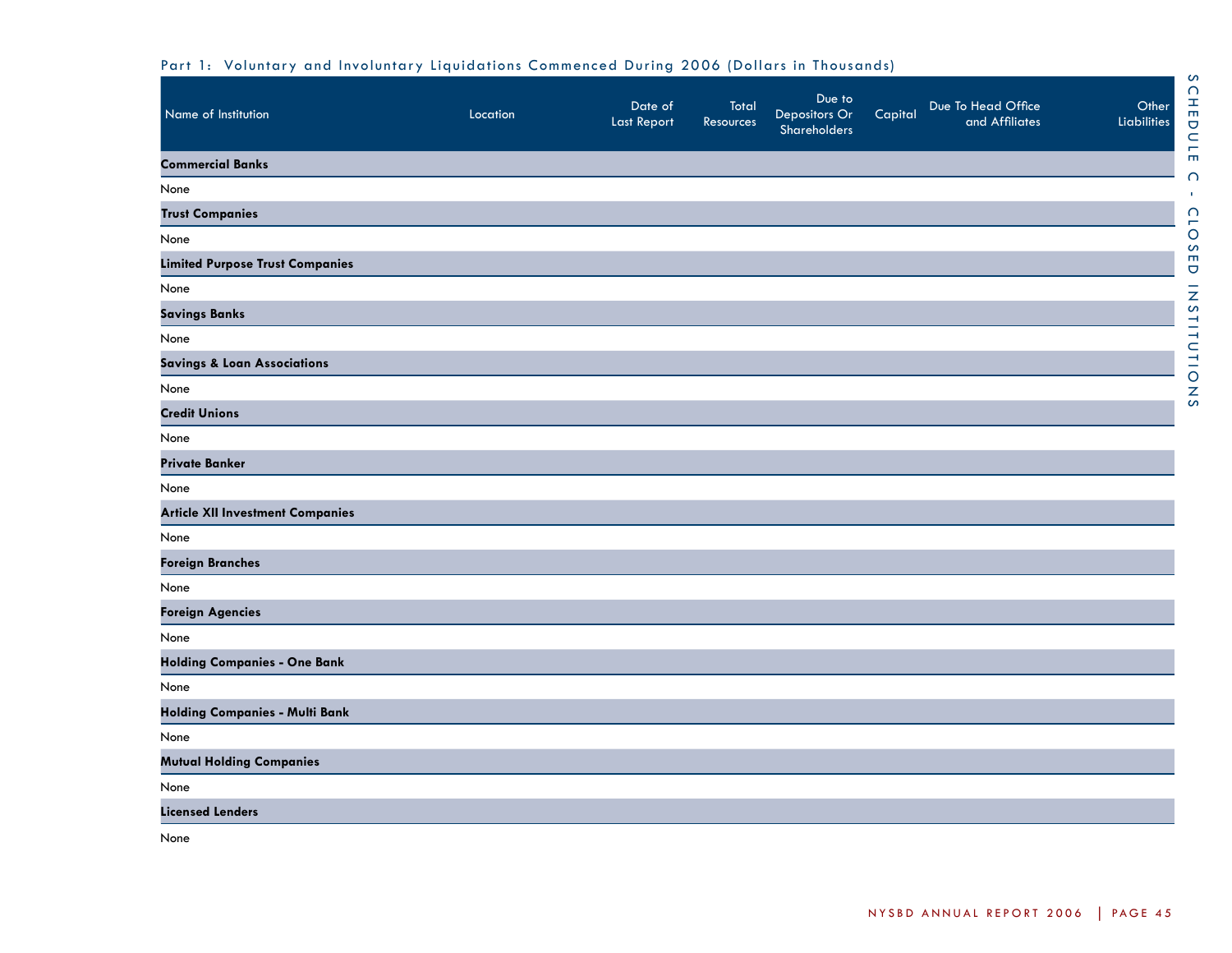| Name of Institution                     | Location     | Date of<br><b>Last Report</b> | Total<br>Resources | Due to<br>Depositors Or<br>Shareholders | Capital | Due To Head Office<br>and Affiliates | Other<br><b>Liabilities</b> |
|-----------------------------------------|--------------|-------------------------------|--------------------|-----------------------------------------|---------|--------------------------------------|-----------------------------|
| <b>Commercial Banks</b>                 |              |                               |                    |                                         |         |                                      |                             |
| None                                    |              |                               |                    |                                         |         |                                      |                             |
| <b>Trust Companies</b>                  |              |                               |                    |                                         |         |                                      |                             |
| None                                    |              |                               |                    |                                         |         |                                      |                             |
| <b>Limited Purpose Trust Companies</b>  |              |                               |                    |                                         |         |                                      |                             |
| None                                    |              |                               |                    |                                         |         |                                      |                             |
| <b>Savings Banks</b>                    |              |                               |                    |                                         |         |                                      |                             |
| None                                    |              |                               |                    |                                         |         |                                      |                             |
| <b>Savings &amp; Loan Associations</b>  |              |                               |                    |                                         |         |                                      |                             |
| None                                    |              |                               |                    |                                         |         |                                      |                             |
| <b>Credit Unions</b>                    |              |                               |                    |                                         |         |                                      |                             |
| None                                    |              |                               |                    |                                         |         |                                      |                             |
| <b>Private Banker</b>                   |              |                               |                    |                                         |         |                                      |                             |
| None                                    |              |                               |                    |                                         |         |                                      |                             |
| <b>Article XII Investment Companies</b> |              |                               |                    |                                         |         |                                      |                             |
| None                                    |              |                               |                    |                                         |         |                                      |                             |
| <b>Foreign Branches</b>                 |              |                               |                    |                                         |         |                                      |                             |
| Banco Commercial Portugues, S.A.        | New York, NY | December 31, 2005             | \$25,288           | \$322                                   | $$-$    | \$24,960                             | \$6                         |
| <b>Foreign Agencies</b>                 |              |                               |                    |                                         |         |                                      |                             |
| Banco Nacional de Mexico, S.A.          | New York, NY | September 30, 2005            | 4,259              |                                         | 518     | 1,569                                |                             |
| Banco Mercantil C.A.                    | New York, NY | June 30, 2006                 | 2,644              | 10                                      |         | 2,634                                |                             |
| <b>Holding Companies - One Bank</b>     |              |                               |                    |                                         |         |                                      |                             |
| None                                    |              |                               |                    |                                         |         |                                      |                             |
| <b>Holding Companies - Multi Bank</b>   |              |                               |                    |                                         |         |                                      |                             |
| None                                    |              |                               |                    |                                         |         |                                      |                             |
| <b>Mutual Holding Companies</b>         |              |                               |                    |                                         |         |                                      |                             |
| None                                    |              |                               |                    |                                         |         |                                      |                             |
| <b>Licensed Lenders</b>                 |              |                               |                    |                                         |         |                                      |                             |

Part 1: Voluntary and Involuntary Liquidations Concluded During 2006 (Dollars in Thousands)

None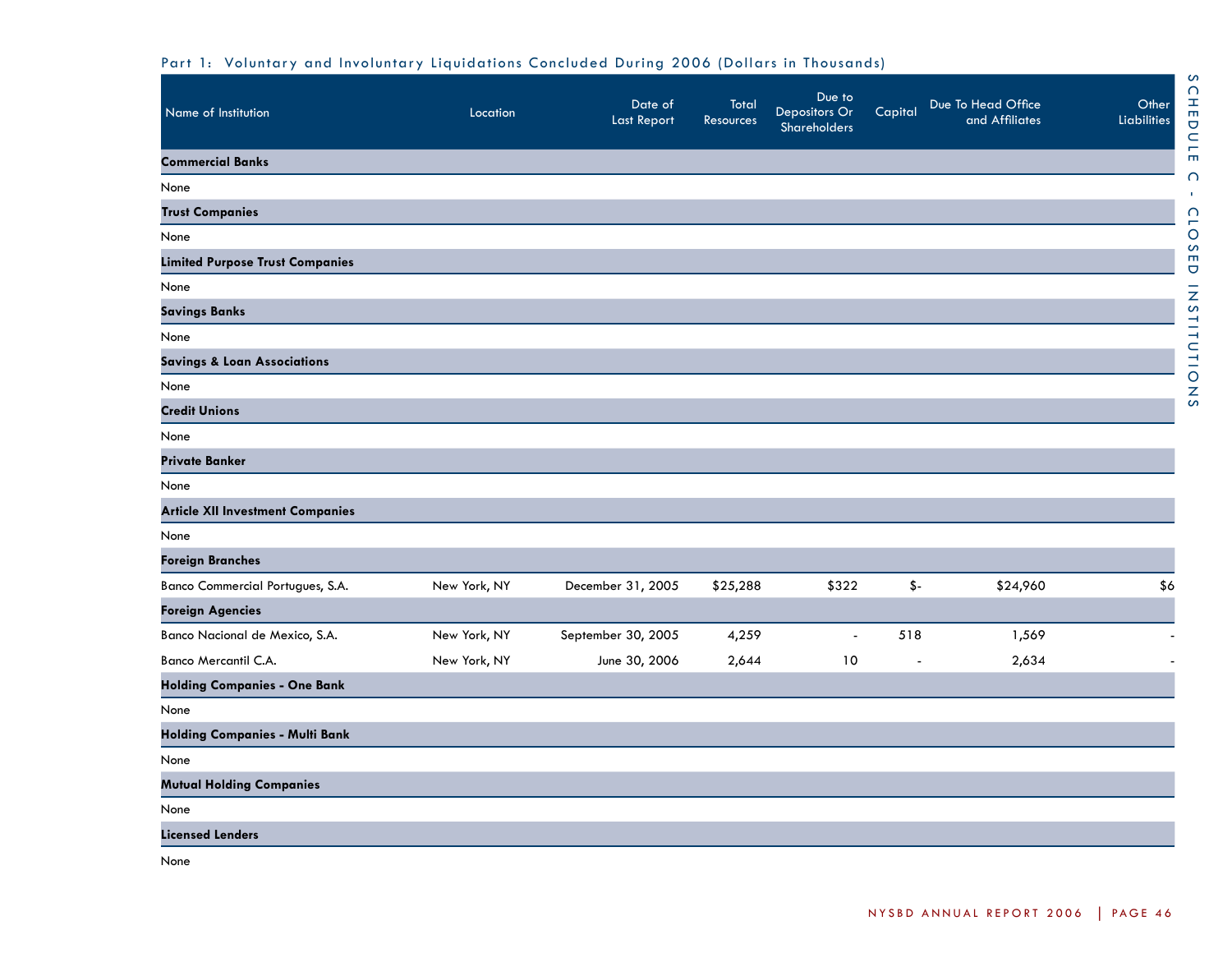| Name of Institution                  | Date Funds Paid To<br><b>NYSBD</b> | Unclaimed Deposit or<br><b>Dividend</b> | <b>Paid To Claimants</b><br>During 2006 | <b>Paid To Claimants</b><br>Ever To Date | <b>Balance of Unclaimed</b><br>Funds Held By NYSBD |
|--------------------------------------|------------------------------------|-----------------------------------------|-----------------------------------------|------------------------------------------|----------------------------------------------------|
| Banco International S.A.             | April 30, 2003                     | \$148,500                               | \$-                                     | \$139,725                                | \$8,775                                            |
| Korea Exchange Bank, New York Branch | April 6, 2004                      | 92,711                                  | $\overline{\phantom{a}}$                |                                          | 92,711                                             |
| Harris Trust Company of New York     | May 7, 2004                        | 546.579                                 |                                         |                                          | 546,579                                            |
| <b>Total</b>                         |                                    | \$787,791                               | S-                                      | \$139,725                                | \$648,066                                          |

Part 3: Unclaimed Deposits or Dividends From Voluntary Liquidations Deposited With The Superintendent

Note: Unclaimed Funds on deposit with the Superintendent of Banks are held by the Office of the State Comptroller.

Part 4: Unclaimed Deposits or Dividends From Involuntary Liquidations Deposited With The Superintendent As of December 31, 2006

| Name of Institution | <b>NYSBD</b> | <b>Dividend</b> | During 2006 | Ever To Date | Paid To Claimants Balance of Unclaimed Funds<br><b>Held By NYSBD</b> |
|---------------------|--------------|-----------------|-------------|--------------|----------------------------------------------------------------------|
| None                |              |                 |             |              |                                                                      |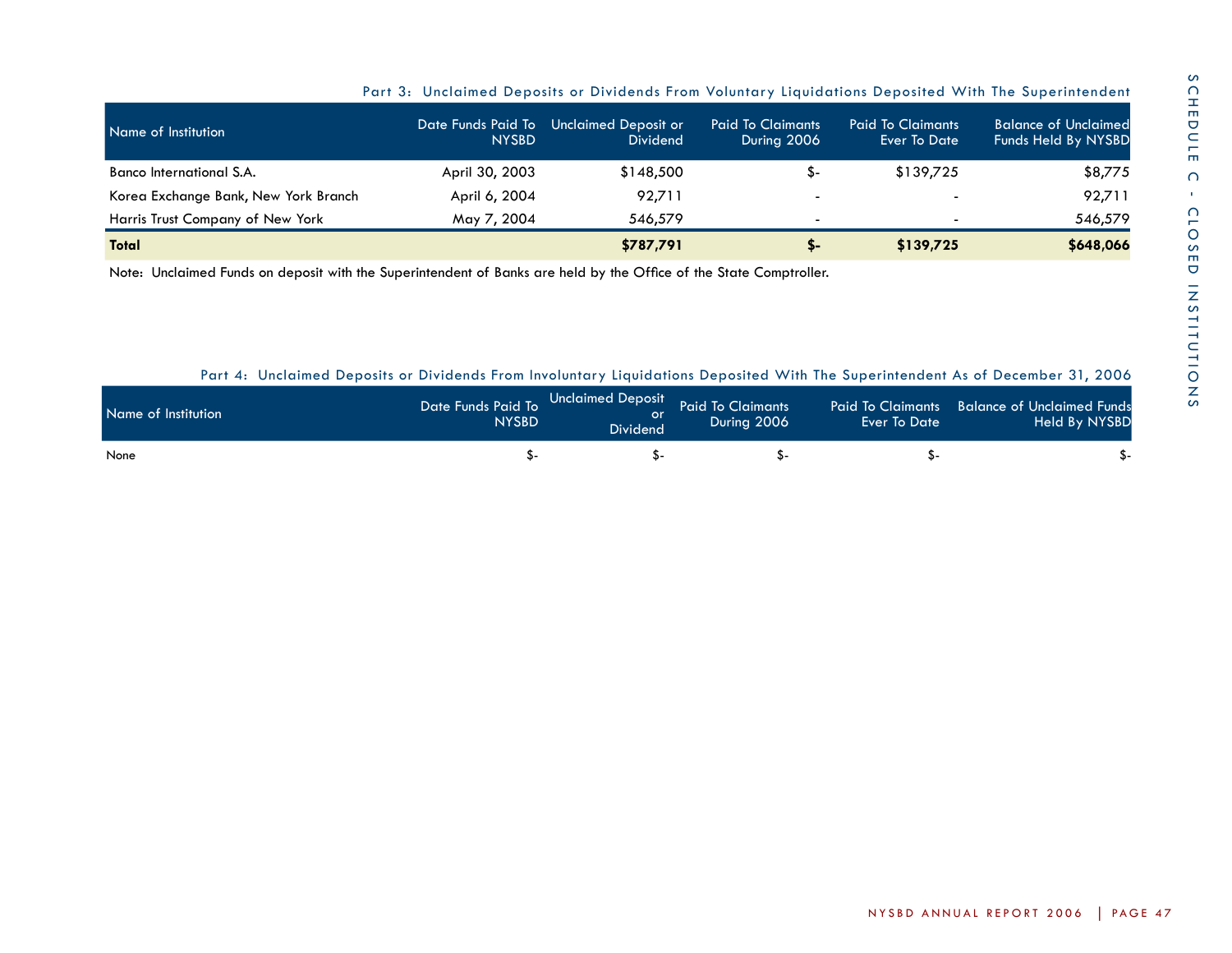|                                                                                                                                       |                                                                                                                                       | <b>Date Approved</b> |
|---------------------------------------------------------------------------------------------------------------------------------------|---------------------------------------------------------------------------------------------------------------------------------------|----------------------|
| <b>New Banking Organizations Chartered</b>                                                                                            |                                                                                                                                       |                      |
| <b>NewBank</b>                                                                                                                        |                                                                                                                                       | April 6, 2006        |
| Global Bank                                                                                                                           |                                                                                                                                       | June 1, 2006         |
| <b>Waterford Village Bank</b>                                                                                                         |                                                                                                                                       | June 1, 2006         |
| Five Star New York Trust Company                                                                                                      |                                                                                                                                       | July 10, 2006        |
| AST Sub Trust Company                                                                                                                 |                                                                                                                                       | September 7, 2006    |
| <b>EmigrantDirect Bank</b>                                                                                                            |                                                                                                                                       | September 7, 2006    |
| <b>Carver Municipal Bank</b>                                                                                                          |                                                                                                                                       | September 7, 2006    |
| New Branches of Foreign Banking Organizations Licensed                                                                                |                                                                                                                                       |                      |
| Chohung Bank, Seoul, Korea and Shinhan Bank, Seoul Korea                                                                              | Approval to transact business in New York through a<br>branch of a proposed merged bank                                               | March 2, 2006        |
| New Agencies of Foreign Banking Organizations Licensed                                                                                |                                                                                                                                       |                      |
| None                                                                                                                                  |                                                                                                                                       |                      |
| New Investment Companies (Article XII)                                                                                                |                                                                                                                                       |                      |
| None                                                                                                                                  |                                                                                                                                       |                      |
| New Licensed Lenders                                                                                                                  |                                                                                                                                       |                      |
| None                                                                                                                                  |                                                                                                                                       |                      |
| Acquisitions of Subsidiaries and Other Interests                                                                                      |                                                                                                                                       |                      |
| None                                                                                                                                  |                                                                                                                                       |                      |
| Mergers, Holding Company and Holding Company Expansion Activities                                                                     |                                                                                                                                       |                      |
| George Karfunkel                                                                                                                      | Approval to become a bank holding company through control of The<br>Upstate National Bank and American Stock Transfer & Trust Company | April 6, 2006        |
| New York Community Bancorp                                                                                                            | Approval to acquire control of Atlantic Bank of New York                                                                              | April 6, 2006        |
| New York Community Newco, Inc.                                                                                                        | Approval to become a bank holding company by acquiring control of<br>Atlantic Bank of New York and New York Commercial Bank           | April 6, 2006        |
| Atlantic Bank of New York                                                                                                             | Approval to become a bank holding company by acquiring control of<br><b>New York Commercial Bank</b>                                  | April 6, 2006        |
| Five Star Bank and Financial Institutions, Inc.                                                                                       | Approval to become bank holding companies by acquiring control of<br>Five Star New York Trust Company                                 | July 10, 2006        |
| American Stock Transfer & Trust Company, 2005 Michael Karfunkel Grantor<br>Retained Annuity Trust, Leah Karfunkel and Renee Karfunkel | Approval to become bank holding companies by acquiring control of<br><b>AST Sub Trust Company</b>                                     | September 7, 2006    |
| George Karfunkel                                                                                                                      | Approval to acquire control of AST Sub Trust Company                                                                                  | September 7, 2006    |
| Emigrant Bank                                                                                                                         | Approval to become a bank holding company by acquiring control of<br><b>EmigrantDirect Bank</b>                                       | September 7, 2006    |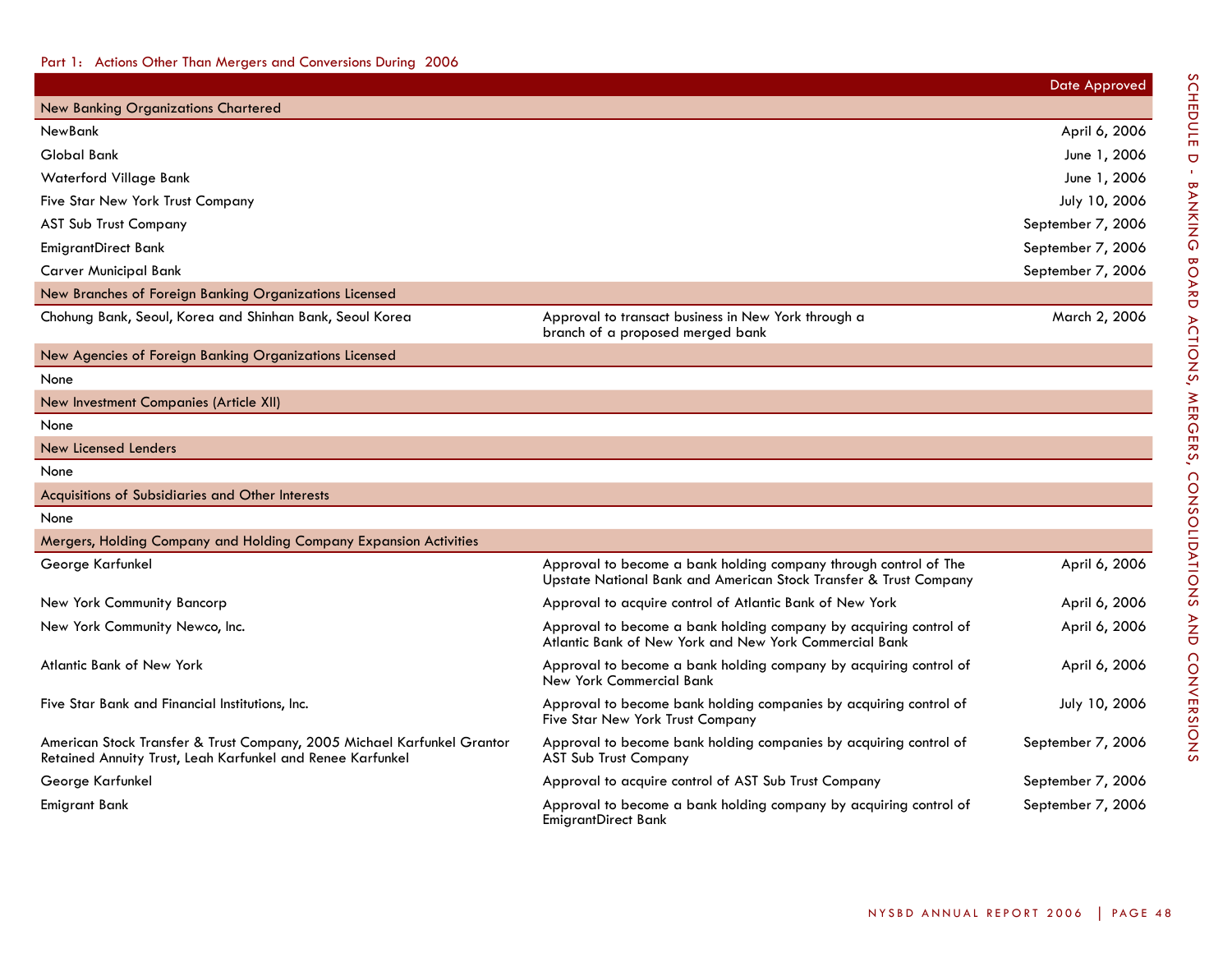| Mergers Holding Company and Holding Company Expansion Activities (Continued) |                                                                                                                                     |                   |  |  |  |
|------------------------------------------------------------------------------|-------------------------------------------------------------------------------------------------------------------------------------|-------------------|--|--|--|
| New York Private Bank & Trust Corporation and Emigrant Bancorp, Inc.         | Approval to acquire control of EmigrantDirect Bank                                                                                  | September 7, 2006 |  |  |  |
| Alexander F. Chu, as Executor                                                | Approval to become a bank holding company by acquiring contol of<br>United Orient Bank and Eastbank, National Association           | November 10, 2006 |  |  |  |
| Change in Control of Banking Organizations                                   |                                                                                                                                     |                   |  |  |  |
| <b>Bay View Capital Corporation</b>                                          | Approval to acquire control of Greater Buffalo Savings Bank                                                                         | March 2, 2006     |  |  |  |
| Sovereign Bancorp, Inc.                                                      | Approval to acquire control of Independence Community Bank                                                                          | April 6, 2006     |  |  |  |
| Banco Santander Central Hispanico, S.A.                                      | Approval to acquire control of Independence Community Bank                                                                          | April 6, 2006     |  |  |  |
| Wilshire Bancorp, Inc. and Steven Koh                                        | Approval to acquire control of Liberty Bank of New York                                                                             | April 6, 2006     |  |  |  |
| <b>Capital One Financial Corporation</b>                                     | Approval to acquire control of North Fork Bank                                                                                      | September 7, 2006 |  |  |  |
| Carver Bancorp, Inc. and Carver Federal Savings Bank                         | Approval to acquire control of Community Capital Bank                                                                               | September 7, 2006 |  |  |  |
| Mario L. and Dawn M. Martinez                                                | Approval to acquire control of Catskill Hudson Bank                                                                                 | December 12, 2006 |  |  |  |
| <b>Other Actions</b>                                                         |                                                                                                                                     |                   |  |  |  |
| <b>Atlantic Bank of New York</b>                                             | Exemption from the requirement of deposit insurance following transfer<br>of all assets and liabilities to New York Commercial Bank | April 6, 2006     |  |  |  |
| Five Star New York Trust Company                                             | Exemption from the requirement of deposit insurance                                                                                 | July 6, 2006      |  |  |  |
| <b>AST Sub Trust Company</b>                                                 | Exemption from the requirement of deposit insurance                                                                                 | September 7, 2006 |  |  |  |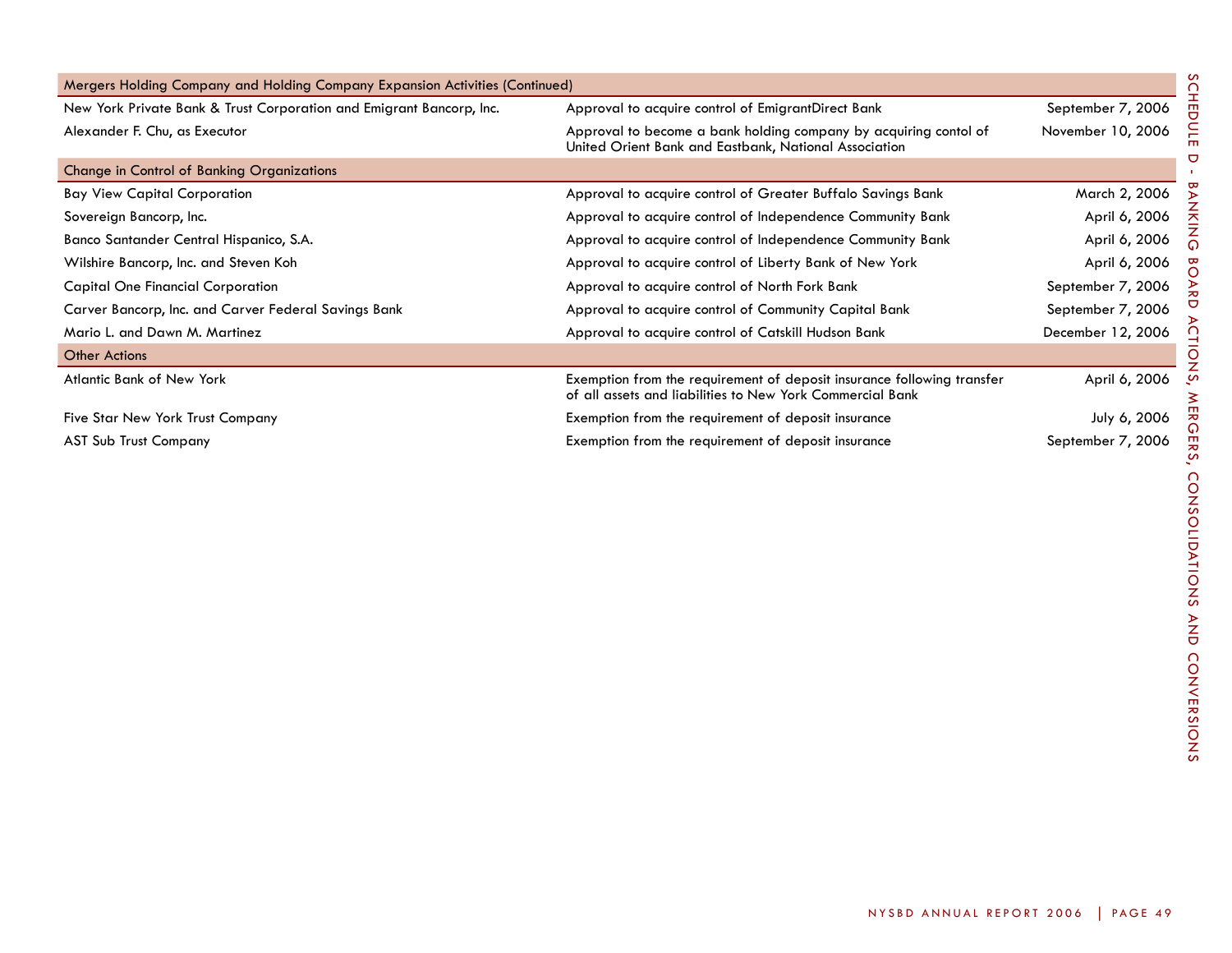# Part 2: Mergers and Consolidations During 2006

| Name                                              | Locations            | <b>Name After Change</b>                                     | <b>Effective Date</b> |
|---------------------------------------------------|----------------------|--------------------------------------------------------------|-----------------------|
| <b>Commercial Banks</b>                           |                      |                                                              |                       |
| Canandaigua National Bank & Trust Company         | Canandaigua, NY      | Canandaigua National Bank & Trust Company September 29, 2006 |                       |
| Five Star New York Trust Company                  | East Rochester, NY   |                                                              |                       |
| New York Commercial Bank                          | Islandia, NY         | New York Commercial Bank                                     | November 30, 2006     |
| New York Municipal Bank                           | Flushing, NY         |                                                              |                       |
| Cathay Bank                                       | Los Angeles, CA      | Cathay Bank                                                  | May 15, 2006          |
| <b>Great Eastern Bank</b>                         | New York, NY         |                                                              |                       |
| <b>Wilshire State Bank</b>                        | Los Angeles, CA      | <b>Wilshire State Bank</b>                                   | May 22, 2006          |
| Liberty Bank of New York                          | New York, NY         |                                                              |                       |
| Sovereign Bank                                    | Philadelphia, PA     | Sovereign Bank                                               | September 8, 2006     |
| Independence Community Bank                       | Brooklyn, NY         |                                                              |                       |
| <b>Trust Companies</b>                            |                      |                                                              |                       |
| None                                              |                      |                                                              |                       |
| <b>Limited Purpose Trust Companies</b>            |                      |                                                              |                       |
| Computershare Trust Company, National Association | Canton, MA           | Computershare Trust Company, N.A.                            | December 31, 2006     |
| Computershare Trust Company of New York           | New York, NY         |                                                              |                       |
| <b>Savings Banks</b>                              |                      |                                                              |                       |
| <b>Carver Federal Savings Bank</b>                | New York, NY         | Carver Federal Savings Bank September 29, 2006               |                       |
| <b>Community Capital Bank</b>                     | Brooklyn, NY         |                                                              |                       |
| <b>Credit Unions</b>                              |                      |                                                              |                       |
| Municipal Credit Union                            | New York, NY         | Municipal Credit Union                                       | February 27, 2006     |
| St. Peter's Yonkers Credit Union                  | Yonkers, NY          |                                                              |                       |
| Peoples Alliance Federal Credit Union             | Hauppauge, NY        | Peoples Alliance Federal Credit Union                        | March 20, 2006        |
| <b>Bakery Salesmen Credit Union</b>               | Long Island City, NY |                                                              |                       |
| <b>Municipal Credit Union</b>                     | New York, NY         | Municipal Credit Union                                       | March 27, 2006        |
| Local 74 SEIU Federal Credit Union                | Long Island City, NY |                                                              |                       |
| Progressive Credit Union                          | New York, NY         | Progressive Credit Union                                     | November 11, 2006     |
| <b>Central Credit Union</b>                       | Rego Park, NY        |                                                              |                       |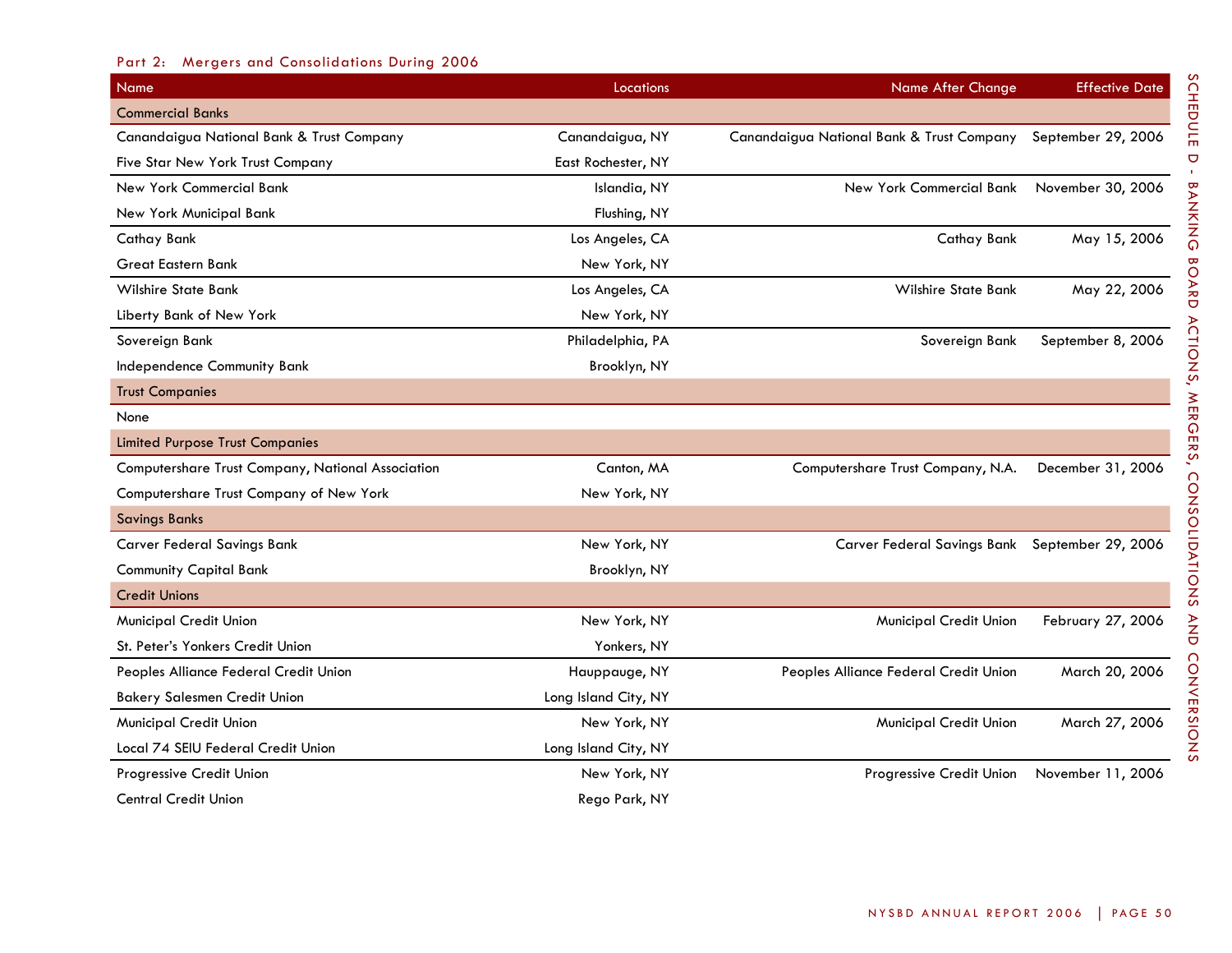| Name                                            | Locations            | <b>Name After Change</b>                        | <b>Effective Date</b> |
|-------------------------------------------------|----------------------|-------------------------------------------------|-----------------------|
| <b>Foreign Branches</b>                         |                      |                                                 |                       |
| The Bank of Tokyo - Mitsubishi Ltd.             | New York, NY         | The Bank of Tokyo - Mitsubishi UFJ, Ltd.        | January 1, 2006       |
| <b>UFJ Bank Limited</b>                         | New York, NY         |                                                 |                       |
| Chohung Bank                                    | New York, NY         | Chohung Bank                                    | April 1, 2006         |
| Shinhan Bank                                    | New York, NY         |                                                 |                       |
| Mega International Commercial Bank Co., Ltd     | New York, NY         | Mega International Commercial Bank Co., Ltd     | August 25, 2006       |
| Chiao Tung Bank Co., Ltd.                       | New York, NY         |                                                 |                       |
| <b>Single Bank Holding Company</b>              |                      |                                                 |                       |
| None                                            |                      |                                                 |                       |
| <b>Multi-Bank Holding Company</b>               |                      |                                                 |                       |
| <b>Capital One Financial Corporation</b>        | McLean, VA           | <b>Capital One Financial Corporation</b>        | December 1, 2006      |
| North Fork Bancorporation, Inc.                 | Melville, NY         |                                                 |                       |
| <b>Check Cashers</b>                            |                      |                                                 |                       |
| None                                            |                      |                                                 |                       |
| <b>Licensed Lenders</b>                         |                      |                                                 |                       |
| DaimlerChrysler Financial Services Americas LLC | Farmington Hills, MI | DaimlerChrysler Financial Services Americas LLC | January 1, 2006       |
| DaimlerChrysler Services North America LLC      | Farmington Hills, MI |                                                 |                       |
| Wells Fargo Financial New York, Inc.            | Cheektowaga, NY      | Wells Fargo Financial New York, Inc.            | February 1, 2006      |
| Wells Fargo Financial Acceptance New York, Inc. | Des Moines, IA       |                                                 |                       |
| <b>Sales Finance Companies</b>                  |                      |                                                 |                       |
| DaimlerChrysler Financial Services Americas LLC | Farmington Hills, MI | DaimlerChrysler Financial Services Americas LLC | January 1, 2006       |
| DaimlerChrysler Services North America LLC      | Farmington Hills, MI |                                                 |                       |
| <b>Money Transmitters</b>                       |                      |                                                 |                       |
| MoneyGram Payment Systems, Inc.                 | Minneapolis, MN      | MoneyGram Payment Systems, Inc.                 | January 27, 2006      |
| Travelers Express Company, Inc.                 | Minneapolis, MN      |                                                 |                       |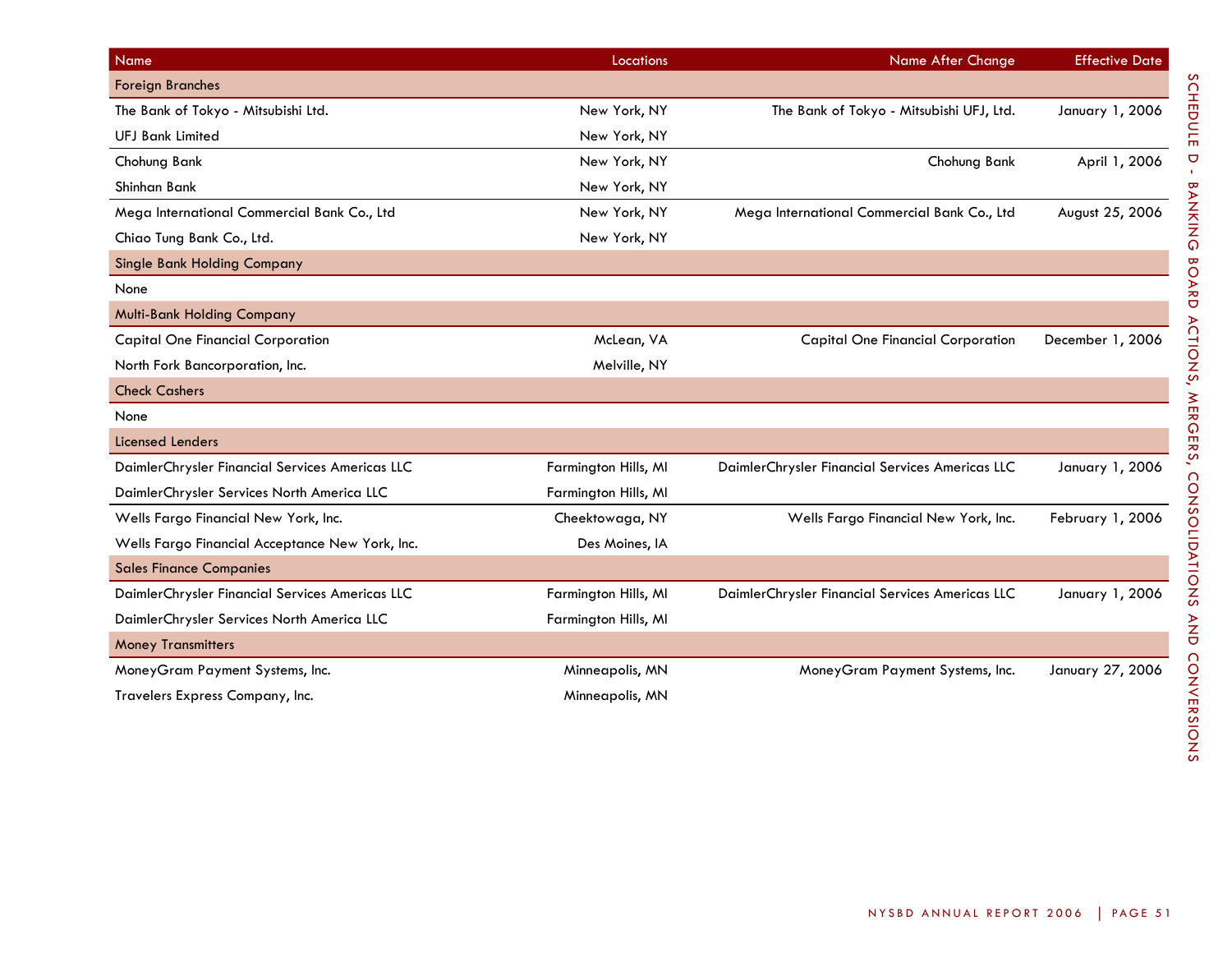## Part 3: Conversion of Federal To State Charter

| Name | Location | <b>Name After Conversion</b> | <b>Effective Date</b> |
|------|----------|------------------------------|-----------------------|
| None |          |                              |                       |
|      |          |                              |                       |
|      |          |                              |                       |
|      |          |                              |                       |

# Part 4: Conversion of State To Federal Charter

| Name                                       | Location           | Name After Conversion                                       | <b>Effective Date</b> |
|--------------------------------------------|--------------------|-------------------------------------------------------------|-----------------------|
| <b>Trust Companies</b>                     |                    |                                                             |                       |
| United States Trust Company of New York    | New York, NY       | United States Trust Company, National Association           | March 31,2006         |
| <b>Limited Purpose Trust Companies</b>     |                    |                                                             |                       |
| Deutsche Bank Trust Company New York       | New York, NY       | Deutsche Bank Trust Company New York                        | January 17, 2006      |
| Brown Brothers Harriman Trust Company, LLC | New York, NY       | Brown Brothers Harriman Trust Company, National Association | July 1, 2006          |
| Savings and Loan Associations              |                    |                                                             |                       |
| Lake Shore Savings and Loan Association    | Dunkirk, NY        | Lake Shore Savings Bank                                     | April 3, 2006         |
| <b>Savings Banks</b>                       |                    |                                                             |                       |
| The Seneca Falls Savings Bank              | Seneca Falls, NY   | Seneca Falls Savings Bank                                   | July 10, 2006         |
| The Bank of Greene County                  | Catskill, NY       | <b>Bank of Greene County</b>                                | November 1, 2006      |
| <b>Credit Unions</b>                       |                    |                                                             |                       |
| <b>AMBRAC Credit Union</b>                 | <b>Buffalo, NY</b> | <b>AMBRAC Federal Credit Union</b>                          | January 10, 2006      |
| United Workers Credit Union                | New York, NY       | <b>Workers United Federal Credit Union</b>                  | May 31, 2006          |
| First Rochester Community Credit Union     | Rochester, NY      | Rochester Federal Credit Union                              | August 2, 2006        |
| Holy Family Parish Credit Union            | Rochester, NY      | Holy Family Parish Federal Credit Union                     | September 20, 2006    |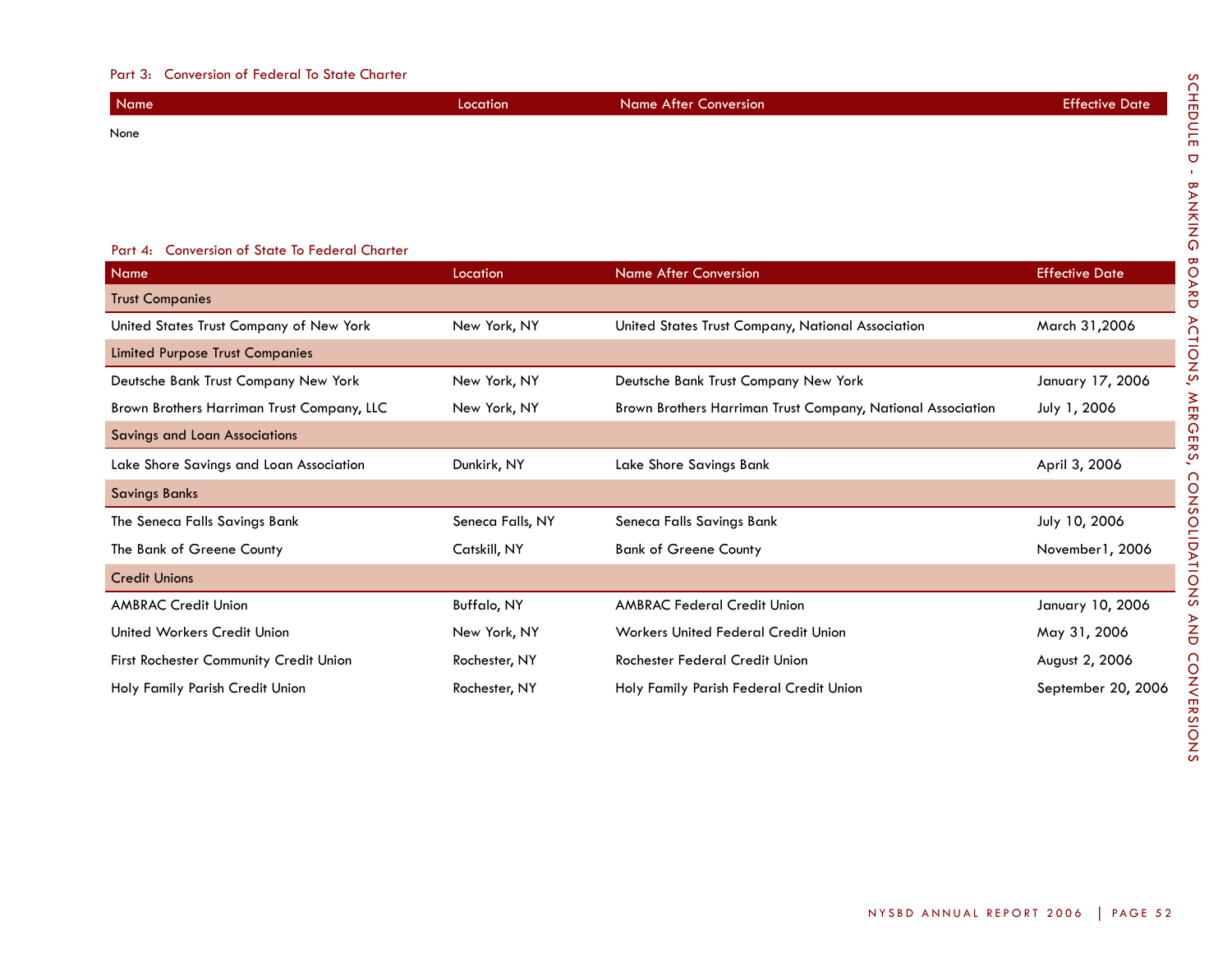## **Balance Sheet (Cash Basis) As of December 31, 2006**

| Assets                                               |             |
|------------------------------------------------------|-------------|
| Cash in STMIF Account as of January 1, 2006          | \$6,153,102 |
| Cash Received During 2006 From STMIF Assessments (1) | 1,638,342   |
| Interest Received in STMIF                           | 349,208     |
| Cash Expenses Disbursed in 2006                      | (26, 251)   |
| <b>Total Assets</b>                                  | \$8,114,401 |
| (1) Total cash received in 2006                      |             |
| <b>Net Assets</b>                                    |             |
| SMTIF Balance as of January 1, 2006                  | \$6,153,102 |
| Excess of 2006 Income over Expenses                  | 1,961,299   |
| <b>SMTIF Balance as of December 31, 2006</b>         | 8,114,401   |
|                                                      |             |
| Income                                               |             |
| STMIF Assessment Income 2005                         | 1,051,151   |
| STMIF Assessment Income 2006                         | 587,191     |
| Interest Income                                      | 349,208     |
| <b>Total Income</b>                                  | \$1,987,550 |

| <b>Excess of Income Over Expenses</b> | \$1,961,299 |  |
|---------------------------------------|-------------|--|
| Expenses                              | 26.251      |  |

| <b>STMIF ASSESSMENT</b>                   |             |
|-------------------------------------------|-------------|
| Beginning Of Year Assessments Receivable  | \$1,051,191 |
| Assessments Billed 2006                   | 1,464,443   |
| Assessments Received for 2005             | (1,051,131) |
| Assessments Received for 2006             | (587, 191)  |
| Uncollectible                             |             |
| Other                                     | (20)        |
| <b>End Of Year Assessments Receivable</b> | \$877,252   |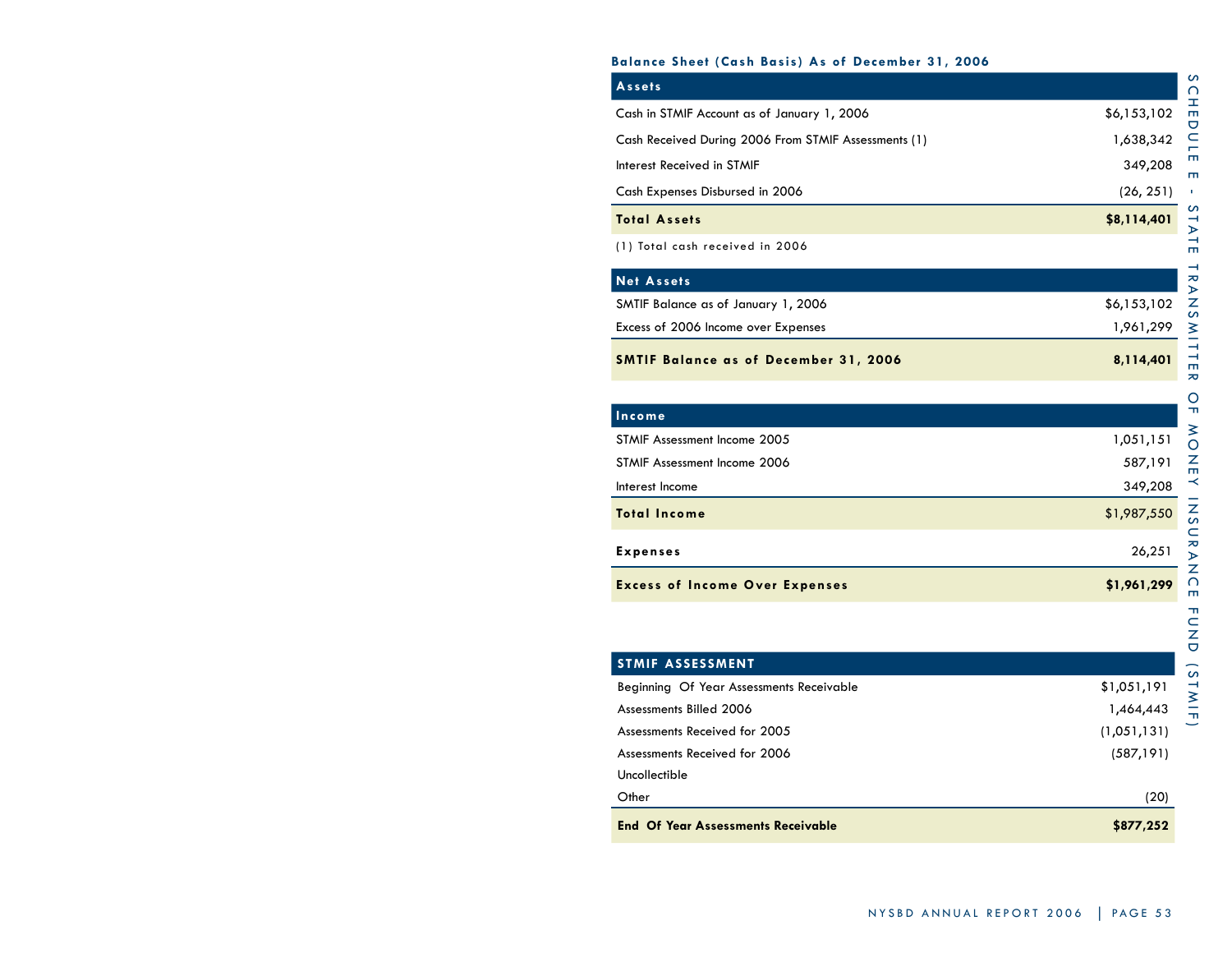# public Enforcement Actions

| <b>October 16, 2006</b>   | New Part 6.10 of the General<br>Regulations of the Banking Board<br>(Investments in Public Deposit Banks by<br>Savings Banks and Savings and Loan                         | <b>December 21, 2006</b>  | <b>Banking Department and Federal Reserve</b><br>Board Announce Written Agreement with<br>Habib Bank Limited.                               |
|---------------------------|---------------------------------------------------------------------------------------------------------------------------------------------------------------------------|---------------------------|---------------------------------------------------------------------------------------------------------------------------------------------|
|                           | Associations).                                                                                                                                                            | <b>December 18, 2006</b>  | Banking Department, FDIC, and Federal<br>Reserve Board Announce Enforcement                                                                 |
| <b>September 27, 2006</b> | New Part 114 of the General Regulations<br>of the Banking Board (Supervision of<br>Article XII Investment Company Holding<br>Companies and Their Subsidiaries for         |                           | Actions with The Bank of Tokyo-Mitsubishi<br>UFJ, Ltd: Order to Cease and Desist, Written<br>Agreement.                                     |
|                           | Purposes of the European Union Financial<br>Conglomerates Directive).                                                                                                     | October 20, 2006          | Financial Crimes Enforcement Network,<br>Federal Deposit Insurance Corporation, and<br>New York State Banking Department Assess             |
| <b>September 27, 2006</b> | Amendments to Part 41 of the General<br>Regulations of the Banking Board (High                                                                                            |                           | Civil Money Penalty Against Israel Discount<br>Bank of New York.                                                                            |
| September 6, 2006         | Cost Home Loans).<br>New Part 404 (Budget Planners/                                                                                                                       | October 12, 2006          | Flatiron Capital Corp. Settlement<br>Agreement.                                                                                             |
| September 6, 2006         | Delegation of Certain Activities).<br>Amendments to Part 400 (Licensed                                                                                                    | <b>September 21, 2006</b> | Termination of the March 9, 2004 Order to<br>Cease and Desist Issued to Credit Agricole,                                                    |
|                           | Cashers of Checks).                                                                                                                                                       |                           | S.A., Paris, France and its Affilitates.                                                                                                    |
| June 28, 2006             | New Part 6.9 (Mergers With Non-bank<br>Affiliates).                                                                                                                       | <b>August 15, 2006</b>    | Order Issued Pursuant to New York Banking<br>Law Section 39 In the Matter of C.L.B. Check<br>Cashing.                                       |
| April 12, 2006            | Amendments to Part 400.12 of the<br>Superintendent's Regulations (Licensed                                                                                                | <b>July 31, 2006</b>      | Termination of the September 30, 2003                                                                                                       |
|                           | Cashers of Checks - Fees).                                                                                                                                                |                           | Order to Cease and Desist Issued to United<br>Orient Bank.                                                                                  |
| <b>February 27, 2006</b>  | <b>Emergency Adoption of Amendments</b><br>to Part 76 of the General Regulations<br>of the Banking Board (Compliance<br>with Community Reinvestment Act<br>Requirements). | <b>July 14, 2006</b>      | Joint Written Agreement Announced Among<br>Federal Reserve Board, New York State<br>Banking Department and Banco Industrial de<br>Venezuela |
| <b>February 2, 2006</b>   | Amendments to Part 32 and New Part<br>6.8 of the General Regulations of the                                                                                               | May 18, 2006              | Assessment of Civil Money Penalty Against<br>Liberty Bank of New York.                                                                      |
|                           | <b>Banking Board (Overdraft Protection</b><br>Charges).                                                                                                                   | April 24, 2006            | Joint Written Agreement Announced Among<br>Federal Reserve Board, New York State                                                            |
| <b>February 2, 2006</b>   | Amendment to Part 31 of the General<br>Regulations of the Banking Board<br>(Investments of Banks or Trust Companies<br>in Certain Corporations).                          |                           | Banking Department and The Bank of New<br>York.                                                                                             |

# FOR MORE DETAILS VISIT:

www.banking.state.ny.us/legal/adptregu.htm

# FOR MORE DETAILS VISIT:

www.banking.state.ny.us/ea.htm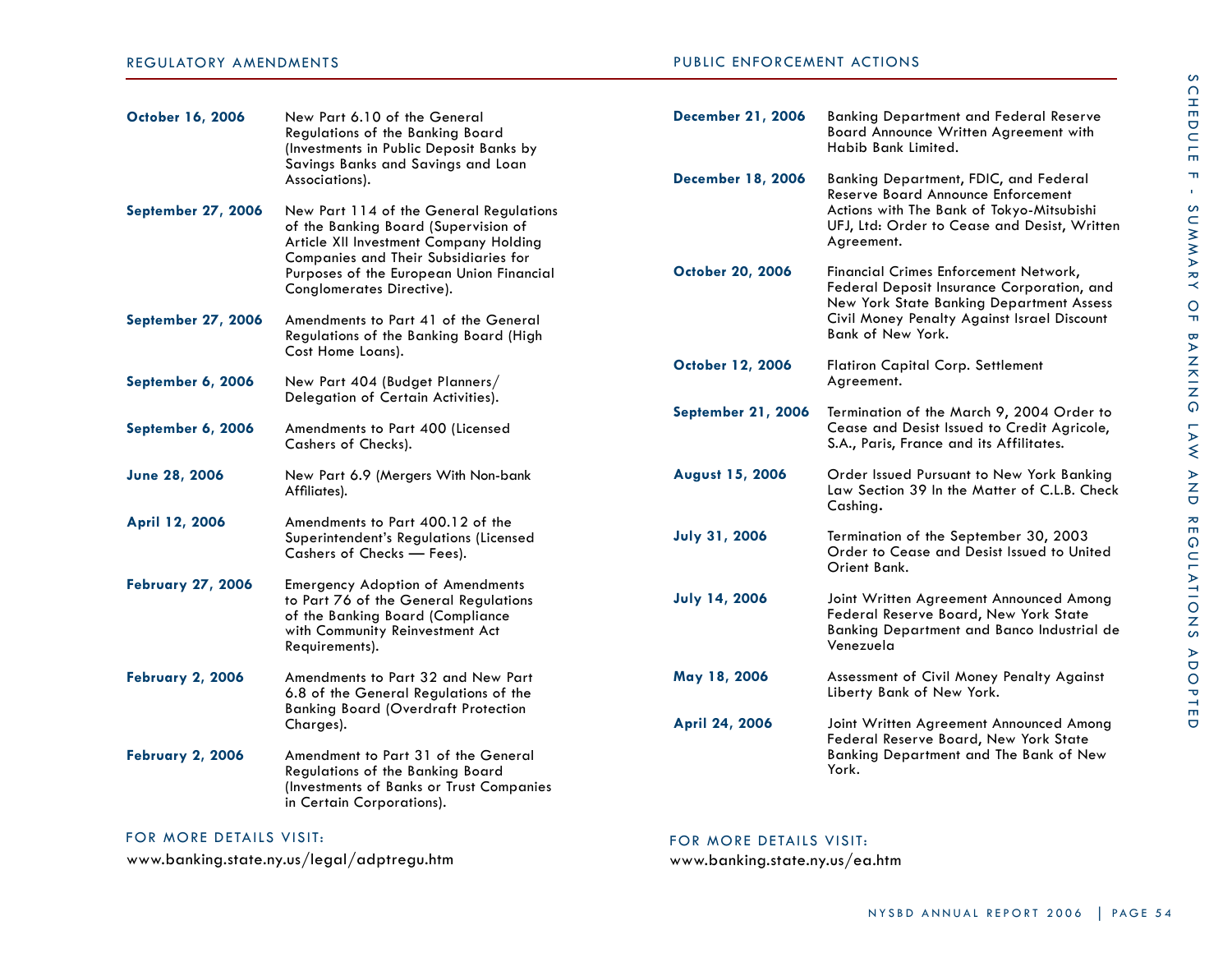## Banking Law and Related Chapters

Chapter 59, Part O (S.6459-C)—Department Fees and Penalty Assessments. Adds new sections 18-A and 44-A to the Banking Law and makes various related amendments to such law. Effective immediately (April 11, 2006).

Chapter 109, Part D-1 (S.8471)—Technical Amendments, Executive Budget. Repeals section 18-a of the Banking Law and re-enacts a new section 18-a and makes various related amendments to such law consistent with the amendments made by chapter 59, part O. Effective immediately (June 23, 2006).

Chapter 59, part O, which comprised a portion of the executive budget legislation enacted for the 2006-07 state fiscal year, repealed the annual licensing and registration fees for the non-banking organizations the Department regulates; increased and made uniform the application investigation fees for all entities the Department regulates and provided that such revenue would be dedicated to the Department to offset the cost of the Department's operations; and increased and expanded the enforcement penalties the Department assesses against regulated entities for Banking Law violations.

The repeal of the licensing fees followed the 2004 imposition of a general assessment upon the non-banking organizations that prior to such date did not pay any annual assessment charges. Such license fee revenue previously was not appropriated to the Department to offset its annual operating costs and the collection of the fees posed a significant administrative burden upon the Department. The increase of the application investigation fees is intended to closely approximate the actual costs of the Department to process the various applications and the return of the fee revenue underwrites processing costs separately from the supervisory expenses that must be supported through the general assessment. The increase in and the expansion of the enforcement penalties the Department provides enforcement tools that approximate those available to the federal bank regulators.

The new application investigation fees are set forth in section 18-a and various other sections of the Banking Law that prescribed specific and in most instances dated fee amounts were amended to delete the referenced amounts and such provisions now reference section 18-a in order to determine the fee amounts. Section 44 and 44-a set forth the revised penalty amounts. Section 44, which sets forth various tiers of penalty charges for substantive violations, based upon the severity of the violation, was amended primarily to prescribe the penalty charge as a charge per violation for each day the violation or violations occurred. Section 44-a established comprehensive penalty charges for violation of reporting requirements and follows the tiered structure and violation per day basis of section 44.

Chapter 109, part D-1, by repealing section 18-a of the Banking Law and re-enacting a new section 18-a provided further clarification of the new application fee provisions and expanded the basis upon which Superintendent may waive or modify such fees. Further, the chapter made additional technical amendments to the Banking Law to reference other prescriptive fee provisions to section 18-a and to harmonize other provisions of such law with the amendments enacted by chapter 59, part O.

Chapter 297 (S.3091-B)—Military Decorations; Safe Deposits. Adds a new paragraph (f-1) to section 335(1) of the Banking Law. Effective immediately (July 26, 2006).

Chapter 297 requires that any military awards, medals or decorations found in a safe deposit box of an institution engaged in the safe deposit business in this state, which has been opened for purposes of disposing of the contents therein pursuant to the provisions of section 335(1) of the Banking Law, be sent to the Division of Military and Naval Affairs. The Division is directed to retain such items indefinitely until claimed by the lessee of the safe deposit box or the estate of the lessee, or released to a person or entity lawfully entitled to possess such items.

The State Comptroller is directed to specify by regulation the procedures and requirements for delivery of such items to the Division and for reporting such information to the State Comptroller's office. The State Military Museum and Veterans Research Institute is directed to store and display such items.

Chapter 308 (S.4744-A)—Deed-Equity Theft. Subdivision 1 of section 595-a of the Banking Law is amended by adding a new paragraph (h); a new section 265-a is added to the real Property Law; and a new section 1303 is added to the Real Property Actions and Proceedings Law. Effective February 1, 2007 and applies to covered contracts entered into on and after such date.

Chapter 308 first amends section 595-a of the Banking Law to define, as a violation, the making of a mortgage loan, or providing for the making of such loan, to an equity purchaser if a licensed mortgage banker, a registered mortgage broker or an exempt organization (a banking institution or banking organization or a direct subsidiary of such institution or organization) had knowledge that the equity purchaser was not in compliance with section 265-a of the Real Property Law in regard to a residential transaction subject to such section for which the mortgage loan is sought.

Section 265-a of the Real Property Law is intended (i) to address instances of "home equity theft" that occur when homeowners of residential property are in default or the property is in foreclosure, and (ii) to preserve the equity in such properties to the extent possible for the benefit of the homeowner.

Generally, section 265-a provides such homeowners with information and disclosures so they make informed decisions when approached by persons or "equity purchasers" to sell or transfer their property in such situations and to provide remedies for such homeowners if such transactions involve deceit, lack of fair dealing, misleading representations, or unfair contract terms.

Transactions or "covered contracts" include any contract, agreement or arrangement, or any term thereof, between an equity purchaser and equity seller that are (i) incident to the sale of any residence in foreclosure or (ii) incident to the sale of any residence in foreclosure or default when such covered contract includes a reconveyance arrangement. A "sale" by the homeowner or "equity seller" includes a transaction where the seller receives consideration from the purchaser and a transaction where a transfer of title is made to the purchaser and no consideration is provided the seller. A "reconveyance arrangement" means the transfer of title by the seller in default or foreclosure to the purchaser, either by transfer of interest or by the creation of a mortgage or lien or other encumbrance that allows the purchaser to obtain legal or equitable title to all or part of the property, and a subsequent conveyance, or promise of such, of an interest back to the seller that allows such seller to regain possession of the property. Such interest includes, but is not limited to, a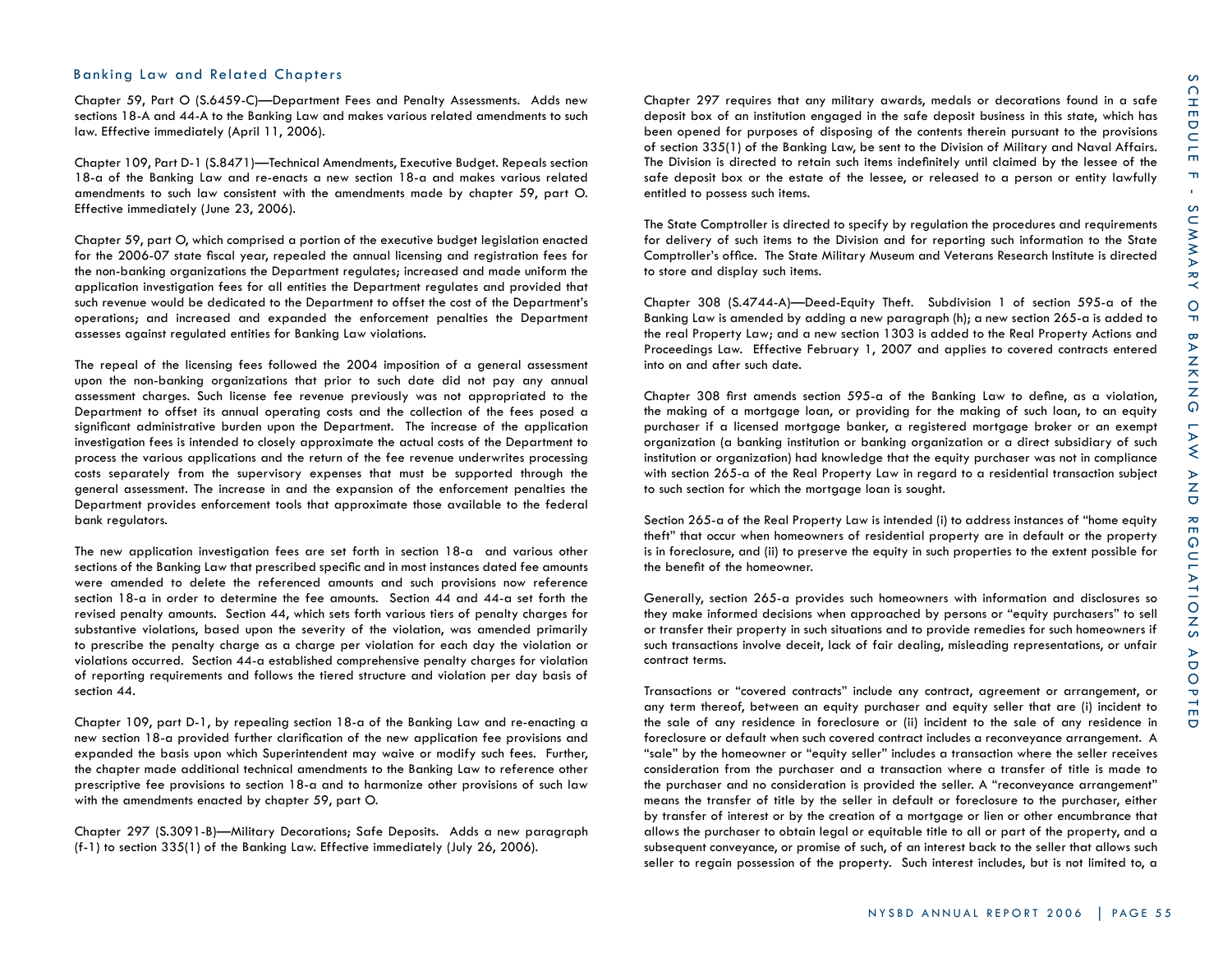purchase agreement, option to purchase or a lease. A "residence" means residential real property, of one to four units, that the seller occupies or occupied at the time prior to sale as his or her primary residence.

In addition to the ability to rescind the contract, the equity seller may also commence an action to recover actual damages related to key violations of section 265-a. The court is also empowered to award up to three times the seller's actual damages.

With respect to any reconveyance agreement contained in the purchase agreement, the reconveyance only has viability if the purchaser verifies by appropriate documentation that the equity seller has or will have a reasonable ability to pay for the subsequent conveyance. One of the key standards for meeting this test is that purchaser verify that the seller has or will have a sufficient income level, as defined in the Banking Law's predatory lending statute, section 6-l, to pay for the reconveyance.

In the case of such conveyances, if the purchaser has sold the property to a legitimate purchaser, the equity purchaser is required to refund to the equity seller at least 82 percent of the fair market value of the property.

In addition to the foregoing remedies, the Attorney General is also empowered to commence an action to enjoin and restrain any violations of such section of the Real Property Law. Civil penalties up to \$25,000 may be assessed by the court for each violation.

The requirements pertaining to such covered contracts include, but are not limited to, the following:

- The contract must be in writing in either English or in Spanish and English, if the primary language of the seller is Spanish.
- The contract is not effective until 5 business days after the date on which the contract is executed.
- The contract must constitute the entire agreement between the parties, and in addition to the appropriate identifying information of the parties and the property involved, also must include a complete description of the payment or other consideration; the time, if any, at which physical possession of the property is to be transferred to the purchaser and vacated by the seller; the terms of a rental or lease agreement; and the terms of any reconveyance agreement.
- A notice of the right to cancel the contract within the 5 business days and so dated by the purchaser and a notice of cancellation filled out by the purchaser must be included with the contract.
- Within 10 days following receipt of the notice of cancellation, the purchaser must return the contract and any consideration paid by the seller to the seller.

Within the 5-day cancellation period, the purchaser is prohibited from taking a number of specified actions which would induce or bind the seller to completing the transaction. In addition, the purchaser is prohibited from making certain specified false or misleading statements regarding the property or the transaction, or making other specified misleading representations and taking certain specified actions that would constitute an unconscionable advantage to the purchaser.

The amendment to the Real Property Actions and Proceedings Law requires that a specific notice be given by a foreclosing party to the mortgagor and delivered with the summons and complaint. The purpose of the notice is to advise the mortgagor that they may be approached by persons that offer to save their home and that they should seek information

and assistance from legitimate resources. The notice includes a reference to the Banking Department hotline in order to locate such resources. Further, the amendment requires the Department to post on its webpage and otherwise make available such resource information

Chapter 455 (S.4195-A)—Regulatory Relief I. Amends subdivisions 2 and 2-a of section 247 of the Banking Law and adds a new subdivision 2-b to such section; amends subdivision 1 of section 112 of such law; and amends subdivision 7 of section 600 of such law. Effective immediately (August 16, 2006).

The amendments to section 247 of the Banking Law narrow the restrictions that apply to mutual savings banks with respect to extending credit to officers of such banks. Currently, section 247 limits mutual savings banks to extending only first mortgage loans to any officers of the institutions. The amendment would narrow the restriction so that it applies only to "executive" officers of mutual savings banks. The new subdivision 2-b added to section 247 defines "executive officer" for such purposes by reference to the statutory definition in the Federal Reserve Act and implementing regulations adopted by the Federal Reserve Board.

The amendment to section 112 of the Banking Law permits boards of banks and trust companies to declare stock dividends more frequently than quarterly, either pursuant to a regulation of the Superintendent or by other authorization of the Superintendent. Pursuant to regulations of the Banking Board, the provisions of section 112 apply to stock-form savings banks and savings and loan associations, as well as banks and trust companies.

The amendment to section 600 of the Banking Law would permit non-bank subsidiaries and affiliates of savings banks, savings and loan associations, banks and trust companies to merge with and into their affiliate or parent banking institutions. However, any such merger is limited only to those affiliates and subsidiaries that are engaging in an activity or activities that the banking institution could perform directly.

Chapter 456 (S.4299)—Regulation of Budget Planners. Amends section 581 and subdivision 5 of section 584-a of the Banking Law and subdivisions 1 and 4 of section 455 and section 456 of the General Business Law. Effective immediately (August 16, 2006).

Chapter 456 amends section 581 by adding a new subdivision 2 to require that an applicant for a license as a budget planner provide educational, budgeting or counseling services, acceptable to the Superintendent, as a condition to be licensed and thereafter maintain such license.

Section 584-b is amended to authorize licensed budget planners to contract with thirdparty entities that control the payments between debtors and creditors under terms and conditions acceptable to the Superintendent. The amendment also expressly exempts such payments from the money transmission licensing requirements.

Section 455 of the General Business Law is amended to provide an express statement that the definition of budget planning applies to those persons or entities that have contracts with debtors but also have contracts with third-party entities that control monetary payments made by such debtors to their creditors. The amendment also clarifies that a person or entity domiciled in another state having an organizational structure similar to a New York Type B not-for-profit corporation that is licensed by the Superintendent as a budget planner is not subject to the provisions of Article 28-b of the General Business Law that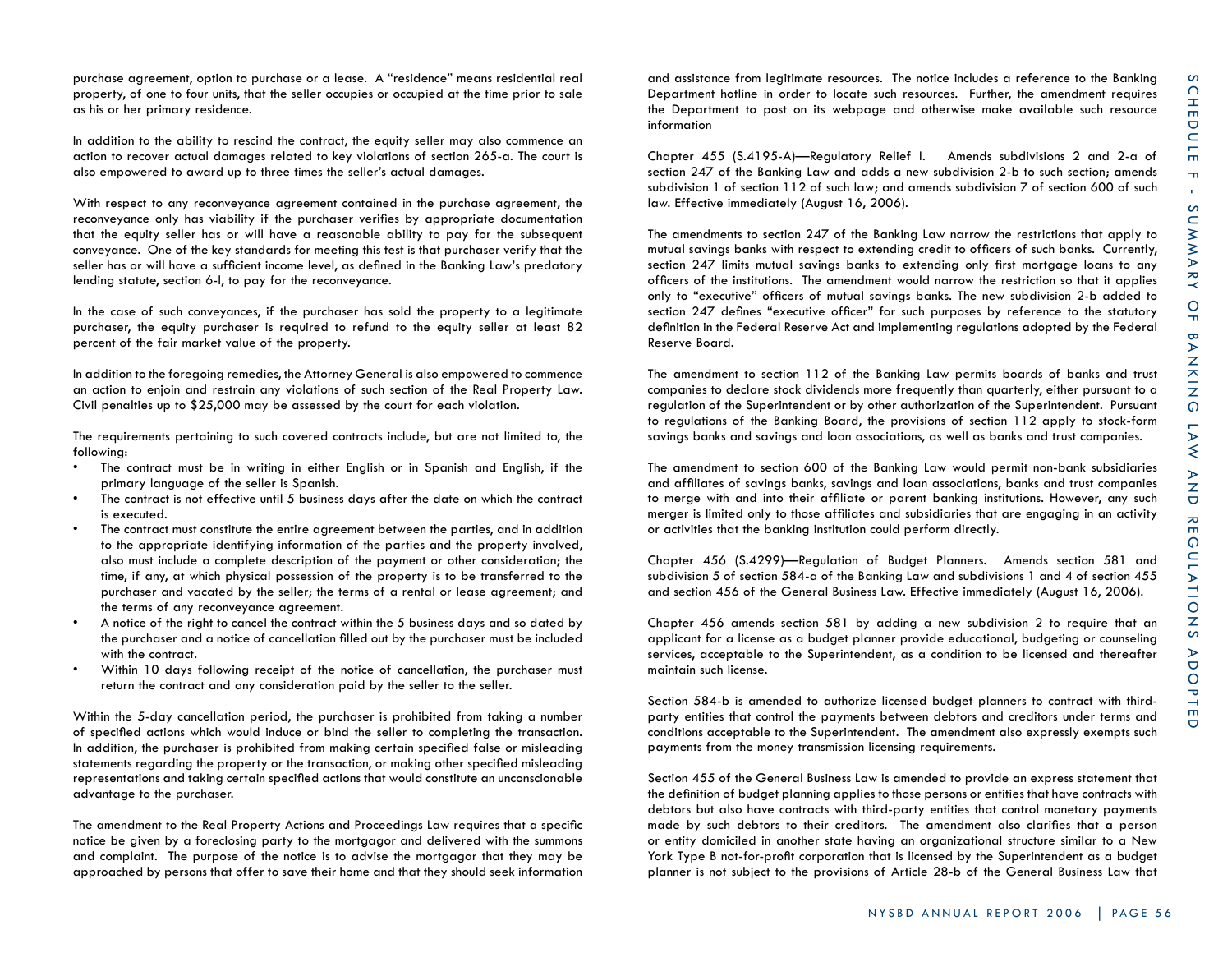otherwise prohibit persons or entities from engaging in budget planning.

Section 456 of the General Business Law is amended to provide a technical clarification that a person or entity that engages in the business of budget planning, as defined in section 455 of such law, is subject to the aforementioned prohibition unless otherwise licensed by the Superintendent or exempted by such provisions. The amendment also repeals dated statutory provisions related to the original enactment of the licensing provisions in the Banking Law.

Chapter 464 (S.5806-A)—Regulatory Relief II. Amends section 36(2), section 200(3), section 3001, and section 13(2) of the Banking Law. Effective immediately (August 16, 2006).

Chapter 464 amends section 36 to make certain technical revisions and a substantive revision relating to prescribed examination intervals by giving the Superintendent greater flexibility to modify examination intervals in order to maximize administrative efficiencies through coordination of examinations with federal bank regulator examination schedules.

Section 200 is amended to make a technical amendment related to the service of process provisions pertaining to licensed foreign banking corporations.

Section 3001 is amended to clarify that foreign banking corporations intending to open in this state any type of office open to the general public are subject to the provisions of the Banking Law that prohibit foreign corporations from using business names that conflict with the names of business entities regulated by the Department or that would tend to confuse or deceive the general public.

Section 13 is amended to provide an alternate method to select potential candidates for the Banking Board industry seat that is to be held by a qualified representative of statechartered savings and loan associations. Such candidates may be chosen from any of three other industry groups if the Superintendent determines that a qualified candidate cannot be selected from the savings and loan association industry group.

Chapter 510 (S.7526-B)—Credit Union Powers. Amends section 447, section 454(6), and section 478(2) of the Banking Law, and adds a new subdivision 36 to section 454 of such law. Effective immediately (August 16, 2006).

Chapter 510 amends section 447 to permit state-chartered credit unions to provide retirement benefits, rather than just pension benefits, to both officers and employees of such credit unions and to make certain investments related thereto.

Section 454 is first amended to allow such credit unions, with the approval of the Superintendent, to make business loans in an aggregate amount that exceeds the normal limit on aggregate member and non-member business loans prescribed by regulations of the National Credit Union Administration ("NCUA"), to the same extent that such additional lending could be permitted by the NCUA as the insurer of state-chartered credit unions. Section 454 is further amended to permit such credit unions to make investments in certain mortgage/real estate financial instruments not presently authorized by the Banking Law.

Finally, section 478 is amended to make a technical conforming amendment relating to changing or amending the bylaws of credit unions in order to add certain-sized membership groups for which credit unions receive expedited approval. Chapter 660 of the laws of 2004 permitted groups of less than 3000 to be added to employer or association-based credit unions upon notice to the Superintendent.

Chapter 508 (S.4047-A)—Trust Offices. Amends section 131(3) and (4) and adds a new subdivision 5 to such section and amends section 225-a of the Banking Law. Effective immediately (August 16, 2006).

Chapter 508 authorizes out-of-state state banks and trust companies to open trust offices in this state without requiring that any such bank or trust company comply with Interstate branching provisions of Article 5-a of the Banking Law, which, in general, prohibits any outof-state bank from unilaterally opening a branch office in this state or, as more commonly referred to, entering de novo.

Subdivision 3 of section 131 generally prohibits corporations other than trust companies from exercising trust powers in this state or maintaining an office for such purposes. However, foreign corporations that are authorized by their state of incorporation to exercise trust powers and operate in a fiduciary capacity may perform such functions within this state when it has been designated by a will or similar specified instrument to so act, provided that the foreign state of incorporation permits New York corporations so empowered to engage in trust and related fiduciary activities in such foreign state on the same basis. This right, however, does not empower the foreign corporation to open a trust office in this state to conduct trust business. To do so would require that such banking institution open a branch office, which subjects the institution to the de novo branching restrictions of Article 5-A of the Banking Law.

The amendments to section 131 now permit an out-of-state state bank or trust company to open a trust office in this state on a de novo basis, provided the home state of the outof-state banking institution extends a similar right to New York state-chartered banks and trust companies. Such out-of-state state banks and trust companies may only exercise trust powers in this state to the extent authorized by their home state, but no such authorization shall enable any such banking institution to engage in trust powers that are greater than those authorized under New York law. An out-of-state state banking institution may open a trust office and any additional offices and commence business within 30 days upon filing a notice with the Superintendent, unless the Superintendent indicates in writing that the institution may not do so or additional time or information is required to consider such notice. Any such trust office expressly is not considered to be a branch office pursuant to any other provisions of the Banking Law.

The amendment adding a new subdivision 5 to section 131 permits the out-of-state state bank or trust company subject to the provisions of subdivision 3 or 4 to be formed as a corporation or limited liability company.

The amendment to section 225-a empowers the Superintendent to examine trust offices located in New York State and parallels the current authority of the Superintendent to examine branch offices established by out-of-state state banks and trust companies.

Chapter 656 (S.4677-A)—ATM Lighting Standards. Amends subdivisions 4 and 6 of section 75-b of the Banking Law. Effective ninety (90) days after it became law (December 12, 2006).

Chapter 656 amends certain provisions of the ATM Safety Act, which established various security and lighting requirements for bank-operated automated teller machine (ATM) facilities, to revise particular lighting standards related to the degree and location of illumination from such facilities.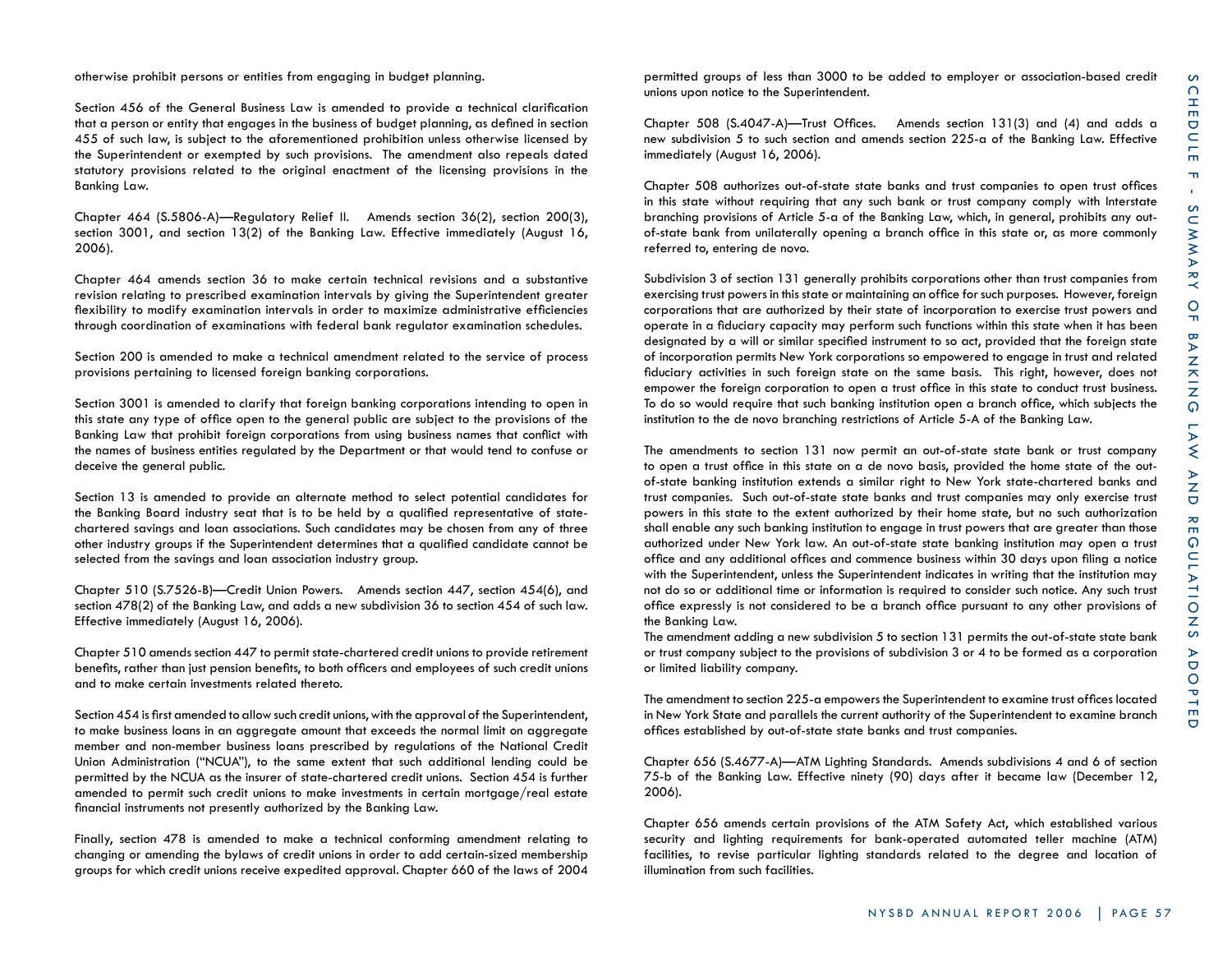The revisions of the standards include the following: With respect to outside ATM facilities,

- Reducing the minimum illuminance at five feet from a facility, from 10 footcandles to 5 footcandles;
- Reducing the distance for a minimum illuminance of two footcandles in all unobstructed distances from a facility from 50 feet to 30 feet;
- Establishing a minimum illuminance of 1 footcandle at 60 feet in all unobstructed distances from a facility and specifying the illumination be measured on a vertical plane and pointed at a light source; and
- Repealing an existing standard related to a facility that is within 10 feet from the corner of a building that necessitates lighting along the adjacent side of the building for 40 feet.

With respect to inside ATM facilities,

- Clarifying that the requirements pertain to an open and operating facility that includes a defined parking area for such facility;
- Reducing the distance for a minimum illuminance of two footcandles in all unobstructed distances from a facility from 60 feet to 30 feet; and
- Establishing a minimum illuminance of 1 footcandle at 60 feet in all unobstructed distances from a facility and specifying the illumination be measured on a vertical plane and pointed at a light source.

In addition, the amendments provide that if a particular facility does not meet the new standards, such facility will be in compliance if it meets the current standards being modified that apply to that particular type of facility, aside from the corner lighting standard, which is repealed by this act.

Finally, Chapter 656 makes a technical correction to the measurement of illumination by deleting any reference to "candlefoot power" within such standards and substituting the correct scientific term "footcandle." The definition of candlefoot power is repealed and the correct definition of a footcandle is substituted.

Chapter 702 (S.7524-A)—Bank Holding Companies. Amends subdivision1 and 2 of section  $39(1)$  and (2), section  $44(2)$  and (9), section  $142(2)$ , section  $143(3)$  and section  $143-a(1)$  and (3) of the Banking Law. Effective immediately (September 13, 2006).

Chapter 702, in amending section 44(9), conforms the provisions to revisions made to section 39 in 2004, which specifically added banking holding companies as regulated entities subject to the enforcement standards of sections 39 and 44 and specifically added a definition of bank holding company to section 39 as subdivision 6 of such section.

The other amendments to sections 39 and 44 are unrelated to the subject of bank holding companies and pertain to the amendment of section 3001 of the Banking Law by Chapter 464 of the laws of 2006. Such amendment expanded the scope of section 3001 to apply to any type of office that would be opened in this state by foreign banking corporations, which are inclusive of out-of-state state banks. Such provisions are intended to prohibit foreign banking corporations from using business names that conflict with the business names of entities regulated by the Department or that would tend to confuse or deceive the general public. The amendments made by Chapter 702 to sections 39 and 44 will enable the Superintendent to apply the current enforcement standards and penalties in regard to compliance violations of the section 3001 amendment.

In amending the Article 3-A provisions, Chapter 702 is intended to clarify when particular applications involving directly or indirectly bank holding companies must be made to the Superintendent and approved either by the Banking Board or the Superintendent. Whether one type of application and approval is needed turns upon whether the persons or entities having ultimate control of the subsidiary banking institutions will be altered by the organizational transaction to be undertaken by the affected institutions.

Chapter 703 (S.7525-A)—Regulator Relief III. Amends sections 133, 643(3) and 370(3) of the Banking Law, and repeals subdivision 19 of section 42 and Article 2-a of such law. Effective immediately (September 13, 2006).

Chapter 703 amends section 133, which regulates the misuse of a banking institution's name by any person in a manner that would mislead the general public. The amendment replaces any reference in such section to a banking "organization" and substitutes a reference to a banking "institution." The term "organization" as used in the Banking Law refers only to a state-chartered banking institution, investment company, safe deposit company or credit union. "Institution" is defined by such amendment as any such state or federally chartered entity, which has a branch or office located in this state.

The amendment to section 643(3) permits a licensed money transmitter to keep on deposit in any state or federally chartered banking institution or credit union headquartered in this state the assets pledged in lieu of a surety bond to cover outstanding money transmission instruments.

The amendment to section 370(3) essentially is a technical correction of an amendment approved in 2005 which permits a licensed check casher to waive the distance limitation to permit another check casher to relocate a licensed facility within 3/10 of the existing licensed check casher. The amendment permits such relocations from any existing location.

The repeal of article 2-A and section 42(19) relate to the regulation of certain employee welfare funds by the Banking Department when such funds are under the control of a corporate trustee that is also subject to regulation by the Department. The Banking Department no longer supervises such employee welfare funds following the passage of the federal Employee Retirement Income Security Act, subsequent to which the U.S. Department of Labor assumed supervisory responsibility of such funds. The provisions of section 42 repealed required the Department to maintain a list of all such regulated funds and certain other information related to such funds.

Chapter 744 (S.7431-A)—Regulation of Mortgage Loan Originators. Adds a new Article 12-E to the Banking Law. Effective January 1, 2008 ( The Superintendent may delay the effective date of the act and any deadlines specified therein to such time or times as he or she deems sufficient to ensure the effective implementation of the act's requirements.).

Chapter 744 generally provides for the regulation of mortgage loan originators (hereafter "MLOs") by the Banking Department by requiring such individuals to be registered and meet and maintain certain defined educational requirements as a condition of such registration. MLOs are individuals employed by or who have an independent contractor relationship with (hereafter "employed by" or "employees of") licensed mortgage bankers or registered mortgage brokers and who assist a customer by "soliciting, negotiating, explaining or finalizing the terms of" (hereafter "making") a mortgage loan.

To register as an MLO, an individual must apply to the Department and be subject to a criminal history record check. Applicants could be disqualified if they had been convicted of certain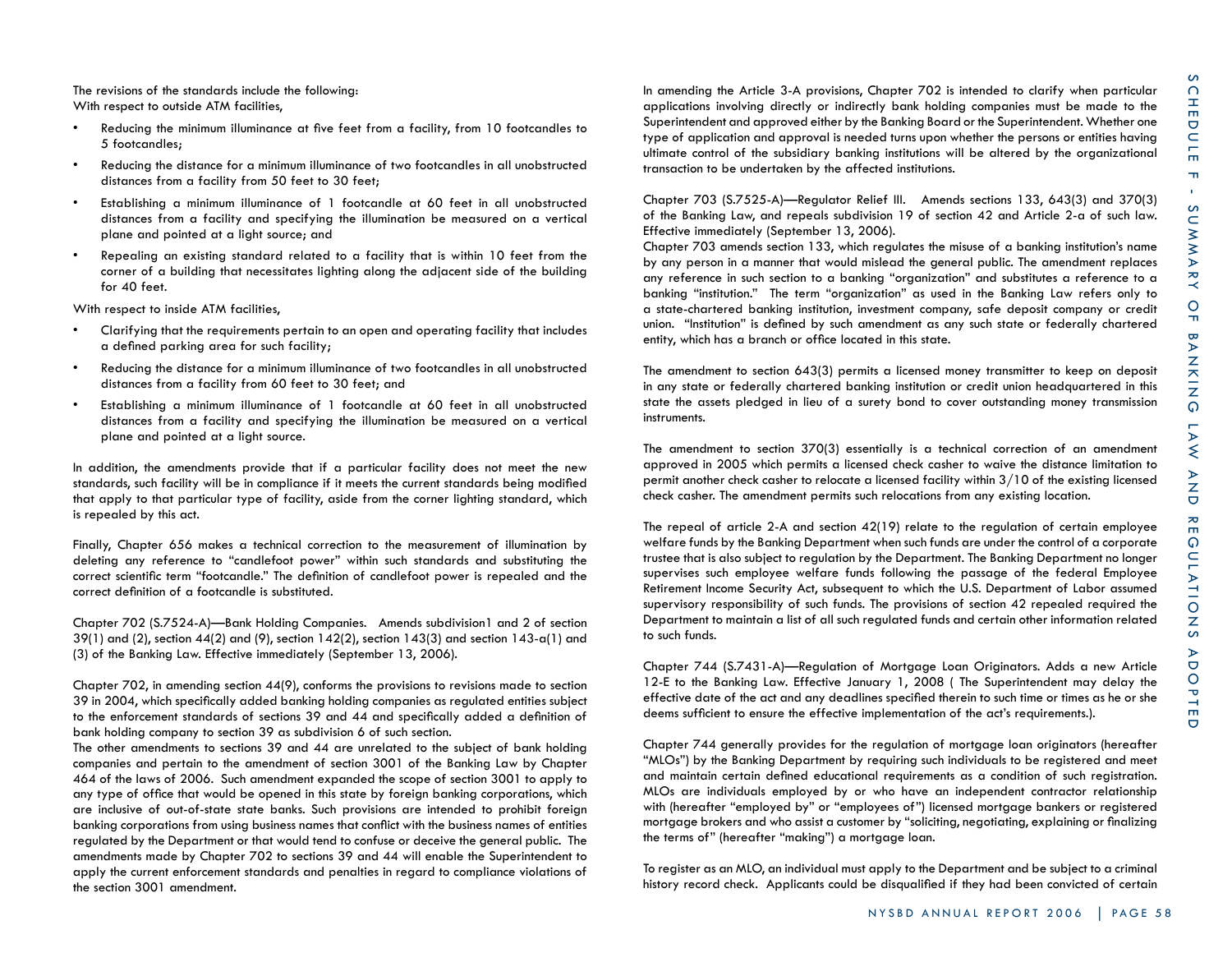specified crimes, which are identical to the statutorily specified crimes which potentially would disqualify persons to be registered as mortgage brokers or licensed as mortgage bankers. Pursuant to the new article, a person is not deemed to have been convicted of a crime if the person has received a certificate of good conduct granted by a board of parole; however, the law also provides that the superintendent shall register the applicant as an MLO if the superintendent finds the general character and fitness and the education qualifications of the applicant warrant belief that applicant will engage in mortgage loan originating honestly, fairly, and efficiently.

Each MLO must satisfactorily complete educational requirements. For the initial registration, an applicant must have completed 18 hours of courses, either within 5 years prior to approval or within one year after approval. Once registered, an MLO must complete 18 hours of education courses biennially during the first ten years following initial registration. The initial education requirement applies to the first biennial segment of such ten-year period. After ten years, an MLO is required to complete 8 hours of education courses every 4 years. An individual who has been employed by a licensed mortgage banker or a registered mortgage broker prior to the effective date of the law would have until January 1, 2010 to comply with the initial registration and educational requirements. Also, such MLOs employed by mortgage bankers and brokers upon the law's effective date would need to acquire 18 hours of education courses biennially for a minimum of 6 years following registration if they have acquired 10 or more years of experience in making mortgage loans prior to or after their registration as MLOs.

The content of the education courses must be consistent with the curriculum recommendations of the national industry associations of the mortgage bankers and brokers. However, the instruction must be inclusive of current legal developments bearing upon mortgage lending and real estate transactions, and three hours of such instruction must consist of ethical conduct in mortgage loan originating or lending practices. The Superintendent also is authorized to grant variances and extensions relating to the educational requirements, due to certain specified conditions. The licensed bankers and registered brokers employing the MLOs are required to maintain the records indicating such MLOs are current in meeting their educational requirements.

An MLO's registration will expire automatically for failure to timely pay the prescribed annual registration fee or complete the educational requirements. The registration fee will be prescribed by the Superintendent, but the fee per registered MLO cannot be more than the actual cost to the Department of administering the registration program. The fee amount is not stated expressly because the Department cannot reasonably estimate the administrative cost at this time, due to its expected participation in a multi-state registration system to be administered by the National Association of Security Dealers, which is projected to be operational by January 1, 2008.

Individuals exempt from the requirements of Article 12-E include those employed by mortgage bankers and mortgage brokers whose role is only incidental to mortgage loan originating activities. This includes also individuals who take consumer information and refer customers, such as telemarketers, provided such individuals do not engage in making mortgage loans (i.e., do not discuss loan products). Persons employed by "exempt organizations" (e.g., banking institutions and direct subsidiaries of such banking institutions) engaging in mortgage loan originating are also exempt. Employees of an affiliate of a banking institution that is licensed or registered by the Department are exempt from the registration requirements, provided that such affiliate provides a substantially equivalent educational program or courses for its employees, as determined the Superintendent.

The Superintendent is directed to maintain a list on the Banking Department's web page of registered MLOs. The listing must include the registration number of the individual and the current licensed banker or registered broker, if any, employing the registrant. Such bankers and brokers are also required to report quarterly to the Department the MLOs employed by such entities and any MLOs that have been dismissed for cause.

The proposed chapter also amends sections 22, 39 and 44 of the Banking Law to provide that applicants registering as MLOs are subject to the fingerprinting requirements of the Banking Law and that registrants are subject to the Superintendent's enforcement powers and the civil penalty provisions of such law. Further, the Superintendent is authorized to suspend or revoke any MLO registration, upon notice and hearing, due to any violation of the Banking Law.

Non-Banking Law Chapters of Interest

Chapter 452 (S.3824-C)—Information Subpoenas, Collection Firms. Amends rule 5224(a) (3) of the CPLR. Effective January 1, 2007.

Chapter 552 (S.8468)—Chapter Amendment to Chapter 452. Amends rule 5224(a)(3) of the CPLR. Effective on the same date that Chapter 452 takes effect.

Chapter 452, and the so-called "chapter amendment" law (Chapter 552), modify the provisions of the CPLR that establish the legal standards for information subpoenas by adding additional requirements when the issuing party is a judgment creditor. The additional requirements apply to subpoenas served on individuals or entities other than the judgment debtor and provide that the information subpoenas may only be served if the judgment creditor or the creditor's attorney has a "reasonable belief" that the party served has information in its possession that will assist the creditor in collecting his or her judgment. This legal standard requires that the issuing party have a factual indication that the debtor had business dealings with the financial institution.

Further, the amendment to paragraph 3 requires any such information subpoena to contain a certification signed by the creditor or his or her attorney stating that the subpoena complies with rule 5224 and that the serving party has such reasonable belief. If the subpoena does not contain such certification, the amendment provides that the subpoena is deemed null and void. If the subpoena contains the certification, the receiving party may move to quash the subpoena pursuant to section 2304 of the CPLR.

Chapter 552 modifies the main amendment to rule 5224 to exempt the state and its municipalities from these additional requirements when such public entities would be the parties issuing the information subpoenas.

Chapter 223 (A.10179)—Extension, Certain Group Insurance Products. Amends section 3 of chapter 19 of the laws of 1994. Effective immediately (July 26, 2006).

Chapter 223 extends for an additional four years the repeal or "sunset" date of chapter 19 of the laws of 1994 until December 31, 2010 and saves harmless any policies created prior to and in effective on or after such date.

Chapter 19 authorized banks and other credit issuers to market certain group property/ casualty insurance in connection with credit card, debit card and checking and similar accounts. Chapter 19 added a new section 3442 to the Insurance Law that defined and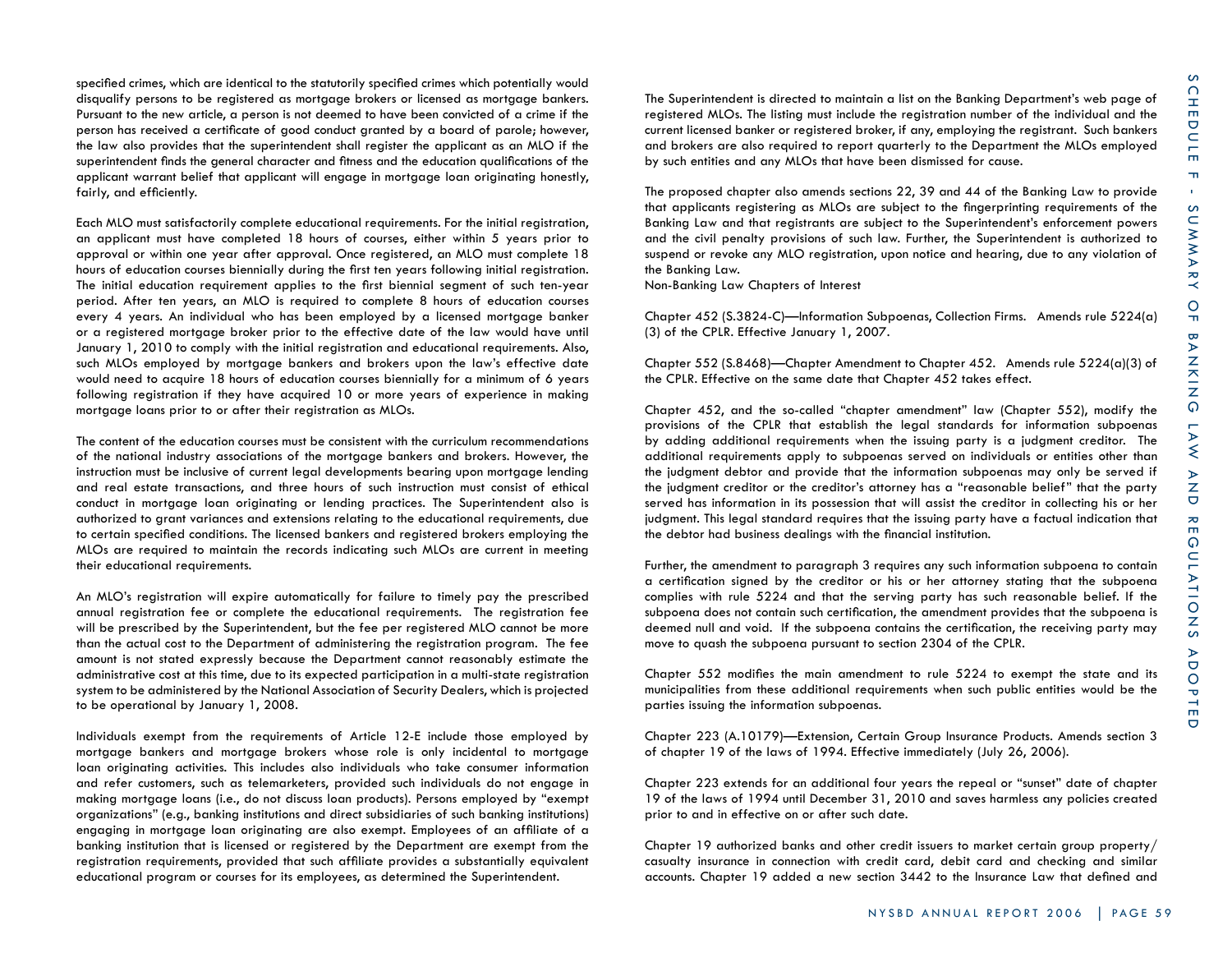limited the types of coverage that could be issued per such authorization, and such coverage extends to the products and services that can be purchased through the use of the cards and checks, such as, rental cars, baggage in connection with travel, and extended warranties on consumer products.

Chapter 500 (S.7335-B)—Study of Dry Closings. Enacts a new unconsolidated statute. Effective immediately (August 16, 2006).

Chapter 500 directs the Superintendent of Banks to study the causes of problems related to the execution or "closing" of residential real estate purchases or sales that occur when the parties to such transactions are unable to obtain cleared funds in order to pay off existing liens, costs and fees upon the date and time of such closings. The Superintendent is directed to submit a report of such findings and any recommendations related thereto to the Governor and the Legislature on or before April 30, 2007.

Chapter 545 (S.8272)—Extension, Credit Line Mortgages. Amends section 281(2) of the Real Property Law. Effective immediately (August 16,2006), and the law is deemed to have been in effect on and after July 19, 2005; however, the provisions of the law do not limit, impair or otherwise affect the priority under applicable law of any mortgage, deed or trust, encumbrance or lien which was recorded prior to the effective date of the act.

Chapter 545—Amends section 281 to effectively extend the life of any credit line mortgages made under the provisions of such section from 20 years to 25 years and therefore secures any loan advances that have been or will be made after such 20-year period.

Chapter 676 (S.6909-C)—Disclosure, Social Security Numbers. Adds a new section 399 dd to the General Business Law. Effective immediately (September 13, 2006). Section 399 dd expressly provides that the requirements imposed by such section apply on and after January 1, 2008.

Chapter 676 generally is intended to ensure the confidentiality of an individual's social security account number (hereafter "number") when in the possession of other persons or businesses, but excluding the state and its political subdivisions.

A number is defined as the number issued by the Federal Social Security Administration and any number derived from such number, but does not include any number that has been encrypted.

A person or business in possession of an individual's number is prohibited from:

(i) intentionally communicating to the general public or in any other way making available an individual's number;

(ii) printing an individual's number on any card or tag that may be used to access products, services or benefits provided by the person or business;

(iii) requiring an individual to transmit his or her number over the Internet unless the connection is secure or encrypted;

(iv) requiring an individual to use his or her number to access an Internet site, unless a password or other unique personal identification number or authentication device is also used to obtain such access; and

(v) printing an individual's number on any materials mailed to the individual, unless required by federal or state law. Excepted from the latter requirement are mailings involving applications or enrollments, or to establish, amend or terminate an account, contract or policy or to confirm the accuracy of the number, provided that any such mailing allowed under these provisions does not result in the number being printed on the outside of the mailing document in any manner.

Persons and businesses in possession of an individual's number for the purpose of conducting business are required to take reasonable measures to ensure that staff members of such entities have no access to such number other than for purposes of conducting legitimate business, and to provide safeguards to preclude unauthorized access and ensure confidentiality of the number;

Any waiver of the provisions of the section is void and unenforceable, and the Attorney General is authorized to enforce the provisions, and penalties are prescribed for violations of the section.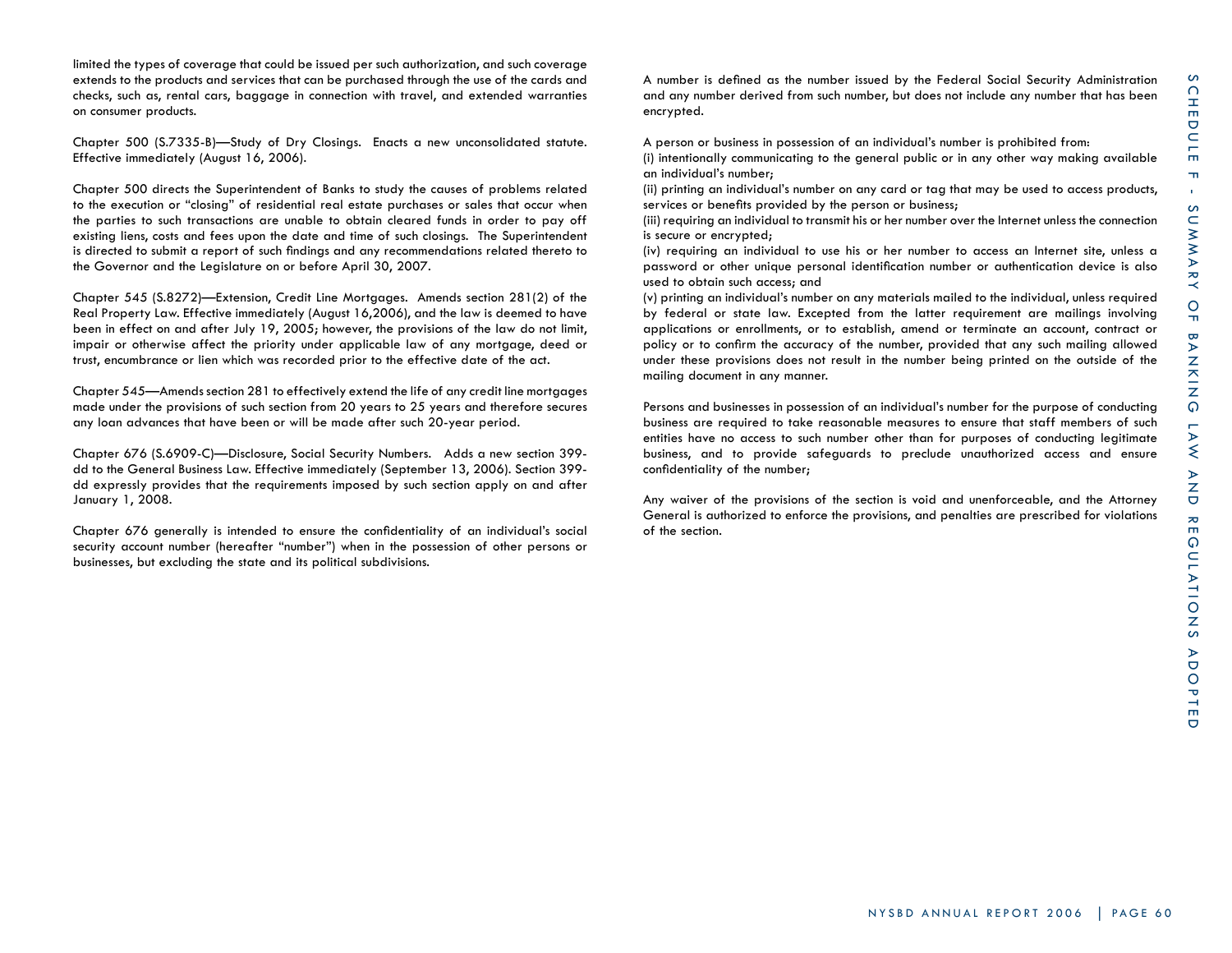## Part 2: Banking Regulations

Amendments to Part 32 and new Part 6.8 of the General Regulations of the Banking Board – adopted effective 2/22/06—New Part 6.8 authorize State-chartered banks, trust companies and thrift institutions to charge a daily overdraft or bounce protection fee on checks, other payment orders, or electronic transactions accepted or honored for which there are insufficient funds when an account does not have an overdraft line of credit pursuant to Section 108(5) of the Banking Law or is not a linked account.

The amendments to Part 32 clarify that the provisions pertaining to charges for checks subject to non-sufficient-funds, return, and overdraft charges permit different charges to be imposed based on the type of the account (e.g., consumer accounts, commercial accounts, etc.) and permit variation of the amount of such charges depending on whether the checks are paid, accepted or returned. The amendments also clarify that such charges apply to electronic transactions, such as ATM and point-of-sale transactions, as well as to checks.

Amendments to new Part 6.8 of the General Regulations of the Banking Board  $-$ adopted on an emergency basis effective  $2/22/06$  – The amendments make it clear that the notice to account holders which is called for by the guidelines of the federal banking agencies regarding overdraft protection programs must be separately given and be "clear and conspicuous" in cases in which bounce protection will be applied to a new or existing account.

New Part 31.13 of the General Regulations of the Banking Board – adopted effective 2/22/06—The regulation permits banks and trust companies to invest in the common stock of Atlantic Central Bankers Bank.

Amendments to Part 400.12 of the Superintendent's Regulations – adopted effective  $4/12/06$ —The amendments increase the base maximum percentum fee that may be charged by licensed check cashers against the face amount of a check, draft or money order, in order to account for the licensees' increased costs caused by the Department's initial imposition of a general assessment fee in 2005 upon such licensees to cover the Department's cost of the licensees' regulatory supervision.

New Part 6.9 of the General Regulations of the Banking Board – adopted effective 6/28/06—The regulation permits New York State chartered banks and trust companies to merge with non-bank affiliates with the bank or trust company as the surviving entity, to the same extent as national banks.

New Part 404 of the Superintendent's Regulations – adopted effective 9/6/06 —The regulation is intended to provide protection to debtors when a licensed budget planner utilizes a third party "outsourcer" in the process of paying debtor funds to creditors of the debtors.

Amendments to Part 400 of the Superintendent's Regulations – adopted effective 9/6/06—The amendments implement, or conform the regulation to, changes in the Banking Law in relation to the cashing of checks for payees who are other than natural persons. The amendments also incorporate the provisions of an earlier emergency regulation regarding the disclosure of check cashing fees.

Amendments to Part 41 of the General Regulations of the Banking Board – adopted effective 9/27/06—The amendments conform the regulation to, and make it consistent, with section 6-l to the Banking Law. Section 6-l regulates the making of high cost home loans and establishes new penalties for violations of the law and certain remedies for homeowners who are affected by such violations.

New Part 114 of the General Regulations of the Banking Board -- adopted effective 9/27/06—The regulation clarifies the Superintendent's examination, supervision, regulation, and enforcement authority over financial conglomerates that include an entity chartered under Article XII of the New York State Banking Law for purposes of carrying out equivalent supervision under the European Union Financial Conglomerates Directive.

New Part 6.10 of the General Regulations of the Banking Board – adopted effective 11/6/06—The regulation permits New York State chartered savings banks and savings and loan associations to invest in public deposit bank subsidiaries to the same extent as federal thrift institutions.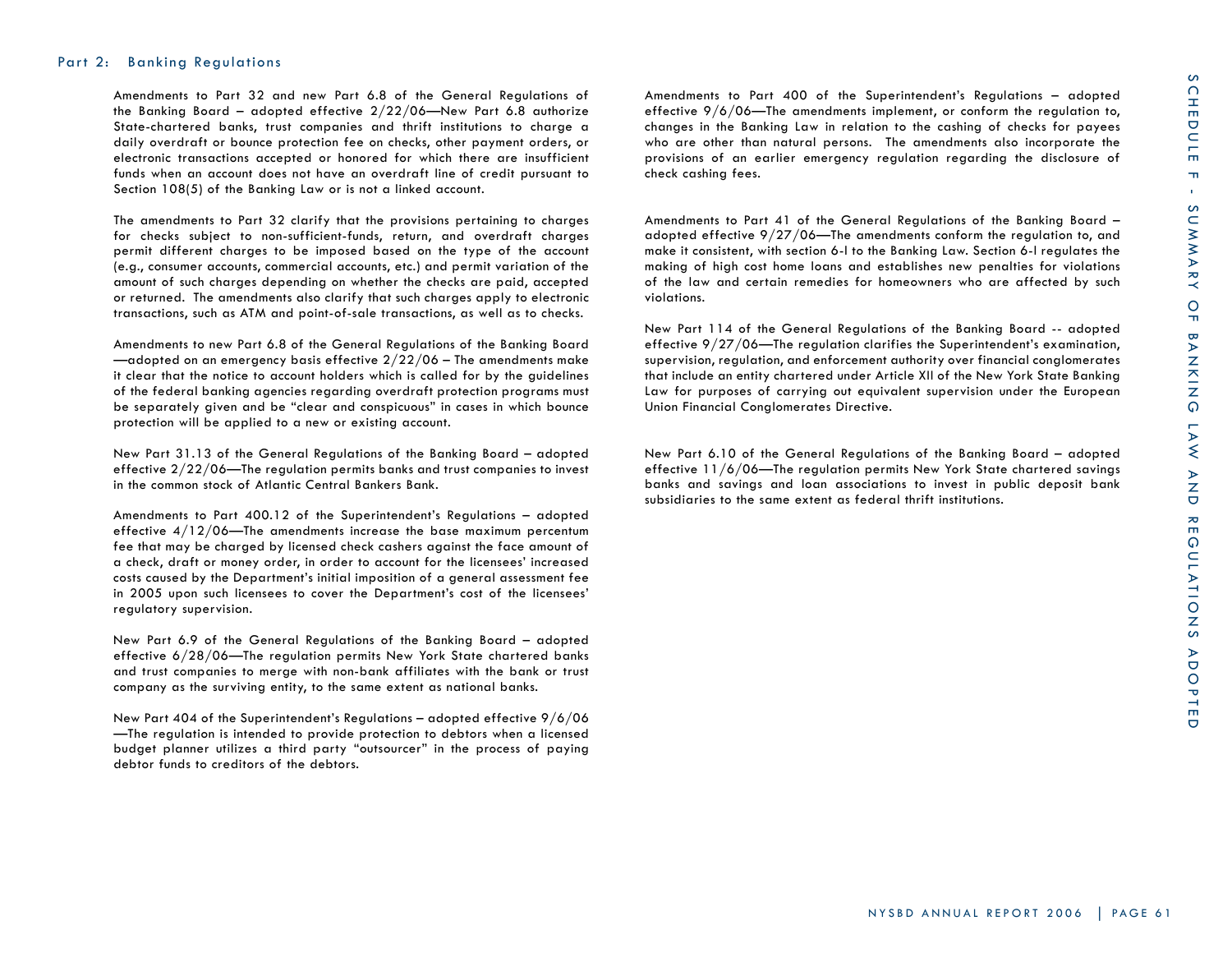## Part 1: Exemptions and Variances During the Year Ending December 31, 2006

# None

During the year ending December 31, 2006, the Banking Department neither received nor approved requests for exemptions from the requirements of the ATM Safety Act.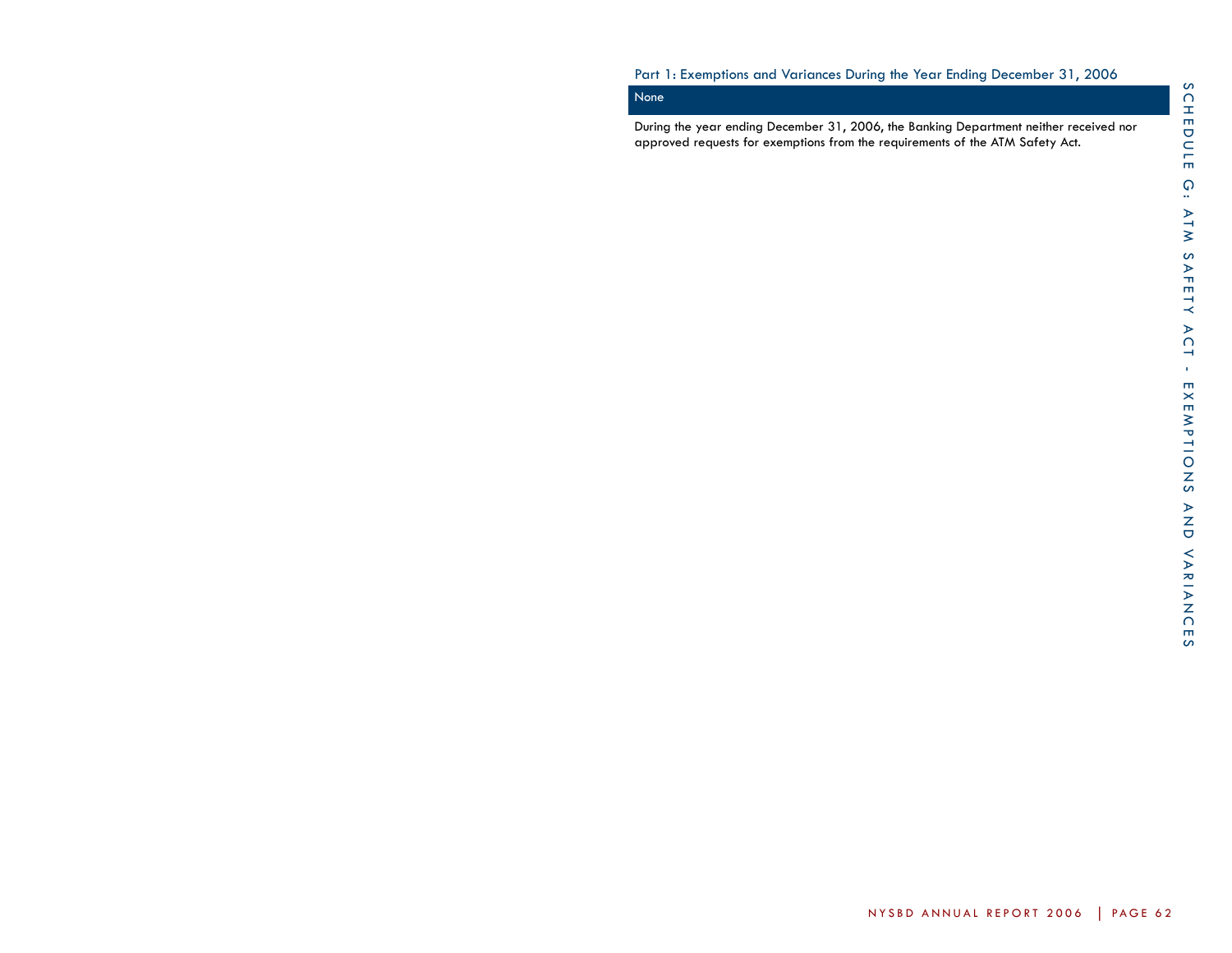# BANKING DEPARTMENT ACCOUNT: Part 1: Banking Department Budget For Fiscal Year 2005 – 2006

Total expenditures for the operation of the New York State Banking Department Account were \$74,996,808.83 for the fiscal year 2005-2006. This includes expended sub-allocations of \$849,057.00 to the Department of Law and \$227,000.00 to the Office of the Inspector General.

Revenues from examination fees amounted to \$69,925.00. The balance was assessed to banking organizations, foreign banking corporations, and other licensed financial institutions.

The final assessment rates for supervised industries were as follows:

\$2.61 per \$100,000 in assets for Depositories;

\$0.69 per \$100 in gross income for Mortgage Bankers;

\$0.58 per \$100 in gross income for Mortgage Brokers;

\$60.51 per \$100,000 in assets for Licensed Lenders;

\$3.16 per \$100,000 in New York transactions for Money Transmitters;

\$22.87 per \$100,000 in New York checks for Check Cashers;

\$22.63 per \$100,000 in New York loans for Premium Finance Companies; and

\$5.20 per \$100,000 in New York loans for Sales Finance Companies.

For the fiscal year 2005-2006, revenues of \$25,342,582.00 were collected for investigation, license, other fees and fines, and credited to the General Fund.

#### BANKING DEPARTMENT SEIZED ASSETS ACCOUNT:

Total expenditures from the Seized Assets Account were \$9,742.50. Funding for this account is the Department's portion of the proceeds from criminal activities obtained by our Criminal Investigations Bureau. Expenditures from the account are in accordance with strict Federal guidelines governed by federal law at 18 U.S.C. §981(e), 19 U.S.C. and §1616a(c) and 31 U.S.C. §9703 (a)(1)(G)(h).

#### BANKING DEPARTMENT HOLOCAUST CLAIMS PROCESSING OFFICE ACCOUNT:

The funding for this account offsets partial personal service and fringe benefit costs, and is available through a sub-allocation from the Insurance Department. Total Insurance Department funding available for this account was \$447,000, with expenditures totaling \$331,419.34.

## Part 2: Appropriations and Expenditures For The Fiscal Year 2005 - 2006

## BANKING DEPARTMENT ACCOUNT

## **Special Revenue Appropriations:**

| Appropriations available including funds<br>for suballocation to other agencies | \$81,088,817.00 |
|---------------------------------------------------------------------------------|-----------------|
| <b>Expenditures:</b>                                                            |                 |
| Banking Department expenditures from appropriations:                            |                 |
| Personal Service                                                                | 40,311,575.61   |
| Non-personal service                                                            | 33,609,176.22   |
| <b>Total Banking Department Expenditures From Appropriations</b>                | \$73,920,751.83 |
| <b>Other Expenditures:</b>                                                      |                 |
| Charges by other State agencies and departments:                                |                 |
| Total Other Expenditures                                                        | \$1,076,057.00  |
| <b>Total Expenditures From Banking Department Account</b>                       | \$74,996,808.83 |

The industry supervised has been levied an assessment by the Department to ensure that funds are available in the State Treasury to cover the expenditures of the Department. Thus, the cost of maintaining the Department is entirely paid by the institutions under its supervision. The industry supervised has been levied an assessment by the Insurance Department to ensure that funds are available in the State Treasury to cover the expenditures of this Banking Department office. The cost to maintain this sub-allocation is entirely paid by the institutions under the Insurance Department's supervision.

## BANKING DEPARTMENT SEIZED ASSETS ACCOUNT:

**Special Revenue Appropriations:**

| Appropriations available                                         | \$150,000.00 |
|------------------------------------------------------------------|--------------|
| Expenditures from appropriations:                                |              |
| Non-personal service                                             | 9,742.50     |
| Total Expenditures From Banking Department Seized Assets Account | \$9,742.50   |

## BANKING DEPARTMENT HOLOCAUST CLAIMS PROCESSING OFFICE ACCOUNT

**Special Revenue Appropriations:**

| Appropriations available                                                             | \$447,000.00 |
|--------------------------------------------------------------------------------------|--------------|
| Expenditures from appropriations:                                                    |              |
| Personal service                                                                     | 223,174.24   |
| Non-personal service                                                                 | 108,245.10   |
| <b>Total Expenditures From Banking Department</b><br><b>Holocaust Claims Account</b> | \$331,419.34 |